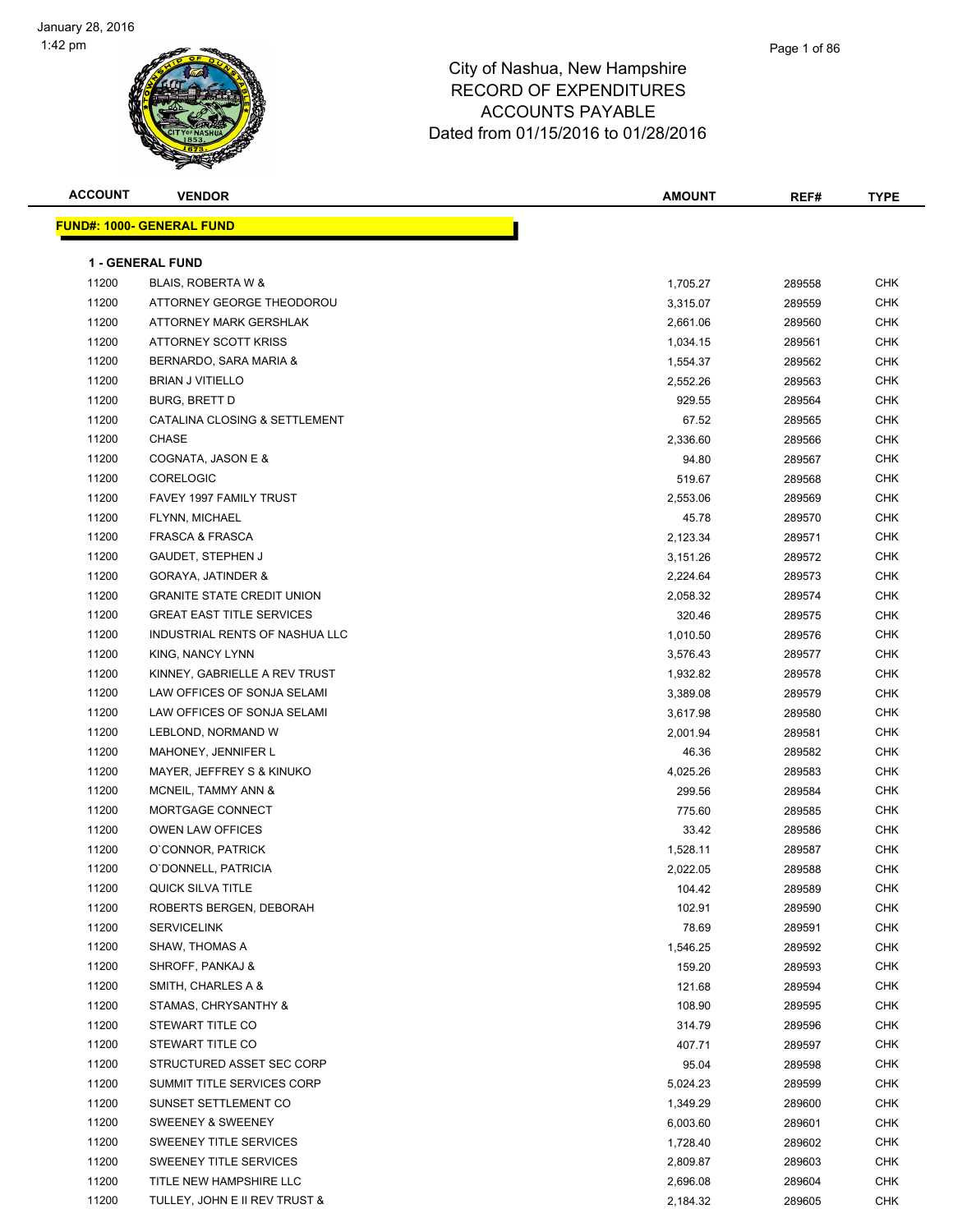# Page 2 of 86

| <b>ACCOUNT</b> | <b>VENDOR</b>                      | <b>AMOUNT</b> | REF#   | <b>TYPE</b> |
|----------------|------------------------------------|---------------|--------|-------------|
|                | <b>FUND#: 1000- GENERAL FUND</b>   |               |        |             |
|                |                                    |               |        |             |
|                | <b>1 - GENERAL FUND</b>            |               |        |             |
| 11200          | ULLAS, DINAKAR M &                 | 189.01        | 289606 | CHK         |
| 11200          | WALES, ROGER S                     | 2,571.03      | 289607 | <b>CHK</b>  |
| 11200          | WHYBRA, MELVIN G                   | 3,874.19      | 289608 | <b>CHK</b>  |
| 11200          | WILMOT, EUGENE E & ARLENA          | 1,882.04      | 289609 | CHK         |
| 11200          | <b>INNOVISION REALTY GROUP</b>     | 41.04         | 290017 | CHK         |
| 11200          | <b>INNOVISION REALTY GROUP</b>     | 36.58         | 290018 | <b>CHK</b>  |
| 11200          | JOHN J FLATELY COMPANY             | 204,229.43    | 290019 | CHK         |
| 11200          | NASHUA RE HOLDINGS LLC             | 8,310.76      | 290024 | CHK         |
| 11500          | PROPERTY VALUATION ADVISORS        | 7,300.00      | 289371 | CHK         |
| 11500          | JOHN J FLATELY COMPANY             | 350,057.77    | 290019 | CHK         |
| 11500          | NASHUA 281 REALTY VENTURES LLC     | 64,999.94     | 290023 | <b>CHK</b>  |
| 11500          | NASHUA RE HOLDINGS LLC             | 53,709.77     | 290024 | <b>CHK</b>  |
| 11500          | JOHN J FLATELY COMPANY             | 32,687.90     | 290019 | CHK         |
| 11500          | NASHUA 281 REALTY VENTURES LLC     | 4,368.12      | 290023 | CHK         |
| 11500          | NASHUA RE HOLDINGS LLC             | 5,265.81      | 290024 | CHK         |
| 11500          | PROPERTY VALUATION ADVISORS        | 16,800.00     | 289371 | CHK         |
| 20800          | <b>DLKING &amp; ASSOCIATES INC</b> | (2,275.00)    | 289743 | CHK         |
| 21432          | <b>TSA CONSULTING GROUP</b>        | 2,869.62      | 149906 | ACH         |
| 21432          | TSA CONSULTING GROUP               | 85,188.00     | 149939 | ACH         |
| 21440          | HARTFORD LIFE IPD GROUP ANNUIT     | 29,182.32     | 149894 | <b>ACH</b>  |
| 21440          | HARTFORD LIFE IPD GROUP ANNUIT     | 40,113.59     | 149927 | ACH         |
| 21460          | <b>BENEFIT STRATEGIES (FLEX)</b>   | 6,570.56      | 149884 | <b>ACH</b>  |
| 21460          | <b>BENEFIT STRATEGIES (FLEX)</b>   | 6,196.08      | 149918 | ACH         |
| 21467          | BENEFIT STRATEGIES (FLEX)          | 17,792.32     | 149884 | <b>ACH</b>  |
| 21467          | <b>BENEFIT STRATEGIES (FLEX)</b>   | 17,937.16     | 149918 | <b>ACH</b>  |
| 21475          | THE BANK OF NEW YORK MELLON        | 4,616.07      | 149883 | <b>ACH</b>  |
| 21475          | THE BANK OF NEW YORK MELLON        | 2,302.17      | 149888 | ACH         |
| 21475          | THE BANK OF NEW YORK MELLON        | 2,715.80      | 149920 | ACH         |
| 21485          | AFSCME COUNCIL 93/LOCAL 365        | 2,226.62      | 149887 | ACH         |
| 21485          | FIREFIGHTERS LOCAL 789             | 4,231.30      | 149893 | ACH         |
| 21485          | IAFF LOCAL 789                     | 233.00        | 149895 | ACH         |
| 21485          | NASHUA POLICE COMM UNION           | 176.00        | 149897 | <b>ACH</b>  |
| 21485          | NASHUA POLICE PATROLMANS ASSOC     | 936.00        | 149898 | <b>ACH</b>  |
| 21485          | NASHUA POLICE RELIEF ASSOC         | 801.00        | 149899 | ACH         |
| 21485          | NASHUA POLICE SUPERVISORS ASSO     | 403.00        | 149900 | ACH         |
| 21485          | NPLE-LOCAL #4831                   | 241.19        | 149902 | ACH         |
| 21485          | TEAMSTERS UNION LOCAL #633         | 283.97        | 149904 | ACH         |
| 21485          | TREAS NASHUA TEACHERS UNION        | 4,757.85      | 149905 | ACH         |
| 21485          | UAW LOCAL 2322                     | 739.53        | 149907 | ACH         |
| 21485          | AFSCME COUNCIL 93/LOCAL 365        | 2,246.62      | 149919 | ACH         |
| 21485          | FIREFIGHTERS LOCAL 789             | 4,231.30      | 149926 | ACH         |
| 21485          | IAFF LOCAL 789                     | 233.00        | 149928 | ACH         |
| 21485          | NASHUA POLICE COMM UNION           | 176.00        | 149930 | ACH         |
| 21485          | NASHUA POLICE PATROLMANS ASSOC     | 936.00        | 149931 | ACH         |
| 21485          | NASHUA POLICE RELIEF ASSOC         | 805.50        | 149932 | ACH         |
| 21485          | NASHUA POLICE SUPERVISORS ASSO     | 403.00        | 149933 | ACH         |
| 21485          | NPLE-LOCAL #4831                   | 241.19        | 149935 | ACH         |
| 21485          | TEAMSTERS UNION LOCAL #633         | 283.97        | 149937 | ACH         |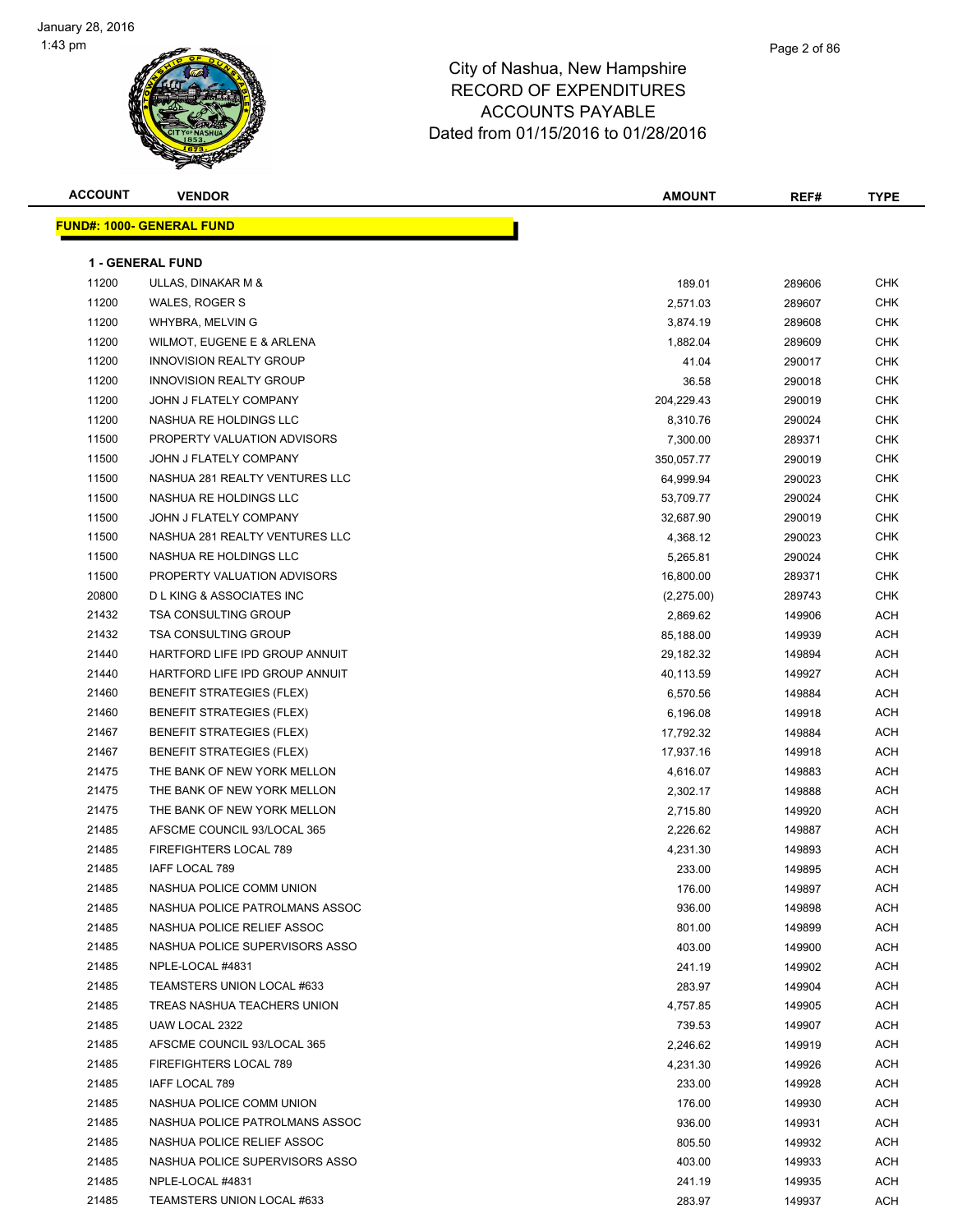

| <b>ACCOUNT</b> | <b>VENDOR</b>                      | <b>AMOUNT</b>  | REF#   | <b>TYPE</b> |
|----------------|------------------------------------|----------------|--------|-------------|
|                | <b>FUND#: 1000- GENERAL FUND</b>   |                |        |             |
|                | <b>1 - GENERAL FUND</b>            |                |        |             |
| 21485          | <b>TREAS NASHUA TEACHERS UNION</b> | 34,281.11      | 149938 | <b>ACH</b>  |
| 21485          | UAW LOCAL 2322                     | 733.86         | 149940 | <b>ACH</b>  |
| 21485          | AMERICAN FEDERATION OF TEACHER     | 12.00          | 289247 | <b>CHK</b>  |
| 21490          | UNITED WAY OF GREATER NASHUA       | 203.00         | 289261 | <b>CHK</b>  |
| 21495          | <b>WAGE ASSIGNMENT</b>             | 150.00         | 149889 | <b>ACH</b>  |
| 21495          | <b>WAGE ASSIGNMENT</b>             | 175.00         | 149891 | <b>ACH</b>  |
| 21495          | <b>WAGE ASSIGNMENT</b>             | 188.00         | 149892 | <b>ACH</b>  |
| 21495          | <b>WAGE ASSIGNMENT</b>             | 300.00         | 149896 | <b>ACH</b>  |
| 21495          | <b>WAGE ASSIGNMENT</b>             | 259.00         | 149903 | <b>ACH</b>  |
| 21495          | <b>WAGE ASSIGNMENT</b>             | 150.00         | 149921 | <b>ACH</b>  |
| 21495          | <b>WAGE ASSIGNMENT</b>             | 594.00         | 149923 | <b>ACH</b>  |
| 21495          | <b>WAGE ASSIGNMENT</b>             | 175.00         | 149924 | <b>ACH</b>  |
| 21495          | WAGE ASSIGNMENT                    | 188.00         | 149925 | <b>ACH</b>  |
| 21495          | <b>WAGE ASSIGNMENT</b>             | 300.00         | 149929 | ACH         |
| 21495          | <b>WAGE ASSIGNMENT</b>             | 259.00         | 149936 | <b>ACH</b>  |
| 21495          | <b>WAGE ASSIGNMENT</b>             | 1,400.13       | 289248 | <b>CHK</b>  |
| 21495          | <b>WAGE ASSIGNMENT</b>             | 1.15           | 289249 | <b>CHK</b>  |
| 21495          | <b>WAGE ASSIGNMENT</b>             | 56.25          | 289250 | <b>CHK</b>  |
| 21495          | <b>WAGE ASSIGNMENT</b>             | 53.03          | 289251 | <b>CHK</b>  |
| 21495          | <b>WAGE ASSIGNMENT</b>             | 87.83          | 289252 | <b>CHK</b>  |
| 21495          | <b>WAGE ASSIGNMENT</b>             | 103.85         | 289253 | <b>CHK</b>  |
| 21495          | <b>WAGE ASSIGNMENT</b>             | 104.00         | 289254 | <b>CHK</b>  |
| 21495          | <b>WAGE ASSIGNMENT</b>             | 1,368.39       | 289255 | <b>CHK</b>  |
| 21495          | WAGE ASSIGNMENT                    | 11.54          | 289256 | <b>CHK</b>  |
| 21495          | <b>WAGE ASSIGNMENT</b>             | 11.54          | 289257 | <b>CHK</b>  |
| 21495          | <b>WAGE ASSIGNMENT</b>             | 311.88         | 289258 | <b>CHK</b>  |
| 21495          | <b>WAGE ASSIGNMENT</b>             | 237.00         | 289259 | <b>CHK</b>  |
| 21495          | <b>WAGE ASSIGNMENT</b>             | 25.00          | 289260 | <b>CHK</b>  |
| 21495          | <b>WAGE ASSIGNMENT</b>             | 134.58         | 289262 | <b>CHK</b>  |
| 21538          | NASHUA TEACHERS UNION              | 84.56          | 149901 | <b>ACH</b>  |
| 21538          | NASHUA TEACHERS UNION              | 3,959.96       | 149934 | <b>ACH</b>  |
| 21921          | STATE OF NH-MV                     | 14,763.44      | 149879 | ACH         |
| 21921          | STATE OF NH-MV                     | 13,897.20      | 149881 | ACH         |
| 21921          | STATE OF NH-MV                     | 21,389.45      | 149885 | <b>ACH</b>  |
| 21921          | STATE OF NH -MV                    | 17,488.84      | 149908 | <b>ACH</b>  |
| 21921          | STATE OF NH-MV                     | 16,522.84      | 149911 | ACH         |
| 21921          | STATE OF NH-MV                     | 32,576.57      | 149912 | ACH         |
| 21921          | STATE OF NH-MV                     | 24,076.74      | 149914 | ACH         |
| 21921          | STATE OF NH-MV                     | 25,854.16      | 149917 | ACH         |
| 21921          | STATE OF NH-MV                     | 12,332.79      | 149941 | ACH         |
| 21922          | STATE OF NH DEPT OF SAFETY         | 14.75          | 289296 | <b>CHK</b>  |
| 21922          | STATE OF NH DEPT OF SAFETY         | 29.50          | 289703 | <b>CHK</b>  |
|                | <b>TOTAL 1 - GENERAL FUND</b>      | \$1,297,324.73 |        |             |
|                |                                    |                |        |             |

#### **102 - BOARD OF ALDERMEN**

| 61100 | ANCO SIGNS & STAMPS INC | 75.00 | 289307 | CHK |
|-------|-------------------------|-------|--------|-----|
| 61100 | PATRICIA A GEDZIUN      | 39.99 | 289333 | CHK |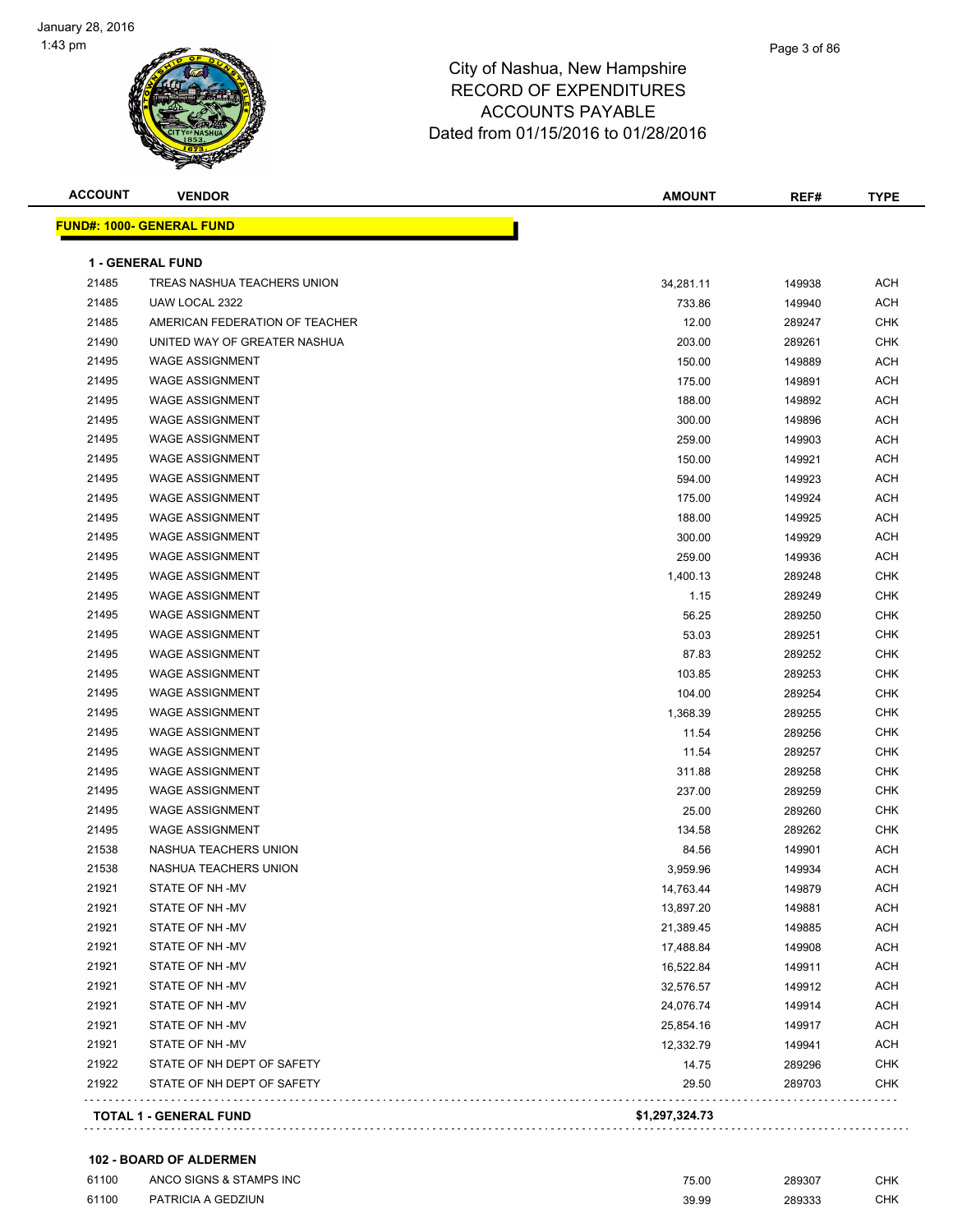| iuary 28, 2016     |                                                     |                                                                                                                                  |              |             |
|--------------------|-----------------------------------------------------|----------------------------------------------------------------------------------------------------------------------------------|--------------|-------------|
| ⊦3 pm              |                                                     | City of Nashua, New Hampshire<br><b>RECORD OF EXPENDITURES</b><br><b>ACCOUNTS PAYABLE</b><br>Dated from 01/15/2016 to 01/28/2016 | Page 4 of 86 |             |
| <b>ACCOUNT</b>     | <b>VENDOR</b>                                       | <b>AMOUNT</b>                                                                                                                    | REF#         | <b>TYPE</b> |
|                    | <u> FUND#: 1000- GENERAL FUND</u>                   |                                                                                                                                  |              |             |
| 61100              | 102 - BOARD OF ALDERMEN<br>ANCO SIGNS & STAMPS INC  | 59.90                                                                                                                            | 289719       | <b>CHK</b>  |
|                    | <b>TOTAL 102 - BOARD OF ALDERMEN</b>                | \$174.89                                                                                                                         |              |             |
| <b>103 - LEGAL</b> |                                                     |                                                                                                                                  |              |             |
| 55421              | THOMPSON-REUTERS                                    | 180.50                                                                                                                           | 289825       | <b>CHK</b>  |
| 61807              | <b>MATTHEW BENDER &amp; CO</b>                      | 82.08                                                                                                                            | 289410       | <b>CHK</b>  |
|                    | TOTAL 103 - LEGAL                                   | \$262.58                                                                                                                         |              |             |
|                    | <b>109 - CIVIC &amp; COMMUNITY ACTIVITIES</b>       |                                                                                                                                  |              |             |
| 56250              | COMMUNITY MEDIA SERVICES GRP L                      | 7,083.33                                                                                                                         | 289659       | <b>CHK</b>  |
|                    | <b>TOTAL 109 - CIVIC &amp; COMMUNITY ACTIVITIES</b> | \$7,083.33                                                                                                                       |              |             |
|                    | <b>111 - HUMAN RESOURCES</b>                        |                                                                                                                                  |              |             |
| 53452              | <b>CAREER CONNECTIONS</b>                           | 1,836.00                                                                                                                         | 289732       | <b>CHK</b>  |
|                    | <b>TOTAL 111 - HUMAN RESOURCES</b>                  | \$1,836.00                                                                                                                       |              |             |
| 113 - BENEFITS     |                                                     |                                                                                                                                  |              |             |
| 59580              | STATE OF NH UC                                      | 7,621.94                                                                                                                         | 289704       | <b>CHK</b>  |
|                    | <b>TOTAL 113 - BENEFITS</b>                         | \$7,621.94                                                                                                                       |              |             |
|                    | <b>120 - TELECOMMUNICATIONS</b>                     |                                                                                                                                  |              |             |
| 55109              | <b>BAYRING COMMUNICATIONS</b>                       | 2,170.71                                                                                                                         | 289675       | <b>CHK</b>  |

|       | <b>TOTAL 120 - TELECOMMUNICATIONS</b> | \$7.756.86 |        |            |
|-------|---------------------------------------|------------|--------|------------|
| 55109 | PAETEC COMMUNICATIONS INC             | 694.26     | 289699 | <b>CHK</b> |
| 55109 | PAETEC COMMUNICATIONS INC             | 2.072.88   | 289698 | <b>CHK</b> |
| 55109 | <b>FAIRPOINT COMMUNICATIONS</b>       | 2.819.01   | 289680 | <b>CHK</b> |

#### **122 - INFORMATION TECHNOLOGY**

|       | <b>TOTAL 122 - INFORMATION TECHNOLOGY</b> | \$9.735.39 |        |            |
|-------|-------------------------------------------|------------|--------|------------|
| 71221 | DELL MARKETING LP                         | 1.341.54   | 289323 | CHK        |
| 71221 | AMAZON                                    | 268.45     | 289276 | <b>CHK</b> |
| 61615 | CONWAY OFFICE SOLUTIONS                   | 8.000.00   | 289321 | <b>CHK</b> |
| 61100 | AMAZON                                    | 16.76      | 289276 | <b>CHK</b> |
| 55118 | AT & T MOBILITY                           | 76.22      | 289674 | <b>CHK</b> |
| 55118 | AT & T MOBILITY                           | 32.42      | 289673 | <b>CHK</b> |
|       |                                           |            |        |            |

#### **126 - FINANCIAL SERVICES**

| 42200 | <b>BERNARD F FRASER</b>    | 61.00  | 289314 | СНК |
|-------|----------------------------|--------|--------|-----|
| 42200 | LARRY E ENO                | 526.20 | 289349 | СНК |
| 42200 | UNIFIRST CORPORATION       | 46.72  | 289382 | снк |
| 42200 | BALISE FORD NISSAN HYUNDAI | 3.40   | 289725 | СНК |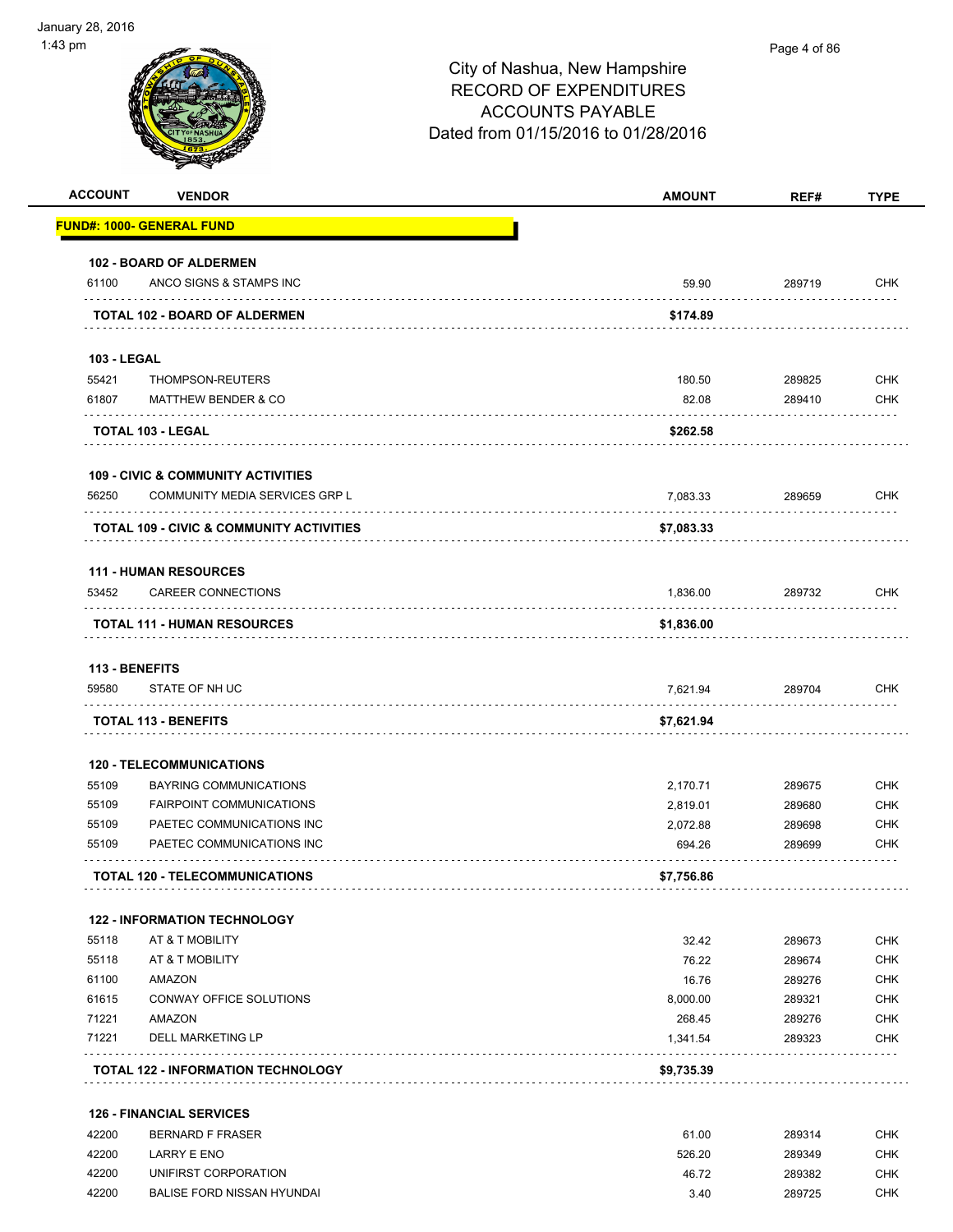

| <b>ACCOUNT</b> | <b>VENDOR</b>                         | <b>AMOUNT</b> | REF#   | <b>TYPE</b> |
|----------------|---------------------------------------|---------------|--------|-------------|
|                | <u> FUND#: 1000- GENERAL FUND</u>     |               |        |             |
|                |                                       |               |        |             |
|                | <b>126 - FINANCIAL SERVICES</b>       |               |        |             |
| 42200          | <b>ELAINE BOISVERT</b>                | 40.00         | 289730 | CHK         |
| 42200          | INNOVATIVE FUNDING SERVICE LLC        | 121.60        | 289769 | <b>CHK</b>  |
| 42200          | <b>JALEEL A KAZI</b>                  | 9.00          | 289775 | CHK         |
| 42200          | ROBERT L LAPAN                        | 73.00         | 289776 | CHK         |
| 42200          | <b>JANICE G WILCOXSON</b>             | 65.00         | 289838 | <b>CHK</b>  |
| 42200          | VEERA VENKATA YERRAMSETTI             | 338.20        | 289839 | CHK         |
| 54828          | US BANK EQUIPMENT FINANCE             | 184.29        | 289302 | CHK         |
| 55307          | <b>DEREK DANIELSON</b>                | 25.70         | 289661 | <b>CHK</b>  |
| 55421          | <b>NHSPE</b>                          | 35.00         | 289246 | CHK         |
| 61100          | WB MASON CO INC                       | 140.15        | 289837 | CHK         |
| 61807          | <b>PRICE DIGESTS</b>                  | 409.65        | 289370 | CHK         |
|                | <b>TOTAL 126 - FINANCIAL SERVICES</b> | \$2,078.91    |        |             |
|                | <b>129 - CITY BUILDINGS</b>           |               |        |             |
| 54100          | <b>EVERSOURCE</b>                     | 2,944.67      | 289278 | CHK         |
| 54114          | LIBERTY UTILITIES - NH                | 607.16        | 289280 | CHK         |
| 54114          | <b>DIRECT ENERGY BUSINESS</b>         | 1,916.36      | 289325 | CHK         |
| 54141          | PENNICHUCK WATER WORKS INC            | 943.78        | 289701 | <b>CHK</b>  |
| 54243          | J LAWRENCE HALL INC                   | 299.45        | 289770 | <b>CHK</b>  |
| 54280          | M & M ELECTRICAL SUPPLY CO INC        | 10.65         | 289778 | CHK         |
| 54280          | STANLEY ELEVATOR CO INC               | 25.96         | 289819 | <b>CHK</b>  |
|                |                                       |               |        | <b>CHK</b>  |
| 55118          | AT & T MOBILITY                       | 125.90        | 289673 |             |
| 55699          | STANLEY ELEVATOR CO INC               | 558.00        | 289819 | CHK         |
| 61428          | HILLYARD/MANCHESTER                   | 135.35        | 289764 | CHK         |
| 61499          | <b>B &amp; S LOCKSMITHS INC</b>       | 87.66         | 289723 | <b>CHK</b>  |
| 61499          | HOME DEPOT CREDIT SERVICE 3065        | 29.07         | 289765 | CHK         |
|                | <b>TOTAL 129 - CITY BUILDINGS</b>     | \$7,684.01    |        |             |
|                | <b>130 - PURCHASING</b>               |               |        |             |
| 61100          | WB MASON CO INC                       | 87.09         | 289837 | <b>CHK</b>  |
|                | <b>TOTAL 130 - PURCHASING</b>         | \$87.09       |        |             |
|                | <b>132 - ASSESSING</b>                |               |        |             |
| 54828          | US BANK EQUIPMENT FINANCE             | 109.70        | 289302 | CHK         |
|                | <b>TOTAL 132 - ASSESSING</b>          | \$109.70      |        |             |
|                | <b>142 - WOODLAWN CEMETERY</b>        |               |        |             |
| 54100          | <b>EVERSOURCE</b>                     | 243.22        |        | <b>CHK</b>  |
|                |                                       |               | 289278 |             |
| 54107          | MCLAUGHLIN OIL CO                     | 587.72        | 289785 | CHK         |
| 54114          | LIBERTY UTILITIES - NH                | 324.97        | 289688 | <b>CHK</b>  |
| 54280          | <b>BELLETETES INC</b>                 | 61.16         | 289312 | CHK         |
| 54280          | <b>BELLETETES INC</b>                 | 47.10         | 289726 | CHK         |
| 54600          | MORIN ENGINE SERVICES LLC             | 446.50        | 289268 | <b>CHK</b>  |
| 55200          | <b>NHCA</b>                           | 60.00         | 289290 | CHK         |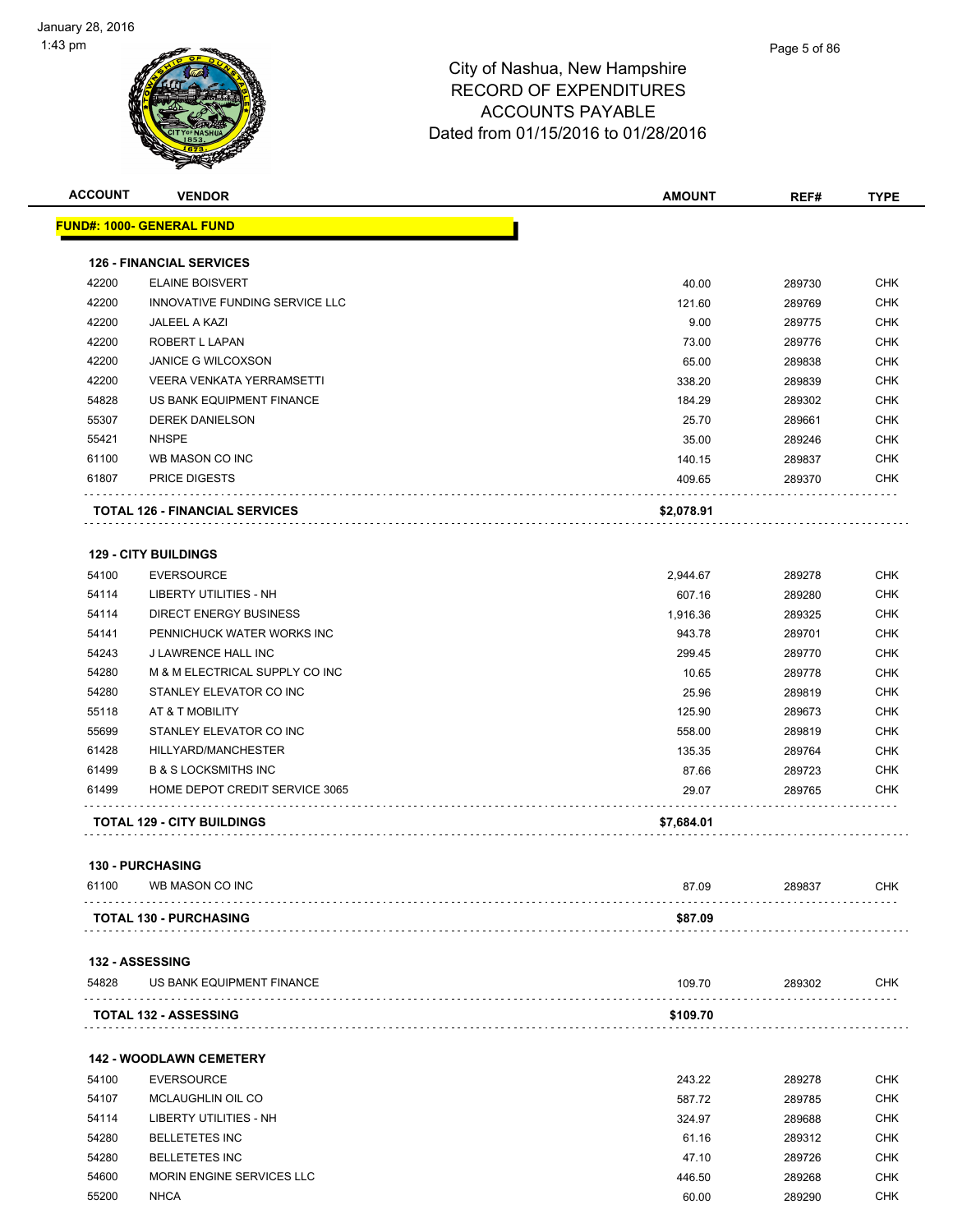

| <b>ACCOUNT</b> | <b>VENDOR</b>                                         | AMOUNT     | REF#   | <b>TYPE</b> |
|----------------|-------------------------------------------------------|------------|--------|-------------|
|                | <u> FUND#: 1000- GENERAL FUND</u>                     |            |        |             |
|                |                                                       |            |        |             |
|                | <b>142 - WOODLAWN CEMETERY</b>                        |            |        |             |
| 61300          | DENNIS K BURKE INC                                    | 365.80     | 289399 | <b>CHK</b>  |
| 61499          | HOME DEPOT CREDIT SERVICE 3065                        | 17.48      | 289765 | <b>CHK</b>  |
| 61799          | E W SLEEPER CO                                        | 331.40     | 289328 | <b>CHK</b>  |
| 61799          | NORTHLAND INDUSTRIAL TRUCK CO                         | 452.60     | 289797 | <b>CHK</b>  |
|                | <b>TOTAL 142 - WOODLAWN CEMETERY</b>                  | \$2,937.95 |        |             |
|                | <b>144 - EDGEWOOD &amp; SUBURBAN CEMETERIES</b>       |            |        |             |
| 54100          | <b>EVERSOURCE</b>                                     | 104.25     | 289278 | <b>CHK</b>  |
| 54107          | SHATTUCK MALONE OIL CO                                | 485.08     | 289295 | <b>CHK</b>  |
| 54141          | PENNICHUCK WATER WORKS INC                            | 295.47     | 289701 | <b>CHK</b>  |
| 54600          | <b>CARPARTS OF NASHUA</b>                             | 5.14       | 289733 | <b>CHK</b>  |
| 55200          | <b>NHCA</b>                                           | 90.00      | 289290 | <b>CHK</b>  |
| 61549          | <b>STOKES SEEDS INC</b>                               | 237.74     | 289378 | <b>CHK</b>  |
|                | <b>TOTAL 144 - EDGEWOOD &amp; SUBURBAN CEMETERIES</b> | \$1,217.68 |        |             |
|                |                                                       |            |        |             |
| 150 - POLICE   |                                                       |            |        |             |
| 53135          | OCCUPATIONAL DRUG TESTING LLC                         | 240.00     | 289368 | <b>CHK</b>  |
| 54100          | <b>EVERSOURCE</b>                                     | 860.95     | 289278 | <b>CHK</b>  |
| 54107          | SHATTUCK MALONE OIL CO                                | 170.95     | 289702 | <b>CHK</b>  |
| 54114          | LIBERTY UTILITIES - NH                                | 53.29      | 289283 | <b>CHK</b>  |
| 54114          | LIBERTY UTILITIES - NH                                | 2,441.38   | 289288 | <b>CHK</b>  |
| 54114          | DIRECT ENERGY BUSINESS                                | 85.26      | 289324 | <b>CHK</b>  |
| 54114          | DIRECT ENERGY BUSINESS                                | 4,752.75   | 289325 | <b>CHK</b>  |
| 54114          | LIBERTY UTILITIES - NH                                | 60.24      | 289686 | <b>CHK</b>  |
| 54114          | <b>LIBERTY UTILITIES - NH</b>                         | 81.79      | 289695 | <b>CHK</b>  |
| 54114          | <b>DIRECT ENERGY BUSINESS</b>                         | 42.15      | 289747 | <b>CHK</b>  |
| 54141          | PENNICHUCK WATER WORKS INC                            | 24.39      | 289701 | <b>CHK</b>  |
| 54243          | <b>J LAWRENCE HALL INC</b>                            | 3,066.24   | 289770 | <b>CHK</b>  |
| 54280          | <b>B &amp; S LOCKSMITHS INC</b>                       | 30.00      | 289310 | <b>CHK</b>  |
| 54280          | HOME DEPOT CREDIT SERVICE 3073                        | 75.54      | 289341 | <b>CHK</b>  |
| 54280          | <b>B &amp; S LOCKSMITHS INC</b>                       | 589.50     | 289723 | <b>CHK</b>  |
| 54280          | METRO GROUP INC                                       | 211.00     | 289786 | <b>CHK</b>  |
| 54407          | SOLARWINDS                                            | 1,289.00   | 289376 | <b>CHK</b>  |
| 54600          | SULLIVAN TIRE COMPANY                                 | 42.00      | 289821 | <b>CHK</b>  |
| 54828          | US BANK EQUIPMENT FINANCE                             | 1,349.32   | 289709 | <b>CHK</b>  |
| 54849          | COMCAST CABLE COMMUNICATIONS I                        | 144.85     | 289677 | <b>CHK</b>  |
| 54849          | <b>FAIRPOINT COMMUNICATIONS</b>                       | 324.05     | 289680 | <b>CHK</b>  |
| 55109          | PAETEC COMMUNICATIONS INC                             | 185.03     | 289699 | <b>CHK</b>  |
| 55118          | VERIZON WIRELESS-581499451                            | 460.17     | 289710 | <b>CHK</b>  |
| 55200          | <b>NNEPAC</b>                                         | 50.00      | 289293 | <b>CHK</b>  |
| 55200          | PUBLIC SAFETY GROUP                                   | 499.00     | 289415 | <b>CHK</b>  |
| 55200          | GREATER NASHUA CHAMBER OF COMM                        | 75.00      | 289682 | <b>CHK</b>  |
| 55200          | <b>IACP</b>                                           | 300.00     | 289683 | <b>CHK</b>  |
| 55307          | <b>GUIDO MARCHIONDA</b>                               | 43.20      | 289665 | <b>CHK</b>  |
| 55607          | UNITED PARCEL SERVICE                                 | 12.68      | 289708 | <b>CHK</b>  |
| 55699          | CANAL ART & FRAMING                                   | 181.00     | 289317 | <b>CHK</b>  |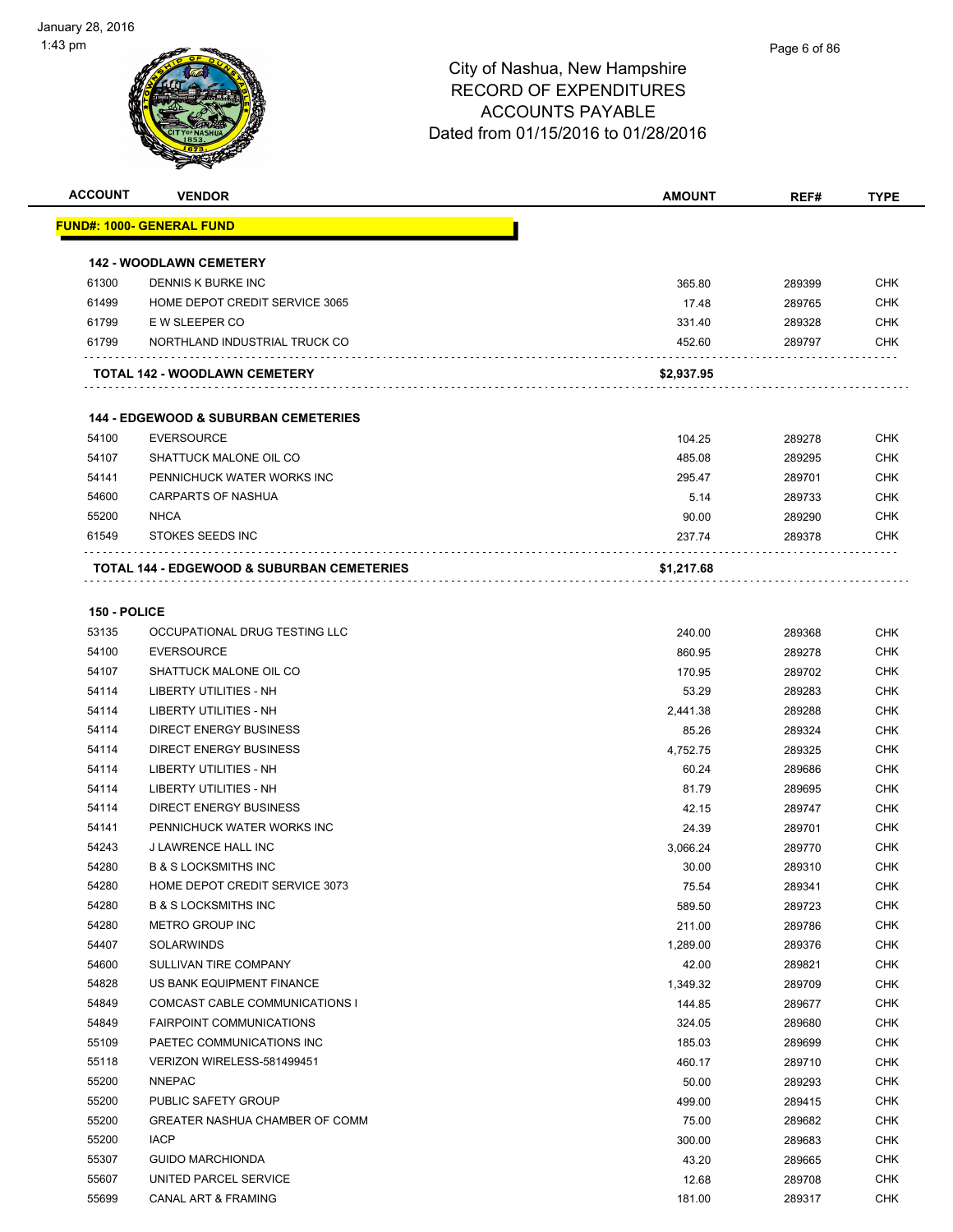**FUND#: 1000- GENERAL FUND**

# City of Nashua, New Hampshire RECORD OF EXPENDITURES ACCOUNTS PAYABLE Dated from 01/15/2016 to 01/28/2016

| <b>ACCOUNT</b> | <b>VENDOR</b>                     | <b>AMOUNT</b> | REF#   | <b>TYPE</b> |
|----------------|-----------------------------------|---------------|--------|-------------|
|                | <u>  IND#: 1000- GENERAL FUND</u> |               |        |             |
|                |                                   |               |        |             |
| 150 - POLICE   |                                   |               |        |             |
| 55699          | <b>RENA ROMERO</b>                | 145.00        | 289373 | <b>CHK</b>  |
| 55699          | <b>JP PEST SERVICES</b>           | 68.60         | 289771 | <b>CHK</b>  |
| 55699          | SHRED-IT USA-NEW YORK             | 110.06        | 289812 | <b>CHK</b>  |
| 61100          | <b>GRANITE STATE STAMPS INC</b>   | 23.36         | 289406 | <b>CHK</b>  |
| 61100          | SUPREME SALES COMPANY             | 194.75        | 289823 | <b>CHK</b>  |
| 61107          | ALECS SHOE STORE INC              | 3,620.85      | 289305 | <b>CHK</b>  |
| 61107          | <b>BEN'S UNIFORMS</b>             | 1,709.00      | 289313 | <b>CHK</b>  |
| 61107          | ALECS SHOE STORE INC              | 264.80        | 289387 | <b>CHK</b>  |
| 61107          | ALECS SHOE STORE INC              | 274.90        | 289717 | <b>CHK</b>  |
| 61107          | <b>BEN'S UNIFORMS</b>             | 468.99        | 289727 | <b>CHK</b>  |
| 61110          | <b>BEN'S UNIFORMS</b>             | 7,643.00      | 289313 | <b>CHK</b>  |
| 61110          | <b>BEN'S UNIFORMS</b>             | 2,077.96      | 289392 | <b>CHK</b>  |
| 61110          | <b>BEN'S UNIFORMS</b>             | 414.00        | 289727 | <b>CHK</b>  |
| 61121          | ATLANTIC TACTICAL INC             | 124.50        | 289309 | <b>CHK</b>  |
| 61121          | <b>BROWNELLS INC</b>              | 603.58        | 289394 | <b>CHK</b>  |
| 61121          | <b>ATLANTA ARMS</b>               | 3,105.24      | 289722 | <b>CHK</b>  |
| 61299          | <b>TOMAHAWK LIVE TRAP</b>         | 319.71        | 289380 | <b>CHK</b>  |
| 61300          | <b>WEX BANK</b>                   | 576.27        | 289712 | <b>CHK</b>  |
| 61428          | CENTRAL PAPER PRODUCTS CO         | 64.66         | 289397 | <b>CHK</b>  |
| 61428          | THE DURKIN CO INC                 | 604.31        | 289749 | <b>CHK</b>  |
| 61799          | <b>CARPARTS OF NASHUA</b>         | 29.00         | 289318 | <b>CHK</b>  |
| 61799          | NEW ENGLAND PARTS WAREHOUSE       | 388.90        | 289366 | <b>CHK</b>  |
| 61799          | <b>CARPARTS OF NASHUA</b>         | 117.20        | 289396 | <b>CHK</b>  |
| 61799          | FISHER AUTO PARTS INC             | 23.88         | 289402 | <b>CHK</b>  |
| 61799          | <b>BELLETETES INC</b>             | 3.59          | 289726 | <b>CHK</b>  |

 BEST FORD 831.70 289728 CHK CARPARTS OF NASHUA 312.60 289733 CHK HOME DEPOT CREDIT SERVICE 3073 35.99 289766 CHK MACMULKIN CHEVROLET INC 196.39 289780 CHK NEW ENGLAND PARTS WAREHOUSE 217.79 289796 CHK STATE OF NH DEPT OF SAFETY 3,200.00 289703 CHK SOUTHERN NH OUTREACH 70.00 289815 CHK DELL MARKETING LP 104.99 289323 CHK GOVCONNECTION INC 42.00 289334 CHK The Solution of the CHK of the CHK of the CHK of the CHK of the CHK of the CHK of the CHK of the CHK of the CHK of the CHK of the CHK of the CHK of the CHK of the CHK of the CHK of the CHK of the CHK of the CHK of the CHK PC MALL GOV 2,830.00 289801 CHK GOODALES BIKE SHOP INC 298.40 289761 CHK

| <b>TOTAL 150 - POLICE</b> | \$48.969.70 |
|---------------------------|-------------|
|                           |             |

. . . . . . . . .

. . . . . . . .

. . . . .

| <b>152 - FIRE</b> |                         |          |        |     |
|-------------------|-------------------------|----------|--------|-----|
| 52800             | <b>WILLIAM CAMPBELL</b> | 600.00   | 289657 | CHK |
| 54100             | <b>EVERSOURCE</b>       | 5,497.19 | 289278 | CHK |
| 54114             | LIBERTY UTILITIES - NH  | 47.09    | 289279 | CHK |
| 54114             | LIBERTY UTILITIES - NH  | 626.83   | 289282 | CHK |
| 54114             | DIRECT ENERGY BUSINESS  | 820.24   | 289325 | CHK |
| 54114             | LIBERTY UTILITIES - NH  | 1.027.64 | 289684 | CHK |
| 54114             | LIBERTY UTILITIES - NH  | 580.57   | 289685 | CHK |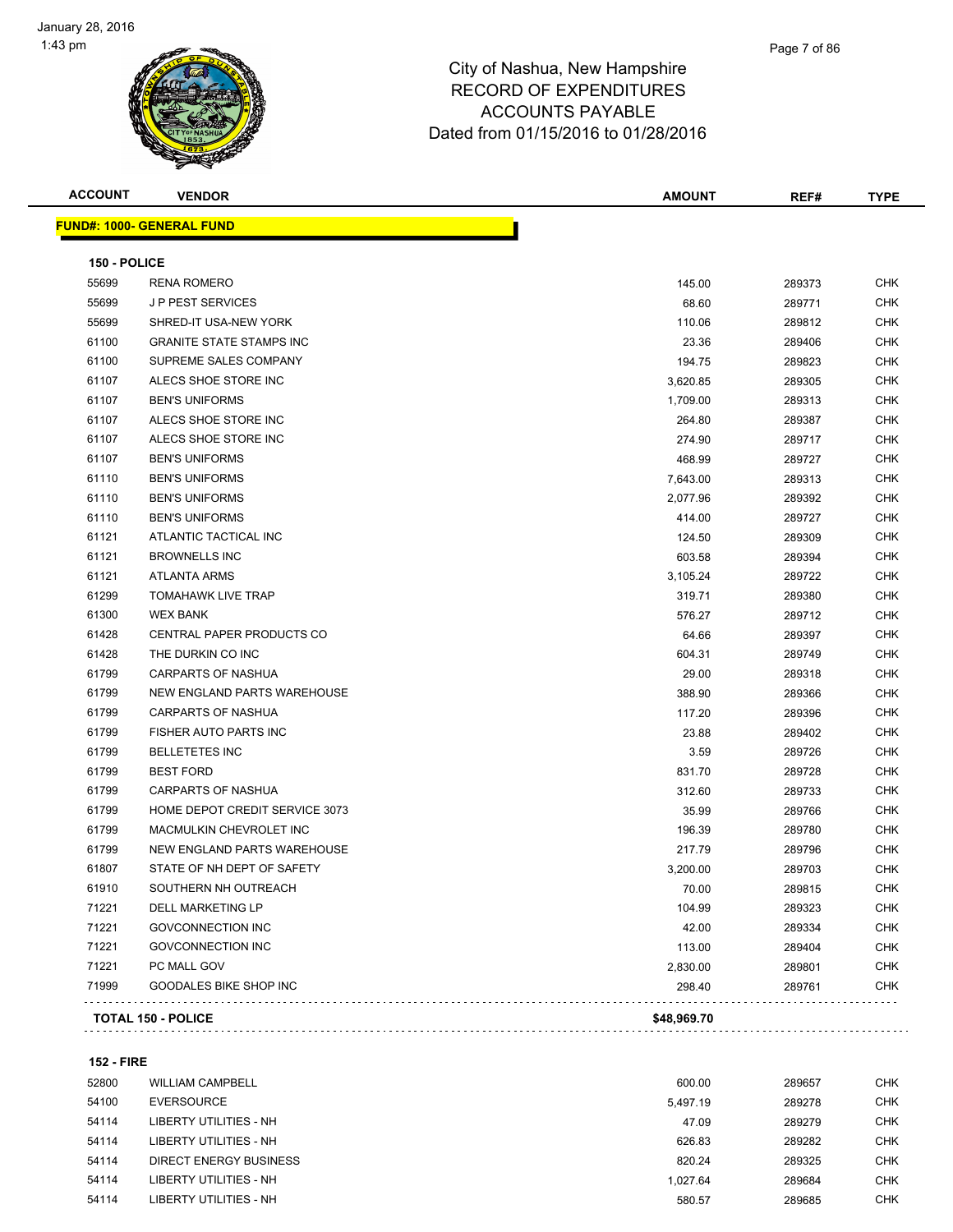| <b>ACCOUNT</b>    | <b>VENDOR</b>                       | <b>AMOUNT</b> | REF#   | <b>TYPE</b> |
|-------------------|-------------------------------------|---------------|--------|-------------|
|                   | <b>FUND#: 1000- GENERAL FUND</b>    |               |        |             |
| <b>152 - FIRE</b> |                                     |               |        |             |
| 54114             | <b>DIRECT ENERGY BUSINESS</b>       | 2,312.49      | 289747 | <b>CHK</b>  |
| 54141             | PENNICHUCK WATER WORKS INC          | 1,045.77      | 289701 | <b>CHK</b>  |
| 54280             | PETTY CASH                          | 3.18          | 289273 | <b>CHK</b>  |
| 54280             | AE MECHANICAL INC                   | 1,912.25      | 289386 | <b>CHK</b>  |
| 54280             | HOME DEPOT CREDIT SERVICE 3065      | 519.40        | 289765 | <b>CHK</b>  |
| 54600             | PETTY CASH                          | 2.29          | 289273 | <b>CHK</b>  |
| 54600             | <b>BELLETETES INC</b>               | 46.34         | 289312 | <b>CHK</b>  |
| 54600             | JACK YOUNG CO INC                   | 80.35         | 289345 | <b>CHK</b>  |
| 54600             | <b>MAYNARD &amp; LESIEUR INC</b>    | 65.25         | 289354 | <b>CHK</b>  |
| 54600             | MINUTEMAN TRUCKS INC                | 254.02        | 289362 | <b>CHK</b>  |
| 54600             | SANEL AUTO PARTS CO                 | 618.94        | 289809 | <b>CHK</b>  |
| 55118             | AT & T MOBILITY                     | 171.56        | 289673 | <b>CHK</b>  |
| 55200             | <b>NHAFC DUES</b>                   | 120.00        | 289697 | <b>CHK</b>  |
| 55400             | <b>FCAM</b>                         | 495.00        | 289681 | <b>CHK</b>  |
| 55699             | TRUE BLUE CLEANERS                  | 109.40        | 289827 | <b>CHK</b>  |
| 55699             | TRUE BLUE CLEANERS                  | 41.90         | 289828 | <b>CHK</b>  |
| 55699             | TRUE BLUE CLEANERS                  | 124.84        | 289829 | <b>CHK</b>  |
| 61100             | <b>ZAX SIGNAGE</b>                  | 57.50         | 289840 | <b>CHK</b>  |
| 61299             | AMAZON                              | 141.62        | 289276 | <b>CHK</b>  |
| 61299             | <b>BELLETETES INC</b>               | 3.40          | 289312 | <b>CHK</b>  |
| 61299             | <b>GRANITE CITY ELECTRIC SUPPLY</b> | 129.14        | 289336 | <b>CHK</b>  |
| 61299             | HOME DEPOT CREDIT SERVICE 3065      | 95.20         | 289340 | <b>CHK</b>  |
| 61299             | <b>RADIO SHACK</b>                  | 1.99          | 289372 | <b>CHK</b>  |
| 61299             | <b>BATTERIES PLUS</b>               | 47.98         | 289390 | <b>CHK</b>  |
| 61307             | NEW ENGLAND KENWORTH                | 41.20         | 289365 | <b>CHK</b>  |
| 61428             | PETTY CASH                          | 46.08         | 289273 | <b>CHK</b>  |
| 61428             | NEW ENGLAND PAPER & SUPPLY          | 625.88        | 289795 | <b>CHK</b>  |
| 61699             | <b>GRANITE CITY ELECTRIC SUPPLY</b> | 502.50        | 289336 | <b>CHK</b>  |
| 61699             | POWER & TELEPHONE SUPPLY CO         | 266.75        | 289413 | <b>CHK</b>  |
| 61799             | <b>MIKES CUSTOM KANVAS</b>          | 85.00         | 289361 | <b>CHK</b>  |
| 61799             | NEW ENGLAND KENWORTH                | 268.05        | 289365 | <b>CHK</b>  |
| 61900             | PETTY CASH                          | 42.47         | 289273 | <b>CHK</b>  |
| 71432             | FIRE TECH & SAFETY OF NEW ENGL      | 3,770.00      | 289756 | <b>CHK</b>  |
| 71432             | TRI STATE FIRE PROTECTION LLC       | 510.00        | 289826 | <b>CHK</b>  |
|                   | <b>TOTAL 152 - FIRE</b>             | \$23,757.30   |        |             |
|                   |                                     |               |        |             |

#### **153 - BUILDING INSPECTION**

| 55307 | <b>WILLIAM CONDRA</b>                  | 238.05   | 289264 | снк |
|-------|----------------------------------------|----------|--------|-----|
| 55421 | RUSS MARCUM                            | 270.00   | 289267 | снк |
|       | <b>TOTAL 153 - BUILDING INSPECTION</b> | \$508.05 |        |     |

#### **155 - CODE ENFORCEMENT**

| 55118 | AT & T MOBILITY | 07.4C  | 289673 | <b>CHK</b> |
|-------|-----------------|--------|--------|------------|
| 55307 | ROBERT SOUSA    | 259.74 | 289670 | <b>CHK</b> |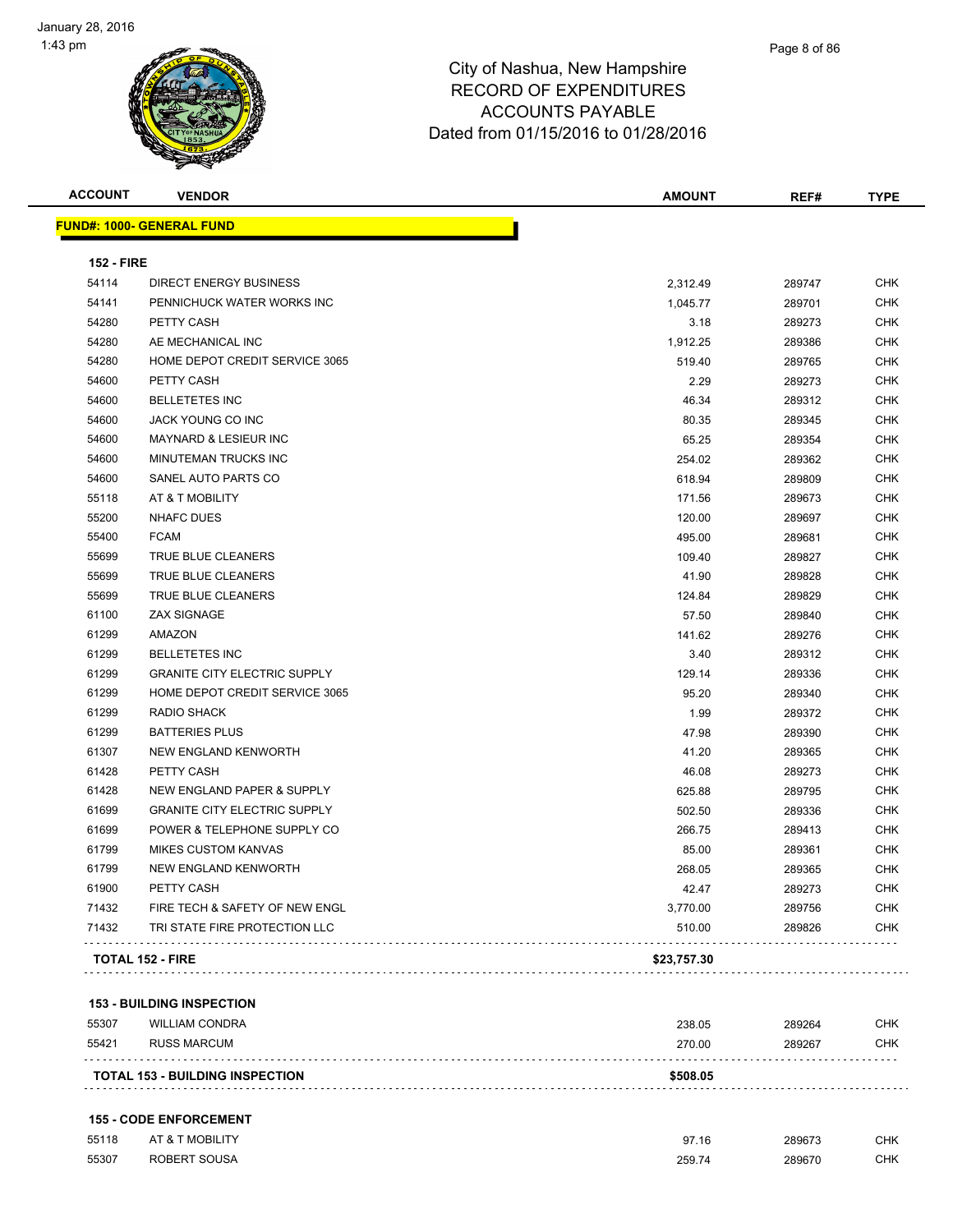| <b>ACCOUNT</b> | <b>VENDOR</b>                                     | <b>AMOUNT</b> | REF#   | <b>TYPE</b> |
|----------------|---------------------------------------------------|---------------|--------|-------------|
|                | <b>FUND#: 1000- GENERAL FUND</b>                  |               |        |             |
|                | <b>TOTAL 155 - CODE ENFORCEMENT</b>               | \$356.90      |        |             |
|                |                                                   |               |        |             |
|                | <b>156 - EMERGENCY MANAGEMENT</b>                 |               |        |             |
| 68325          | AMAZON                                            | 49.98         | 289276 | <b>CHK</b>  |
|                | <b>TOTAL 156 - EMERGENCY MANAGEMENT</b>           | \$49.98       |        |             |
|                | <b>157 - CITYWIDE COMMUNICATIONS</b>              |               |        |             |
| 54100          | <b>EVERSOURCE</b>                                 | 708.52        | 289278 | <b>CHK</b>  |
| 55118          | VERIZON WIRELESS-581499451                        | 40.01         | 289710 | <b>CHK</b>  |
| 61799          | CARPARTS OF NASHUA                                | 17.36         | 289733 | <b>CHK</b>  |
|                | <b>TOTAL 157 - CITYWIDE COMMUNICATIONS</b>        | \$765.89      |        |             |
|                |                                                   |               |        |             |
|                | 160 - PUBLIC WORKS-ADMIN/ENGINEERING              |               |        |             |
| 54100          | <b>EVERSOURCE</b>                                 | 1,036.56      | 289278 | <b>CHK</b>  |
| 54114          | LIBERTY UTILITIES - NH                            | 112.84        | 289283 | <b>CHK</b>  |
| 54114          | <b>DIRECT ENERGY BUSINESS</b>                     | 180.55        | 289324 | <b>CHK</b>  |
| 54114          | <b>LIBERTY UTILITIES - NH</b>                     | 5.860.06      | 289637 | <b>CHK</b>  |
| 54141          | PENNICHUCK WATER WORKS INC                        | 342.26        | 289245 | <b>CHK</b>  |
| 54141          | PENNICHUCK WATER WORKS INC                        | 61.98         | 289701 | <b>CHK</b>  |
| 55118          | AT & T MOBILITY                                   | 192.79        | 289673 | <b>CHK</b>  |
| 55699          | <b>JP PEST SERVICES</b>                           | 184.92        | 289771 | <b>CHK</b>  |
| 61299          | PETTY CASH                                        | 52.25         | 289270 | <b>CHK</b>  |
| 61299          | AMAZON                                            | 49.19         | 289276 | <b>CHK</b>  |
| 61299          | OWL STAMP COMPANY INC                             | 32.90         | 289799 | <b>CHK</b>  |
|                | <b>TOTAL 160 - PUBLIC WORKS-ADMIN/ENGINEERING</b> | \$8,106.30    |        |             |
| 161 - STREETS  |                                                   |               |        |             |
| 54100          | <b>EVERSOURCE</b>                                 | 3,654.84      | 289278 | <b>CHK</b>  |
| 54100          | <b>EVERSOURCE</b>                                 | 4.222.63      | 289679 | <b>CHK</b>  |
| 54114          | LIBERTY UTILITIES - NH                            | 3,188.66      | 289285 | <b>CHK</b>  |
| 54114          | <b>DIRECT ENERGY BUSINESS</b>                     | 6,404.78      | 289325 | <b>CHK</b>  |
| 54228          | J P PEST SERVICES                                 | (268.00)      | 289771 | <b>CHK</b>  |
| 54236          | CALLOGIX INC                                      | 264.36        | 289731 | <b>CHK</b>  |
| 54600          | DONOVAN EQUIPMENT CO INC                          | 1,293.56      | 289326 | <b>CHK</b>  |
| 54600          | <b>GRANITE STATE GLASS</b>                        | 180.00        | 289338 | <b>CHK</b>  |
| 54600          | TST HYDRAULICS INC                                | 308.18        | 289381 | <b>CHK</b>  |
| 54600          | <b>BATTERIES PLUS</b>                             | 211.50        | 289391 | <b>CHK</b>  |
| 54600          | TST HYDRAULICS INC                                | 308.18        | 289418 | <b>CHK</b>  |
| 54600          | <b>B-B CHAIN INC</b>                              | 190.00        | 289724 | <b>CHK</b>  |
| 54600          | <b>CARPARTS OF NASHUA</b>                         | 51.10         | 289733 | <b>CHK</b>  |
| 54600          | D & R TOWING INC                                  | 80.00         | 289742 | <b>CHK</b>  |
| 54600          | HOWARD P FAIRFIELD LLC                            | 563.23        | 289767 | <b>CHK</b>  |
| 54600          | <b>JOE GRAFIX LLC</b>                             | 180.00        | 289773 | <b>CHK</b>  |
| 54600          | MACMULKIN CHEVROLET INC                           | 4,409.48      | 289780 | <b>CHK</b>  |
| 54600          | NAPA AUTO PARTS                                   | 414.70        | 289791 | <b>CHK</b>  |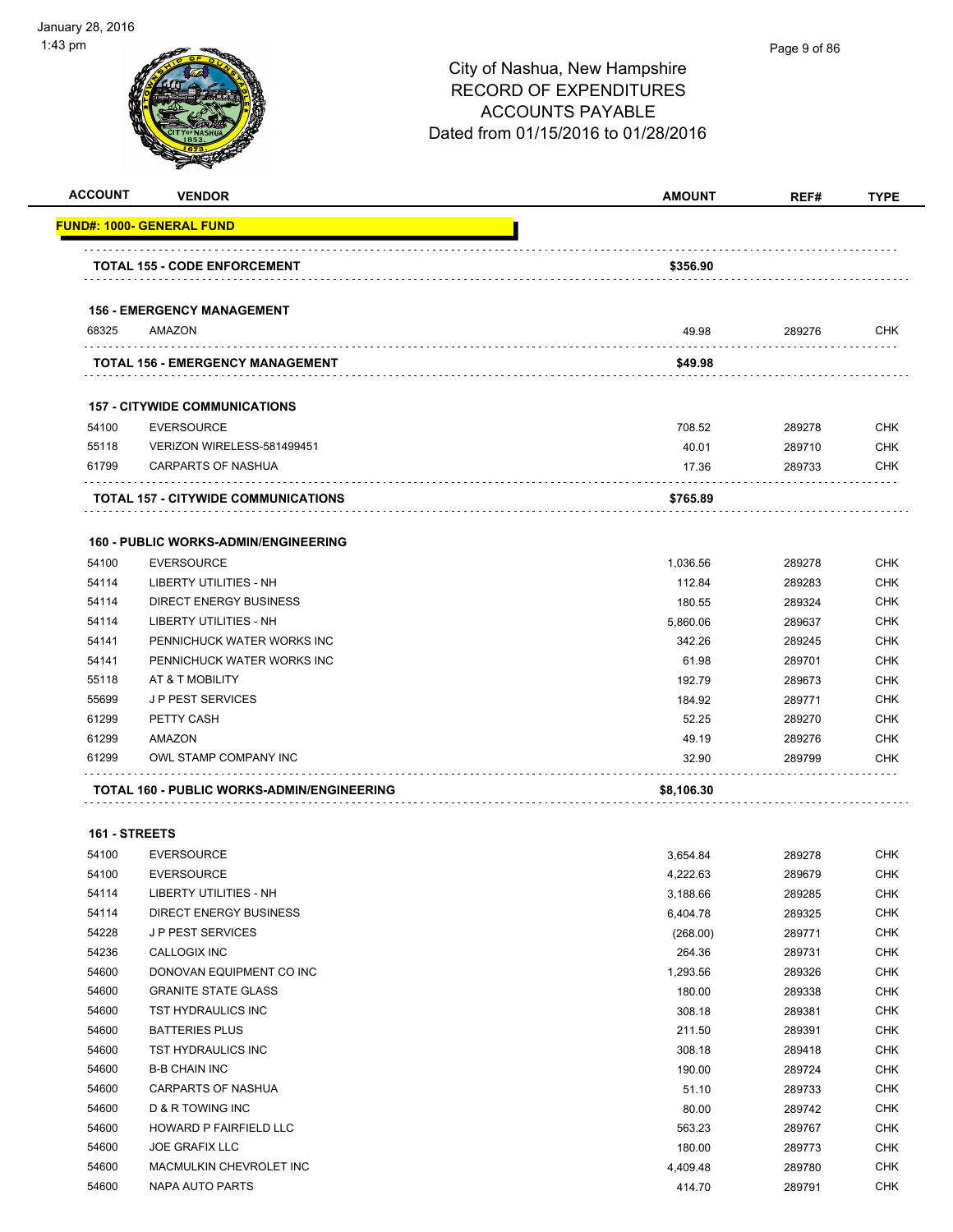| <b>ACCOUNT</b> | <b>VENDOR</b>                    | <b>AMOUNT</b> | REF#   | <b>TYPE</b> |
|----------------|----------------------------------|---------------|--------|-------------|
|                | <b>FUND#: 1000- GENERAL FUND</b> |               |        |             |
| 161 - STREETS  |                                  |               |        |             |
| 54600          | SANEL AUTO PARTS CO              | 494.67        | 289811 | <b>CHK</b>  |
| 54600          | SOUTHWORTH-MILTON INC            | 478.58        | 289816 | <b>CHK</b>  |
| 54600          | USP OF NEW ENGLAND               | 777.76        | 289835 | <b>CHK</b>  |
| 54828          | US BANK EQUIPMENT FINANCE        | 109.70        | 289302 | <b>CHK</b>  |
| 55118          | AT & T MOBILITY                  | 224.99        | 289673 | <b>CHK</b>  |
| 61100          | WB MASON CO INC                  | 16.39         | 289421 | <b>CHK</b>  |
| 61107          | UNIFIRST CORPORATION             | 585.81        | 289383 | <b>CHK</b>  |
| 61107          | UNIFIRST CORPORATION             | 375.95        | 289419 | <b>CHK</b>  |
| 61107          | UNIFIRST CORPORATION             | 375.95        | 289831 | <b>CHK</b>  |
| 61299          | PETTY CASH                       | 53.50         | 289271 | <b>CHK</b>  |
| 61299          | <b>BELLETETES INC</b>            | 28.78         | 289312 | <b>CHK</b>  |
| 61307          | SHATTUCK MALONE OIL CO           | 18,749.80     | 289702 | <b>CHK</b>  |
| 61507          | CONTINENTAL PAVING INC           | 1,078.00      | 289320 | <b>CHK</b>  |
| 61507          | CONTINENTAL PAVING INC           | 475.20        | 289739 | <b>CHK</b>  |
| 61514          | <b>GRANITE STATE MINERAL INC</b> | 19,162.58     | 289763 | <b>CHK</b>  |
| 61521          | F L MERRILL CONSTRUCTION, INC.   | 1,276.09      | 289757 | <b>CHK</b>  |
| 61535          | <b>BROX INDUSTRIES INC</b>       | 872.93        | 289395 | <b>CHK</b>  |
| 61542          | PERMA LINE CORP OF NEW ENGLAND   | 2,339.05      | 289802 | <b>CHK</b>  |
| 61560          | <b>HUDSON QUARRY CORP</b>        | 539.60        | 289342 | <b>CHK</b>  |
| 61560          | HOME DEPOT CREDIT SERVICE 3065   | 489.27        | 289765 | <b>CHK</b>  |
| 61562          | F W WEBB CO                      | 11.08         | 289329 | <b>CHK</b>  |
| 61562          | <b>FASTENAL CO</b>               | 49.56         | 289330 | <b>CHK</b>  |
| 61709          | MAINTENANCE CONNECTION           | 138.33        | 289409 | <b>CHK</b>  |
| 61709          | NAPA AUTO PARTS                  | 118.72        | 289791 | <b>CHK</b>  |
| 61799          | PETTY CASH                       | 35.28         | 289271 | <b>CHK</b>  |
| 61799          | <b>FASTENAL CO</b>               | 35.48         | 289330 | <b>CHK</b>  |
| 61799          | <b>BEST FORD</b>                 | 31.84         | 289728 | <b>CHK</b>  |
| 61799          | <b>FASTENAL CO</b>               | 58.64         | 289754 | <b>CHK</b>  |
| 61799          | LIBERTY INTNL TRUCKS OF NH LLC   | 3.24          | 289777 | <b>CHK</b>  |
| 61799          | MAYNARD & LESIEUR INC            | 35.85         | 289783 | <b>CHK</b>  |
| 61799          | NAPA AUTO PARTS                  | 40.48         | 289791 | <b>CHK</b>  |
| 61799          | PINE MOTOR PARTS                 | 16.10         | 289804 | <b>CHK</b>  |
| 71025          | AMAZON                           | 134.55        | 289276 | <b>CHK</b>  |
| 71025          | <b>NAPA AUTO PARTS</b>           | 9.08          | 289791 | <b>CHK</b>  |
|                | <b>TOTAL 161 - STREETS</b>       | \$74,880.03   |        |             |
|                |                                  |               |        |             |

#### **162 - STREET LIGHTING**

|       | <b>TOTAL 162 - STREET LIGHTING</b> | \$881.87 |        |     |
|-------|------------------------------------|----------|--------|-----|
| 54276 | EVERSOURCE                         | 149.20   | 289678 | CHK |
| 54100 | EVERSOURCE                         | 280.78   | 289679 | CHK |
| 54100 | EVERSOURCE                         | 451.89   | 289278 | СНК |

#### **166 - PARKING LOTS**

| 54100 | <b>EVERSOURCE</b>  | .035.51  | 289278 | CHK |
|-------|--------------------|----------|--------|-----|
| 54100 | <b>EVERSOURCE</b>  | 750.69   | 289679 | СНК |
| 54207 | THE DOTY GROUP INC | 1.050.00 | 289327 | СНК |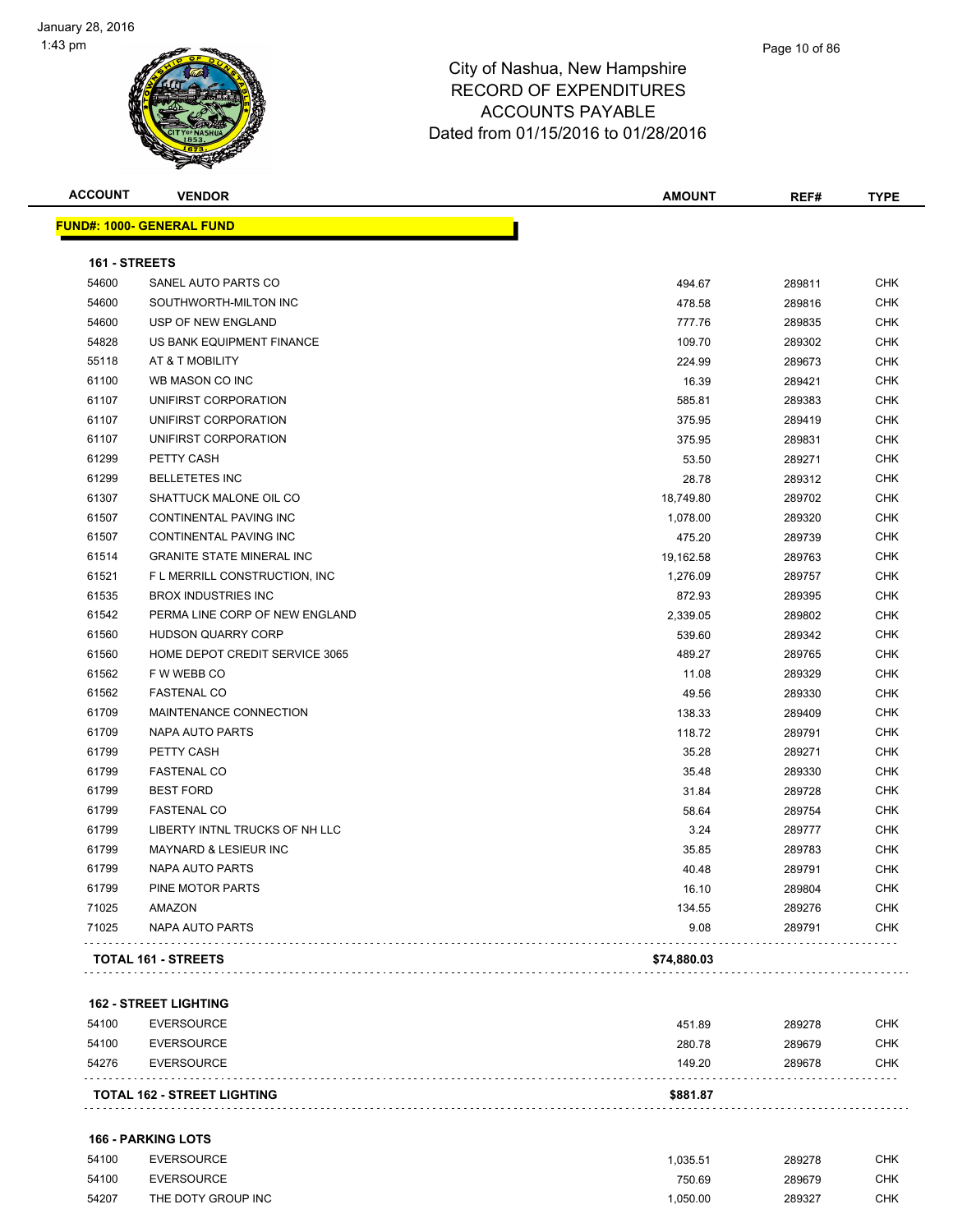|                | <b>VENDOR</b>                             | <b>AMOUNT</b>    | REF#             | <b>TYPE</b>              |
|----------------|-------------------------------------------|------------------|------------------|--------------------------|
|                | <b>FUND#: 1000- GENERAL FUND</b>          |                  |                  |                          |
|                | <b>166 - PARKING LOTS</b>                 |                  |                  |                          |
| 54487          | <b>NAPA AUTO PARTS</b>                    | 269.12           | 289363           | <b>CHK</b>               |
| 55699          | UNITED SITE SERVICES NORTHEAST            | 54.97            | 289833           | <b>CHK</b>               |
|                | TOTAL 166 - PARKING LOTS                  | \$3,160.29       |                  |                          |
|                | <b>171 - COMMUNITY SERVICES</b>           |                  |                  |                          |
| 54100          | <b>EVERSOURCE</b>                         | 1,057.41         | 289278           | <b>CHK</b>               |
| 54107          | SHATTUCK MALONE OIL CO                    | 1,136.18         | 289702           | <b>CHK</b>               |
| 54141          | PENNICHUCK WATER WORKS INC                | 95.79            | 289701           | <b>CHK</b>               |
| 54828          | US BANK EQUIPMENT FINANCE                 | 339.00           | 289302           | <b>CHK</b>               |
| 55200          | <b>NHPHA</b>                              | 150.00           | 289291           | <b>CHK</b>               |
| 55400          | PETTY CASH                                | 44.00            | 289668           | <b>CHK</b>               |
| 61100          | HOME DEPOT CREDIT SERVICE 3065            | 748.00           | 289765           | <b>CHK</b>               |
| 61100          | WB MASON CO INC                           | 225.29           | 289837           | <b>CHK</b>               |
| 68318          | PETTY CASH                                | 39.96            | 289668           | <b>CHK</b>               |
| 68320          | NASHUA YOUTH COUNCIL                      | 831.28           | 289385           | CHK                      |
|                | <b>TOTAL 171 - COMMUNITY SERVICES</b>     | \$4,666.91       |                  |                          |
|                | <b>172 - COMMUNITY HEALTH</b>             |                  |                  |                          |
| 55200          | <b>NHPHA</b>                              | 50.00            | 289291           | <b>CHK</b>               |
| 55307          | <b>KAYLA O'BRIEN</b>                      | 48.80            | 289663           | <b>CHK</b>               |
| 61144          | PETTY CASH                                | 7.49             | 289668           | <b>CHK</b>               |
| 61144          | SMITH MEDICAL PARTNERS LLC                | 14.47            | 289814           | <b>CHK</b>               |
|                | <b>TOTAL 172 - COMMUNITY HEALTH</b>       | \$120.76         |                  |                          |
|                | <b>173 - ENVIRONMENTAL HEALTH</b>         |                  |                  |                          |
| 55307          | <b>HEIDI PEEK-KUKULKA</b>                 | 110.39           | 289269           | <b>CHK</b>               |
| 61110          | M & N SPORTS LLC                          | 48.00            | 289779           | <b>CHK</b>               |
| 61299          | AMAZON                                    | 16.25            | 289276           | <b>CHK</b>               |
| 61299          | PETTY CASH                                | 5.00             | 289668           | <b>CHK</b>               |
|                | <b>TOTAL 173 - ENVIRONMENTAL HEALTH</b>   | \$179.64         |                  |                          |
|                | <b>174 - WELFARE ADMINISTRATION</b>       |                  |                  |                          |
| 55307          | <b>KAREN EMIS-WILLIAMS</b>                | 21.06            | 289662           | <b>CHK</b>               |
| 55307          | ROBERT MACK                               | 64.57            | 289664           | <b>CHK</b>               |
|                | <b>TOTAL 174 - WELFARE ADMINISTRATION</b> | \$85.63          |                  |                          |
|                | <b>175 - WELFARE ASSISTANCE</b>           |                  |                  |                          |
|                | 11 GRANITE ST LLC                         | 450.00           | 289610           | <b>CHK</b>               |
|                | 188 CONCORD ST LLC                        | 1,573.39         | 289611           | <b>CHK</b>               |
| 55810          |                                           |                  |                  | <b>CHK</b>               |
| 55810          |                                           |                  |                  |                          |
| 55810          | 23-25 TEMPLE ST REALTY LLC                | 260.00           | 289612           |                          |
| 55810<br>55810 | 4-10 PIERCE ST LLC<br><b>JULIO CORADO</b> | 900.97<br>750.00 | 289613<br>289614 | <b>CHK</b><br><b>CHK</b> |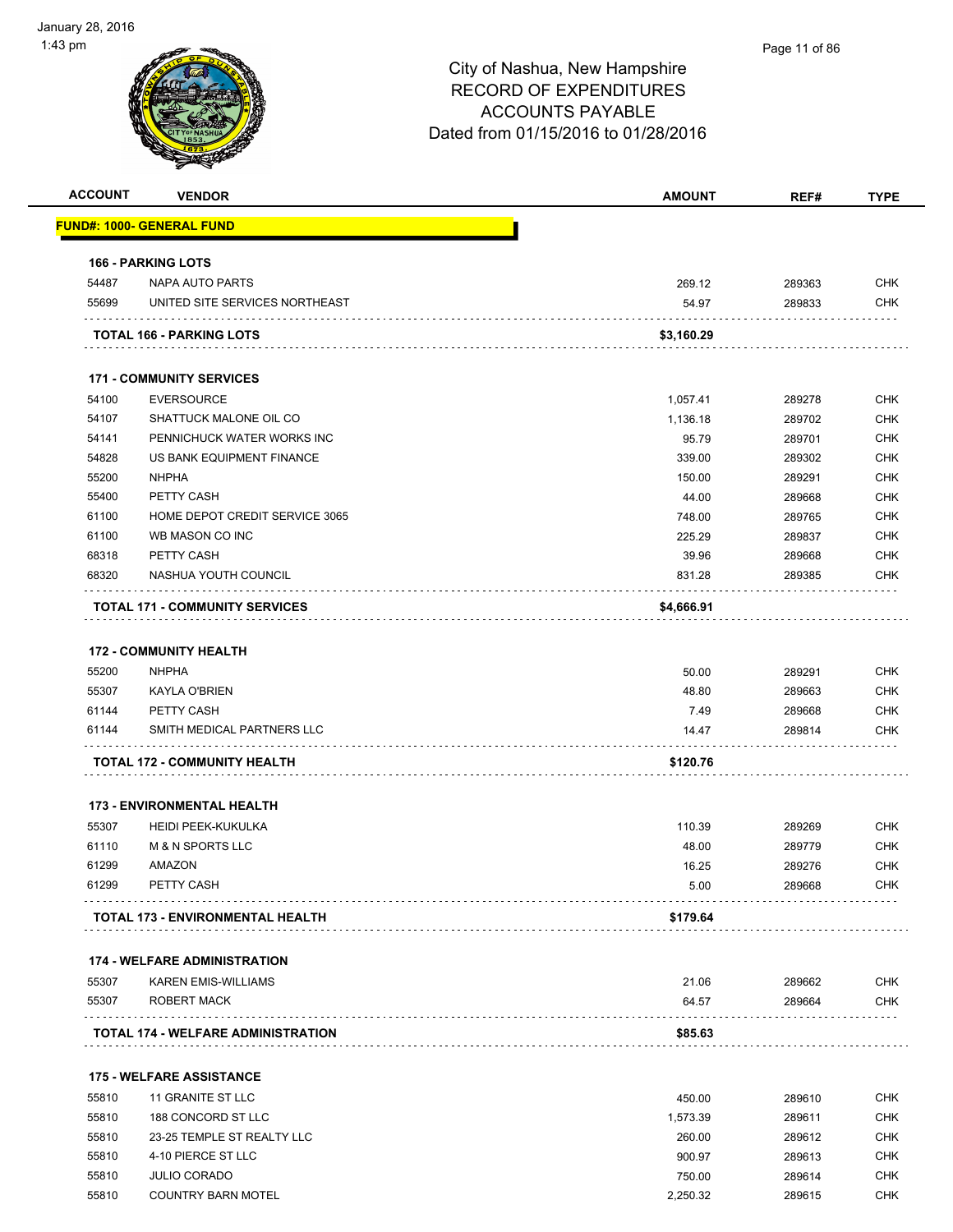| <b>ACCOUNT</b> | <b>VENDOR</b>                        | <b>AMOUNT</b> | REF#   | <b>TYPE</b> |
|----------------|--------------------------------------|---------------|--------|-------------|
|                | <u> FUND#: 1000- GENERAL FUND</u>    |               |        |             |
|                | <b>175 - WELFARE ASSISTANCE</b>      |               |        |             |
| 55810          | <b>EDMUND W KING</b>                 | 900.97        | 289616 | CHK         |
| 55810          | <b>CONSTANCE GAUTHIER</b>            | 975.00        | 289617 | <b>CHK</b>  |
| 55810          | <b>GP NASHUA LIMITED PARTNERSHIP</b> | 900.97        | 289618 | <b>CHK</b>  |
| 55810          | JKL REALTY INVEST LLC                | 405.00        | 289619 | CHK         |
| 55810          | JUSTINE MARY HOLDINGS INC            | 900.00        | 289620 | CHK         |
| 55810          | <b>MARYANN PAQUIN</b>                | 600.00        | 289621 | CHK         |
| 55810          | NASHUA HOUSING AUTHORITY             | 477.00        | 289622 | <b>CHK</b>  |
| 55810          | NASHUA SOUP KITCHEN & SHELTER        | 425.00        | 289623 | CHK         |
| 55810          | RJ REAL ESTATE PARTNERSHIP           | 265.00        | 289624 | CHK         |
| 55810          | NEERAJ SEN                           | 900.97        | 289625 | CHK         |
| 55810          | <b>NALPATHU LLC</b>                  | 404.42        | 290028 | <b>CHK</b>  |
| 55810          | 11 GRANITE ST LLC                    | 990.08        | 290029 | <b>CHK</b>  |
| 55810          | 23-25 TEMPLE ST REALTY LLC           | 480.00        | 290030 | <b>CHK</b>  |
| 55810          | AIMCO-ROYAL CREST-NASHUA LLC         | 900.97        | 290031 | <b>CHK</b>  |
| 55810          | AMHERST ST ASSOC                     | 990.08        | 290032 | <b>CHK</b>  |
| 55810          | CENTRAL REALTY INC                   | 850.00        | 290033 | <b>CHK</b>  |
| 55810          | LTA INVESTMENTS LLC                  | 692.04        | 290034 | <b>CHK</b>  |
| 55812          | RITE AID ACCT#1009804                | 109.47        | 290036 | <b>CHK</b>  |
| 55816          | MARKET BASKET ACCT 2589096           | 612.12        | 290035 | <b>CHK</b>  |
| 55818          | MARKET BASKET ACCT 2589096           | 97.37         | 290035 | <b>CHK</b>  |
|                | <b>177 - PARKS &amp; RECREATION</b>  |               |        |             |
| 44549          | <b>BRIAN OLSEN</b>                   | 20.00         | 289556 | <b>CHK</b>  |
| 54100          | <b>EVERSOURCE</b>                    | 5,178.69      | 289278 | <b>CHK</b>  |
| 54114          | LIBERTY UTILITIES - NH               | 53.07         | 289689 | <b>CHK</b>  |
| 54114          | LIBERTY UTILITIES - NH               | 380.84        | 289696 | <b>CHK</b>  |
| 54114          | DIRECT ENERGY BUSINESS               | 638.81        | 289747 | <b>CHK</b>  |
| 54141          | PENNICHUCK WATER WORKS INC           | 703.82        | 289294 | <b>CHK</b>  |
| 54141          | PENNICHUCK WATER WORKS INC           | 5,932.77      | 289701 | <b>CHK</b>  |
| 54280          | ASAP SPRINKLER LLC                   | 530.00        | 289308 | <b>CHK</b>  |
| 54280          | F W WEBB CO                          | 340.71        | 289329 | CHK         |
| 54280          | M & M ELECTRICAL SUPPLY CO INC       | 17.67         | 289350 | CHK         |
| 54280          | AIRGAS USA LLC                       | 387.50        | 289715 | CHK         |
| 54280          | JOHNSONS ELECTRIC INC                | 578.62        | 289774 | CHK         |
| 54280          | PIONEER TREE SERVICE LLC             | 950.00        | 289805 | CHK         |
| 54600          | EASTERN NE HYDRAULICS INC            | 485.00        | 289751 | CHK         |
| 54821          | UNITED SITE SERVICES NORTHEAST       | 109.94        | 289833 | CHK         |
| 54828          | US BANK EQUIPMENT FINANCE            | 83.85         | 289636 | CHK         |
| 55118          | AT & T MOBILITY                      | 202.37        | 289673 | <b>CHK</b>  |
| 55400          | PETTY CASH                           | 6.50          | 289666 | CHK         |
| 55642          | <b>JAMES BELANGER</b>                | 88.00         | 289553 | CHK         |
| 55642          | <b>TIMOTHY KLEIN</b>                 | 279.00        | 289554 | CHK         |
| 55642          | SEAN-MICHAEL LANG                    | 210.00        | 289555 | CHK         |
| 55642          | <b>BRUCE SMITH</b>                   | 94.00         | 289557 | CHK         |
| 55642          | <b>GREG COY</b>                      | 768.00        | 290004 | CHK         |
| 55642          | <b>KEVIN COYLE</b>                   | 1,225.00      | 290005 | CHK         |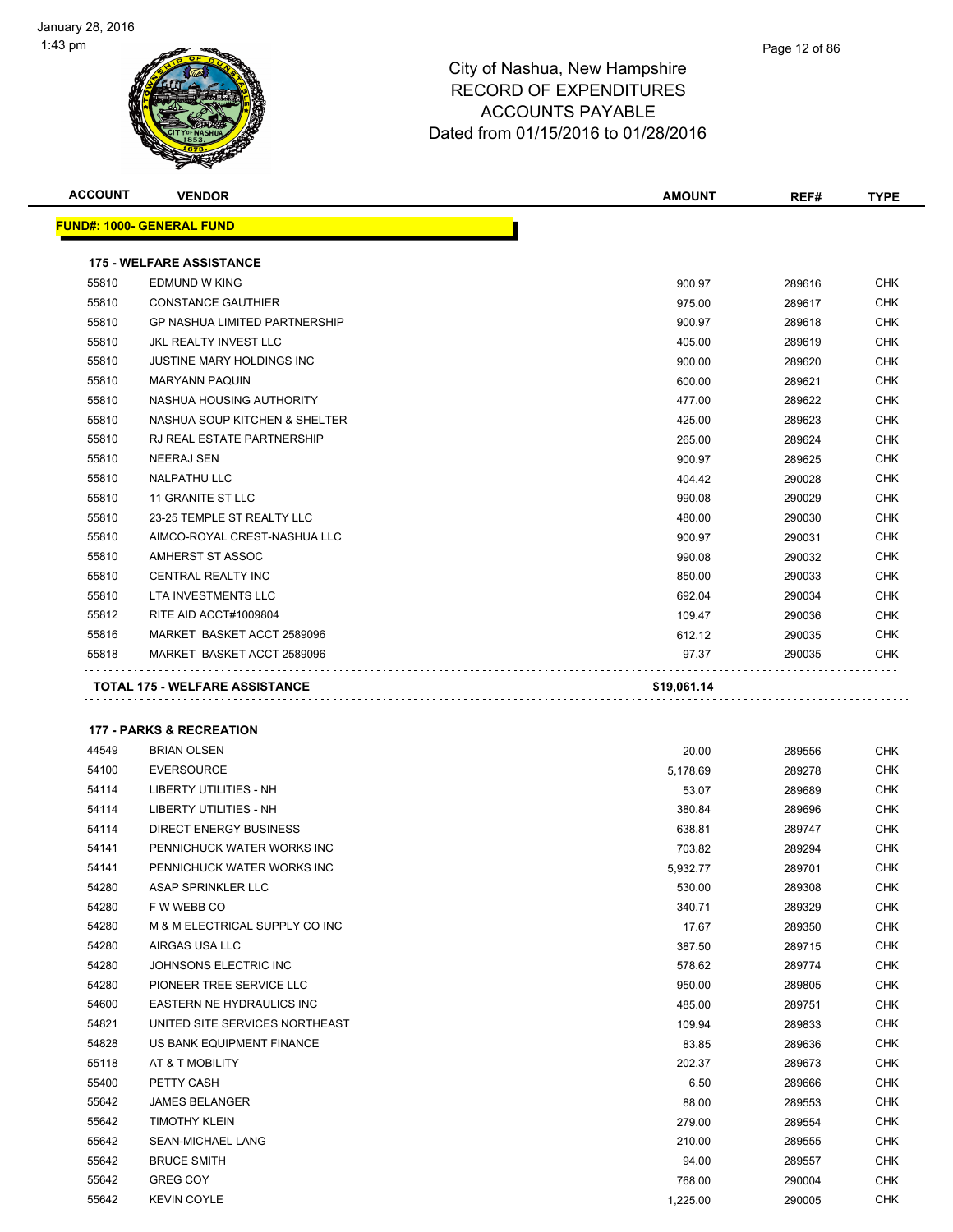| <b>ACCOUNT</b> | <b>VENDOR</b>                             | <b>AMOUNT</b> | REF#   | <b>TYPE</b> |
|----------------|-------------------------------------------|---------------|--------|-------------|
|                | <b>FUND#: 1000- GENERAL FUND</b>          |               |        |             |
|                | <b>177 - PARKS &amp; RECREATION</b>       |               |        |             |
| 55642          | <b>WILLIAM DAPKUS</b>                     | 100.00        | 290006 | <b>CHK</b>  |
| 55642          | <b>JAMES A DAVALA</b>                     | 170.00        | 290007 | <b>CHK</b>  |
| 55642          | <b>GERALD GADBOIS</b>                     | 665.00        | 290008 | <b>CHK</b>  |
| 55642          | <b>JAMES BELANGER</b>                     | 176.00        | 290009 | <b>CHK</b>  |
| 55642          | SEAN-MICHAEL LANG                         | 330.00        | 290010 | <b>CHK</b>  |
| 55642          | <b>JONATHAN R MATTE</b>                   | 350.00        | 290011 | <b>CHK</b>  |
| 55642          | <b>BRIAN OLSEN</b>                        | 495.00        | 290012 | <b>CHK</b>  |
| 55642          | <b>KENNETH W SINCLAIR</b>                 | 396.00        | 290013 | <b>CHK</b>  |
| 55642          | <b>BRUCE SMITH</b>                        | 270.00        | 290014 | <b>CHK</b>  |
| 61100          | WB MASON CO INC                           | 27.80         | 289837 | <b>CHK</b>  |
| 61799          | CARPARTS OF NASHUA                        | 314.65        | 289318 | <b>CHK</b>  |
| 61799          | CHAPPELL TRACTOR SALES INC                | 58.31         | 289735 | <b>CHK</b>  |
| 61830          | THE TELEGRAPH                             | 208.00        | 289706 | <b>CHK</b>  |
|                |                                           |               |        |             |
|                | <b>TOTAL 177 - PARKS &amp; RECREATION</b> | \$22,824.92   |        |             |
| 179 - LIBRARY  |                                           |               |        |             |
| 54114          | <b>LIBERTY UTILITIES - NH</b>             | 573.03        | 289281 | <b>CHK</b>  |
| 54114          | DIRECT ENERGY BUSINESS                    | 700.60        | 289325 | <b>CHK</b>  |
| 54141          | PENNICHUCK WATER WORKS INC                | 376.12        | 289701 | <b>CHK</b>  |
| 54280          | <b>GRANITE GROUP</b>                      | 16.66         | 289762 | <b>CHK</b>  |
| 54280          | <b>JP PEST SERVICES</b>                   | 114.00        | 289771 | <b>CHK</b>  |
| 54428          | COMCAST CABLE COMMUNICATIONS I            | 147.85        | 289277 | <b>CHK</b>  |
| 54428          | COMCAST CABLE COMMUNICATIONS I            | 152.74        | 289677 | <b>CHK</b>  |
| 54428          | <b>OCLC INC</b>                           | 642.18        | 289798 | <b>CHK</b>  |
| 55109          | AT & T MOBILITY                           | 33.02         | 289673 | <b>CHK</b>  |
| 55200          | MUSEUM OF FINE ARTS BOSTON                | 475.00        | 289289 | <b>CHK</b>  |
| 55200          | <b>KERSTEN MATERA</b>                     | 70.00         | 289352 | <b>CHK</b>  |
| 55607          | PETTY CASH                                | 4.54          | 289272 | <b>CHK</b>  |
| 61100          | ANCO SIGNS & STAMPS INC                   | 75.75         | 289719 | <b>CHK</b>  |
| 61299          | AMAZON                                    | 127.89        | 289276 | <b>CHK</b>  |
| 61299          | <b>BRODART CO</b>                         | 252.80        | 289315 | <b>CHK</b>  |
| 61807          | AMAZON                                    | 164.91        | 289276 | <b>CHK</b>  |
| 61807          | <b>BAKER &amp; TAYLOR</b>                 | 1,465.46      | 289311 | CHK         |
| 61807          | <b>INGRAM LIBRARY SERVICES</b>            | 8.62          | 289343 | <b>CHK</b>  |
| 61807          | INTERNATIONAL BOOK IMPORT SVC             | 157.14        | 289344 | <b>CHK</b>  |
| 61807          | <b>KEENE PUBLIC LIBRARY</b>               | 22.00         | 289347 | <b>CHK</b>  |
| 61807          | <b>BAKER &amp; TAYLOR</b>                 | 766.96        | 289389 | <b>CHK</b>  |
| 61807          | <b>INGRAM LIBRARY SERVICES</b>            | 1,552.49      | 289407 | <b>CHK</b>  |
| 61807          | <b>MATTHEW BENDER &amp; CO</b>            | 82.08         | 289410 | <b>CHK</b>  |
| 61807          | <b>INGRAM LIBRARY SERVICES</b>            | 172.61        | 289768 | <b>CHK</b>  |
| 61807          | <b>MATTHEW BENDER &amp; CO</b>            | 76.08         | 289781 | <b>CHK</b>  |
| 61807          | SIMON & SCHUSTER                          | 26.88         | 289813 | <b>CHK</b>  |
| 61814          | PETTY CASH                                | 19.97         | 289272 | <b>CHK</b>  |
| 61814          | AMAZON                                    | 16.95         | 289276 | CHK         |
| 61814          | MICROMARKETING LLC                        | 25.49         | 289359 | <b>CHK</b>  |
| 61814          | MIDWEST TAPE                              | 111.31        | 289360 | <b>CHK</b>  |
|                |                                           |               |        |             |

BLACKSTONE AUDIO INC 148.98 289393 CHK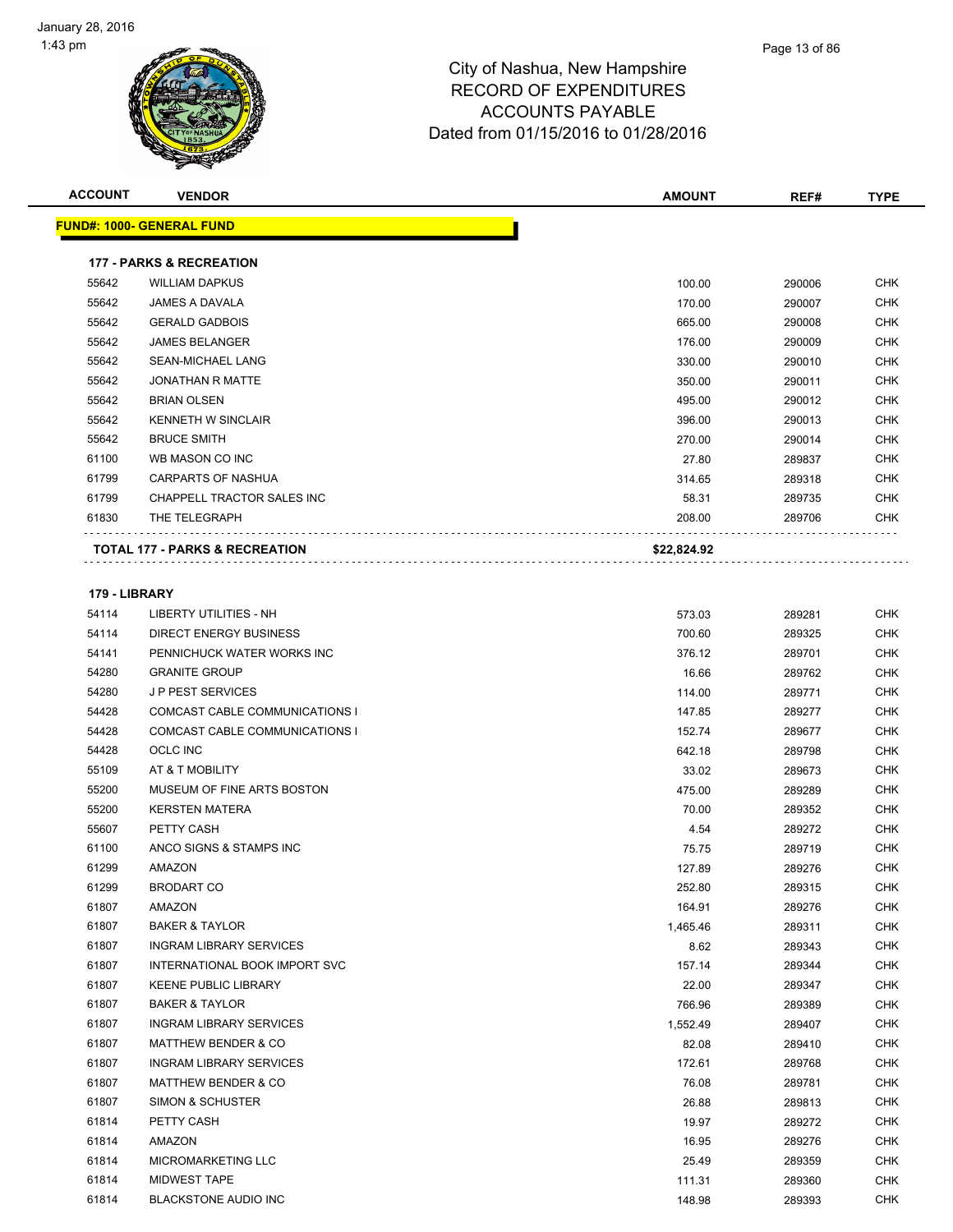| <b>ACCOUNT</b>      | <b>VENDOR</b>                                                | <b>AMOUNT</b> | REF#   | <b>TYPE</b> |
|---------------------|--------------------------------------------------------------|---------------|--------|-------------|
|                     | <u> FUND#: 1000- GENERAL FUND</u>                            |               |        |             |
| 179 - LIBRARY       |                                                              |               |        |             |
| 61814               | <b>MIDWEST TAPE</b>                                          | 52.43         | 289411 | <b>CHK</b>  |
| 61814               | RANDOM HOUSE LLC                                             | 26.25         | 289416 | <b>CHK</b>  |
| 61814               | <b>BLACKSTONE AUDIO INC</b>                                  | 67.99         | 289729 | <b>CHK</b>  |
| 61814               | MICROMARKETING, LLC                                          | 73.08         | 289788 | <b>CHK</b>  |
| 61814               | <b>MIDWEST TAPE</b>                                          | 847.78        | 289789 | <b>CHK</b>  |
| 61816               | <b>INGRAM LIBRARY SERVICES</b>                               | 79.31         | 289407 | <b>CHK</b>  |
| 61816               | WB MASON CO INC                                              | 4.36          | 289837 | <b>CHK</b>  |
| 61830               | <b>GALE/CENGAGE LEARNING</b>                                 | 300.00        | 289759 | <b>CHK</b>  |
| 61830               | THE PARK STREET FOUNDATION                                   | 2,000.00      | 289800 | <b>CHK</b>  |
| 68322               | PETTY CASH                                                   | 45.30         | 289272 | <b>CHK</b>  |
| 68322               | AC MOORE INC                                                 | 61.52         | 289713 | <b>CHK</b>  |
| 68322               | <b>ALLISON DRISCOLL</b>                                      | 200.00        | 289748 | <b>CHK</b>  |
|                     | <b>TOTAL 179 - LIBRARY</b>                                   | \$12,338.13   |        |             |
|                     | <b>181 - COMMUNITY DEVELOPMENT</b>                           |               |        |             |
| 61100               | ROLLABELS INK INC                                            | 100.05        | 289807 | <b>CHK</b>  |
| 61100               | WB MASON CO INC                                              | 23.96         | 289837 | CHK         |
| 61650               | WB MASON CO INC                                              | 57.59         | 289837 | CHK         |
|                     | <b>TOTAL 181 - COMMUNITY DEVELOPMENT</b>                     | \$181.60      |        |             |
|                     |                                                              |               |        |             |
| 55307               | <b>183 - ECONOMIC DEVELOPMENT</b><br><b>THOMAS GALLIGANI</b> | 224.25        | 289265 | CHK         |
|                     | .<br><b>TOTAL 183 - ECONOMIC DEVELOPMENT</b>                 | \$224.25      | .      |             |
|                     |                                                              |               |        |             |
| <b>191 - SCHOOL</b> |                                                              |               |        |             |
| 44700               | PATRICIA MELLOTT                                             | 32.50         | 289945 | CHK         |
| 52800               | <b>JENNIFER SCARPATI</b>                                     | 877.20        | 289532 | <b>CHK</b>  |
| 53614               | <b>SOLIANT HEALTH</b>                                        | 1,576.25      | 289540 | CHK         |
| 53614               | SOUTHERN NH MEDICAL CENTER                                   | 100.00        | 289542 | CHK         |
| 53614               | <b>TERESA BOLICK PHD</b>                                     | 2,400.00      | 289545 | CHK         |
| 53614               | <b>CLARK ASSOC</b>                                           | 42,160.00     | 289880 | CHK         |
| 53614               | FIRST STUDENT INC                                            | 86.94         | 289899 | CHK         |
| 53614               | AMY MCCARTNEY                                                | 10,220.85     | 289944 | CHK         |
| 53628               | STATE OF NH CRIMINAL RECORDS                                 | 852.75        | 289428 | CHK         |
| 53628               | BRENDEN KEHREN DEVELOPMENT                                   | 1,083.75      | 289446 | CHK         |
| 53628               | HEWLETT PACKARD ENTERPRISE CO                                | 2,425.56      | 289493 | CHK         |
| 53628               | MICROSOCIETY ACADEMY                                         | 2,366.00      | 289514 | CHK         |
| 53628               | MOUNT WASHINGTON OBSERVATORY                                 | 542.30        | 289515 | <b>CHK</b>  |
| 53628               | MULTI STATE BILLING SERVICES L                               | 20,233.61     | 289516 | CHK         |
| 53628               | PERFORMANCE REHAB INC                                        | 5,424.40      | 289525 | <b>CHK</b>  |
| 53628               | SECURADYNE SYSTEMS                                           | 248.00        | 289536 | <b>CHK</b>  |
| 53628               | DANIELLE TROY                                                | 570.00        | 289547 | CHK         |
| 53628               | DANIEL F WYATT                                               | 250.00        | 289552 | CHK         |
| 53628               | STATE OF NH CRIMINAL RECORDS                                 | 123.00        | 289847 | CHK         |
| 53628               | METRO GROUP INC                                              | 825.00        | 289946 | CHK         |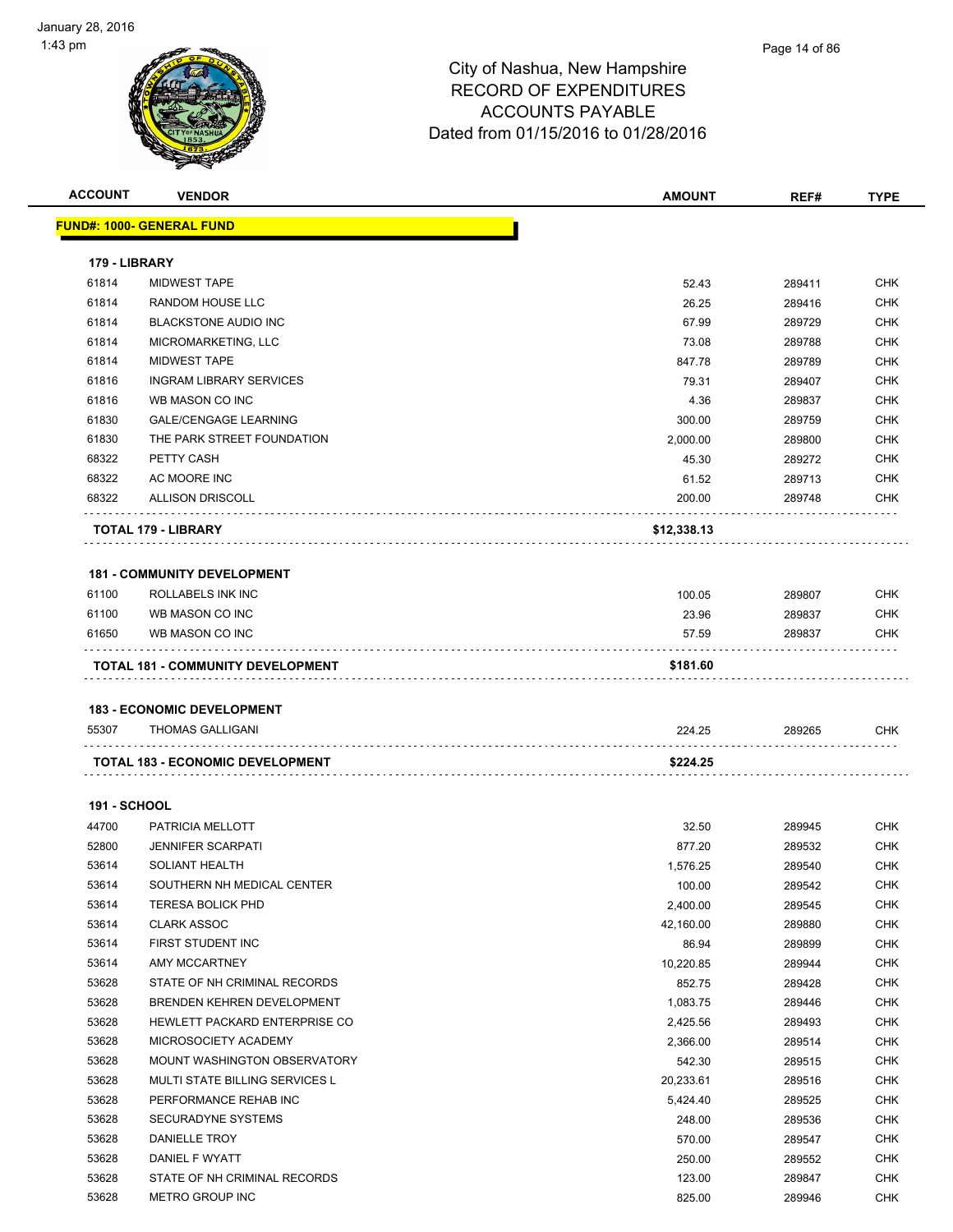

| <b>ACCOUNT</b>      | <b>VENDOR</b>                    | <b>AMOUNT</b> | REF#   | <b>TYPE</b> |
|---------------------|----------------------------------|---------------|--------|-------------|
|                     | <b>FUND#: 1000- GENERAL FUND</b> |               |        |             |
| <b>191 - SCHOOL</b> |                                  |               |        |             |
| 53628               | NORTHEAST PRO-CON SOLUTIONS      | 3,080.00      | 289957 | <b>CHK</b>  |
| 53628               | <b>SECURADYNE SYSTEMS</b>        | 2,264.82      | 289981 | <b>CHK</b>  |
| 53628               | DANIELLE TROY                    | 500.00        | 289993 | <b>CHK</b>  |
| 53628               | <b>SUSAN WILBORG</b>             | 61.83         | 289999 | <b>CHK</b>  |
| 54100               | <b>EVERSOURCE</b>                | 107,793.37    | 289422 | <b>CHK</b>  |
| 54100               | <b>EVERSOURCE</b>                | 14,836.46     | 289841 | <b>CHK</b>  |
| 54114               | <b>ENERGYNORTH PROPANE</b>       | 325.12        | 289474 | <b>CHK</b>  |
| 54114               | <b>LIBERTY UTILITIES</b>         | 23,192.75     | 289842 | <b>CHK</b>  |
| 54114               | <b>DIRECT ENERGY BUSINESS</b>    | 44,876.30     | 289844 | <b>CHK</b>  |
| 54141               | PENNICHUCK WATER WORKS INC       | 3,564.89      | 289423 | <b>CHK</b>  |
| 54141               | PENNICHUCK WATER WORKS INC       | 1,017.57      | 289843 | <b>CHK</b>  |
| 54243               | AIREX FILTER CORPORATION         | 7,548.66      | 289430 | <b>CHK</b>  |
| 54243               | AIREX FILTER CORPORATION         | 255.03        | 289854 | <b>CHK</b>  |
| 54243               | CONTROL TECHNOLOGIES INC         | 211.60        | 289884 | <b>CHK</b>  |
| 54280               | <b>B &amp; S LOCKSMITHS INC</b>  | 75.41         | 289434 | <b>CHK</b>  |
| 54280               | <b>FIMBEL GARAGE DOORS</b>       | 810.00        | 289477 | <b>CHK</b>  |
| 54280               | MARVELL PLATE GLASS INC          | 601.01        | 289513 | <b>CHK</b>  |
| 54280               | D & M STRIPING                   | 1,831.00      | 289891 | <b>CHK</b>  |
| 54487               | ALTERNATIVE COMMUNICATIONS SVC   | 1,154.00      | 289432 | <b>CHK</b>  |
| 54487               | D A BUCCI & SONS INC             | 54.00         | 289469 | <b>CHK</b>  |
| 54487               | <b>KENNEDY INDUSTRIES</b>        | 336.00        | 289502 | <b>CHK</b>  |
| 54487               | <b>DAVID BAILEY</b>              | 60.00         | 289857 | CHK         |
| 54487               | <b>COMLAX</b>                    | 1,050.00      | 289882 | <b>CHK</b>  |
| 54487               | HILLYARD/MANCHESTER              | 131.35        | 289913 | <b>CHK</b>  |
| 54487               | <b>NELSON PIANO SERVICE</b>      | 105.00        | 289951 | <b>CHK</b>  |
| 54600               | CARPARTS OF NASHUA               | 694.87        | 289452 | <b>CHK</b>  |
| 54600               | <b>CUES INC</b>                  | 638.39        | 289466 | <b>CHK</b>  |
| 54600               | D & R TOWING INC                 | 153.00        | 289468 | <b>CHK</b>  |
| 54600               | DONOVAN EQUIPMENT CO INC         | 280.70        | 289470 | <b>CHK</b>  |
| 54600               | LOU'S CUSTOM EXHAUST             | 375.00        | 289508 | <b>CHK</b>  |
| 54600               | TULLEY AUTOMOTIVE GROUP INC      | 626.95        | 289548 | <b>CHK</b>  |
| 54600               | <b>BEST FORD</b>                 | 1,663.33      | 289861 | <b>CHK</b>  |
| 54600               | CARPARTS OF NASHUA               | 319.38        | 289871 | <b>CHK</b>  |
| 54600               | LIBERTY INTNL TRUCKS OF NH LLC   | 27.39         | 289937 | <b>CHK</b>  |
| 54899               | <b>BOYS &amp; GIRLS CLUB OF</b>  | 2,960.00      | 289445 | <b>CHK</b>  |
| 54899               | <b>SERESC</b>                    | 5,193.37      | 289537 | <b>CHK</b>  |
| 55109               | <b>EARTHLINK BUSINESS</b>        | 1,018.40      | 289425 | <b>CHK</b>  |
| 55109               | <b>EARTHLINK BUSINESS</b>        | 282.00        | 289426 | <b>CHK</b>  |
| 55109               | FAIRPOINT COMMUNICATIONS         | 78.39         | 289427 | <b>CHK</b>  |
| 55109               | <b>FAIRPOINT COMMUNICATIONS</b>  | 856.72        | 289680 | <b>CHK</b>  |
| 55109               | FAIRPOINT COMMUNICATIONS         | 1,895.01      | 289846 | <b>CHK</b>  |
| 55109               | VERIZON WIRELESS 742005979       | 442.21        | 289851 | <b>CHK</b>  |
| 55200               | CANON SOLUTIONS AMERICA          | 2.00          | 289870 | <b>CHK</b>  |
| 55200               | JAMES GAJ                        | 120.00        | 289902 | <b>CHK</b>  |
| 55200               | <b>NHBCO</b>                     | 70.00         | 289953 | <b>CHK</b>  |
| 55307               | <b>DAVID PELLETIER</b>           | 167.55        | 289524 | <b>CHK</b>  |
| 55307               | <b>DENISE PETZ</b>               | 24.39         | 289526 | <b>CHK</b>  |
| 55307               | <b>HILARY SONNER</b>             | 134.20        | 289541 | <b>CHK</b>  |
|                     |                                  |               |        |             |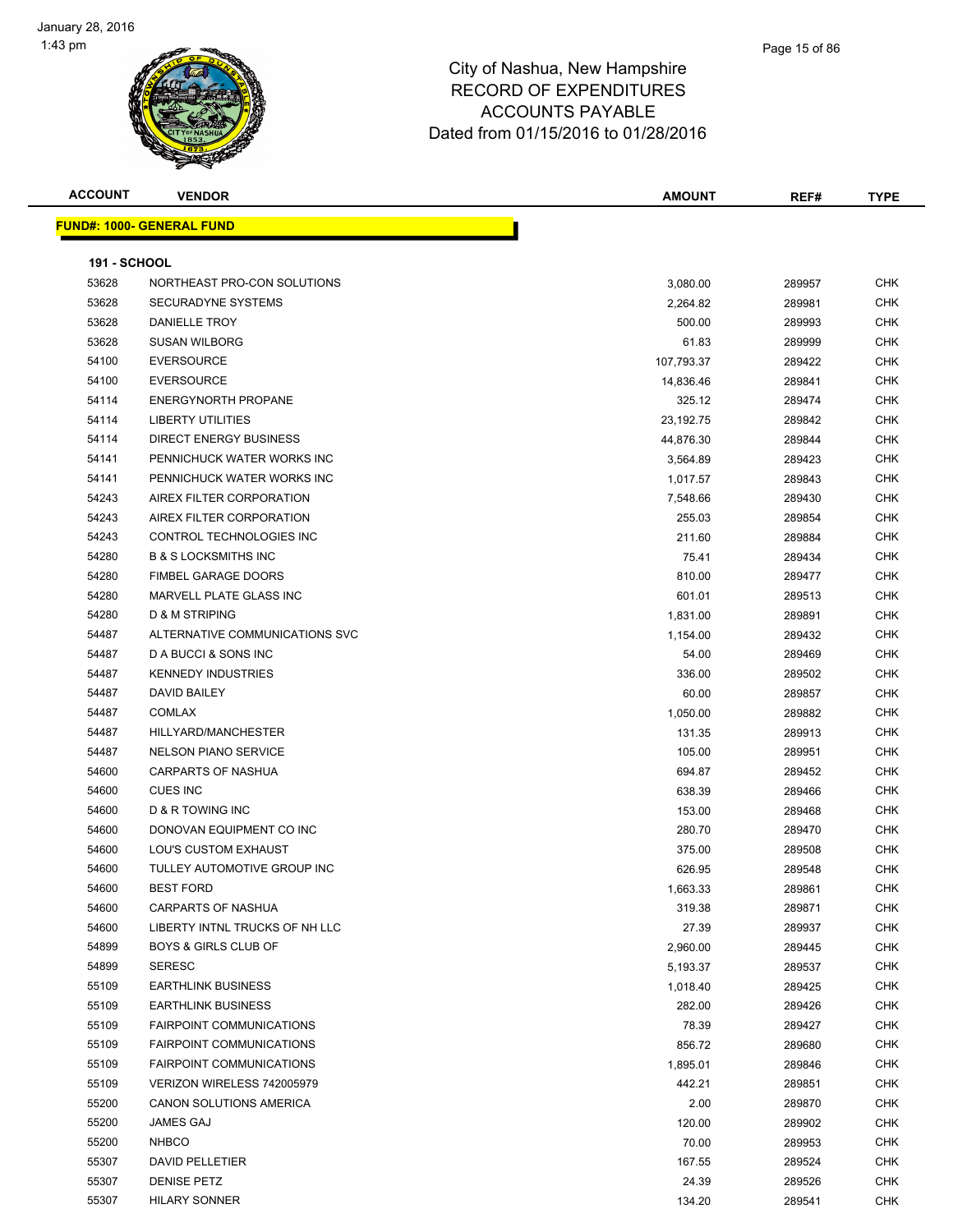

| <b>ACCOUNT</b>      | <b>VENDOR</b>                     | <b>AMOUNT</b> | REF#   | <b>TYPE</b> |
|---------------------|-----------------------------------|---------------|--------|-------------|
|                     | <u> FUND#: 1000- GENERAL FUND</u> |               |        |             |
|                     |                                   |               |        |             |
| <b>191 - SCHOOL</b> |                                   |               |        |             |
| 55307               | KIMBERLY CALLAN                   | 99.76         | 289869 | <b>CHK</b>  |
| 55307               | <b>DIANE KEENE</b>                | 157.14        | 289927 | <b>CHK</b>  |
| 55307               | <b>JUDITH LOFTUS</b>              | 36.51         | 289938 | <b>CHK</b>  |
| 55400               | <b>KELLEY I PARADIS</b>           | 99.00         | 289522 | <b>CHK</b>  |
| 55400               | EKATERINA REZNICHENKO             | 239.00        | 289529 | <b>CHK</b>  |
| 55400               | <b>DIVYA NAGRI</b>                | 450.00        | 289949 | <b>CHK</b>  |
| 55400               | SIMONNE PERRY                     | 75.00         | 289965 | <b>CHK</b>  |
| 55400               | PHILIP SCHAPPLER                  | 65.00         | 289978 | <b>CHK</b>  |
| 55400               | BARBARA SHAPIRO-DEDOUSIS          | 195.00        | 289983 | <b>CHK</b>  |
| 55600               | THE COPY SHOP                     | 149.00        | 289885 | <b>CHK</b>  |
| 55607               | BIRCH HILL SCHOOL PETTY CASH      | 5.95          | 289845 | <b>CHK</b>  |
| 55607               | <b>MAILFINANCE</b>                | 413.82        | 289942 | <b>CHK</b>  |
| 55607               | <b>JILL NOBLES</b>                | 15.55         | 289955 | <b>CHK</b>  |
| 55642               | <b>KENNETH A BOURQUE</b>          | 66.00         | 289444 | <b>CHK</b>  |
| 55642               | <b>MARK BUDA</b>                  | 172.00        | 289447 | <b>CHK</b>  |
| 55642               | <b>SUSAN DOUGLAS</b>              | 198.00        | 289471 | <b>CHK</b>  |
| 55642               | <b>DON FERNANDES</b>              | 66.00         | 289476 | <b>CHK</b>  |
| 55642               | <b>MICHAEL HARRINGTON</b>         | 66.00         | 289488 | <b>CHK</b>  |
| 55642               | DONALD HURLEY                     | 122.00        | 289498 | <b>CHK</b>  |
| 55642               | DAVID KUZMICK                     | 268.00        | 289504 | <b>CHK</b>  |
| 55642               | <b>FREDERICK LATHAM</b>           | 122.00        | 289505 | <b>CHK</b>  |
| 55642               | <b>CARMINE LOCONTE</b>            | 122.00        | 289507 | <b>CHK</b>  |
| 55642               | <b>SHAWN LOUGHRAN</b>             | 66.00         | 289509 | <b>CHK</b>  |
| 55642               | <b>ROY PARKER</b>                 | 66.00         | 289523 | <b>CHK</b>  |
| 55642               | <b>CONNER ROOT</b>                | 132.00        | 289530 | <b>CHK</b>  |
| 55642               | <b>KEVIN SIMONEAU</b>             | 122.00        | 289539 | <b>CHK</b>  |
| 55642               | <b>KENNETH A BOURQUE</b>          | 122.00        | 289866 | <b>CHK</b>  |
| 55642               | RONALD CHANDLER                   | 66.00         | 289877 | <b>CHK</b>  |
| 55642               | <b>KAREN CICCOTELLI</b>           | 125.50        | 289878 | <b>CHK</b>  |
| 55642               | <b>MICHEL FARMER</b>              | 66.00         | 289896 | <b>CHK</b>  |
| 55642               | ROBERT E GERMANN JR               | 91.00         | 289904 | <b>CHK</b>  |
| 55642               | PETER GRAHAM                      | 122.00        | 289906 | CHK         |
| 55642               | DANIEL HURLEY JR                  | 172.00        | 289917 | CHK         |
| 55642               | JEREMY J IVERSON                  | 224.00        | 289921 | <b>CHK</b>  |
| 55642               | EVAN JOHNSON                      | 86.00         | 289925 | <b>CHK</b>  |
| 55642               | <b>BRIAN J KENNEDY</b>            | 66.00         | 289928 | <b>CHK</b>  |
| 55642               | <b>JASON KOHM</b>                 | 152.00        | 289930 | <b>CHK</b>  |
| 55642               | <b>GARY KUBA</b>                  | 60.00         | 289931 | <b>CHK</b>  |
| 55642               | DAVID KUZMICK                     | 66.00         | 289932 | <b>CHK</b>  |
| 55642               | <b>ANTHONY LAMONICA</b>           | 86.00         | 289933 | <b>CHK</b>  |
| 55642               | DONALD NEVERS                     | 132.00        | 289952 | <b>CHK</b>  |
| 55642               | JEFFREY O'DONNELL                 | 188.00        | 289958 | <b>CHK</b>  |
| 55642               | <b>KEVIN PALANSKI</b>             | 86.00         | 289961 | <b>CHK</b>  |
| 55642               | <b>CRYSTALLE PARENT</b>           | 86.00         | 289962 | <b>CHK</b>  |
| 55642               | ROY PARKER                        | 66.00         | 289963 | <b>CHK</b>  |
| 55642               | EDWARD PETERSON                   | 172.00        | 289966 | CHK         |

 RONALD PINCENCE 66.00 289967 CHK CONNER ROOT 66.00 289970 CHK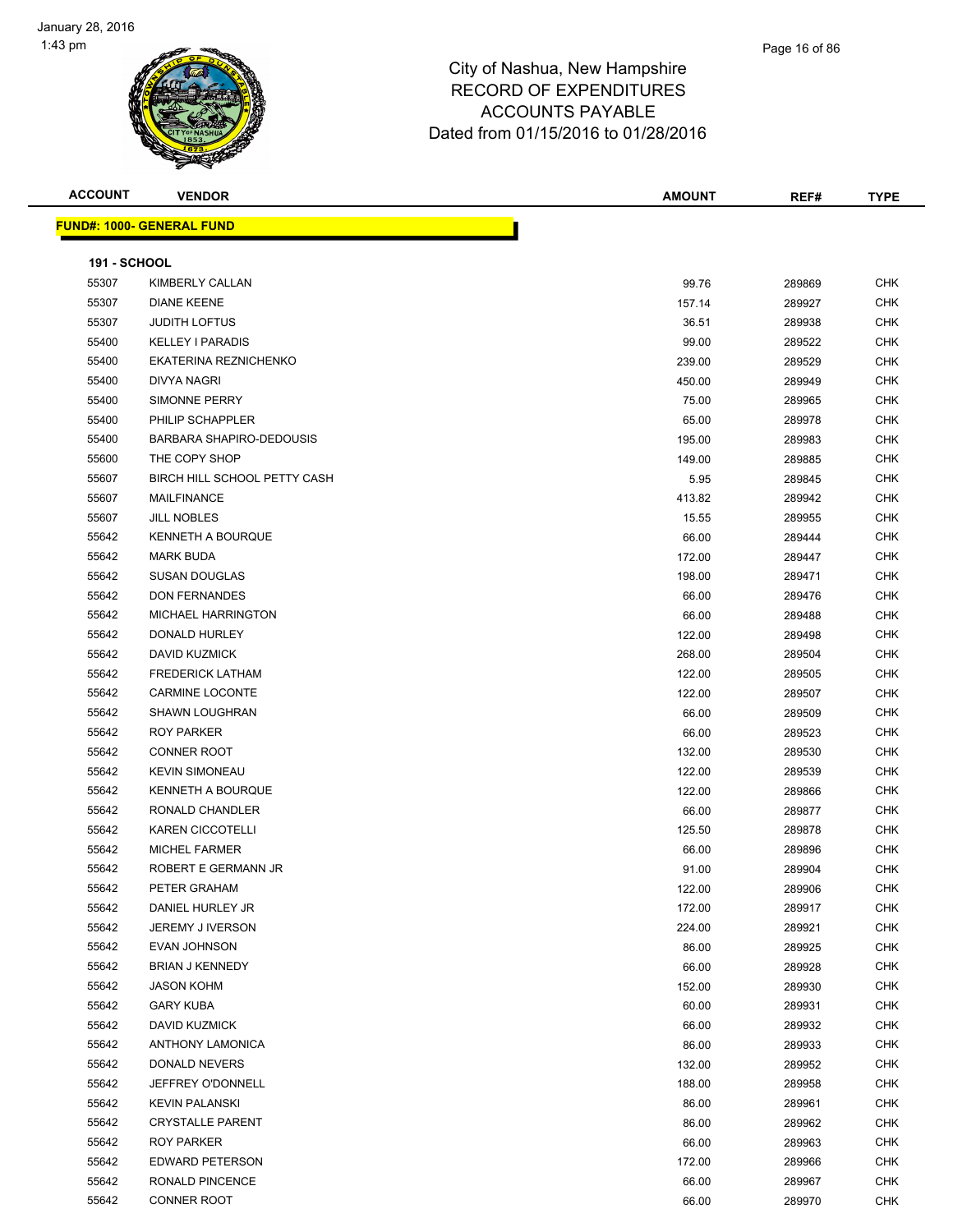

Page 17 of 86

|                     | <b>FUND#: 1000- GENERAL FUND</b>     |           |        |            |
|---------------------|--------------------------------------|-----------|--------|------------|
| <b>191 - SCHOOL</b> |                                      |           |        |            |
| 55642               | <b>RICHARD ROSS</b>                  | 483.38    | 289971 | <b>CHK</b> |
| 55642               | <b>CHRISTOPHER ROUSSEAU</b>          | 86.00     | 289973 | <b>CHK</b> |
| 55642               | RYAN D CHAUVIN                       | 86.00     | 289974 | <b>CHK</b> |
| 55642               | <b>ERIC SANDSTRUM</b>                | 100.00    | 289977 | <b>CHK</b> |
| 55642               | <b>WAYNE STANLEY</b>                 | 107.50    | 289987 | <b>CHK</b> |
| 55642               | <b>JOEL THONE</b>                    | 316.50    | 289990 | <b>CHK</b> |
| 55642               | <b>TROUPE BRIAN</b>                  | 86.00     | 289992 | <b>CHK</b> |
| 55642               | <b>CHELSIE VEILLEUX</b>              | 227.00    | 289994 | <b>CHK</b> |
| 55642               | <b>FREDERICK WILHELMI</b>            | 86.00     | 290000 | <b>CHK</b> |
| 55642               | <b>DAVE ZWICKER</b>                  | 66.00     | 290003 | <b>CHK</b> |
| 55649               | <b>WILLIAM D BALL</b>                | 325.00    | 289435 | <b>CHK</b> |
| 55649               | <b>STEVE ROSSETTI</b>                | 845.00    | 289972 | <b>CHK</b> |
| 55690               | FIRST STUDENT INC                    | 16,106.90 | 289899 | <b>CHK</b> |
| 55694               | <b>VERMONT PERMANENCY INITIATIVE</b> | 8,298.56  | 289440 | <b>CHK</b> |
| 55694               | CHAMBERLAIN INTERNATIONAL SCH        | 11,612.60 | 289456 | <b>CHK</b> |
| 55694               | CROTCHED MOUNTAIN REHAB CTR          | 500.82    | 289464 | <b>CHK</b> |
| 55694               | EASTER SEALS OF NEW HAMPSHIRE        | 27,929.10 | 289472 | <b>CHK</b> |
| 55694               | <b>NFI NORTH INC</b>                 | 2,203.08  | 289519 | <b>CHK</b> |
| 55694               | REGIONAL SERVICES & EDUCATION        | 820.00    | 289528 | <b>CHK</b> |
| 55694               | <b>SEVEN HILLS</b>                   | 5,016.78  | 289538 | <b>CHK</b> |
| 55694               | <b>SPAULDING YOUTH CENTER</b>        | 28,077.73 | 289544 | <b>CHK</b> |
| 55694               | CROTCHED MOUNTAIN REHAB CTR          | 573.60    | 289888 | <b>CHK</b> |
| 55694               | MOUNT PROSPECT ACADEMY INC           | 15,163.32 | 289948 | <b>CHK</b> |
| 55694               | NASHOBA LEARNING GROUP               | 18,027.20 | 289950 | <b>CHK</b> |
| 55694               | SPAULDING YOUTH CENTER               | 6,947.73  | 289986 | <b>CHK</b> |
| 61100               | <b>CARTRIDGE WORLD NASHUA</b>        | (65.98)   | 289453 | <b>CHK</b> |
| 61100               | CANON SOLUTIONS AMERICA              | 143.00    | 289870 | <b>CHK</b> |
| 61100               | WB MASON CO INC                      | 381.72    | 289997 | <b>CHK</b> |
| 61135               | <b>BRENTWOOD PETTY CASH</b>          | 169.79    | 289424 | <b>CHK</b> |
| 61135               | <b>ELLEN BARBER</b>                  | 60.23     | 289436 | <b>CHK</b> |
| 61135               | <b>BARNES &amp; NOBLE INC</b>        | 244.78    | 289437 | <b>CHK</b> |
| 61135               | <b>BATTERIES PLUS</b>                | 37.38     | 289438 | <b>CHK</b> |
| 61135               | <b>BLUETARP FINANCIAL INC</b>        | 158.48    | 289442 | <b>CHK</b> |
| 61135               | <b>CARPARTS OF NASHUA</b>            | 133.70    | 289452 | <b>CHK</b> |
| 61135               | CARTRIDGE WORLD NASHUA               | 101.48    | 289453 | <b>CHK</b> |
| 61135               | <b>CLASSROOM FRIENDLY SUPPLIES</b>   | 503.64    | 289459 | <b>CHK</b> |
| 61135               | COMPUTER HUT dba IT INSIDERS         | 160.00    | 289460 | <b>CHK</b> |

 CPO SCIENCE 22.00 289463 CHK CRYSTAL ROCK BOTTLED WATER 28.42 289465 CHK GLOBAL INDUSTRIAL EQUIPMENT 635.80 289482 CHK GOANIMATE, INC 279.00 289483 CHK HANNAFORD 78.66 289487 CHK er and the series of the series of the series of the series of the series of the series of the series of the series of the series of the series of the series of the series of the series of the series of the series of the s MARKET BASKET ACCT 2589096 362.26 289512 CHK NASCO 239.91 289517 CHK NASHUA OUTDOOR POWER EQUIPMENT 24.82 289518 CHK 61135 JOANNE OGILVY-RITCHIE **1996 START 1996 START 1997 START 1996 START 1997 START 1997 START 1998** MARCILLA PURINGTON 23.45 289527 CHK

**ACCOUNT VENDOR AMOUNT REF# TYPE**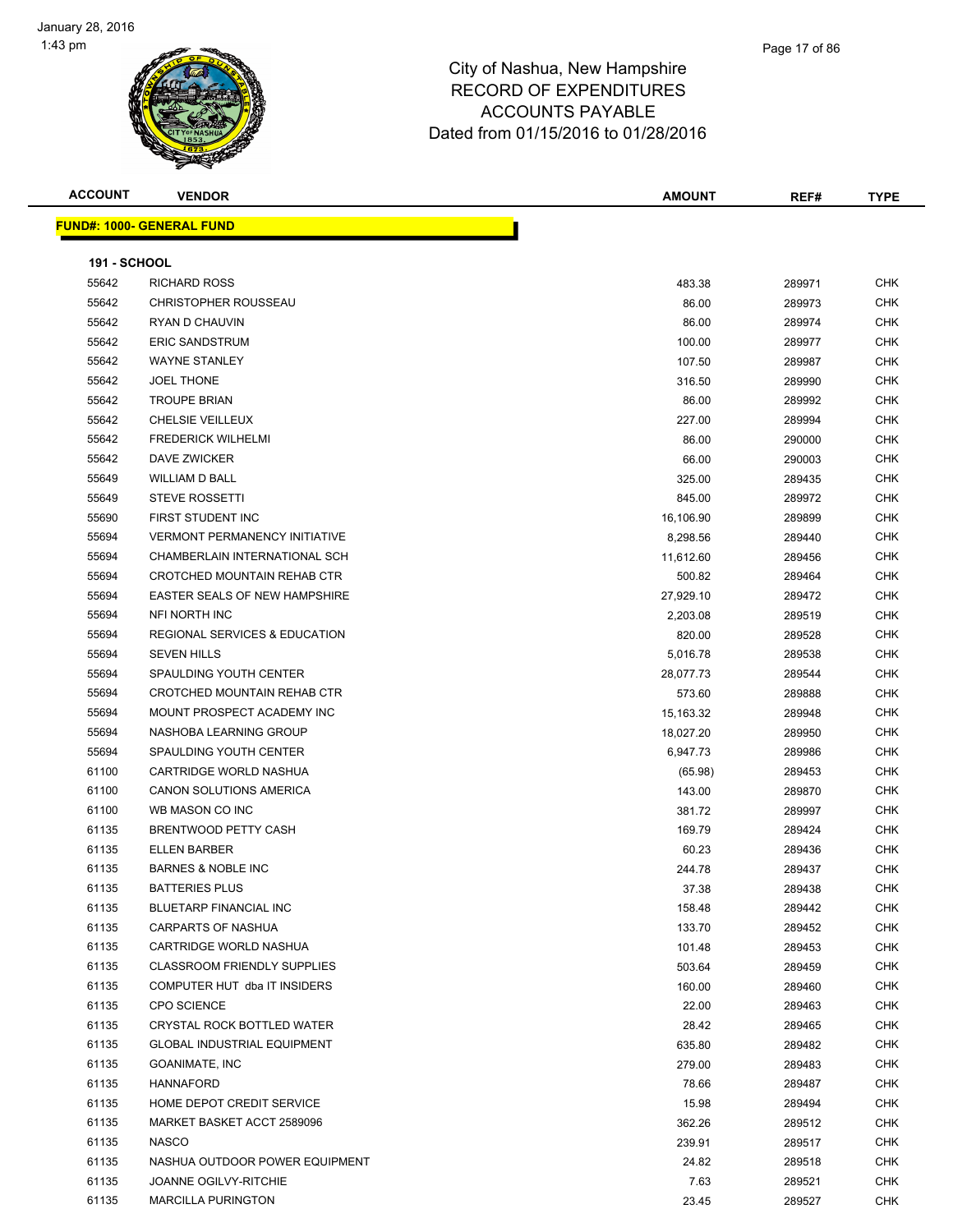| <b>ACCOUNT</b>      | <b>VENDOR</b>                         | <b>AMOUNT</b> | REF#   | <b>TYPE</b> |
|---------------------|---------------------------------------|---------------|--------|-------------|
|                     | <b>FUND#: 1000- GENERAL FUND</b>      |               |        |             |
|                     |                                       |               |        |             |
| <b>191 - SCHOOL</b> |                                       |               |        |             |
| 61135               | <b>WAL-MART</b>                       | 118.71        | 289550 | CHK         |
| 61135               | BIRCH HILL SCHOOL PETTY CASH          | 138.10        | 289845 | CHK         |
| 61135               | <b>BELLETETES INC</b>                 | 75.76         | 289859 | CHK         |
| 61135               | <b>BEST BUY BUSINESS ADVANTAGE</b>    | 69.19         | 289860 | <b>CHK</b>  |
| 61135               | CARPARTS OF NASHUA                    | 42.08         | 289871 | <b>CHK</b>  |
| 61135               | CARTRIDGE WORLD NASHUA                | 175.97        | 289873 | <b>CHK</b>  |
| 61135               | CENTRAL PAPER PRODUCTS CO             | (29.25)       | 289876 | <b>CHK</b>  |
| 61135               | <b>CURRICULUM ASSOCIATES LLC</b>      | 301.56        | 289889 | <b>CHK</b>  |
| 61135               | <b>DEMCO</b>                          | 221.82        | 289892 | CHK         |
| 61135               | KATHLEEN DUDEVOIR                     | 114.95        | 289893 | CHK         |
| 61135               | F W WEBB CO                           | 200.46        | 289895 | <b>CHK</b>  |
| 61135               | <b>FIRE MOUNTAIN GEMS</b>             | 232.12        | 289898 | CHK         |
| 61135               | <b>GLOBAL INDUSTRIAL EQUIPMENT</b>    | 465.90        | 289905 | CHK         |
| 61135               | <b>HANNAFORD</b>                      | 9.28          | 289909 | CHK         |
| 61135               | HOME DEPOT CREDIT SERVICE             | 177.70        | 289914 | <b>CHK</b>  |
| 61135               | <b>JW PEPPER &amp; SON INC</b>        | 746.27        | 289922 | <b>CHK</b>  |
| 61135               | <b>JW PEPPER &amp; SONS INC</b>       | 484.43        | 289923 | <b>CHK</b>  |
| 61135               | KITTREDGE EQUIPMENT CO - NH           | 120.00        | 289929 | <b>CHK</b>  |
| 61135               | <b>LEARNING CYCLES LLC</b>            | 409.20        | 289934 | <b>CHK</b>  |
| 61135               | <b>LEGO EDUCATION</b>                 | 406.55        | 289936 | CHK         |
| 61135               | MARKET BASKET ACCT 2589096            | 460.18        | 289943 | <b>CHK</b>  |
| 61135               | NORTH CENTER FOOD SERVICE             | (100.81)      | 289956 | <b>CHK</b>  |
| 61135               | <b>ASHLEY ODIERNO</b>                 | 41.18         | 289959 | CHK         |
| 61135               | <b>SCHOOL SPECIALTY</b>               | 970.44        | 289980 | <b>CHK</b>  |
| 61135               | SOCIAL THINKING/THINK SOCIAL          | 131.31        | 289989 | CHK         |
| 61135               | <b>WAL-MART</b>                       | 273.26        | 289996 | <b>CHK</b>  |
| 61135               | WB MASON CO INC                       | 176.86        | 289997 | <b>CHK</b>  |
| 61135               | PAUL J WESINGER                       | 31.96         | 289998 | <b>CHK</b>  |
| 61142               | <b>SCHOOL HEALTH CORP</b>             | 366.59        | 289535 | <b>CHK</b>  |
| 61142               | <b>SCHOOL HEALTH CORP</b>             | 79.14         | 289979 | <b>CHK</b>  |
| 61249               | COMPUTER HUT dba IT INSIDERS          | 999.50        | 289460 | CHK         |
| 61299               | <b>BELLETETES INC</b>                 | 120.30        | 289439 | <b>CHK</b>  |
| 61299               | HOME DEPOT CREDIT SERVICES            | 12.03         | 289495 | <b>CHK</b>  |
| 61299               | TREASURER STATE OF NH                 | 152.14        | 289849 | <b>CHK</b>  |
| 61299               | <b>BELLETETES INC</b>                 | 87.36         | 289859 | <b>CHK</b>  |
| 61299               | <b>FASTENAL CO</b>                    | 31.82         | 289897 | CHK         |
| 61299               | HOME DEPOT CREDIT SERVICES            | 248.64        | 289915 | CHK         |
| 61299               | <b>PASEK CORP</b>                     | 1,295.16      | 289964 | <b>CHK</b>  |
| 61407               | <b>CEN-COM</b>                        | 251.00        | 289454 | CHK         |
| 61407               | INTERSTATE ALL BATTERY CENTER         | 302.04        | 289501 | <b>CHK</b>  |
| 61407               | M & M ELECTRICAL SUPPLY CO INC        |               |        | <b>CHK</b>  |
|                     |                                       | 1,040.67      | 289510 |             |
| 61407               | <b>WILLIAMS COMMUNICATIONS SERVIC</b> | 285.00        | 289551 | CHK         |
| 61407               | APS LIGHTING SOUND A V                | 393.95        | 289856 | <b>CHK</b>  |
| 61407               | M & M ELECTRICAL SUPPLY CO INC        | 55.60         | 289939 | CHK         |
| 61414               | F W WEBB CO                           | 57.74         | 289475 | CHK         |
| 61414               | <b>HAJOCA CORPORATION</b>             | 73.86         | 289486 | CHK         |
| 61414               | F W WEBB CO                           | 444.20        | 289895 | CHK         |
| 61414               | <b>HAJOCA CORPORATION</b>             | 45.79         | 289908 | CHK         |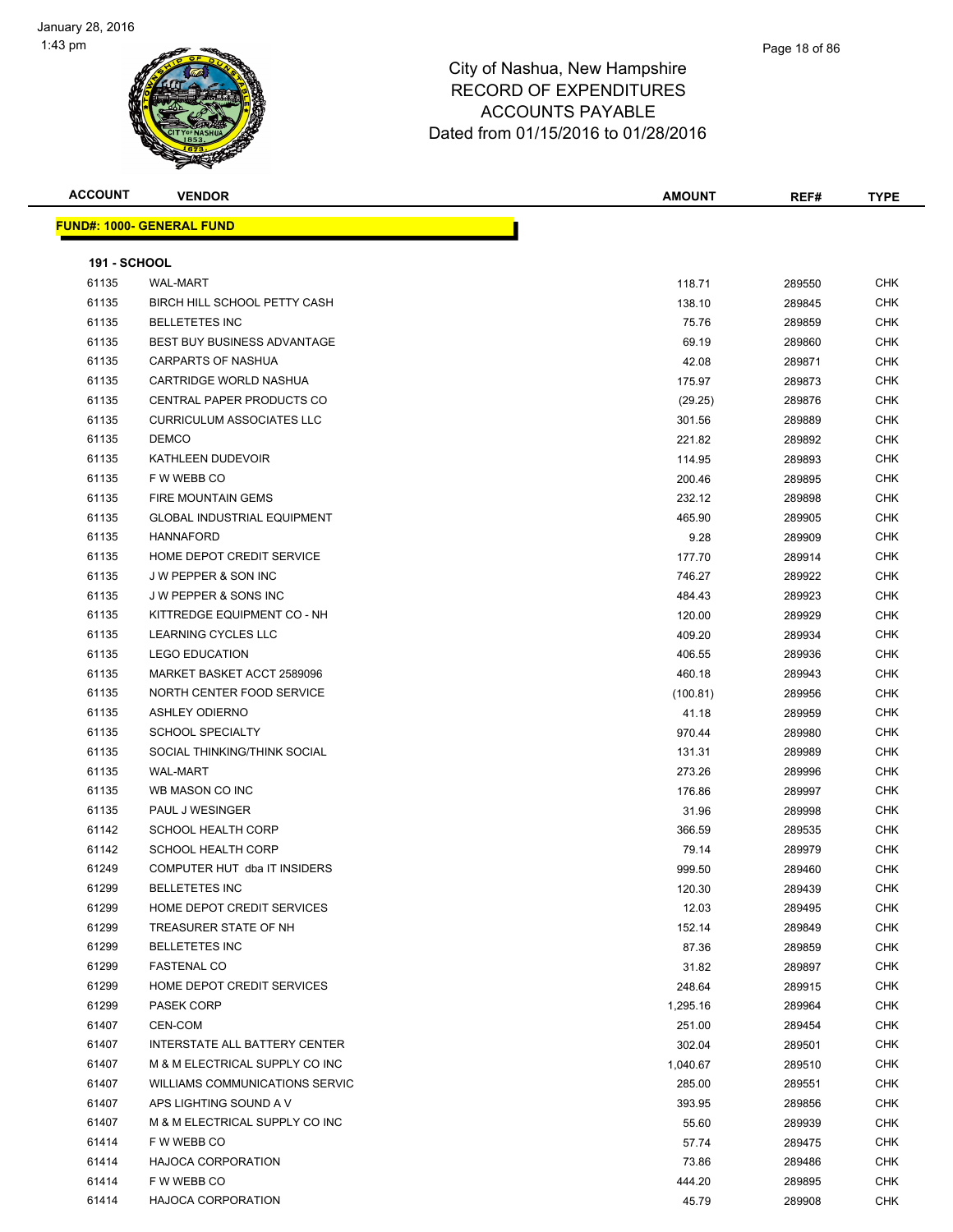| <b>ACCOUNT</b>               | <b>VENDOR</b>                               | AMOUNT         | REF#   | <b>TYPE</b> |
|------------------------------|---------------------------------------------|----------------|--------|-------------|
|                              | <b>FUND#: 1000- GENERAL FUND</b>            |                |        |             |
|                              |                                             |                |        |             |
| <b>191 - SCHOOL</b><br>61421 | <b>CAPP INC</b>                             | 975.00         | 289451 | <b>CHK</b>  |
| 61421                        | <b>GRAINGER</b>                             | 617.00         | 289485 | <b>CHK</b>  |
| 61421                        | HEATING SPECIALTIES OF NH INC               | 562.62         | 289490 | <b>CHK</b>  |
| 61421                        | TRANE U.S. INC                              | 258.57         | 289991 | <b>CHK</b>  |
| 61428                        | CENTRAL PAPER PRODUCTS CO                   | 1,935.60       | 289455 | <b>CHK</b>  |
| 61428                        | CENTRAL PAPER PRODUCTS CO                   | 7,241.70       | 289876 | <b>CHK</b>  |
| 61599                        | NASHUA OUTDOOR POWER EQUIPMENT              | 6.09           | 289518 | <b>CHK</b>  |
| 61607                        | BUYQUEST.COM                                | 258.00         | 289450 | <b>CHK</b>  |
| 61607                        | COMPUTER HUT dba IT INSIDERS                | 3,088.38       | 289460 | <b>CHK</b>  |
| 61650                        | CANON SOLUTIONS AMERICA                     | 282.50         | 289870 | <b>CHK</b>  |
| 61814                        | ACADEMIC THERAPY/HIGH NOON BKS              | 209.38         | 289429 | <b>CHK</b>  |
| 61814                        | <b>BARNES &amp; NOBLE INC</b>               | 156.52         | 289858 | <b>CHK</b>  |
| 61814                        | FOLLETT SCHOOL SOLUTIONS INC                | 565.21         | 289900 | <b>CHK</b>  |
| 61875                        | <b>MICHAEL ALLEN</b>                        | 334.60         | 289431 | <b>CHK</b>  |
| 61875                        | <b>BARNES &amp; NOBLE INC</b>               | 127.90         | 289437 | <b>CHK</b>  |
| 61875                        | <b>JULIE EBERHARDT</b>                      | 417.21         | 289473 | <b>CHK</b>  |
| 61875                        | <b>MARCILLA PURINGTON</b>                   | 326.32         | 289527 | <b>CHK</b>  |
| 61875                        | <b>SCHOLASTIC BOOK FAIRS</b>                | 299.75         | 289533 | <b>CHK</b>  |
| 61875                        | SCHOLASTIC BOOK FAIRS - 14                  | 499.73         | 289534 | <b>CHK</b>  |
| 61875                        | UNITED PARCEL SERVICE                       | 268.56         | 289850 | <b>CHK</b>  |
| 61875                        | <b>BARNES &amp; NOBLE INC</b>               | 1,820.68       | 289858 | <b>CHK</b>  |
| 61875                        | <b>HEINEMANN</b>                            | 13,500.00      | 289911 | <b>CHK</b>  |
| 71221                        | COMPUTER HUT dba IT INSIDERS                | 1,231.12       | 289460 | <b>CHK</b>  |
| 71221                        | CUSTOM COMPUTER SPECIALIST INC              | 4,292.40       | 289467 | <b>CHK</b>  |
| 71221                        | CUSTOM COMPUTER SPECIALIST INC              | 5,902.05       | 289890 | <b>CHK</b>  |
| 71228                        | <b>CENGAGE LEARNING</b>                     | 6,024.15       | 289874 | <b>CHK</b>  |
| 71999                        | <b>CEN-COM</b>                              | 490.00         | 289454 | <b>CHK</b>  |
| 71999                        | COMPUTER HUT dba IT INSIDERS                | 480.00         | 289460 | <b>CHK</b>  |
| 71999                        | SALLY BEAUTY SUPPLY                         | 169.00         | 289976 | <b>CHK</b>  |
|                              | <b>TOTAL 191 - SCHOOL</b>                   | \$545,098.46   |        |             |
|                              |                                             |                |        |             |
|                              | <b>193 - DEBT SERVICE</b>                   |                |        |             |
| 75200                        | US BANK N.A. (091000022)                    | 44,956.25      | 149942 | ACH         |
| 75300                        | UNITED PARCEL SERVICE                       | 11.92          | 289301 | <b>CHK</b>  |
|                              | <b>TOTAL 193 - DEBT SERVICE</b>             | \$44,968.17    |        |             |
|                              | <b>TOTAL FUND 1000 - GENERAL FUND</b>       | \$2,157,096.98 |        |             |
|                              |                                             |                |        |             |
|                              | <b>FUND#: 1001- GF-CAPITAL IMPROVEMENTS</b> |                |        |             |

|  |  | <b>161 - STREETS-CAP IMP</b> |  |  |
|--|--|------------------------------|--|--|
|--|--|------------------------------|--|--|

| 81100 | BELLETETES INC                       | 12.34   | 289312 | СНК |
|-------|--------------------------------------|---------|--------|-----|
| 81100 | <b>GRANITE STATE CONCRETE CO INC</b> | .071.00 | 289337 | CHK |
| 81100 | JOHNSONS ELECTRIC INC                | 964.27  | 289346 | CHK |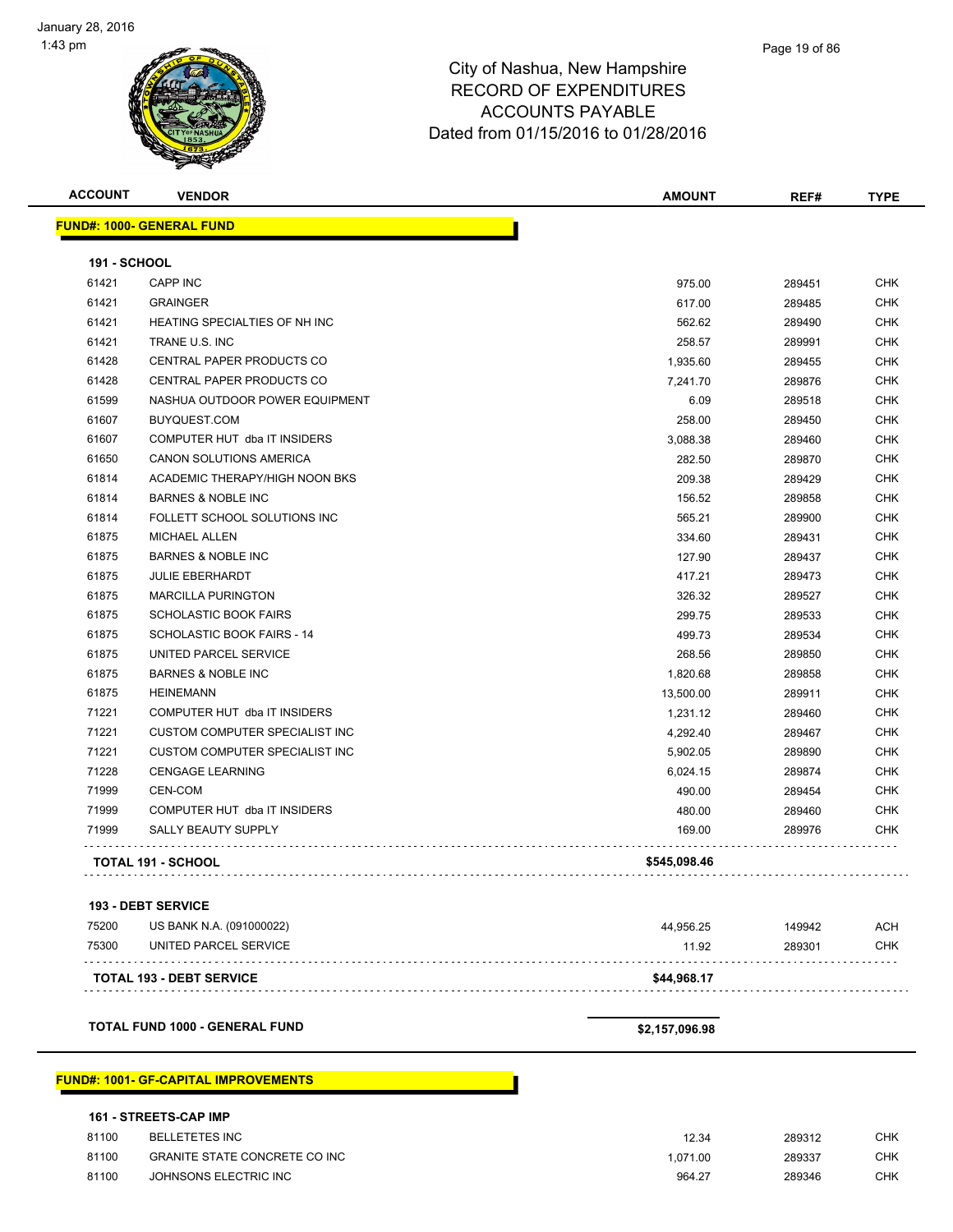January 28, 2016 1:43 pm Page 20 of 86City of Nashua, New Hampshire RECORD OF EXPENDITURES ACCOUNTS PAYABLE Dated from 01/15/2016 to 01/28/2016 **ACCOUNT VENDOR AMOUNT REF# TYPE FUND#: 1001- GF-CAPITAL IMPROVEMENTS TOTAL 161 - STREETS-CAP IMP \$2,047.61 191 - SCHOOL** 81100 NOBLIN & ASSOCIATES 4,016.25 289520 CHK . . . . . . . . . . **TOTAL 191 - SCHOOL \$4,016.25 TOTAL FUND 1001 - GF-CAPITAL IMPROVEMENTS \$6,063.86 FUND#: 1010- GF-PRIOR YEAR ESCROWS/EXPENSES 102 - BOARD OF ALDERMEN-ESCROWS** 81200 AMAZON 564.84 289276 CHK . . . . . . . . . TOTAL 102 - BOARD OF ALDERMEN-ESCROWS **\$564.84** \$564.84 **126 - FINANCIAL SERVICES** 53142 MELANSON HEATH & CO PC 4,500.00 289358 CHK . . . . . . . . . . . . . . . . . . . . . . . . . . . . **TOTAL 126 - FINANCIAL SERVICES \$4,500.00** . . . . . . . . . . . . . **171 - COMMUNITY SVS PRIOR YEAR** 53142 DENNIS MIRES PA 3,850.00 289745 CHK 55400 PETTY CASH 23.99 289668 CHK . . . . . . . **TOTAL 171 - COMMUNITY SVS PRIOR YEAR \$3,873.99 TOTAL FUND 1010 - GF-PRIOR YEAR ESCROWS/EXPENSES \$8,938.83 FUND#: 2100- FOOD SERVICES FUND** 53628 JOHN BENNETT CREATIVE SERVICES 495.00 289924 CHK 54487 VEND-UCATION 106.50 289549 CHK 55600 ACE PRINTING CO 445.00 289853 CHK 61100 ANN HOVEY 15.00 289916 CHK 61214 BIMBO FOODS BAKERIES INC 1,863.15 289441 CHK 61214 CENTRAL PAPER PRODUCTS CO 1,214.29 289455 CHK 61214 COSTA FRUIT & PRODUCE CO INC 40,576.19 289462 CHK 61214 GARELICK FARMS LYNN 12,666.61 289480 CHK 61214 GILLS PIZZA CO 2,977.00 289481 CHK 61214 HERSHEY CREAMERY 184.36 289492 CHK 61214 M SAUNDERS INC 2,729.84 289511 CHK 61214 SAL'S PIZZA 234.00 289531 CHK 61214 TREASURER ST OF NH - SURPLUS D 2,482.50 289848 CHK 61214 BIMBO FOODS BAKERIES INC 2,663.35 289862 CHK 61214 BOSTON PIE INC 1,875.30 289865 CHK

61214 COCA COLA BOTTLING CO 2,238.75 289881 CHK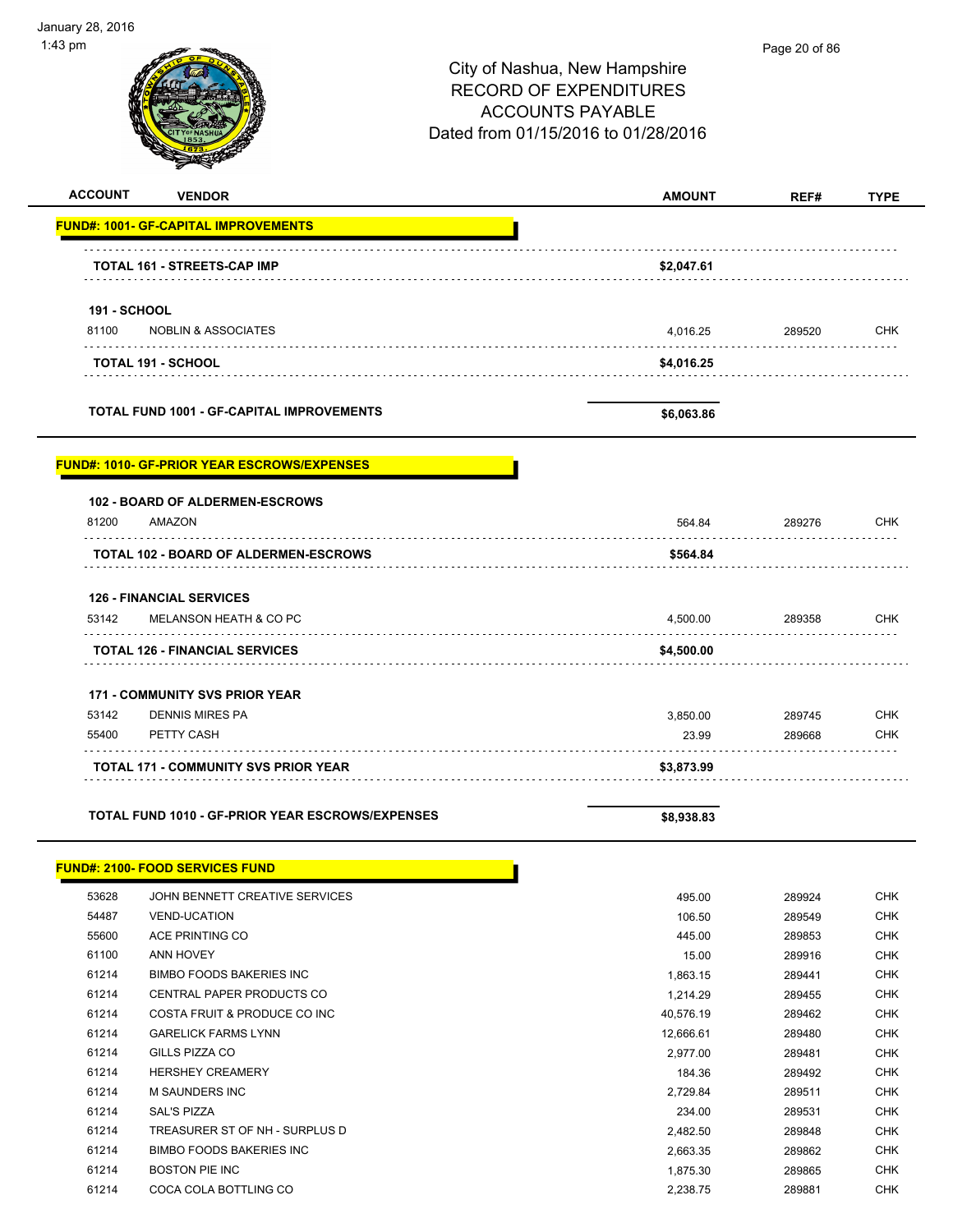

| <b>ACCOUNT</b> | <b>VENDOR</b>                                     | <b>AMOUNT</b> | REF#   | <b>TYPE</b> |
|----------------|---------------------------------------------------|---------------|--------|-------------|
|                | <b>FUND#: 2100- FOOD SERVICES FUND</b>            |               |        |             |
| 61214          | COSTA FRUIT & PRODUCE CO INC                      | 33,902.78     | 289886 | <b>CHK</b>  |
| 61214          | <b>FRANCISCA EVERHART</b>                         | 275.00        | 289894 | <b>CHK</b>  |
| 61214          | <b>GREAT STATE BEVERAGES INC</b>                  | 1.208.75      | 289907 | <b>CHK</b>  |
| 61214          | <b>HERSHEY CREAMERY</b>                           | 581.28        | 289912 | <b>CHK</b>  |
| 61214          | M SAUNDERS INC                                    | 8,835.08      | 289940 | <b>CHK</b>  |
| 61214          | <b>OLNASHUA LLC</b>                               | 375.00        | 289960 | <b>CHK</b>  |
| 61214          | <b>SAL'S PIZZA</b>                                | 390.00        | 289975 | <b>CHK</b>  |
| 61299          | CENTRAL PAPER PRODUCTS CO                         | 13,446.99     | 289455 | <b>CHK</b>  |
| 71000          | KITTREDGE EQUIPMENT CO - NH                       | 203.58        | 289503 | <b>CHK</b>  |
| 71000          | KITTREDGE EQUIPMENT CO - NH                       | 1,304.84      | 289929 | <b>CHK</b>  |
|                | <b>TOTAL FUND 2100 - FOOD SERVICES FUND</b>       | \$133,290.14  |        |             |
|                | <b>FUND#: 2201- DRIVERS EDUCATION FUND</b>        |               |        |             |
| 71999          | RIDE-AWAY CORP                                    | 895.00        | 289969 | <b>CHK</b>  |
|                | <b>TOTAL FUND 2201 - DRIVERS EDUCATION FUND</b>   | \$895.00      |        |             |
|                |                                                   |               |        |             |
|                | <b>FUND#: 2212- ATHLETICS REVENUE FUND</b>        |               |        |             |
| 61107          | K & B SPORTSWEAR                                  | 1,360.00      | 289926 | CHK         |
|                | <b>TOTAL FUND 2212 - ATHLETICS REVENUE FUND</b>   | \$1,360.00    |        |             |
|                | <b>FUND#: 2222- AFTER SCHOOL PROGRAM</b>          |               |        |             |
| 55300          | <b>STEVE AMROL</b>                                | 85.79         | 289433 | CHK         |
| 55690          | FIRST STUDENT INC                                 | 152.14        | 289478 | <b>CHK</b>  |
| 61299          | <b>GARELICK FARMS LYNN</b>                        | 57.98         | 289480 | <b>CHK</b>  |
| 61299          | MARKET BASKET ACCT 2589096                        | 161.90        | 289512 | <b>CHK</b>  |
| 61299          | AC MOORE INC                                      | 63.35         | 289852 | <b>CHK</b>  |
| 61299          | <b>BOYS &amp; GIRLS CLUB OF</b>                   | 4,410.00      | 289867 | <b>CHK</b>  |
| 61299          | COSTA FRUIT & PRODUCE CO INC                      | 582.85        | 289886 | CHK         |
| 61299          | <b>GARELICK FARMS LYNN</b>                        | 269.40        | 289903 | <b>CHK</b>  |
| 61299          | LEARNING RESOURCES/ED INSIGHTS                    | 139.90        | 289935 | CHK         |
| 61299          | <b>WAL-MART</b>                                   | 158.79        | 289996 | <b>CHK</b>  |
|                | <b>TOTAL FUND 2222 - AFTER SCHOOL PROGRAM</b>     | \$6,082.10    |        |             |
|                |                                                   |               |        |             |
|                | <b>FUND#: 2247- CULINARY ARTS</b>                 |               |        |             |
| 61135          | MARKET BASKET ACCT 2589096                        | 388.81        | 289512 | <b>CHK</b>  |
| 61135          | NORTH CENTER FOOD SERVICE                         | 425.75        | 289956 | <b>CHK</b>  |
|                | <b>TOTAL FUND 2247 - CULINARY ARTS</b>            | \$814.56      |        |             |
|                |                                                   |               |        |             |
|                | <b>FUND#: 2503- PARKS &amp; REC PROGRAMS FUND</b> |               |        |             |

55658 PETTY CASH 73.61 289666 CHK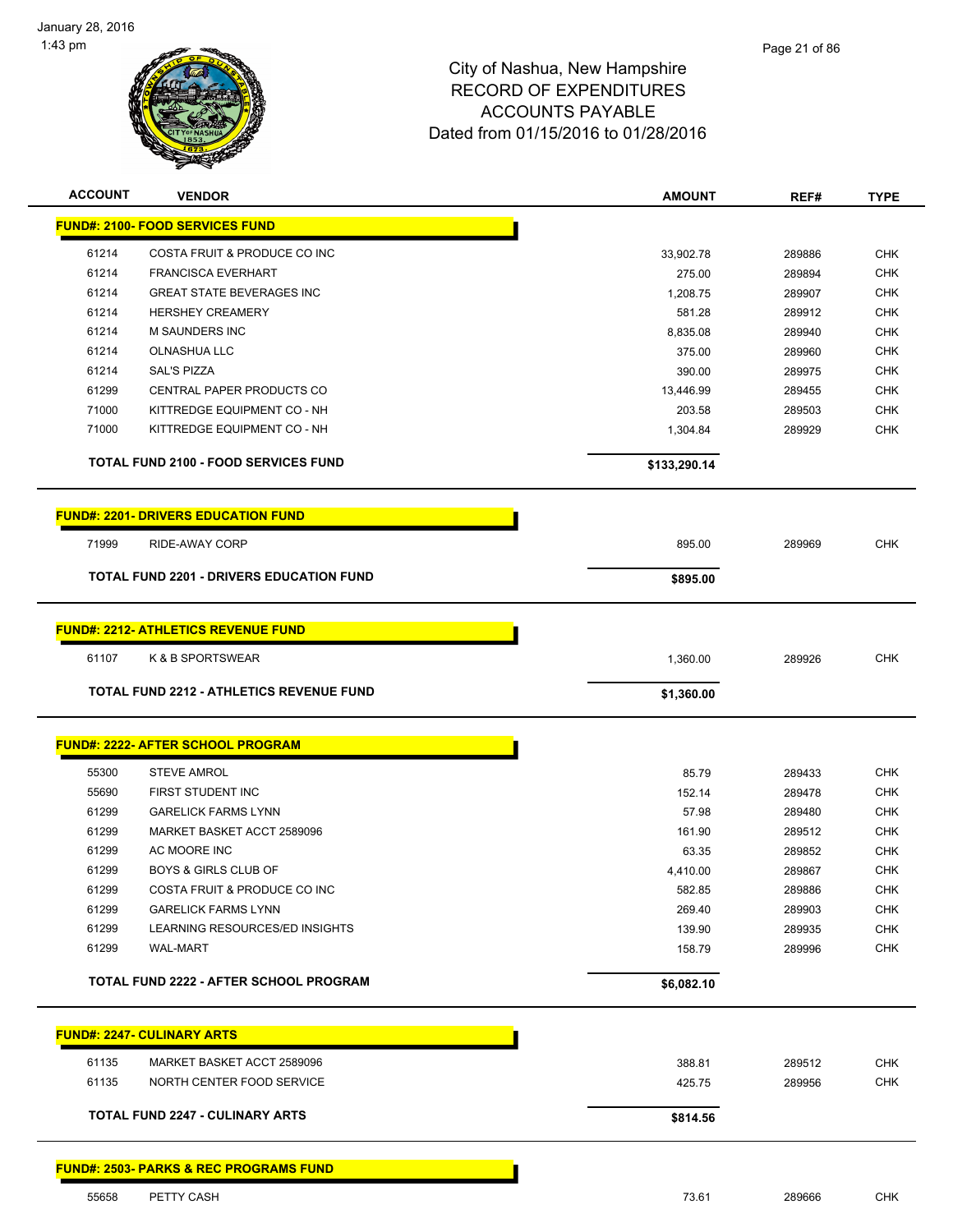| <b>ACCOUNT</b> | <b>VENDOR</b>                                               | <b>AMOUNT</b> | REF#   | <b>TYPE</b> |
|----------------|-------------------------------------------------------------|---------------|--------|-------------|
|                | <b>TOTAL FUND 2503 - PARKS &amp; REC PROGRAMS FUND</b>      | \$73.61       |        |             |
|                | <b>FUND#: 2504- HOLMAN STADIUM EVENTS FUND</b>              |               |        |             |
|                |                                                             |               |        |             |
| 55699          | CHRISTIAN PARTY RENTAL                                      | 1,000.00      | 289676 | <b>CHK</b>  |
|                | <b>TOTAL FUND 2504 - HOLMAN STADIUM EVENTS FUND</b>         | \$1,000.00    |        |             |
|                | <b>FUND#: 2505- GOVT &amp; EDUCATION CHANNELS FUND</b>      |               |        |             |
| 53470          | <b>JOHN COLLINS</b>                                         | 100.00        | 289319 | <b>CHK</b>  |
| 53470          | <b>JOHN C FRANZINI</b>                                      | 200.00        | 289332 | <b>CHK</b>  |
| 53470          | <b>THOMAS KING</b>                                          | 100.00        | 289348 | <b>CHK</b>  |
| 53470          | <b>JIM MCLEAN</b>                                           | 425.00        | 289355 | <b>CHK</b>  |
| 53470          | <b>TIM O'NEIL</b>                                           | 425.00        | 289367 | <b>CHK</b>  |
| 53470          | FRANK J WALLENT                                             | 500.00        | 289384 | <b>CHK</b>  |
| 54100          | <b>EVERSOURCE</b>                                           | 287.93        | 289278 | <b>CHK</b>  |
| 54114          | <b>LIBERTY UTILITIES - NH</b>                               | 31.35         | 289283 | <b>CHK</b>  |
| 54114          | DIRECT ENERGY BUSINESS                                      | 50.15         | 289324 | <b>CHK</b>  |
| 54141          | PENNICHUCK WATER WORKS INC                                  | 16.91         | 289701 | <b>CHK</b>  |
| 55200          | ALLIANCE FOR COMMUNITY MEDIA                                | 400.00        | 289275 | <b>CHK</b>  |
| 55300          | <b>JEFF POEHNERT</b>                                        | 151.20        | 289669 | <b>CHK</b>  |
| 55699          | <b>JP PEST SERVICES</b>                                     | 148.48        | 289771 | <b>CHK</b>  |
| 61830          | <b>ACCESS AV</b>                                            | 899.87        | 289714 | <b>CHK</b>  |
|                |                                                             |               |        |             |
|                | <b>TOTAL FUND 2505 - GOVT &amp; EDUCATION CHANNELS FUND</b> | \$3,735.89    |        |             |
|                | <b>FUND#: 2506- HUNT BLDG FACILITY RENTAL FUND</b>          |               |        |             |
| 53628          | COMCAST CABLE COMMUNICATIONS I                              | 84.90         | 289677 | <b>CHK</b>  |
|                |                                                             |               |        |             |
| 54100          | <b>EVERSOURCE</b>                                           | 815.65        | 289278 | <b>CHK</b>  |
| 54141          | PENNICHUCK WATER WORKS INC                                  | 115.05        | 289701 | <b>CHK</b>  |
| 54200          | ERICKSON CLEANING SERVICES LLC                              | 420.00        | 289753 | <b>CHK</b>  |
| 54280          | PROTECTION ONE ALARM MONTORING                              | 54.00         | 289806 | <b>CHK</b>  |
| 68350          | PETTY CASH                                                  | 99.77         | 289667 | <b>CHK</b>  |
| 68350          | AMAZON                                                      | 539.52        | 289671 | <b>CHK</b>  |
|                | TOTAL FUND 2506 - HUNT BLDG FACILITY RENTAL FUND            | \$2,128.89    |        |             |
|                | <b>FUND#: 3068- COMMUNITY SERVICES GRANTS FUND</b>          |               |        |             |
| 55100          | AT & T MOBILITY                                             | 66.44         | 289673 | <b>CHK</b>  |
| 55200          | <b>NHPHA</b>                                                | 50.00         | 289291 | <b>CHK</b>  |
| 55300          | KAYLA O'BRIEN                                               | 1.15          | 289663 | <b>CHK</b>  |
| 55699          | SOUTHERN NH HIV AIDS                                        | 11,672.00     | 289377 | <b>CHK</b>  |
| 55810          | <b>HARBOR HOMES INC</b>                                     | 36,406.00     | 289339 | <b>CHK</b>  |
| 61250          | PETTY CASH                                                  | 45.86         | 289668 | <b>CHK</b>  |
| 68235          | <b>HARBOR HOMES INC</b>                                     | 2,548.00      | 289339 | <b>CHK</b>  |
| 68235          | SOUTHERN NH HIV AIDS                                        | 828.00        |        | <b>CHK</b>  |
| 69025          | SOUTHERN NH HIV AIDS                                        |               | 289377 | <b>CHK</b>  |
|                |                                                             | 160.00        | 289377 |             |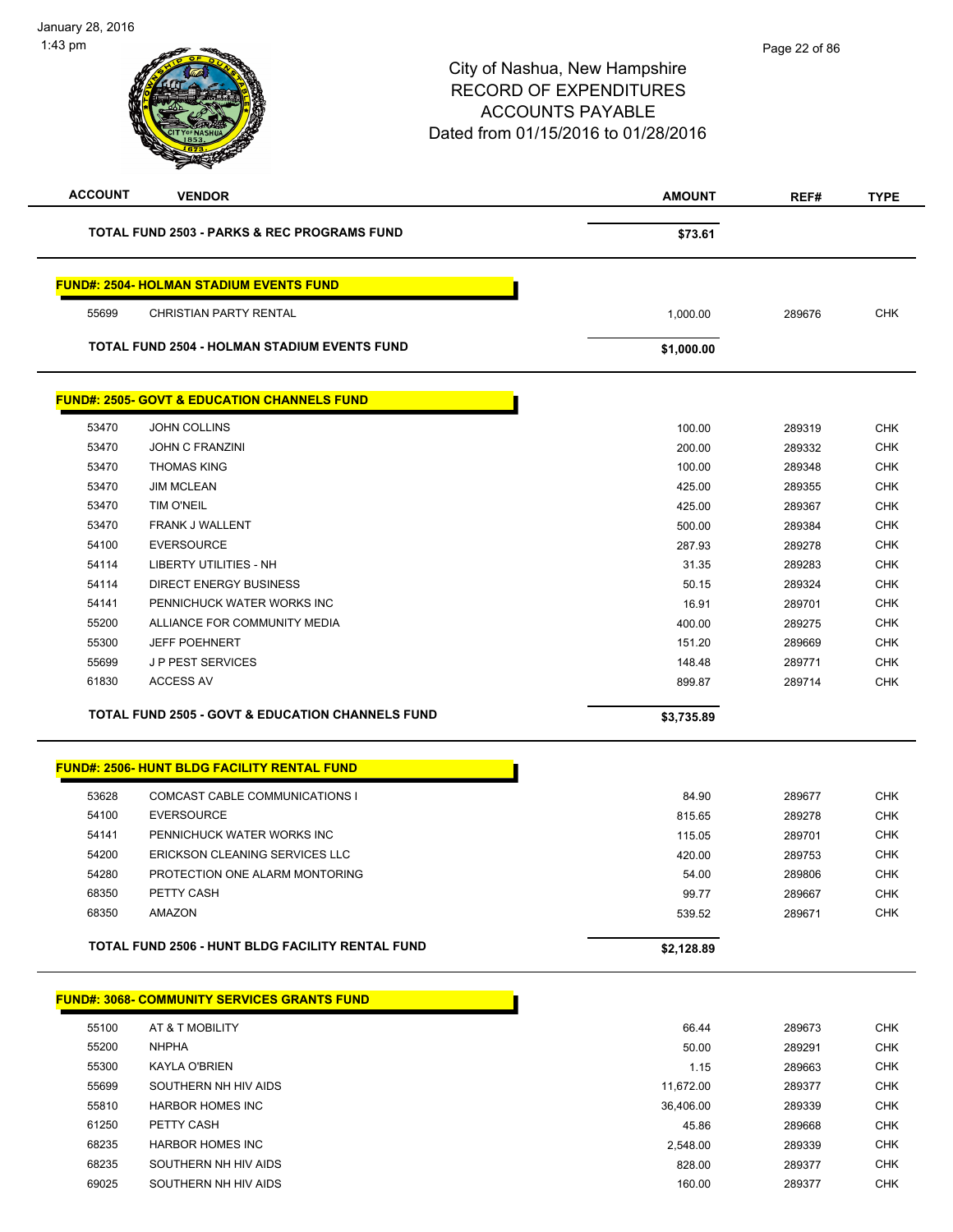| <b>ACCOUNT</b> | <b>VENDOR</b>                                           | <b>AMOUNT</b>       | REF#             | <b>TYPE</b> |
|----------------|---------------------------------------------------------|---------------------|------------------|-------------|
|                | <b>TOTAL FUND 3068 - COMMUNITY SERVICES GRANTS FUND</b> | \$51,777.45         |                  |             |
|                | <b>FUND#: 3070- COMMUNITY HEALTH GRANTS FUND</b>        |                     |                  |             |
| 55300          | <b>KAYLA O'BRIEN</b>                                    | 0.86                | 289663           | <b>CHK</b>  |
| 61142          | MOORE MEDICAL LLC                                       | 142.21              | 289790           | <b>CHK</b>  |
|                |                                                         |                     |                  |             |
|                | <b>TOTAL FUND 3070 - COMMUNITY HEALTH GRANTS FUND</b>   | \$143.07            |                  |             |
|                | <b>FUND#: 3080- COMMUNITY DEVELOPMENT GRANTS</b>        |                     |                  |             |
| 55300          | <b>THOMAS GALLIGANI</b>                                 | 231.78              | 289265           | <b>CHK</b>  |
|                | <b>TOTAL FUND 3080 - COMMUNITY DEVELOPMENT GRANTS</b>   | \$231.78            |                  |             |
|                | <b>FUND#: 3090- URBAN PROGRAM GRANTS FUND</b>           |                     |                  |             |
| 54210          | <b>DAD'S ABATEMENT LLC</b>                              |                     |                  | <b>CHK</b>  |
| 54210          | ALCHEMY LEAD MANAGMENT                                  | 20,000.00<br>220.00 | 289660           | <b>CHK</b>  |
| 54225          | ALCHEMY LEAD MANAGMENT                                  | 1,254.00            | 289716<br>289304 | <b>CHK</b>  |
| 54225          | ALCHEMY LEAD MANAGMENT                                  | 2,106.00            | 289716           | <b>CHK</b>  |
| 55118          | AT & T MOBILITY                                         | 32.42               | 289673           | <b>CHK</b>  |
| 55699          | NEIGHBORWORKS SOUTHERN NH                               | 3,893.97            | 289794           | <b>CHK</b>  |
| 68345          | <b>ALISON KIRBY</b>                                     | 400.00              | 289266           | <b>CHK</b>  |
|                |                                                         |                     |                  |             |
|                | TOTAL FUND 3090 - URBAN PROGRAM GRANTS FUND             | \$27,906.39         |                  |             |
|                | <b>FUND#: 3120- TRANSIT GRANTS FUND</b>                 |                     |                  |             |
| 54100          | <b>EVERSOURCE</b>                                       |                     |                  | <b>CHK</b>  |
| 54100          | <b>EVERSOURCE</b>                                       | 1,065.35<br>964.29  | 289278<br>289278 | <b>CHK</b>  |
| 54100          | <b>EVERSOURCE</b>                                       | 329.50              | 289278           | <b>CHK</b>  |
| 54114          | <b>LIBERTY UTILITIES - NH</b>                           | 115.98              | 289283           | <b>CHK</b>  |
| 54114          | LIBERTY UTILITIES - NH                                  | 315.15              | 289284           | <b>CHK</b>  |
| 54114          | <b>DIRECT ENERGY BUSINESS</b>                           | 185.57              | 289324           | <b>CHK</b>  |
| 54114          | DIRECT ENERGY BUSINESS                                  | 504.87              | 289325           | CHK         |
| 54114          | <b>DIRECT ENERGY BUSINESS</b>                           | 101.20              | 289325           | <b>CHK</b>  |
| 54141          | PENNICHUCK WATER WORKS INC                              | 61.99               | 289701           | <b>CHK</b>  |
| 54141          | PENNICHUCK WATER WORKS INC                              | 57.01               | 289701           | <b>CHK</b>  |
| 55118          | AT & T MOBILITY                                         | 126.27              | 289673           | <b>CHK</b>  |
| 55690          | FIRST TRANSIT INC                                       | 32,929.00           | 289331           | <b>CHK</b>  |
| 55690          | FIRST TRANSIT INC                                       | 80,490.49           | 289331           | <b>CHK</b>  |
| 55690          | FIRST TRANSIT INC                                       | 24,468.94           | 289331           | <b>CHK</b>  |
| 55699          | CINTAS #016                                             | 180.84              | 289738           | <b>CHK</b>  |
| 55699          | DEPENDABLE LOCK SERVICE INC                             | 97.00               | 289746           | <b>CHK</b>  |
| 55699          | <b>JP PEST SERVICES</b>                                 | 134.00              | 289771           | <b>CHK</b>  |
| 61299          | AMAZON                                                  | 47.98               | 289276           | <b>CHK</b>  |
| 61299          | HOME DEPOT CREDIT SERVICE 3065                          | 70.07               | 289765           | <b>CHK</b>  |
| 61299          | RYDER FLEET PRODUCTS                                    | 151.47              | 289417           | <b>CHK</b>  |
| 61705          | MAYNARD & LESIEUR INC                                   | 1,572.00            | 289784           | <b>CHK</b>  |
|                |                                                         |                     |                  |             |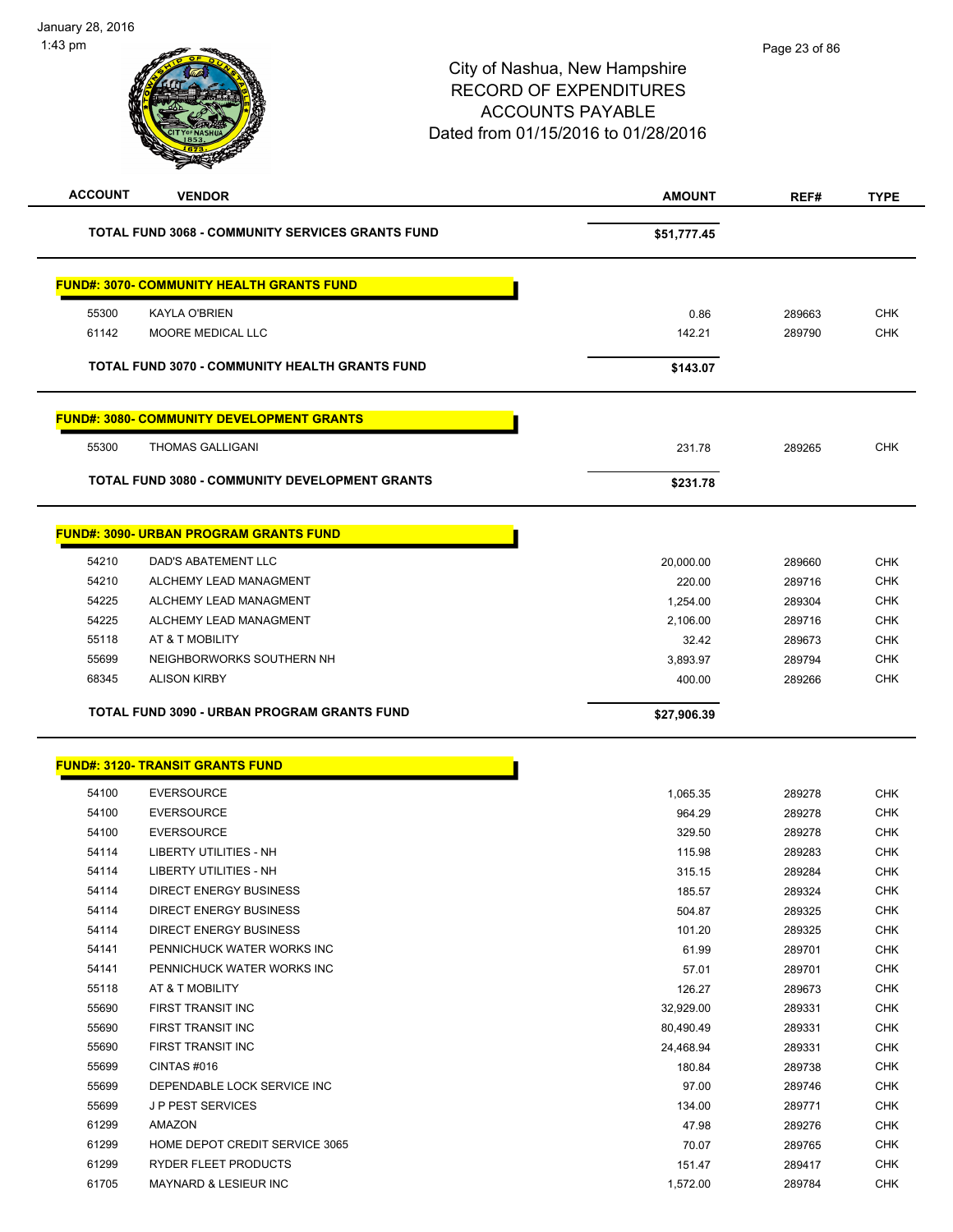

| <b>ACCOUNT</b> | <b>VENDOR</b>                                | <b>AMOUNT</b> | REF#   | <b>TYPE</b> |
|----------------|----------------------------------------------|---------------|--------|-------------|
|                | <b>FUND#: 3120- TRANSIT GRANTS FUND</b>      |               |        |             |
| 61709          | PETRO CANADA AMERICA                         | 459.59        | 289803 | <b>CHK</b>  |
| 61799          | <b>CUMMINS NORTHEAST LLC</b>                 | 361.12        | 289322 | <b>CHK</b>  |
| 61799          | <b>GILLIG LLC</b>                            | 3.30          | 289403 | <b>CHK</b>  |
| 61799          | ALLIANCE BUS GROUP INC                       | 1,129.09      | 289718 | <b>CHK</b>  |
| 61799          | <b>GILLIG LLC</b>                            | 639.11        | 289760 | <b>CHK</b>  |
| 61799          | NAPA AUTO PARTS                              | 12.87         | 289793 | <b>CHK</b>  |
| 61799          | <b>FASTENAL CO</b>                           | 2.54          | 289330 | <b>CHK</b>  |
| 61799          | <b>FASTENAL CO</b>                           | 55.09         | 289401 | <b>CHK</b>  |
| 61799          | <b>FASTENAL CO</b>                           | 7.35          | 289330 | <b>CHK</b>  |
| 61799          | NAPA AUTO PARTS                              | 166.76        | 289793 | <b>CHK</b>  |
| 61799          | NAPA AUTO PARTS                              | 177.73        | 289793 | <b>CHK</b>  |
| 81200          | <b>DL KING &amp; ASSOCIATES INC</b>          | 22,750.00     | 289743 | <b>CHK</b>  |
|                | <b>TOTAL FUND 3120 - TRANSIT GRANTS FUND</b> | \$169,733.52  |        |             |

|       | <u> FUND#: 3800- SCHOOL GRANTS FUND</u> |          |        |            |
|-------|-----------------------------------------|----------|--------|------------|
| 53600 | <b>FRANKLIN COVEY CLIENT SALES</b>      | 304.61   | 289901 | <b>CHK</b> |
| 53628 | <b>ICAT RESOURCES LLC</b>               | 4,800.00 | 289918 | <b>CHK</b> |
| 53628 | INFINITE SOULS HEALING                  | 150.00   | 289499 | CHK        |
| 53628 | <b>STEVE BLUNT</b>                      | 200.00   | 289863 | <b>CHK</b> |
| 53628 | <b>INFINITE SOULS HEALING</b>           | 150.00   | 289919 | <b>CHK</b> |
| 53628 | KATHERINE S GOLTSOV                     | 25.00    | 289484 | CHK        |
| 53628 | <b>KAREN HAWVER</b>                     | 150.00   | 289489 | <b>CHK</b> |
| 53628 | <b>TIMOTHY F BOSCH</b>                  | 25.00    | 289864 | <b>CHK</b> |
| 53628 | <b>TARA MACDONALD</b>                   | 50.00    | 289941 | <b>CHK</b> |
| 53628 | <b>KATHRYN RAWL</b>                     | 75.00    | 289968 | CHK        |
| 53628 | <b>BOOTHBY THERAPY SERVICES LLC</b>     | 701.36   | 289443 | CHK        |
| 53628 | <b>INTERIM HEALTH CARE</b>              | 5,445.75 | 289500 | <b>CHK</b> |
| 53628 | THE CARROLL CENTER FOR THE BLI          | 3,672.75 | 289872 | CHK        |
| 53628 | <b>INTERIM HEALTH CARE</b>              | 3,569.00 | 289920 | <b>CHK</b> |
| 55109 | <b>FAIRPOINT COMMUNICATIONS</b>         | 171.38   | 289680 | <b>CHK</b> |
| 55200 | <b>ALAN VERLEY</b>                      | 40.00    | 289995 | <b>CHK</b> |
| 55300 | <b>CRISTA BURREL</b>                    | 751.11   | 289449 | CHK        |
| 55300 | NHTI COMMUNITY COLLEGE                  | 2,200.00 | 289954 | CHK        |
| 55300 | SIMONNE PERRY                           | 145.51   | 289965 | <b>CHK</b> |
| 55300 | LINDA SELLNER                           | 40.50    | 289982 | CHK        |
| 55400 | THERESA ANDOLINA                        | 239.00   | 289855 | <b>CHK</b> |
| 55600 | <b>CHERRIE FULTON</b>                   | 99.90    | 289479 | <b>CHK</b> |
| 55690 | ROBERT CIOPPA                           | 75.00    | 289458 | <b>CHK</b> |
| 55690 | TROMBLY MOTOR COACH SERVICE             | 1,620.00 | 289546 | CHK        |
| 55690 | ROBERT CIOPPA                           | 75.00    | 289879 | <b>CHK</b> |
| 55690 | FIRST STUDENT INC                       | 536.42   | 289899 | <b>CHK</b> |
| 61135 | <b>SOCIAL THINKING</b>                  | 59.22    | 289984 | CHK        |
| 61135 | <b>HEINEMANN</b>                        | 4,750.00 | 289491 | CHK        |
| 61135 | LEARNING RESOURCES/ED INSIGHTS          | 577.66   | 289506 | CHK        |
| 61135 | HOUGHTON MIFFLIN HARCOURT PUB.          | 304.70   | 289496 | <b>CHK</b> |
| 61135 | COMPUTER HUT dba IT INSIDERS            | 419.79   | 289460 | CHK        |

CARTRIDGE WORLD NASHUA 72.99 289873 CHK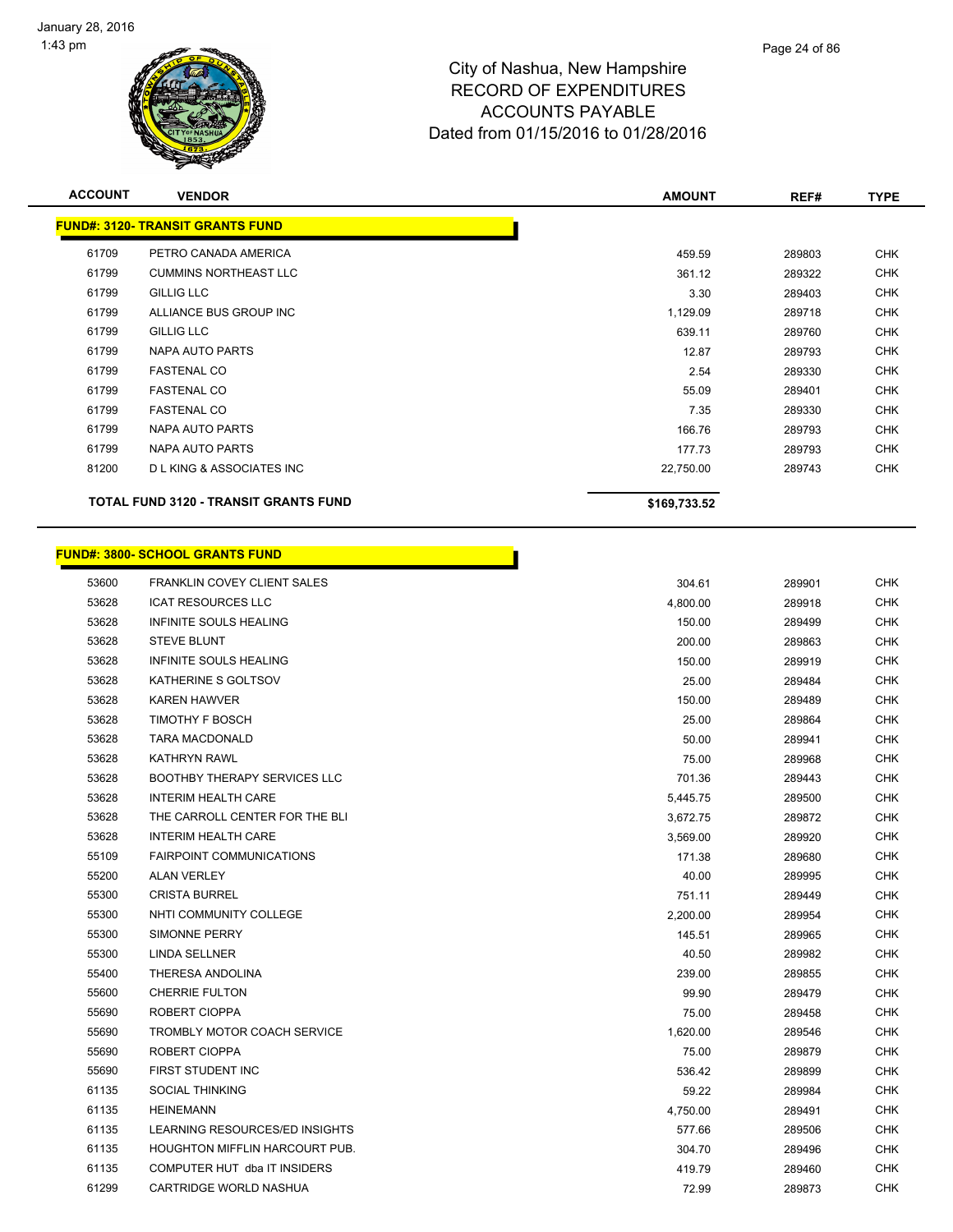

| <b>ACCOUNT</b> | <b>VENDOR</b>                                     | <b>AMOUNT</b> | REF#   | <b>TYPE</b> |
|----------------|---------------------------------------------------|---------------|--------|-------------|
|                | <b>FUND#: 3800- SCHOOL GRANTS FUND</b>            |               |        |             |
| 61299          | CENTER FOR TEACHING                               | 104.40        | 289875 | <b>CHK</b>  |
| 61299          | <b>BLANCA CHAVEZ</b>                              | 28.27         | 289457 | <b>CHK</b>  |
| 61299          | <b>LISA STEMPLER</b>                              | 77.61         | 289988 | <b>CHK</b>  |
| 61875          | <b>HARRIS COMMUNICATIONS</b>                      | 194.75        | 289910 | <b>CHK</b>  |
| 61875          | <b>HEINEMANN</b>                                  | 673.00        | 289491 | <b>CHK</b>  |
| 61875          | CPI INC                                           | 1,648.50      | 289887 | <b>CHK</b>  |
| 61875          | <b>WILSON LANGUAGE</b>                            | 301.32        | 290001 | <b>CHK</b>  |
| 71221          | <b>ZAGG INC</b>                                   | 239.98        | 290002 | <b>CHK</b>  |
| 71221          | COMPUTER HUT dba IT INSIDERS                      | 27,079.80     | 289883 | <b>CHK</b>  |
| 71221          | WB MASON CO INC                                   | 518.70        | 289997 | <b>CHK</b>  |
| 71999          | BURMAX CO INC                                     | 6,707.33      | 289448 | <b>CHK</b>  |
| 71999          | BURMAX CO INC                                     | 3,355.85      | 289868 | <b>CHK</b>  |
| 71999          | KITTREDGE EQUIPMENT CO - NH                       | 594.00        | 289929 | <b>CHK</b>  |
|                | <b>TOTAL FUND 3800 - SCHOOL GRANTS FUND</b>       | \$73,020.16   |        |             |
|                |                                                   |               |        |             |
|                | <b>FUND#: 3810- FOOD SERVICE GRANTS FUND</b>      |               |        |             |
| 61214          | <b>M SAUNDERS INC</b>                             | 724.85        | 289940 | <b>CHK</b>  |
| 61214          | <b>M SAUNDERS INC</b>                             | 1,334.51      | 289940 | <b>CHK</b>  |
| 61214          | <b>M SAUNDERS INC</b>                             | 1,007.66      | 289940 | <b>CHK</b>  |
| 61214          | <b>M SAUNDERS INC</b>                             | 1,361.50      | 289940 | <b>CHK</b>  |
| 61214          | <b>M SAUNDERS INC</b>                             | 1,512.40      | 289940 | <b>CHK</b>  |
| 61214          | <b>M SAUNDERS INC</b>                             | 1,261.81      | 289940 | <b>CHK</b>  |
| 61214          | <b>M SAUNDERS INC</b>                             | 746.94        | 289940 | <b>CHK</b>  |
| 61214          | <b>M SAUNDERS INC</b>                             | 1,104.80      | 289940 | <b>CHK</b>  |
| 61299          | CENTRAL PAPER PRODUCTS CO                         | 84.83         | 289455 | <b>CHK</b>  |
| 61299          | CENTRAL PAPER PRODUCTS CO                         | 61.65         | 289455 | <b>CHK</b>  |
| 61299          | CENTRAL PAPER PRODUCTS CO                         | 76.96         | 289455 | <b>CHK</b>  |
|                | <b>TOTAL FUND 3810 - FOOD SERVICE GRANTS FUND</b> | \$9,277.91    |        |             |
|                | <b>FUND#: 4005- TRAFFIC VIOLATIONS FUND</b>       |               |        |             |
| 55699          | D & R TOWING INC                                  | 550.00        | 289742 | <b>CHK</b>  |
|                |                                                   |               |        |             |
|                | <b>TOTAL FUND 4005 - TRAFFIC VIOLATIONS FUND</b>  | \$550.00      |        |             |
|                | <b>FUND#: 4025- DOJ DRUG FORFEITURE FUND</b>      |               |        |             |
| 68343          | CASH                                              | 9,500.00      | 289658 | <b>CHK</b>  |
| 71000          | AMERICAN SECURITY & FIRE PROTE                    | 216.00        | 289306 | <b>CHK</b>  |
|                |                                                   |               |        |             |
|                | TOTAL FUND 4025 - DOJ DRUG FORFEITURE FUND        | \$9,716.00    |        |             |
|                | <b>FUND#: 4053- FIRE REGIONAL HAZMAT FUND</b>     |               |        |             |
| 55118          | VERIZON WIRELESS-842015493                        | 80.02         | 289711 | <b>CHK</b>  |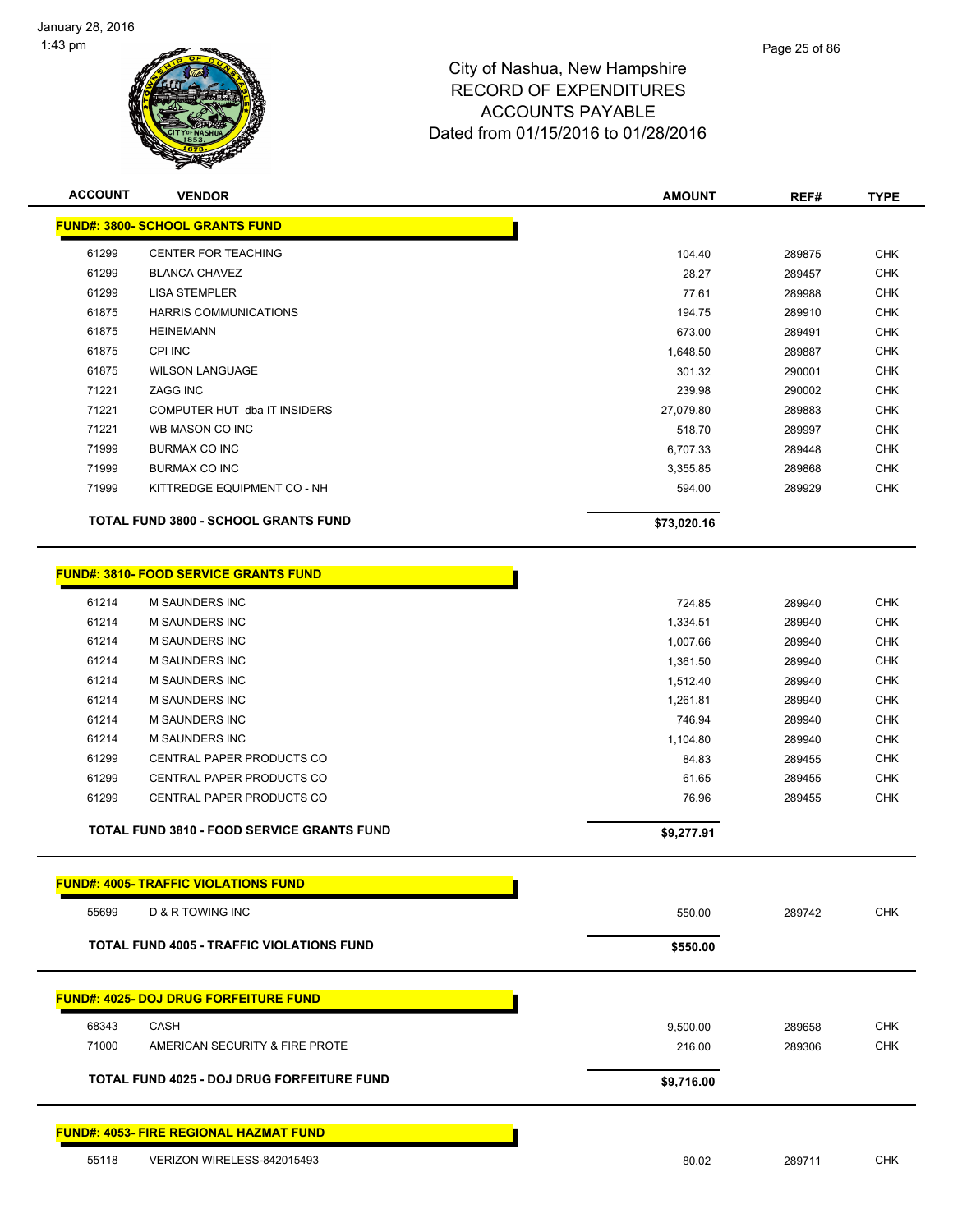| <b>ACCOUNT</b><br><b>VENDOR</b>                      |                                                   | <b>AMOUNT</b> | REF#   | <b>TYPE</b> |
|------------------------------------------------------|---------------------------------------------------|---------------|--------|-------------|
| TOTAL FUND 4053 - FIRE REGIONAL HAZMAT FUND          |                                                   | \$80.02       |        |             |
|                                                      | <b>FUND#: 4090- LIB-LOST/DAMAGED BOOK FINES</b>   |               |        |             |
| 55699                                                | UNIQUE MANAGEMENT SERVICES INC                    | 393.80        | 289832 | <b>CHK</b>  |
| 61814                                                | <b>MICROMARKETING LLC</b>                         | 31.50         | 289359 | <b>CHK</b>  |
| TOTAL FUND 4090 - LIB-LOST/DAMAGED BOOK FINES        |                                                   | \$425.30      |        |             |
|                                                      | <b>FUND#: 5050- CAP PROJECTS-COMMUNICATIONS</b>   |               |        |             |
| 53999                                                | COMCAST CABLE COMMUNICATIONS I                    | 104.90        | 289677 | <b>CHK</b>  |
| 81300                                                | ATLANTIC TACTICAL INC                             | 4,928.90      | 289388 | <b>CHK</b>  |
| <b>TOTAL FUND 5050 - CAP PROJECTS-COMMUNICATIONS</b> |                                                   | \$5,033.80    |        |             |
|                                                      | <b>FUND#: 5700- CAP PROJECTS-BROAD ST PARKWAY</b> |               |        |             |
| 81700                                                | PENNICHUCK WATER WORKS INC                        | 334.92        | 289701 | <b>CHK</b>  |
|                                                      | TOTAL FUND 5700 - CAP PROJECTS-BROAD ST PARKWAY   | \$334.92      |        |             |

| <b>FUND#: 6000- SOLID WASTE FUND</b> |  |
|--------------------------------------|--|
|                                      |  |

| 53107 | <b>ECS INC</b>                        | 5,089.75  | 289400 | <b>CHK</b> |
|-------|---------------------------------------|-----------|--------|------------|
| 53999 | USDA, APHIS, GENERAL                  | 23,945.98 | 289303 | <b>CHK</b> |
| 54100 | <b>EVERSOURCE</b>                     | 868.95    | 289278 | <b>CHK</b> |
| 54100 | <b>EVERSOURCE</b>                     | 635.13    | 289679 | <b>CHK</b> |
| 54280 | <b>BELLETETES INC</b>                 | 51.72     | 289312 | <b>CHK</b> |
| 54280 | HOME DEPOT CREDIT SERVICE 3065        | 70.78     | 289765 | <b>CHK</b> |
| 54280 | SOUTHWORTH-MILTON INC                 | 424.00    | 289816 | <b>CHK</b> |
| 54280 | TEAM EJP CONCORD NH                   | 1,334.40  | 289824 | <b>CHK</b> |
| 54600 | MCNEILUS TRUCK & MANUFACTURING        | 1,240.02  | 289357 | <b>CHK</b> |
| 54600 | NASHUA OUTDOOR POWER EQUIPMENT        | 146.64    | 289364 | <b>CHK</b> |
| 54600 | <b>POWERPLAN</b>                      | 57.09     | 289414 | <b>CHK</b> |
| 54600 | <b>CARPARTS OF NASHUA</b>             | 314.75    | 289733 | <b>CHK</b> |
| 54600 | <b>CUMMINS NORTHEAST LLC</b>          | 3,373.87  | 289741 | <b>CHK</b> |
| 54600 | FREIGHTLINER OF NH INC                | 747.91    | 289758 | <b>CHK</b> |
| 54600 | <b>NAPA AUTO PARTS</b>                | 699.49    | 289792 | <b>CHK</b> |
| 54600 | PINE MOTOR PARTS                      | 84.96     | 289804 | <b>CHK</b> |
| 54625 | <b>D &amp; R TOWING INC</b>           | 165.00    | 289742 | <b>CHK</b> |
| 55109 | <b>COMCAST CABLE COMMUNICATIONS I</b> | 114.75    | 289677 | <b>CHK</b> |
| 55109 | <b>FAIRPOINT COMMUNICATIONS</b>       | 35.31     | 289680 | <b>CHK</b> |
| 55109 | PAETEC COMMUNICATIONS INC             | 4.33      | 289698 | <b>CHK</b> |
| 55200 | TREASURER STATE OF NH                 | 200.00    | 289299 | <b>CHK</b> |
| 55200 | <b>APWA</b>                           | 230.00    | 289672 | <b>CHK</b> |
| 55400 | SWANA-NORTHERN NE CHAPTER             | 100.00    | 289705 | <b>CHK</b> |
| 55421 | TREASURER STATE OF NH                 | 225.00    | 289263 | <b>CHK</b> |
| 55421 | <b>ECS INC</b>                        | 225.00    | 289752 | <b>CHK</b> |
| 55699 | UNIVERSAL RECYCLING TECH              | 2,200.52  | 289420 | <b>CHK</b> |
|       |                                       |           |        |            |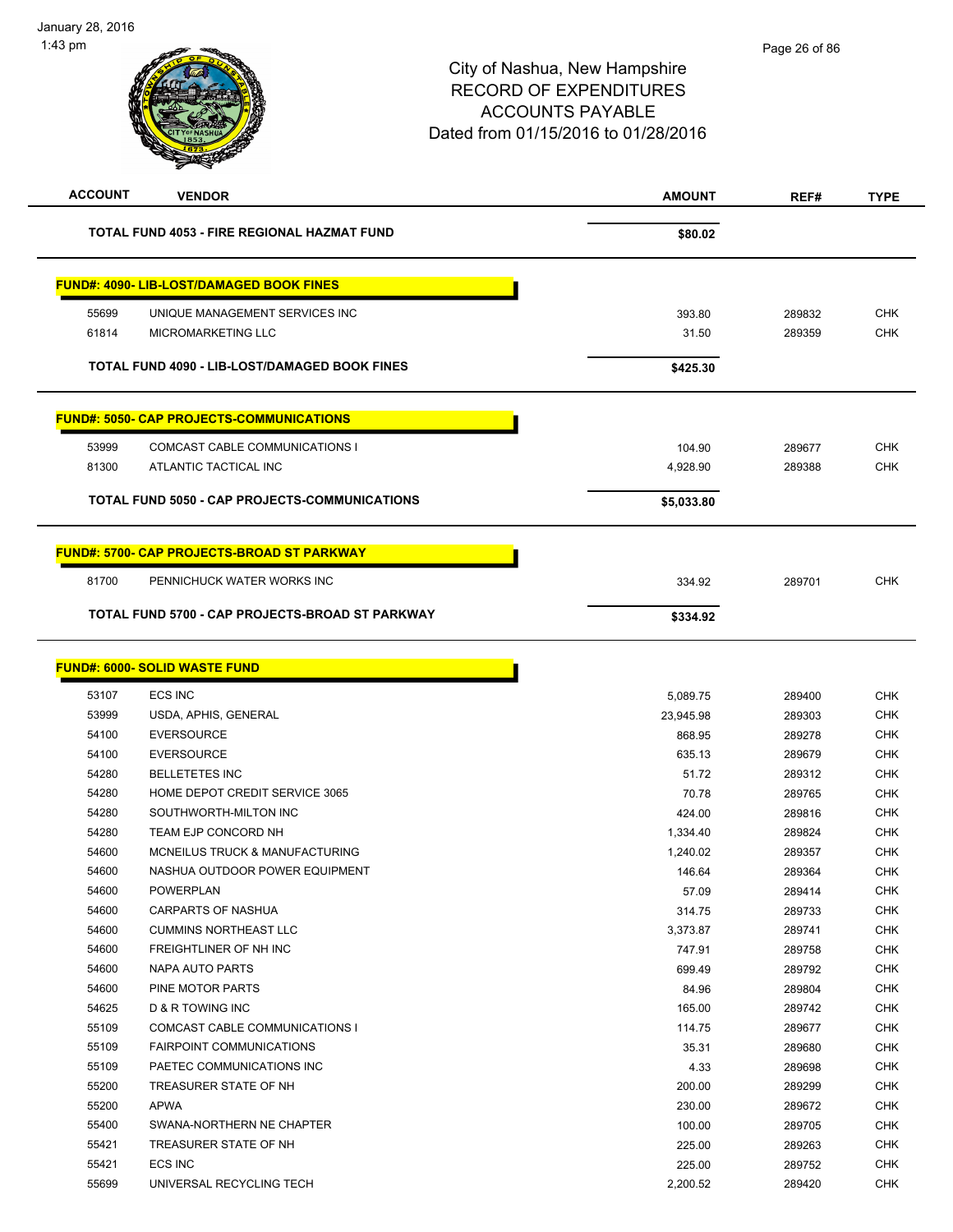

| <b>ACCOUNT</b> | <b>VENDOR</b>                        | <b>AMOUNT</b> | REF#   | <b>TYPE</b> |
|----------------|--------------------------------------|---------------|--------|-------------|
|                | <b>FUND#: 6000- SOLID WASTE FUND</b> |               |        |             |
| 55699          | <b>CALLOGIX INC</b>                  | 113.29        | 289731 | <b>CHK</b>  |
| 55699          | CHEMSERVE ENVIRONMENTAL ANALYS       | 96.30         | 289737 | <b>CHK</b>  |
| 55699          | SANBORN HEAD & ASSOC INC             | 3,000.00      | 289808 | <b>CHK</b>  |
| 55699          | UNIVERSAL RECYCLING TECH             | 3,307.03      | 289834 | <b>CHK</b>  |
| 61100          | <b>AMAZON</b>                        | 33.44         | 289276 | <b>CHK</b>  |
| 61107          | <b>AMAZON</b>                        | 29.98         | 289276 | <b>CHK</b>  |
| 61107          | UNIFIRST CORPORATION                 | 141.30        | 289383 | <b>CHK</b>  |
| 61107          | UNIFIRST CORPORATION                 | 357.40        | 289419 | <b>CHK</b>  |
| 61107          | UNIFIRST CORPORATION                 | 141.30        | 289831 | <b>CHK</b>  |
| 61110          | ALECS SHOE STORE INC                 | 110.00        | 289305 | <b>CHK</b>  |
| 61192          | STANLEY CONVERGENT SECURITY          | 89.04         | 289818 | <b>CHK</b>  |
| 61307          | SHATTUCK MALONE OIL CO               | 971.35        | 289295 | <b>CHK</b>  |
| 61307          | SHATTUCK MALONE OIL CO               | 693.03        | 289702 | <b>CHK</b>  |
| 61542          | STAY SAFE TRAFFIC PRODUCTS INC       | 315.50        | 289820 | <b>CHK</b>  |
| 61705          | <b>MAYNARD &amp; LESIEUR INC</b>     | 650.00        | 289353 | <b>CHK</b>  |
| 61705          | <b>MAYNARD &amp; LESIEUR INC</b>     | 4,694.24      | 289782 | <b>CHK</b>  |
| 71000          | <b>GRAINGER</b>                      | 128.40        | 289405 | <b>CHK</b>  |
|                | TOTAL FUND 6000 - SOLID WASTE FUND   | \$57,456.95   |        |             |

# **FUND#: 6200- WASTEWATER FUND**

| 21775 | <b>ALLAN DICHARD</b>              | 152.08    | 290015 | <b>CHK</b> |
|-------|-----------------------------------|-----------|--------|------------|
| 21775 | <b>COHEN CLOSING</b>              | 115.16    | 290016 | <b>CHK</b> |
| 21775 | KIMBERLY FREDETTE                 | 54.44     | 290020 | <b>CHK</b> |
| 21775 | LOUIS GEORGOPOULOS                | 59.70     | 290021 | <b>CHK</b> |
| 21775 | MONARCH TITLE SERVICES LLC        | 19.22     | 290022 | <b>CHK</b> |
| 21775 | <b>OLDE PATRIOT</b>               | 84.09     | 290025 | <b>CHK</b> |
| 21775 | ROBERT STEVEN, ESTATE OF          | 17.81     | 290026 | <b>CHK</b> |
| 21775 | <b>SUMMIT TITLE SERVICES CORP</b> | 222.23    | 290027 | <b>CHK</b> |
| 53107 | <b>EASTERN ANALYTICAL INC</b>     | 65.00     | 289750 | <b>CHK</b> |
| 53467 | <b>MAILINGS UNLIMITED - NWS</b>   | 7,200.00  | 149880 | <b>ACH</b> |
| 53467 | <b>MAILINGS UNLIMITED</b>         | 547.82    | 289351 | <b>CHK</b> |
| 53467 | PENNICHUCK WATER WORKS INC        | 9,499.98  | 289700 | <b>CHK</b> |
| 54100 | <b>EVERSOURCE</b>                 | 44,061.52 | 289278 | <b>CHK</b> |
| 54100 | <b>EVERSOURCE</b>                 | 21.10     | 289679 | <b>CHK</b> |
| 54114 | <b>LIBERTY UTILITIES - NH</b>     | 903.89    | 289286 | <b>CHK</b> |
| 54114 | <b>LIBERTY UTILITIES - NH</b>     | 133.97    | 289287 | <b>CHK</b> |
| 54114 | <b>LIBERTY UTILITIES - NH</b>     | 55.51     | 289687 | <b>CHK</b> |
| 54114 | <b>LIBERTY UTILITIES - NH</b>     | 1,586.05  | 289690 | <b>CHK</b> |
| 54114 | <b>LIBERTY UTILITIES - NH</b>     | 478.70    | 289691 | <b>CHK</b> |
| 54114 | <b>LIBERTY UTILITIES - NH</b>     | 156.81    | 289692 | <b>CHK</b> |
| 54114 | <b>LIBERTY UTILITIES - NH</b>     | 201.71    | 289693 | <b>CHK</b> |
| 54114 | <b>LIBERTY UTILITIES - NH</b>     | 73.50     | 289694 | <b>CHK</b> |
| 54114 | <b>DIRECT ENERGY BUSINESS</b>     | 5,284.89  | 289747 | <b>CHK</b> |
| 54141 | PENNICHUCK WATER WORKS INC        | 940.64    | 289701 | <b>CHK</b> |
| 54221 | <b>CASELLA ORGANICS</b>           | 32,346.02 | 289734 | <b>CHK</b> |
| 54280 | FIMBEL GARAGE DOORS               | 150.00    | 289755 | <b>CHK</b> |
| 54300 | <b>CONTINENTAL PAVING INC</b>     | 1,004.08  | 289320 | <b>CHK</b> |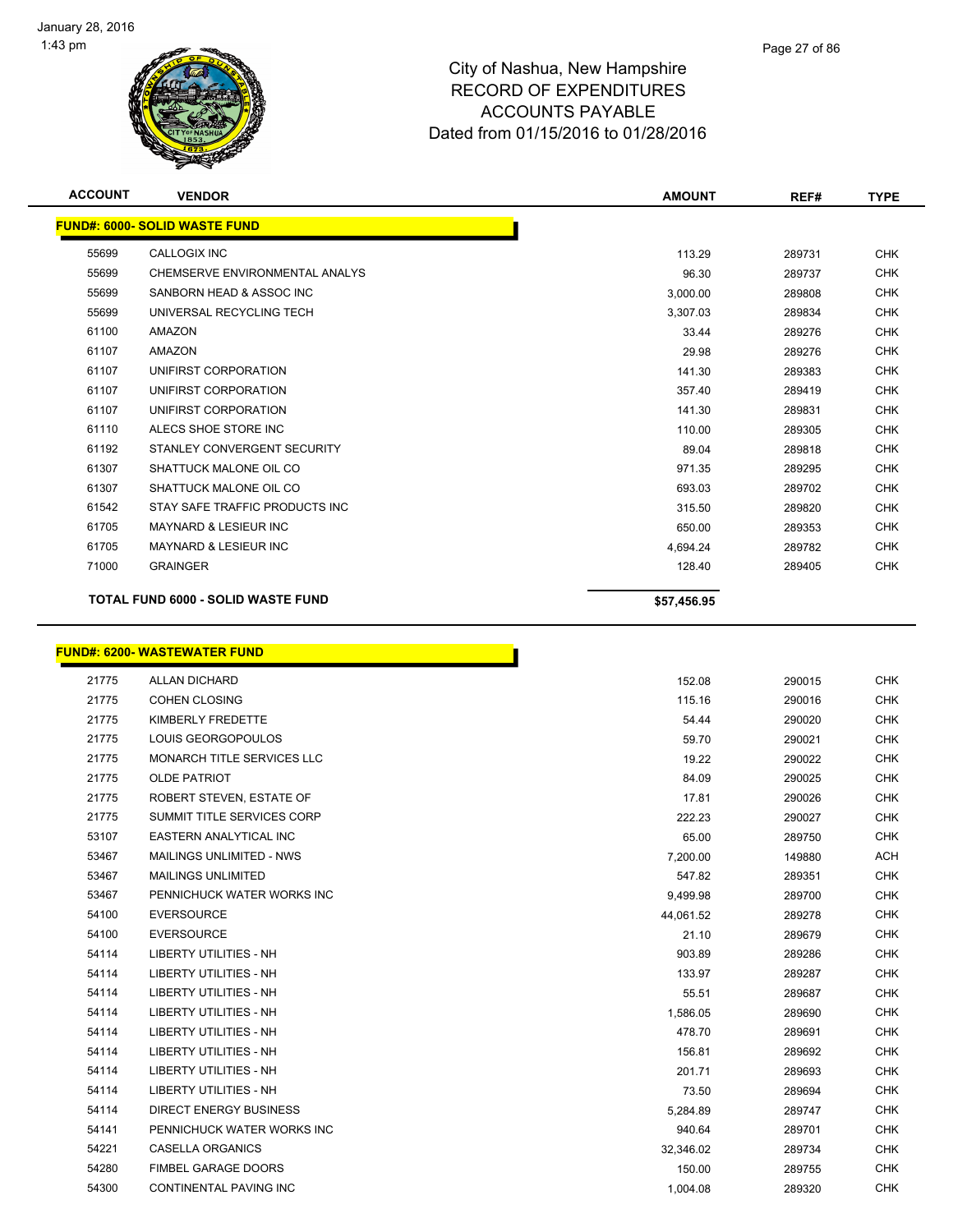

| <b>ACCOUNT</b> | <b>VENDOR</b>                       | <b>AMOUNT</b> | REF#   | <b>TYPE</b> |
|----------------|-------------------------------------|---------------|--------|-------------|
|                | <b>FUND#: 6200- WASTEWATER FUND</b> |               |        |             |
| 54300          | ROTO-ROOTER                         | 1,165.00      | 289374 | <b>CHK</b>  |
| 54487          | F W WEBB CO                         | 4,117.41      | 289329 | CHK         |
| 54487          | <b>FASTENAL CO</b>                  | 760.96        | 289330 | CHK         |
| 54487          | <b>GRAINGER</b>                     | 472.76        | 289335 | CHK         |
| 54487          | M & M ELECTRICAL SUPPLY CO INC      | 196.73        | 289350 | <b>CHK</b>  |
| 54487          | MCMASTER-CARR                       | 458.48        | 289356 | <b>CHK</b>  |
| 54487          | <b>GRAINGER</b>                     | 150.60        | 289405 | <b>CHK</b>  |
| 54487          | KOMLINE-SANDERSON ENGR CORP         | 359.63        | 289408 | <b>CHK</b>  |
| 54487          | AQUA SOLUTIONS INC                  | 2,786.00      | 289720 | CHK         |
| 54487          | <b>CHEMSEARCHFE</b>                 | 535.46        | 289736 | CHK         |
| 54487          | SANEL AUTO PARTS CO                 | 379.93        | 289810 | <b>CHK</b>  |
| 54600          | PINE MOTOR PARTS                    | 32.78         | 289804 | CHK         |
| 54600          | TEAM EJP CONCORD NH                 | (1,946.88)    | 289824 | CHK         |
| 54600          | TST HYDRAULICS INC                  | 56.25         | 289830 | CHK         |
| 55109          | <b>BAYRING COMMUNICATIONS</b>       | 60.75         | 289675 | <b>CHK</b>  |
| 55109          | <b>FAIRPOINT COMMUNICATIONS</b>     | 835.04        | 289680 | CHK         |
| 55109          | PAETEC COMMUNICATIONS INC           | 4.33          | 289698 | <b>CHK</b>  |
| 55118          | AT & T MOBILITY                     | 170.47        | 289673 | <b>CHK</b>  |
| 55200          | <b>NHWPCA</b>                       | 216.00        | 289292 | <b>CHK</b>  |
| 55400          | <b>NHWPCA</b>                       | 135.00        | 289292 | <b>CHK</b>  |
| 55421          | TREASURER STATE OF NH               | 50.00         | 289297 | CHK         |
| 55421          | TREASURER STATE OF NH               | 150.00        | 289300 | <b>CHK</b>  |
| 55514          | TREASURER STATE OF NH               | 500.00        | 289298 | CHK         |
| 55618          | <b>CITIZENS BANK</b>                | 945.52        | 149910 | <b>ACH</b>  |
| 55699          | KOMLINE-SANDERSON ENGR CORP         | 2,112.50      | 289408 | <b>CHK</b>  |
| 55699          | CALLOGIX INC                        | 166.00        | 289731 | CHK         |
| 61107          | UNIFIRST CORPORATION                | 229.71        | 289383 | <b>CHK</b>  |
| 61107          | UNIFIRST CORPORATION                | 225.02        | 289419 | <b>CHK</b>  |
| 61107          | UNIFIRST CORPORATION                | 229.71        | 289831 | <b>CHK</b>  |
| 61156          | JCI JONES CHEMICALS INC             | 2,338.56      | 289772 | <b>CHK</b>  |
| 61299          | <b>FASTENAL CO</b>                  | 378.85        | 289330 | CHK         |
| 61299          | HOME DEPOT CREDIT SERVICE 3065      | 192.23        | 289340 | CHK         |
| 61299          | M & M ELECTRICAL SUPPLY CO INC      | 462.47        | 289350 | <b>CHK</b>  |
| 61299          | OMEGA INDUSTRIAL SUPPLY INC         | 2,975.00      | 289369 | CHK         |
| 61299          | MOORE MEDICAL LLC                   | 35.98         | 289412 | CHK         |
| 61299          | CHEMSEARCHFE                        | 939.41        | 289736 | <b>CHK</b>  |
| 61299          | TEAM EJP CONCORD NH                 | 186.00        | 289824 | <b>CHK</b>  |
| 61299          | <b>VWR INTERNATIONAL</b>            | 818.40        | 289836 | <b>CHK</b>  |
| 71000          | SUNBELT RENTALS                     | 507.00        | 289822 | <b>CHK</b>  |
| 71025          | <b>FASTENAL CO</b>                  | 613.47        | 289330 | CHK         |
| 71025          | <b>GRAINGER</b>                     | 91.16         | 289335 | <b>CHK</b>  |
| 71025          | MCMASTER-CARR                       | 151.24        | 289356 | <b>CHK</b>  |
| 71025          | SANEL AUTO PARTS CO                 | 434.99        | 289810 | <b>CHK</b>  |
| 81700          | TEAM EJP CONCORD NH                 | 1,064.22      | 289824 | CHK         |
|                |                                     |               |        |             |

**TOTAL FUND 6200 - WASTEWATER FUND \$132,180.06**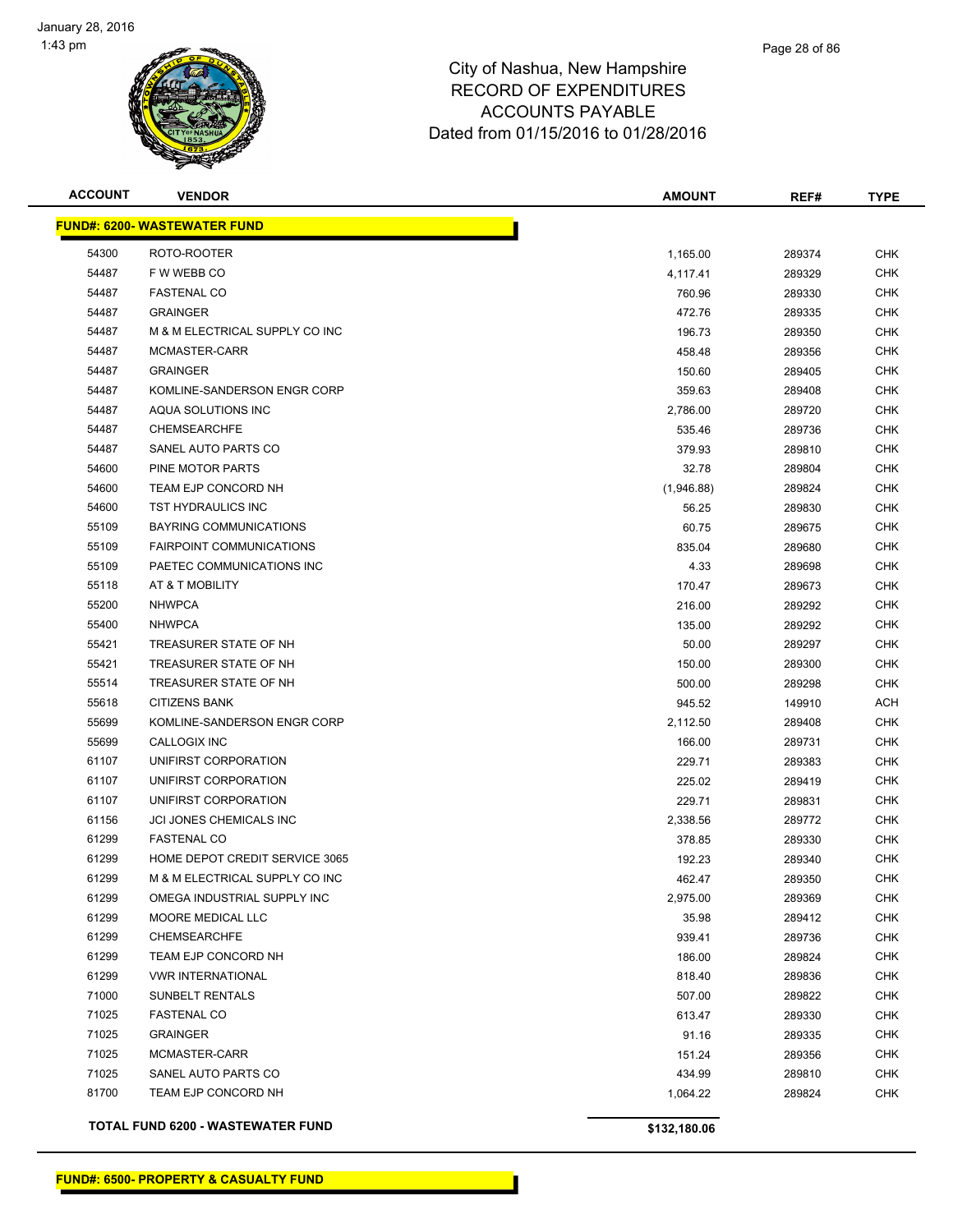

| <b>ACCOUNT</b> | <b>VENDOR</b>                                         | <b>AMOUNT</b> | REF#   | <b>TYPE</b> |
|----------------|-------------------------------------------------------|---------------|--------|-------------|
|                | <b>FUND#: 6500- PROPERTY &amp; CASUALTY FUND</b>      |               |        |             |
| 54236          | STANLEY CONVERGENT SECURITY                           | 283.75        | 289818 | <b>CHK</b>  |
| 54267          | TREASURER STATE OF NH                                 | 50.00         | 289707 | <b>CHK</b>  |
| 59207          | APPLE NASHUA LLC                                      | 1,498.00      | 289626 | <b>CHK</b>  |
| 59207          | <b>CPTE NASHUA</b>                                    | 374.00        | 289628 | <b>CHK</b>  |
| 59207          | DEVINE MILLIMET & BRANCH PA                           | 1,090.23      | 289629 | <b>CHK</b>  |
| 59207          | <b>FOUR SEASONS ORTHOPEDIC CENTER</b>                 | 180.00        | 289630 | <b>CHK</b>  |
| 59207          | PERFORMANCE REHAB INC                                 | 90.00         | 289631 | <b>CHK</b>  |
| 59207          | <b>CATHRYN REYNOLDS</b>                               | 66.36         | 289632 | <b>CHK</b>  |
| 59207          | SO NH REGIONAL MEDICAL CENTER                         | 1,638.08      | 289633 | CHK.        |
| 59207          | STONERIVER PHARMACY SOLUTIONS                         | 1,209.56      | 289634 | <b>CHK</b>  |
| 59207          | <b>MICHAEL HATZIPETROS</b>                            | 56,684.35     | 290037 | <b>CHK</b>  |
| 59207          | APPLE NASHUA LLC                                      | 1,226.00      | 290038 | <b>CHK</b>  |
| 59207          | ASSOCIATED RADIOLOGISTS PA                            | 23.00         | 290039 | CHK.        |
| 59207          | <b>CPTE NASHUA</b>                                    | 673.00        | 290040 | <b>CHK</b>  |
| 59207          | <b>FOUR SEASONS ORTHOPEDIC CENTER</b>                 | 186.00        | 290042 | <b>CHK</b>  |
| 59207          | NASHUA PATHOLOGY PA                                   | 90.00         | 290044 | <b>CHK</b>  |
| 59207          | <b>NEW HAMPSHIRE HEARING</b>                          | 200.00        | 290045 | <b>CHK</b>  |
| 59207          | SO NH REGIONAL MEDICAL CENTER                         | 1,935.59      | 290046 | CHK         |
| 59207          | ST JOSEPHS HOSPITAL                                   | 2,825.75      | 290047 | <b>CHK</b>  |
| 59207          | SUMMIT INVESTIGATIONS, INC                            | 2,599.00      | 290048 | <b>CHK</b>  |
| 59207          | TUFTS MEDICAL CENTER INC                              | 361.00        | 290049 | <b>CHK</b>  |
| 59225          | DEVINE MILLIMET & BRANCH PA                           | 1,710.20      | 290041 | <b>CHK</b>  |
| 59250          | <b>WAVEGUIDE INC</b>                                  | 4,350.00      | 289635 | <b>CHK</b>  |
| 59275          | <b>BROADSIDE COLLISION LLC</b>                        | 2,721.86      | 289627 | <b>CHK</b>  |
| 59275          | <b>GATE CITY COLLISION CENTERS</b>                    | 1,934.32      | 290043 | <b>CHK</b>  |
| 68365          | THE LAWSON GROUP                                      | 1,607.00      | 289379 | <b>CHK</b>  |
|                | <b>TOTAL FUND 6500 - PROPERTY &amp; CASUALTY FUND</b> | \$85,607.05   |        |             |

#### **FUND#: 6600- BENEFITS SELF INSURANCE FUND**

|       | TOTAL FUND 6600 - BENEFITS SELF INSURANCE FUND | \$1,492,584.69 |        |            |
|-------|------------------------------------------------|----------------|--------|------------|
| 71228 | <b>MHC SOFTWARE</b>                            | 5,995.00       | 289787 | <b>CHK</b> |
| 59525 | NORTHEAST DELTA DENTAL                         | 70,591.50      | 149886 | <b>ACH</b> |
| 59507 | HARVARD PILGRIM HEALTH CARE                    | 185,823.87     | 149913 | <b>ACH</b> |
| 59507 | ANTHEM BCBS OF NE                              | 19,685.33      | 149909 | <b>ACH</b> |
| 59507 | ANTHEM BCBS OF NE                              | 41,152.47      | 149882 | <b>ACH</b> |
| 59507 | ANTHEM BCBS OF NE                              | 397,848.53     | 149909 | <b>ACH</b> |
| 59507 | ANTHEM BCBS OF NE                              | 509,464.25     | 149882 | <b>ACH</b> |
| 59507 | ANTHEM BCBS OF NE                              | 53,458.70      | 149909 | <b>ACH</b> |
| 59507 | ANTHEM BCBS OF NE                              | 93,529.52      | 149882 | <b>ACH</b> |
| 59500 | HARVARD PILGRIM HEALTH CARE                    | 703.55         | 149915 | <b>ACH</b> |
| 59165 | <b>HCC LIFE INSURANCE CO</b>                   | 106,937.95     | 149916 | <b>ACH</b> |
| 53452 | <b>CAREER CONNECTIONS</b>                      | 785.20         | 289732 | <b>CHK</b> |
| 21990 | ROBERT SCHULTZ                                 | 751.12         | 289375 | <b>CHK</b> |
| 21520 | COLONIAL LIFE AND ACCIDENT INS                 | 3,707.23       | 149922 | <b>ACH</b> |
| 21520 | COLONIAL LIFE AND ACCIDENT INS                 | 2,150.47       | 149890 | <b>ACH</b> |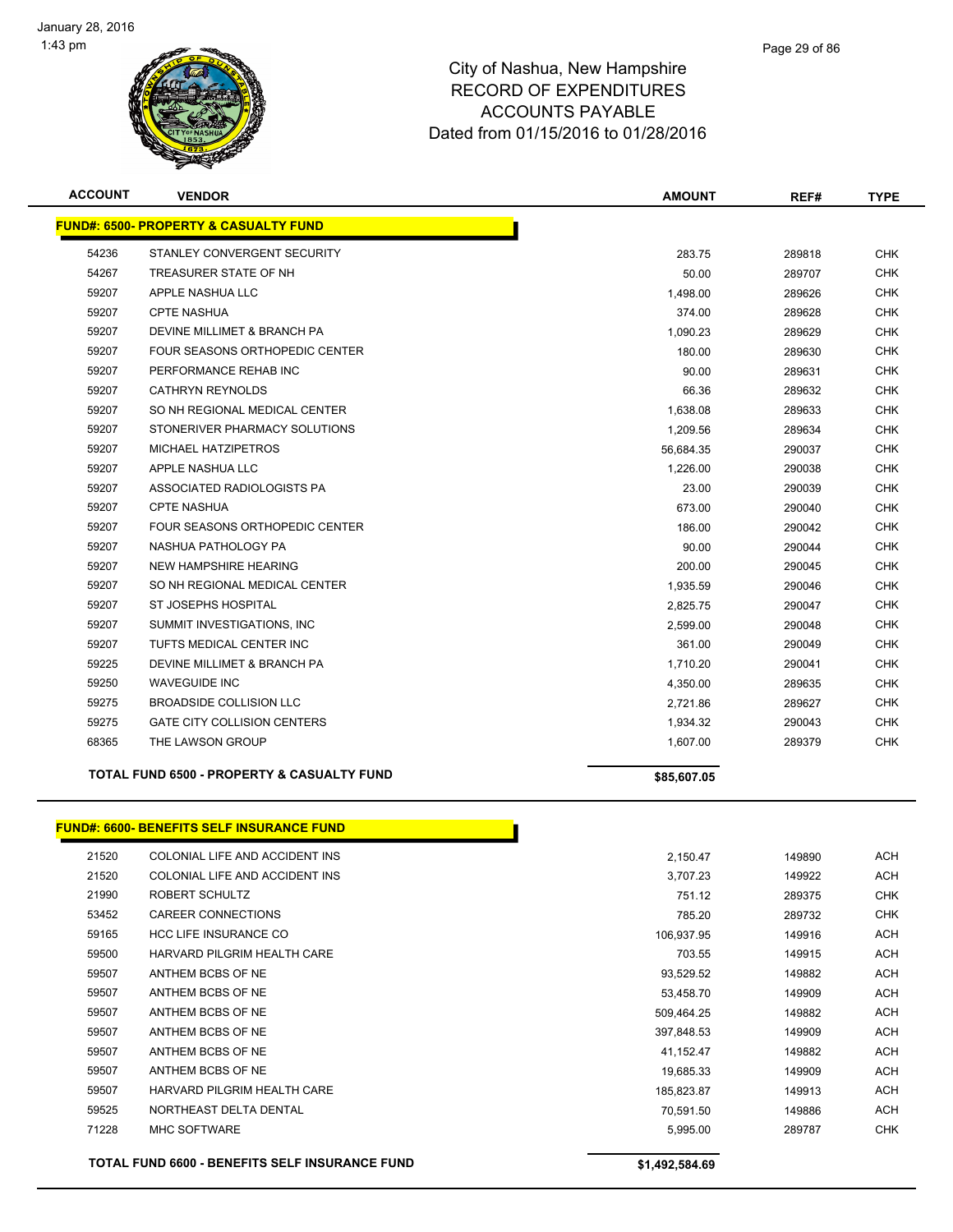

| <b>ACCOUNT</b> | <b>VENDOR</b>                                           | <b>AMOUNT</b> | REF#   | <b>TYPE</b> |
|----------------|---------------------------------------------------------|---------------|--------|-------------|
|                | FUND#: 7026- CAPITAL EQUIPMENT RESERVE FUND             |               |        |             |
| 81300          | HOWARD P FAIRFIELD LLC                                  | 105,189.00    | 289497 | <b>CHK</b>  |
|                |                                                         |               |        |             |
|                | TOTAL FUND 7026 - CAPITAL EQUIPMENT RESERVE FUND        | \$105,189.00  |        |             |
|                | <b>FUND#: 7035- PW-ASBESTOS SITE ETF</b>                |               |        |             |
| 61192          | ST JOSEPHS BUSINESS & HEALTH                            | 2,640.00      | 289817 | <b>CHK</b>  |
|                | <b>TOTAL FUND 7035 - PW-ASBESTOS SITE ETF</b>           | \$2,640.00    |        |             |
|                | <b>FUND#: 7050- HOLMAN STADIUM IMPROVEMNTS ETF</b>      |               |        |             |
| 54280          | ASAP SPRINKLER LLC                                      | 3,954.50      | 289721 | <b>CHK</b>  |
|                | <b>TOTAL FUND 7050 - HOLMAN STADIUM IMPROVEMNTS ETF</b> | \$3,954.50    |        |             |
|                | <u> FUND#: 7064- JACKSON MILLS DAM OPERATIONS</u>       |               |        |             |
| 54221          | DAVES SEPTIC SERVICE INC                                | 98.45         | 289744 | <b>CHK</b>  |
|                | <b>TOTAL FUND 7064 - JACKSON MILLS DAM OPERATIONS</b>   | \$98.45       |        |             |
|                |                                                         |               |        |             |
|                | <b>FUND#: 7078- CITY BUILDINGS ETF</b>                  |               |        |             |
| 81100          | <b>BELLETETES INC</b>                                   | 464.85        | 289312 | <b>CHK</b>  |
| 81100          | <b>BROX INDUSTRIES INC</b>                              | 533.28        | 289316 | <b>CHK</b>  |
| 81100          | <b>BROX INDUSTRIES INC</b>                              | 308.06        | 289395 | <b>CHK</b>  |
| 81100          | <b>CLASSIC SIGNS INC</b>                                | 490.00        | 289398 | <b>CHK</b>  |
| 81100          | <b>BELLETETES INC</b>                                   | 30.55         | 289726 | <b>CHK</b>  |
| 81100          | CORRIVEAU ROUTHIER INC                                  | 254.00        | 289740 | CHK         |
|                | <b>TOTAL FUND 7078 - CITY BUILDINGS ETF</b>             | \$2,080.74    |        |             |
|                | <u> FUND#: 7506- ETF CONTRIB-WOODLAWN CEMETERY</u>      |               |        |             |
| 81200          | ALI PLUMBING SERVICES CORP                              | 2,200.00      | 289656 | <b>CHK</b>  |
|                | TOTAL FUND 7506 - ETF CONTRIB-WOODLAWN CEMETERY         | \$2,200.00    |        |             |
|                | <b>FUND#: 7563- SCHOOL ATHLETIC ETF</b>                 |               |        |             |
| 71999          | MFAC, LLC                                               | 324.00        | 289947 | <b>CHK</b>  |
|                | <b>TOTAL FUND 7563 - SCHOOL ATHLETIC ETF</b>            | \$324.00      |        |             |
|                | <u> FUND#: 7565- SCHOOL RELATED PROGRAMS-ETF</u>        |               |        |             |
| 61135          | SOUTHWEST STRINGS                                       | 629.84        | 289543 | <b>CHK</b>  |
| 61135          | SOUTHWEST STRINGS                                       | 29.99         | 289985 | <b>CHK</b>  |
| 71999          | DANIELLE COSTA                                          | 486.78        | 289461 | <b>CHK</b>  |
|                |                                                         |               |        |             |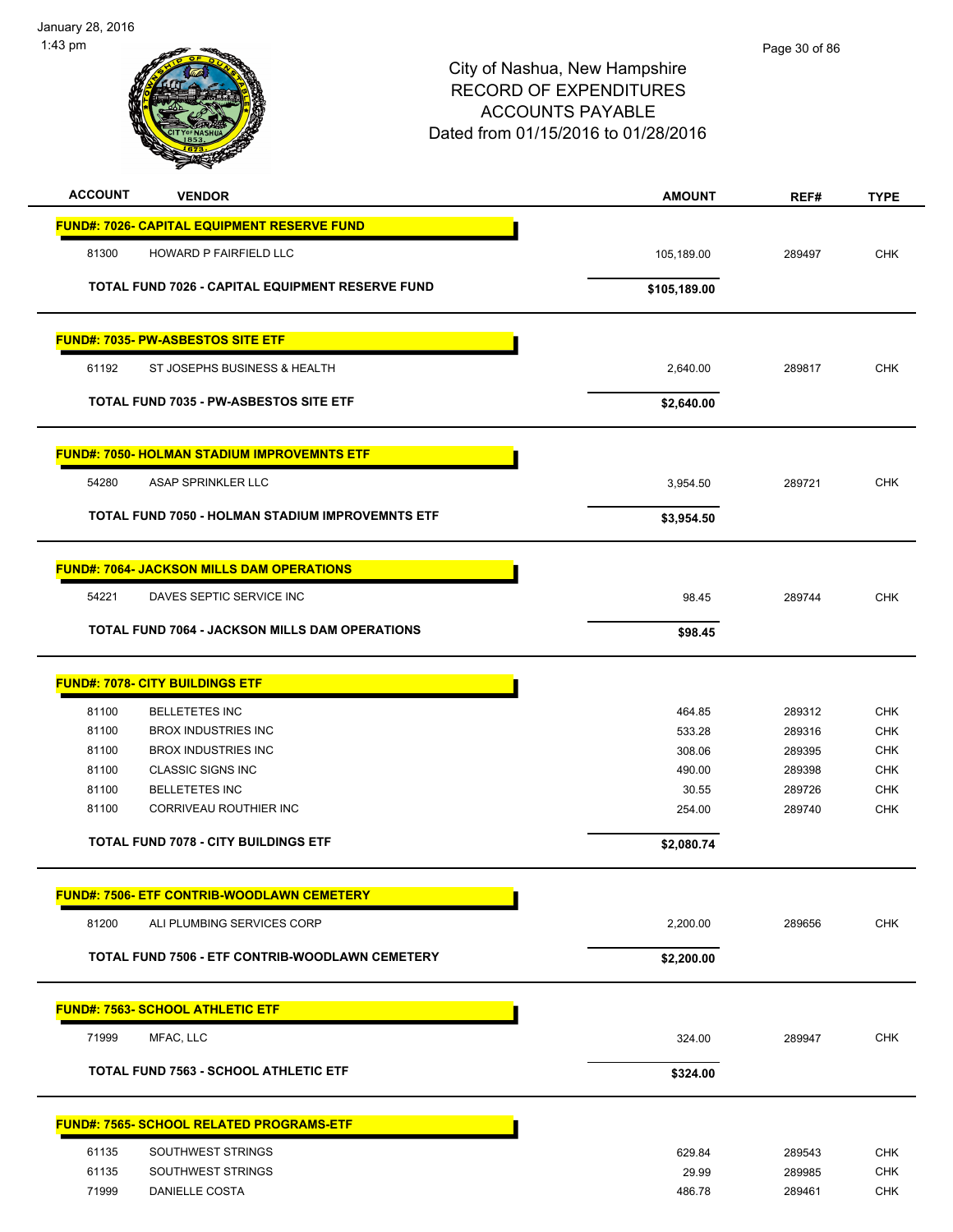| <b>ACCOUNT</b>                                       | <b>VENDOR</b>                                        | <b>AMOUNT</b> | REF#   | <b>TYPE</b> |
|------------------------------------------------------|------------------------------------------------------|---------------|--------|-------------|
| <b>TOTAL FUND 7565 - SCHOOL RELATED PROGRAMS-ETF</b> |                                                      | \$1,146.61    |        |             |
|                                                      | <b>FUND#: 8063- LIBRARY-HENRY STEARNS FUND</b>       |               |        |             |
| 61807                                                | <b>BAKER &amp; TAYLOR</b>                            | 321.62        | 289389 | <b>CHK</b>  |
| 61807                                                | <b>INGRAM LIBRARY SERVICES</b>                       | 99.88         | 289407 | <b>CHK</b>  |
| 61807                                                | <b>INGRAM LIBRARY SERVICES</b>                       | 4.54          | 289768 | <b>CHK</b>  |
| <b>TOTAL FUND 8063 - LIBRARY-HENRY STEARNS FUND</b>  |                                                      | \$426.04      |        |             |
|                                                      | <b>FUND#: 8065- RAYMOND J &amp; ALMA H AVARD MEM</b> |               |        |             |
| 61807                                                | <b>ACGS</b>                                          | 50.00         | 289274 | <b>CHK</b>  |
|                                                      | TOTAL FUND 8065 - RAYMOND J & ALMA H AVARD MEM       | \$50.00       |        |             |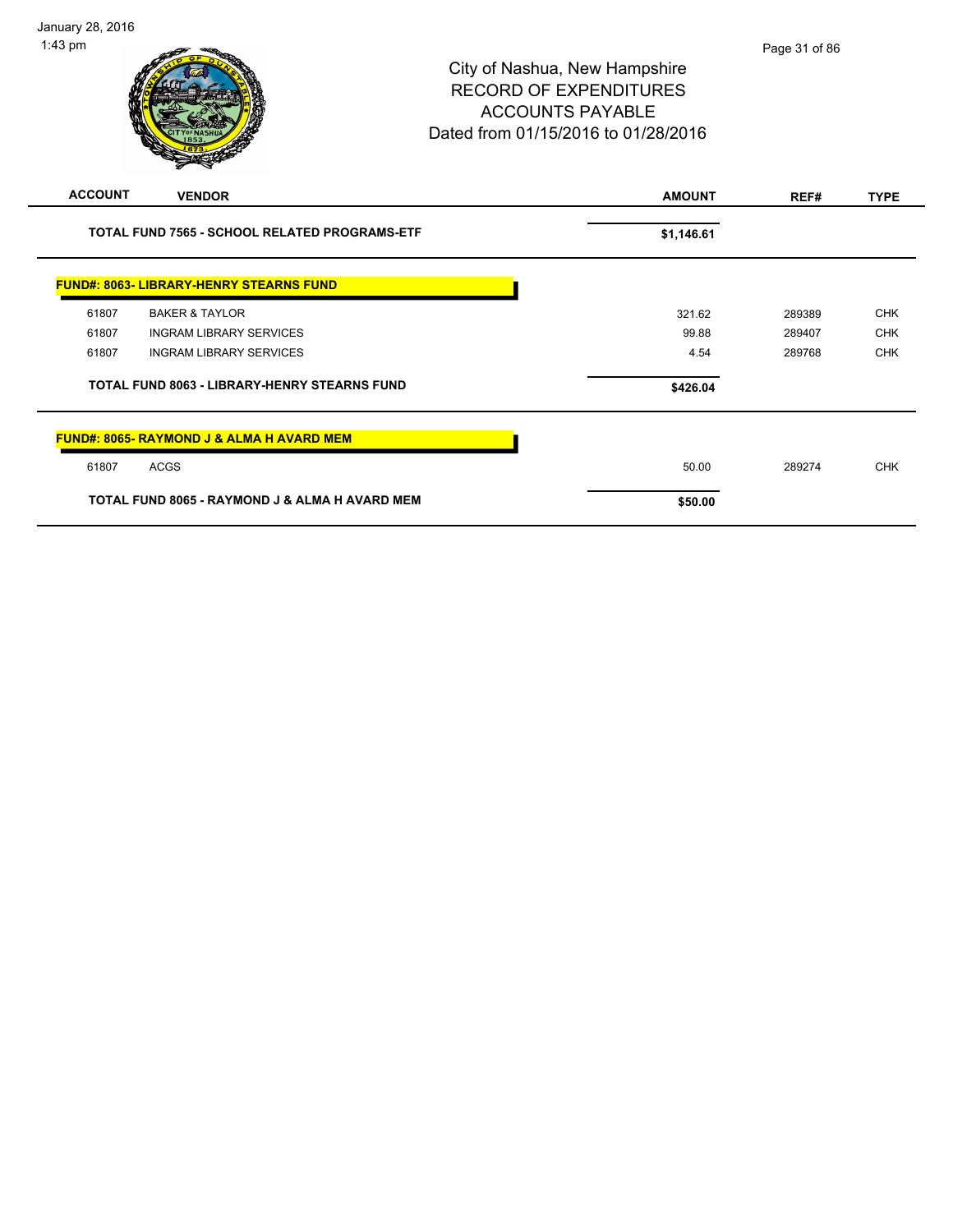

| <b>ACCOUNT</b> | <b>VENDOR</b> |                                           | <b>AMOUNT</b><br>REF# | <b>TYPE</b> |
|----------------|---------------|-------------------------------------------|-----------------------|-------------|
|                |               | <b>EXPENDITURE SUMMARY BY FUND</b>        | <b>AMOUNT</b>         |             |
|                | 1000          | <b>GENERAL FUND</b>                       | 2,157,096.98          |             |
|                | 1001          | <b>GF-CAPITAL IMPROVEMENTS</b>            | 6,063.86              |             |
|                | 1010          | <b>GF-PRIOR YEAR ESCROWS/EXPENSES</b>     | 8,938.83              |             |
|                | 2100          | <b>FOOD SERVICES FUND</b>                 | 133,290.14            |             |
|                | 2201          | DRIVERS EDUCATION FUND                    | 895.00                |             |
|                | 2212          | ATHLETICS REVENUE FUND                    | 1,360.00              |             |
|                | 2222          | AFTER SCHOOL PROGRAM                      | 6,082.10              |             |
|                | 2247          | <b>CULINARY ARTS</b>                      | 814.56                |             |
|                | 2503          | <b>PARKS &amp; REC PROGRAMS FUND</b>      | 73.61                 |             |
|                | 2504          | HOLMAN STADIUM EVENTS FUND                | 1,000.00              |             |
|                | 2505          | <b>GOVT &amp; EDUCATION CHANNELS FUND</b> | 3,735.89              |             |
|                | 2506          | HUNT BLDG FACILITY RENTAL FUND            | 2,128.89              |             |
|                | 3068          | COMMUNITY SERVICES GRANTS FUND            | 51,777.45             |             |
|                | 3070          | COMMUNITY HEALTH GRANTS FUND              | 143.07                |             |
|                | 3080          | COMMUNITY DEVELOPMENT GRANTS              | 231.78                |             |
|                | 3090          | URBAN PROGRAM GRANTS FUND                 | 27,906.39             |             |
|                | 3120          | <b>TRANSIT GRANTS FUND</b>                | 169,733.52            |             |
|                | 3800          | <b>SCHOOL GRANTS FUND</b>                 | 73,020.16             |             |
|                | 3810          | FOOD SERVICE GRANTS FUND                  | 9,277.91              |             |
|                | 4005          | <b>TRAFFIC VIOLATIONS FUND</b>            | 550.00                |             |
|                | 4025          | DOJ DRUG FORFEITURE FUND                  | 9,716.00              |             |
|                | 4053          | FIRE REGIONAL HAZMAT FUND                 | 80.02                 |             |
|                | 4090          | LIB-LOST/DAMAGED BOOK FINES               | 425.30                |             |
|                | 5050          | CAP PROJECTS-COMMUNICATIONS               | 5,033.80              |             |
|                | 5700          | CAP PROJECTS-BROAD ST PARKWAY             | 334.92                |             |
|                | 6000          | SOLID WASTE FUND                          | 57,456.95             |             |
|                | 6200          | <b>WASTEWATER FUND</b>                    | 132,180.06            |             |
|                | 6500          | PROPERTY & CASUALTY FUND                  | 85,607.05             |             |
|                | 6600          | BENEFITS SELF INSURANCE FUND              | 1,492,584.69          |             |
|                | 7026          | CAPITAL EQUIPMENT RESERVE FUND            | 105,189.00            |             |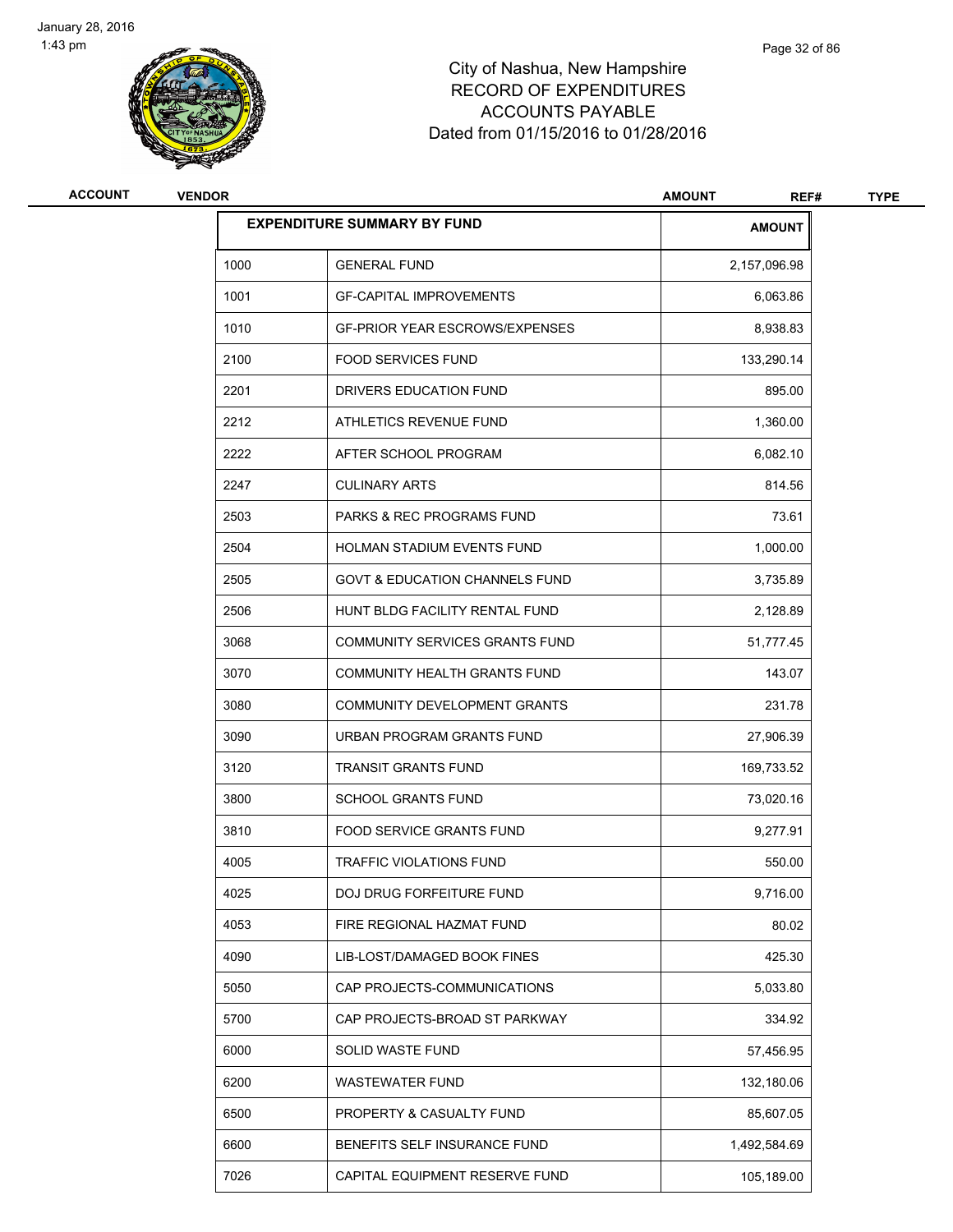

| <b>ACCOUNT</b> | <b>VENDOR</b> | <b>AMOUNT</b>                         | REF# | <b>TYPE</b>   |  |
|----------------|---------------|---------------------------------------|------|---------------|--|
|                |               |                                       |      | <b>AMOUNT</b> |  |
|                | 7035          | <b>PW-ASBESTOS SITE ETF</b>           |      | 2,640.00      |  |
|                | 7050          | <b>HOLMAN STADIUM IMPROVEMNTS ETF</b> |      | 3,954.50      |  |
|                | 7064          | <b>JACKSON MILLS DAM OPERATIONS</b>   |      | 98.45         |  |
|                | 7078          | <b>CITY BUILDINGS ETF</b>             |      | 2,080.74      |  |
|                | 7506          | ETF CONTRIB-WOODLAWN CEMETERY         |      | 2,200.00      |  |
|                | 7563          | <b>SCHOOL ATHLETIC ETF</b>            |      | 324.00        |  |
|                | 7565          | SCHOOL RELATED PROGRAMS-ETF           |      | 1,146.61      |  |
|                | 8063          | LIBRARY-HENRY STEARNS FUND            |      | 426.04        |  |
|                | 8065          | RAYMOND J & ALMA H AVARD MEM          |      | 50.00         |  |
|                | <b>TOTAL:</b> |                                       |      | 4,555,648.27  |  |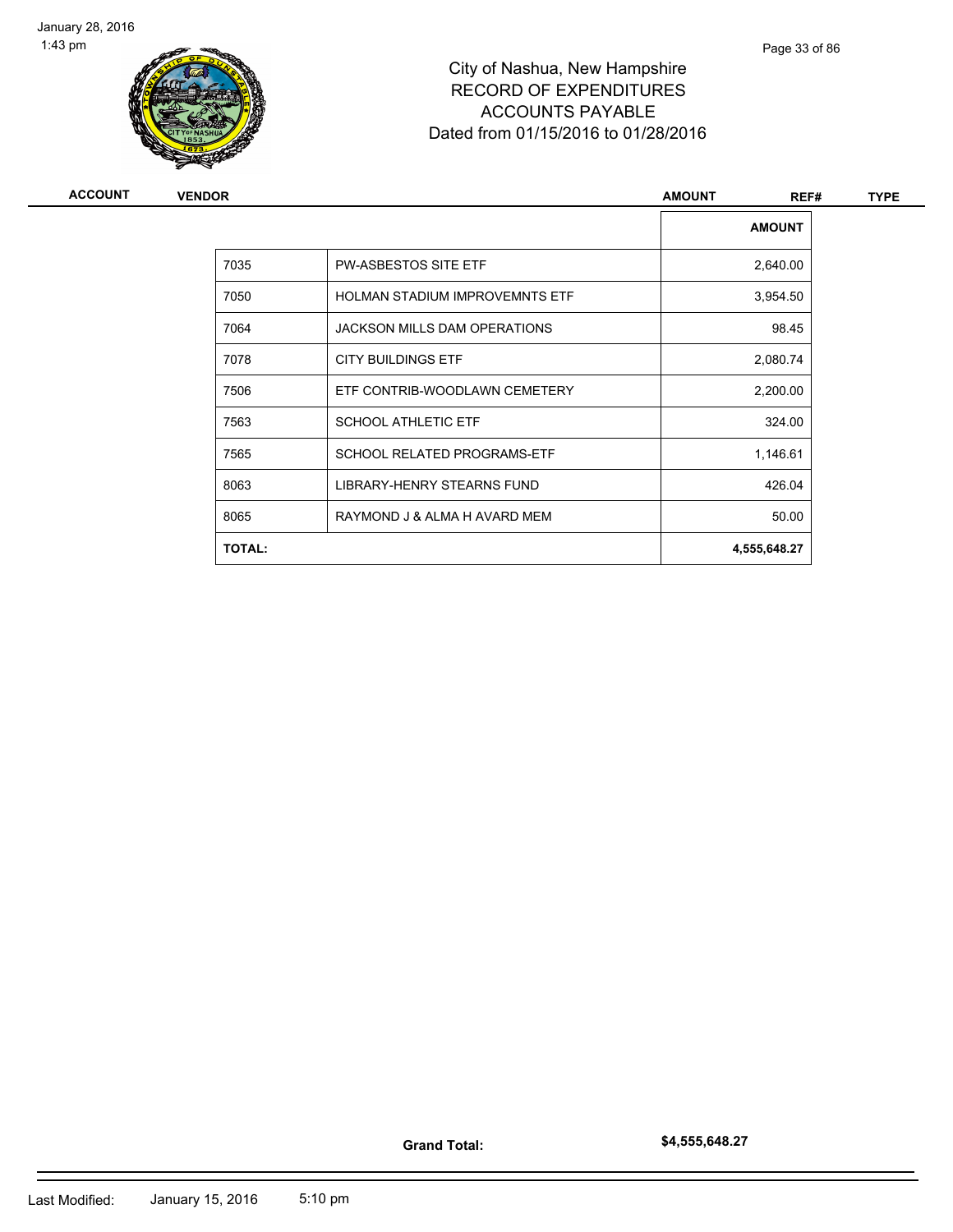

# City of Nashua, New Hampshire RECORD OF EXPENDITURES PAYROLL-GROSS WAGES Dated from 01/15/2016 to 01/28/2016

Page 34 of 86

|                                   | <b>PAY DATE</b>          | <b>ACCOUNT</b>                       | <b>DESCRIPTION</b>             | <b>AMOUNT</b> |
|-----------------------------------|--------------------------|--------------------------------------|--------------------------------|---------------|
| <b>FUND#: 1000 - GENERAL FUND</b> |                          |                                      |                                |               |
| 101                               | <b>MAYOR</b>             |                                      |                                |               |
|                                   | 1/21/16                  | 51100                                | ASSISTANT TO THE MAYOR         | 769.95        |
|                                   | 1/28/16                  | 51100                                | ASSISTANT TO THE MAYOR         | 769.95        |
|                                   | 1/21/16                  | 51100                                | <b>INTERN</b>                  | 500.01        |
|                                   | 1/28/16                  | 51100                                | <b>INTERN</b>                  | 290.64        |
|                                   | 1/21/16                  | 51100                                | SPECIAL ASSISTANT TO THE MAYOR | 1,177.20      |
|                                   | 1/28/16                  | 51100                                | SPECIAL ASSISTANT TO THE MAYOR | 1,177.20      |
|                                   | 1/21/16                  | 51300                                | OVERTIME-REGULAR               | 9.38          |
|                                   | 1/21/16                  | 51500                                | <b>MAYOR</b>                   | 2,194.95      |
|                                   | 1/28/16                  | 51500                                | <b>MAYOR</b>                   | 2,194.95      |
|                                   |                          | <b>TOTAL 101 - MAYOR</b>             |                                | \$9,084.23    |
| 102                               |                          | <b>BOARD OF ALDERMEN</b>             |                                |               |
|                                   | 1/21/16                  | 51100                                | ALDERMANIC LEGISLATION MANAGER | 1,489.35      |
|                                   | 1/28/16                  | 51100                                | ALDERMANIC LEGISLATION MANAGER | 1,489.35      |
|                                   | 1/21/16                  | 51200                                | LEGISLATIVE TRANSCRIPTION SPEC | 432.57        |
|                                   | 1/28/16                  | 51200                                | LEGISLATIVE TRANSCRIPTION SPEC | 379.05        |
|                                   |                          | <b>TOTAL 102 - BOARD OF ALDERMEN</b> |                                | \$3,790.32    |
| 103                               | <b>LEGAL</b>             |                                      |                                |               |
|                                   | 1/21/16                  | 51100                                | ASSOCIATE CORPORATION COUNSEL  | 1,529.80      |
|                                   | 1/28/16                  | 51100                                | ASSOCIATE CORPORATION COUNSEL  | 1,529.80      |
|                                   | 1/21/16                  | 51100                                | <b>CORPORATION COUNSEL</b>     | 2,265.30      |
|                                   | 1/28/16                  | 51100                                | <b>CORPORATION COUNSEL</b>     | 2,265.30      |
|                                   | 1/21/16                  | 51100                                | DEPUTY CORPORATION COUNSEL     | 2,060.85      |
|                                   | 1/28/16                  | 51100                                | DEPUTY CORPORATION COUNSEL     | 2,060.86      |
|                                   | 1/21/16                  | 51100                                | <b>LEGAL ASSISTANT</b>         | 1,957.20      |
|                                   | 1/28/16                  | 51100                                | <b>LEGAL ASSISTANT</b>         | 1,957.21      |
|                                   | 1/28/16                  | 55118                                | TELEPHONE-CELLULAR             | 100.00        |
|                                   | <b>TOTAL 103 - LEGAL</b> |                                      |                                | \$15,726.32   |
| 107                               |                          | <b>CITY CLERK</b>                    |                                |               |
|                                   | 1/21/16                  | 51100                                | <b>CITY CLERK</b>              | 1,622.10      |
|                                   | 1/28/16                  | 51100                                | <b>CITY CLERK</b>              | 1,622.10      |
|                                   | 1/21/16                  | 51100                                | <b>CLERK VITAL RECORDS II</b>  | 2,044.70      |
|                                   | 1/28/16                  | 51100                                | CLERK VITAL RECORDS II         | 2,044.70      |
|                                   | 1/21/16                  | 51100                                | DEPARTMENT COORDINATOR, CC     | 833.70        |
|                                   | 1/28/16                  | 51100                                | DEPARTMENT COORDINATOR, CC     | 833.70        |
|                                   | 1/21/16                  | 51100                                | DEPUTY CITY CLERK              | 1,184.60      |
|                                   | 1/28/16                  | 51100                                | DEPUTY CITY CLERK              | 1,184.60      |
|                                   | 1/21/16                  | 51300                                | OVERTIME-REGULAR               | 226.67        |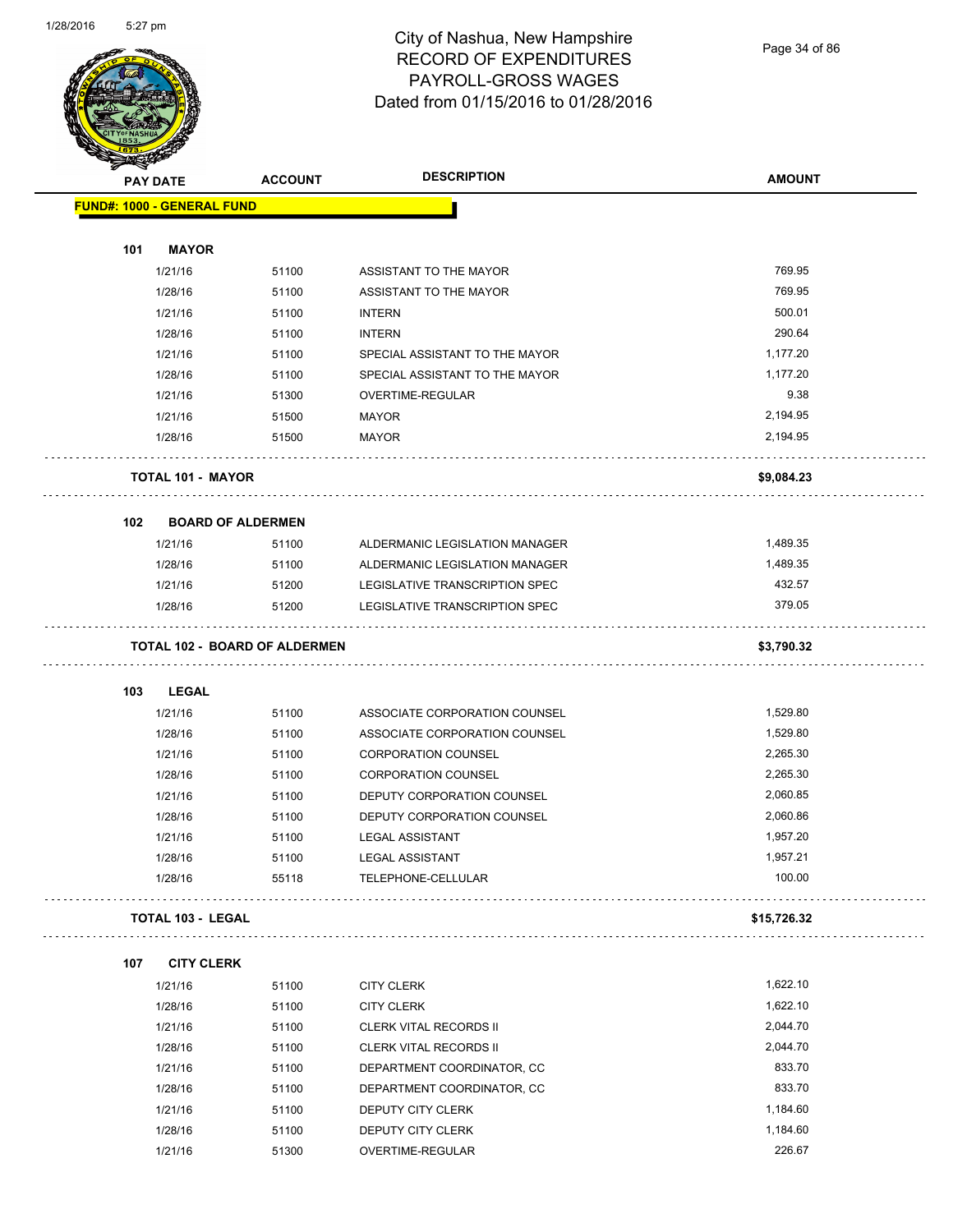| 1/28/2016 | 5:27 pm |                                      |                               | City of Nashua, New Hampshire<br><b>RECORD OF EXPENDITURES</b><br>PAYROLL-GROSS WAGES<br>Dated from 01/15/2016 to 01/28/2016 | Page 35 of 86 |
|-----------|---------|--------------------------------------|-------------------------------|------------------------------------------------------------------------------------------------------------------------------|---------------|
|           |         | PAY DATE                             | <b>ACCOUNT</b>                | <b>DESCRIPTION</b>                                                                                                           | <b>AMOUNT</b> |
|           |         | <b>FUND#: 1000 - GENERAL FUND</b>    |                               |                                                                                                                              |               |
|           |         |                                      |                               |                                                                                                                              |               |
|           | 107     | <b>CITY CLERK</b>                    |                               |                                                                                                                              |               |
|           |         | 1/28/16                              | 51300                         | OVERTIME-REGULAR                                                                                                             | 357.89        |
|           |         | <b>TOTAL 107 - CITY CLERK</b>        |                               |                                                                                                                              | \$11,954.76   |
|           |         |                                      |                               |                                                                                                                              |               |
|           | 111     | <b>HUMAN RESOURCES</b><br>1/21/16    | 51100                         |                                                                                                                              | 1,626.10      |
|           |         |                                      |                               | <b>COMPENSATION MANAGER</b>                                                                                                  | 1,626.10      |
|           |         | 1/28/16                              | 51100                         | <b>COMPENSATION MANAGER</b>                                                                                                  | 1,078.50      |
|           |         | 1/21/16                              | 51100                         | <b>HR GENERALIST</b>                                                                                                         |               |
|           |         | 1/28/16                              | 51100                         | HR GENERALIST                                                                                                                | 1,078.50      |
|           |         | 1/21/16                              | 51100                         | HUMAN RESOURCES DIRECTOR                                                                                                     | 1,501.75      |
|           |         | 1/28/16                              | 51100                         | HUMAN RESOURCES DIRECTOR                                                                                                     | 1,501.75      |
|           |         | 1/21/16                              | 51100                         | PAYROLL ANALYST                                                                                                              | 1,914.79      |
|           |         | 1/28/16                              | 51100                         | PAYROLL ANALYST                                                                                                              | 1,914.80      |
|           |         | 1/21/16                              | 51200                         | ADMINISTRATIVE ASSISTANT I                                                                                                   | 287.07        |
|           |         | 1/28/16                              | 51200                         | ADMINISTRATIVE ASSISTANT I                                                                                                   | 269.99        |
|           |         | 1/21/16                              | 51300                         | OVERTIME-REGULAR                                                                                                             | 90.72         |
|           |         | 1/28/16                              | 51300                         | OVERTIME-REGULAR                                                                                                             | 342.72        |
|           |         | <b>TOTAL 111 - HUMAN RESOURCES</b>   |                               |                                                                                                                              | \$13,232.79   |
|           | 115     | <b>CITYWIDE PENSIONS</b>             |                               |                                                                                                                              |               |
|           |         | 1/28/16                              | 52120                         | PENSION DISTRIBUTIONS                                                                                                        | 50.00         |
|           |         |                                      |                               |                                                                                                                              |               |
|           |         | <b>TOTAL 115 - CITYWIDE PENSIONS</b> |                               |                                                                                                                              | \$50.00       |
|           | 122     |                                      | <b>INFORMATION TECHNOLOGY</b> |                                                                                                                              |               |
|           |         | 1/21/16                              | 51100                         | ADMIN ASSISTANT III                                                                                                          | 1,039.05      |
|           |         | 1/28/16                              | 51100                         | ADMIN ASSISTANT III                                                                                                          | 734.70        |
|           |         | 1/21/16                              | 51100                         | <b>ENTERPRISE SYS ADMINISTRATOR</b>                                                                                          | 1,404.70      |
|           |         | 1/28/16                              | 51100                         | <b>ENTERPRISE SYS ADMINISTRATOR</b>                                                                                          | 1,404.70      |
|           |         | 1/21/16                              | 51100                         | ERP SYSTEM ADMIN DBA                                                                                                         | 1,720.00      |
|           |         | 1/28/16                              | 51100                         | ERP SYSTEM ADMIN DBA                                                                                                         | 1,720.00      |
|           |         | 1/21/16                              | 51100                         | INTER INTRA APPL DEV PROJ LDR                                                                                                | 1,674.50      |
|           |         | 1/28/16                              | 51100                         | INTER INTRA APPL DEV PROJ LDR                                                                                                | 1,674.50      |
|           |         | 1/21/16                              | 51100                         | IT APPLICATIONS ANALYST                                                                                                      | 1,200.45      |
|           |         | 1/28/16                              | 51100                         | IT APPLICATIONS ANALYST                                                                                                      | 1,200.45      |
|           |         | 1/21/16                              | 51100                         | IT DIVISION DIRECTOR                                                                                                         | 2,060.85      |
|           |         | 1/28/16                              | 51100                         | IT DIVISION DIRECTOR                                                                                                         | 2,060.85      |
|           |         | 1/21/16                              | 51100                         | IT INFRASTRUCTURE ANALYST                                                                                                    | 1,218.45      |
|           |         | 1/28/16                              | 51100                         | IT INFRASTRUCTURE ANALYST                                                                                                    | 1,218.45      |
|           |         | 1/21/16                              | 51100                         | IT INFRASTRUCTURE TEAM LEADER                                                                                                | 1,853.20      |
|           |         | 1/28/16                              | 51100                         | IT INFRASTRUCTURE TEAM LEADER                                                                                                | 1,853.20      |

1/21/16 51100 SYSTEMS ADM DATABASE ADM 17688.80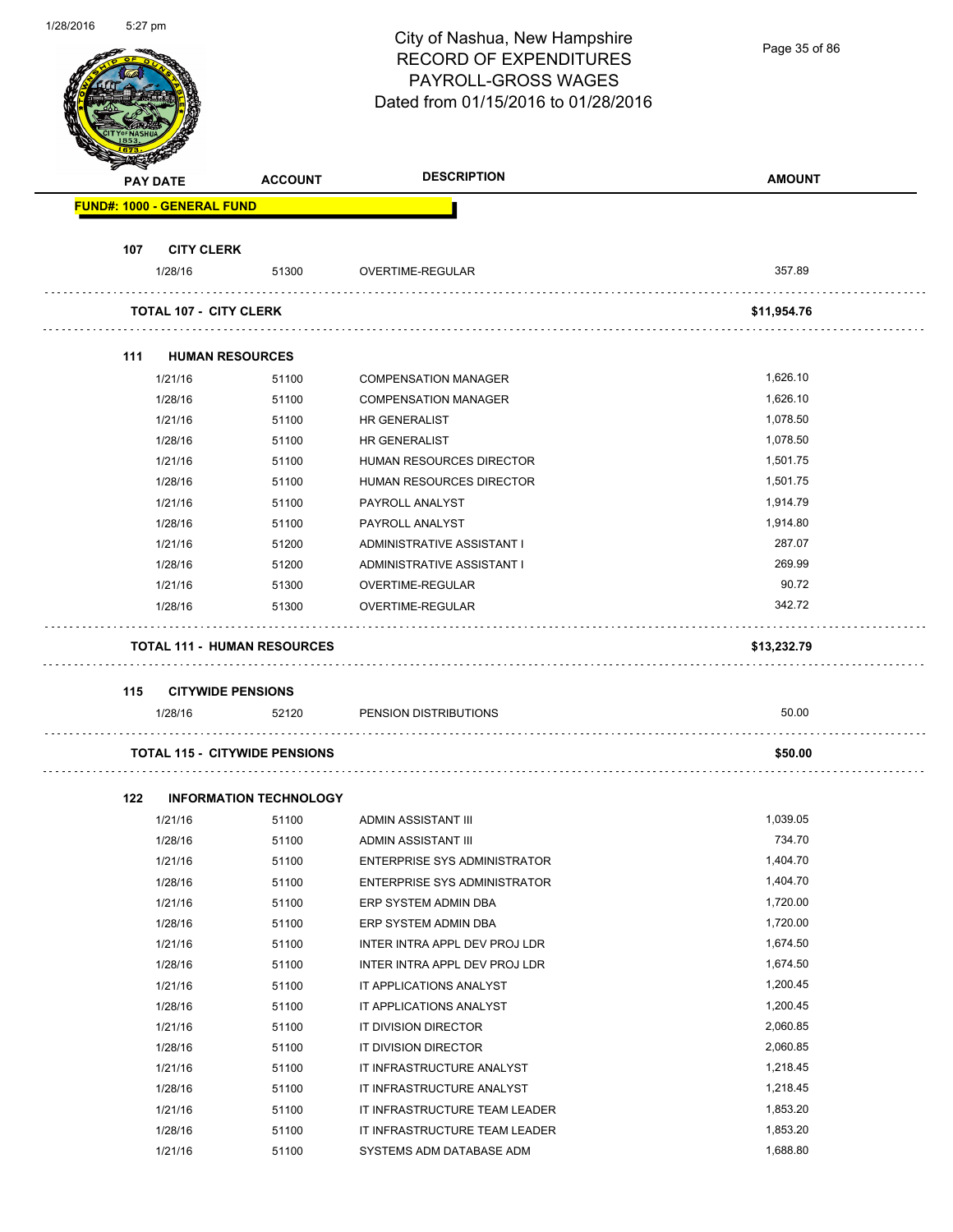

#### City of Nashua, New Hampshire RECORD OF EXPENDITURES PAYROLL-GROSS WAGES Dated from 01/15/2016 to 01/28/2016

Page 36 of 86

| $\blacktriangle$ .<br><b>PAY DATE</b> | <b>ACCOUNT</b>                            | <b>DESCRIPTION</b>               | <b>AMOUNT</b> |
|---------------------------------------|-------------------------------------------|----------------------------------|---------------|
| <b>FUND#: 1000 - GENERAL FUND</b>     |                                           |                                  |               |
|                                       |                                           |                                  |               |
| 122                                   | <b>INFORMATION TECHNOLOGY</b>             |                                  |               |
| 1/28/16                               | 51100                                     | SYSTEMS ADM DATABASE ADM         | 1,688.80      |
| 1/21/16                               | 51100                                     | TECH SUPPORT TEAM LEADER         | 1,562.00      |
| 1/28/16                               | 51100                                     | <b>TECH SUPPORT TEAM LEADER</b>  | 1,562.00      |
| 1/21/16                               | 51100                                     | TECHNICAL SPEC II NET SUPPORT    | 1,162.75      |
| 1/28/16                               | 51100                                     | TECHNICAL SPEC II NET SUPPORT    | 1,162.75      |
| 1/21/16                               | 51100                                     | <b>TECHNICAL SPECIALIST I</b>    | 727.35        |
| 1/28/16                               | 51100                                     | <b>TECHNICAL SPECIALIST I</b>    | 727.35        |
| 1/21/16                               | 51300                                     | OVERTIME-REGULAR                 | 6.89          |
| 1/28/16                               | 55118                                     | TELEPHONE-CELLULAR               | 284.00        |
|                                       | <b>TOTAL 122 - INFORMATION TECHNOLOGY</b> |                                  | \$34,610.74   |
| 126                                   | <b>FINANCIAL SERVICES</b>                 |                                  |               |
| 1/21/16                               | 51100                                     | ACCOUNTING COMPLIANCE MGR        | 1,138.25      |
| 1/28/16                               | 51100                                     | ACCOUNTING COMPLIANCE MGR        | 1,138.25      |
| 1/21/16                               | 51100                                     | ACCOUNTS PAYABLE COORDINATOR     | 2,170.85      |
| 1/28/16                               | 51100                                     | ACCOUNTS PAYABLE COORDINATOR     | 2,170.85      |
| 1/21/16                               | 51100                                     | ACCOUNTS PAYABLE SUPV            | 985.55        |
| 1/28/16                               | 51100                                     | ACCOUNTS PAYABLE SUPV            | 985.55        |
| 1/21/16                               | 51100                                     | ADMINISTRATIVE ASSISTANT I       | 677.85        |
| 1/28/16                               | 51100                                     | ADMINISTRATIVE ASSISTANT I       | 677.86        |
| 1/21/16                               | 51100                                     | <b>CFO COMPTROLLER</b>           | 2,120.60      |
| 1/28/16                               | 51100                                     | <b>CFO COMPTROLLER</b>           | 2,120.60      |
| 1/21/16                               | 51100                                     | DEP TREASURER TAX COLLECTOR      | 1,116.40      |
| 1/28/16                               | 51100                                     | DEP TREASURER TAX COLLECTOR      | 1,116.40      |
| 1/21/16                               | 51100                                     | FINANCE AND ADMIN MANAGER        | 766.80        |
| 1/28/16                               | 51100                                     | <b>FINANCE AND ADMIN MANAGER</b> | 766.80        |
| 1/21/16                               | 51100                                     | FINANCIAL MANAGER GENERAL GOVT   | 1,450.00      |
| 1/28/16                               | 51100                                     | FINANCIAL MANAGER GENERAL GOVT   | 1,450.00      |
| 1/21/16                               | 51100                                     | FINANCIAL SERVICES COORDINATOR   | 992.85        |
| 1/28/16                               | 51100                                     | FINANCIAL SERVICES COORDINATOR   | 992.85        |
| 1/21/16                               | 51100                                     | MV CLERK II REGISTRATION         | 1,303.64      |
| 1/28/16                               | 51100                                     | MV CLERK II REGISTRATION         | 1,363.34      |
| 1/21/16                               | 51100                                     | REVENUE ACCOUNTS SPEC            | 772.90        |
| 1/28/16                               | 51100                                     | REVENUE ACCOUNTS SPEC            | 772.90        |
| 1/21/16                               | 51100                                     | REVENUE COORDINATOR              | 1,007.95      |
| 1/28/16                               | 51100                                     | REVENUE COORDINATOR              | 1,007.95      |
| 1/21/16                               | 51100                                     | SENIOR ACCOUNTANT                | 1,064.25      |
| 1/28/16                               | 51100                                     | SENIOR ACCOUNTANT                | 1,064.25      |
| 1/21/16                               | 51100                                     | SENIOR FINANCIAL & OPS ANALYST   | 1,078.63      |
| 1/28/16                               | 51100                                     | SENIOR FINANCIAL & OPS ANALYST   | 872.85        |
| 1/21/16                               | 51100                                     | SENIOR FINANCIAL ANALYST         | 1,155.05      |
| 1/28/16                               | 51100                                     | SENIOR FINANCIAL ANALYST         | 1,155.06      |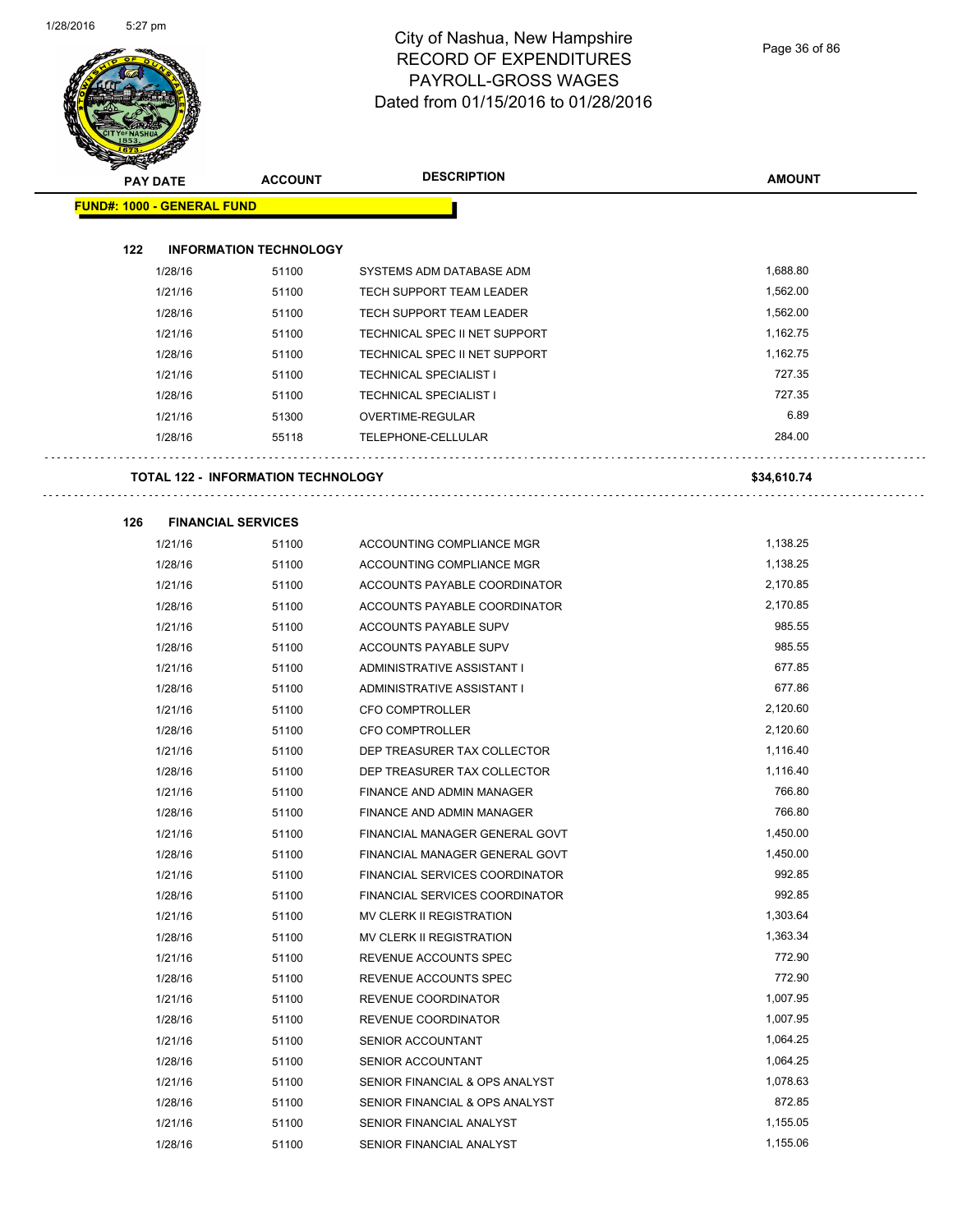

Page 37 of 86

|                                   | <b>PAY DATE</b> | <b>ACCOUNT</b>                        | <b>DESCRIPTION</b>                | <b>AMOUNT</b> |
|-----------------------------------|-----------------|---------------------------------------|-----------------------------------|---------------|
| <b>FUND#: 1000 - GENERAL FUND</b> |                 |                                       |                                   |               |
|                                   |                 |                                       |                                   |               |
| 126                               |                 | <b>FINANCIAL SERVICES</b>             |                                   |               |
|                                   | 1/21/16         | 51100                                 | SUPV VEHICLE REGISTRATION         | 1,092.80      |
|                                   | 1/28/16         | 51100                                 | SUPV VEHICLE REGISTRATION         | 1,092.80      |
|                                   | 1/21/16         | 51100                                 | TREASURER TAX COLLECTOR           | 1,853.20      |
|                                   | 1/28/16         | 51100                                 | TREASURER TAX COLLECTOR           | 1,853.20      |
|                                   | 1/21/16         | 51100                                 | <b>VEHICLE REGISTRATION CLERK</b> | 1,093.60      |
|                                   | 1/28/16         | 51100                                 | <b>VEHICLE REGISTRATION CLERK</b> | 1,093.60      |
|                                   | 1/21/16         | 51200                                 | <b>ACCOUNTING TEMP</b>            | 412.50        |
|                                   | 1/28/16         | 51200                                 | <b>ACCOUNTING TEMP</b>            | 251.25        |
|                                   | 1/21/16         | 51200                                 | TRUST ACCOUNTANT PT               | 704.12        |
|                                   | 1/28/16         | 51200                                 | TRUST ACCOUNTANT PT               | 704.12        |
|                                   | 1/21/16         | 51300                                 | OVERTIME-REGULAR                  | 36.82         |
|                                   | 1/28/16         | 51300                                 | OVERTIME-REGULAR                  | 39.27         |
|                                   | 1/28/16         | 55118                                 | TELEPHONE-CELLULAR                | 50.00         |
|                                   |                 | <b>TOTAL 126 - FINANCIAL SERVICES</b> |                                   | \$45,734.36   |
| 129                               |                 | <b>CITY BUILDINGS</b>                 |                                   |               |
|                                   | 1/21/16         | 51100                                 | <b>BUILDING MANAGER</b>           | 1,110.45      |
|                                   | 1/28/16         | 51100                                 | <b>BUILDING MANAGER</b>           | 1,110.45      |
|                                   | 1/21/16         | 51100                                 | <b>CUSTODIAN I</b>                | 1,247.44      |
|                                   | 1/28/16         | 51100                                 | <b>CUSTODIAN I</b>                | 1,247.44      |
|                                   | 1/21/16         | 51100                                 | MAINTENANCE SPEC                  | 699.45        |
|                                   | 1/28/16         | 51100                                 | MAINTENANCE SPEC                  | 699.45        |
|                                   | 1/21/16         | 51200                                 | <b>CUSTODIAN I</b>                | 324.84        |
|                                   | 1/28/16         | 51200                                 | <b>CUSTODIAN I</b>                | 324.84        |
|                                   | 1/28/16         | 51300                                 | <b>OVERTIME-REGULAR</b>           | 131.15        |
|                                   |                 | <b>TOTAL 129 - CITY BUILDINGS</b>     |                                   | \$6,895.51    |
| 130                               |                 | <b>PURCHASING</b>                     |                                   |               |
|                                   | 1/21/16         | 51100                                 | PURCHASING AGENT I                | 698.45        |
|                                   | 1/28/16         | 51100                                 | PURCHASING AGENT I                | 698.45        |
|                                   | 1/21/16         | 51100                                 | PURCHASING AGENT II               | 878.75        |
|                                   | 1/28/16         | 51100                                 | PURCHASING AGENT II               | 878.75        |
|                                   | 1/21/16         | 51100                                 | PURCHASING MANAGER                | 1,579.20      |
|                                   | 1/28/16         | 51100                                 | PURCHASING MANAGER                | 1,579.20      |
|                                   | 1/21/16         | 51300                                 | OVERTIME-REGULAR                  | 19.65         |
|                                   |                 | <b>TOTAL 130 - PURCHASING</b>         |                                   | \$6,332.45    |
| 131                               |                 | <b>HUNT BUILDING</b>                  |                                   |               |
|                                   | 1/21/16         | 51100                                 | HUNT MEMORIAL BLDG & ARTS ADM     | 330.75        |
|                                   | 1/28/16         | 51100                                 | HUNT MEMORIAL BLDG & ARTS ADM     | 330.76        |
|                                   |                 |                                       |                                   |               |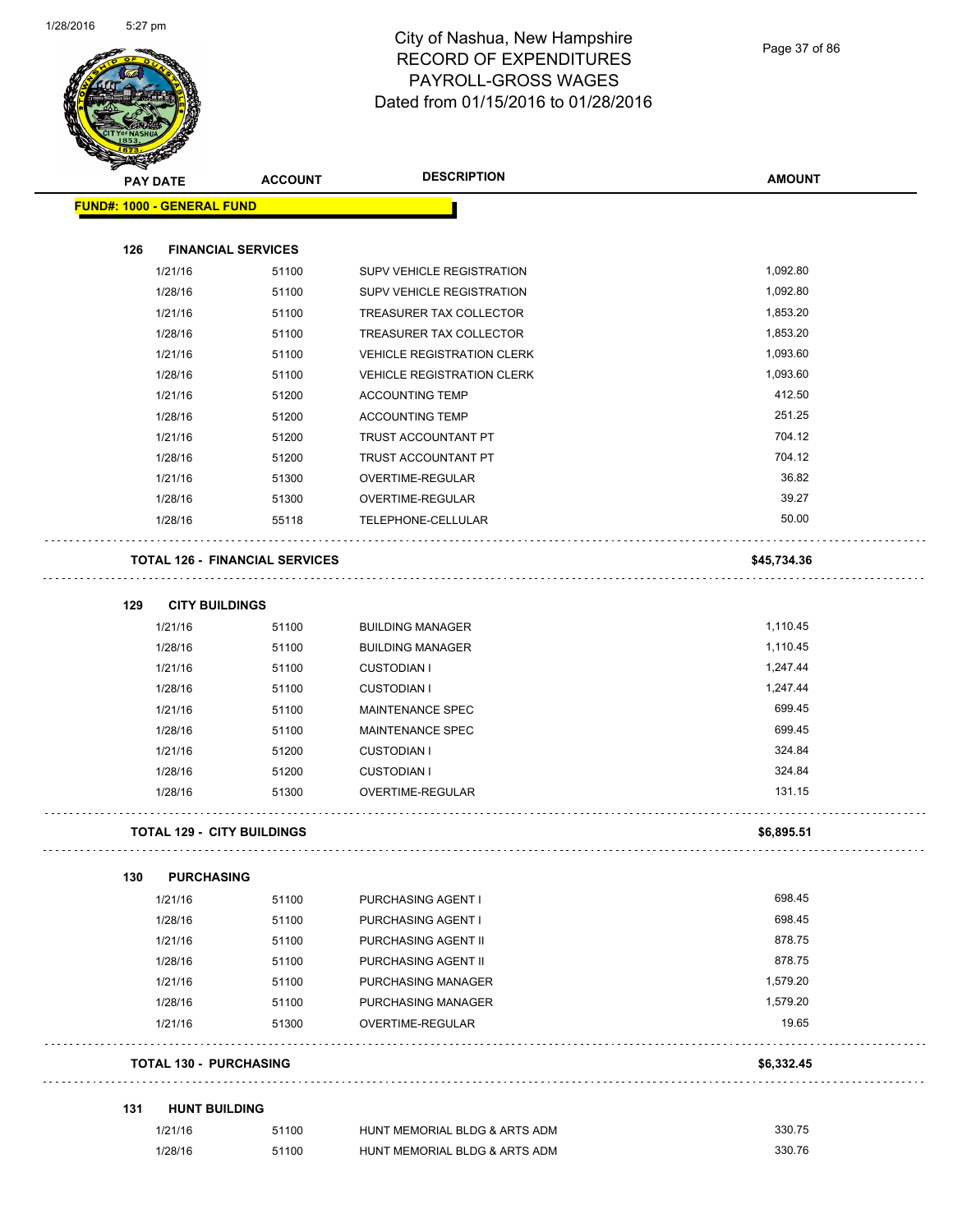| 1/28/2016 | 5:27 pm         |                                   |                                      | City of Nashua, New Hampshire<br><b>RECORD OF EXPENDITURES</b><br>PAYROLL-GROSS WAGES<br>Dated from 01/15/2016 to 01/28/2016 | Page 38 of 86 |
|-----------|-----------------|-----------------------------------|--------------------------------------|------------------------------------------------------------------------------------------------------------------------------|---------------|
|           | <b>PAY DATE</b> |                                   | <b>ACCOUNT</b>                       | <b>DESCRIPTION</b>                                                                                                           | <b>AMOUNT</b> |
|           |                 | <b>FUND#: 1000 - GENERAL FUND</b> |                                      |                                                                                                                              |               |
|           |                 |                                   |                                      |                                                                                                                              |               |
|           | 131             | <b>HUNT BUILDING</b>              |                                      |                                                                                                                              |               |
|           |                 | 1/21/16                           | 51300                                | OVERTIME-REGULAR                                                                                                             | 43.41         |
|           |                 |                                   | <b>TOTAL 131 - HUNT BUILDING</b>     |                                                                                                                              | \$704.92      |
|           | 132             | <b>ASSESSING</b>                  |                                      |                                                                                                                              |               |
|           |                 | 1/21/16                           | 51100                                | <b>APPRAISER I</b>                                                                                                           | 895.45        |
|           |                 | 1/28/16                           | 51100                                | <b>APPRAISER I</b>                                                                                                           | 895.45        |
|           |                 | 1/21/16                           | 51100                                | <b>APPRAISER II</b>                                                                                                          | 1,069.65      |
|           |                 | 1/28/16                           | 51100                                | <b>APPRAISER II</b>                                                                                                          | 1,069.65      |
|           |                 | 1/21/16                           | 51100                                | <b>APPRAISER III</b>                                                                                                         | 1,218.50      |
|           |                 | 1/28/16                           | 51100                                | <b>APPRAISER III</b>                                                                                                         | 1,218.50      |
|           |                 | 1/21/16                           | 51100                                | ASSESSING ADMIN SPEC II CSR                                                                                                  | 740.35        |
|           |                 | 1/28/16                           | 51100                                | ASSESSING ADMIN SPEC II CSR                                                                                                  | 740.35        |
|           |                 | 1/21/16                           | 51100                                | ASSESSING ADMIN SPEC III CSR                                                                                                 | 931.60        |
|           |                 | 1/28/16                           | 51100                                | ASSESSING ADMIN SPEC III CSR                                                                                                 | 931.60        |
|           |                 | 1/21/16                           | 51100                                | CHIEF ASSESSOR GIS MANAGER                                                                                                   | 2,154.80      |
|           |                 | 1/28/16                           | 51100                                | CHIEF ASSESSOR GIS MANAGER                                                                                                   | 2,154.80      |
|           |                 | 1/21/16                           | 51100                                | DEPARTMENT COORDINATOR                                                                                                       | 884.70        |
|           |                 | 1/28/16                           | 51100                                | DEPARTMENT COORDINATOR                                                                                                       | 884.70        |
|           |                 | 1/28/16                           | 51512                                | WAGES APPOINTED OFFICIALS                                                                                                    | 375.00        |
|           |                 |                                   | <b>TOTAL 132 - ASSESSING</b>         |                                                                                                                              | \$16,165.10   |
|           |                 |                                   |                                      |                                                                                                                              |               |
|           | 134             | <b>GIS</b><br>1/21/16             | 51100                                | <b>GIS TECHNICIAN II</b>                                                                                                     | 1,094.30      |
|           |                 | 1/28/16                           | 51100                                | <b>GIS TECHNICIAN II</b>                                                                                                     | 1,094.30      |
|           |                 | <b>TOTAL 134 - GIS</b>            |                                      |                                                                                                                              | \$2,188.60    |
|           |                 |                                   |                                      |                                                                                                                              |               |
|           | 140             |                                   | <b>PINEWOOD CEMETERY</b>             |                                                                                                                              |               |
|           |                 | 1/28/16                           | 55314                                | FIXED RATE MILEAGE ALLOWANCE                                                                                                 | 100.00        |
|           |                 |                                   | <b>TOTAL 140 - PINEWOOD CEMETERY</b> |                                                                                                                              | \$100.00      |
|           | 142             |                                   | <b>WOODLAWN CEMETERY</b>             |                                                                                                                              |               |
|           |                 | 1/21/16                           | 51100                                | <b>GROUNDSKEEPER CEMETERY</b>                                                                                                | 1,339.70      |
|           |                 | 1/28/16                           | 51100                                | <b>GROUNDSKEEPER CEMETERY</b>                                                                                                | 1,339.70      |
|           |                 | 1/21/16                           | 51100                                | SUBFOREMAN CEMETERY                                                                                                          | 766.05        |
|           |                 | 1/28/16                           | 51100                                | SUBFOREMAN CEMETERY                                                                                                          | 766.05        |
|           |                 | 1/21/16                           | 51100                                | SUPERINTENDENT CEMETERY I                                                                                                    | 1,075.60      |
|           |                 | 1/28/16                           | 51100                                | SUPERINTENDENT CEMETERY I                                                                                                    | 1,075.60      |
|           |                 | 1/28/16                           | 51300                                | OVERTIME-REGULAR                                                                                                             | 81.63         |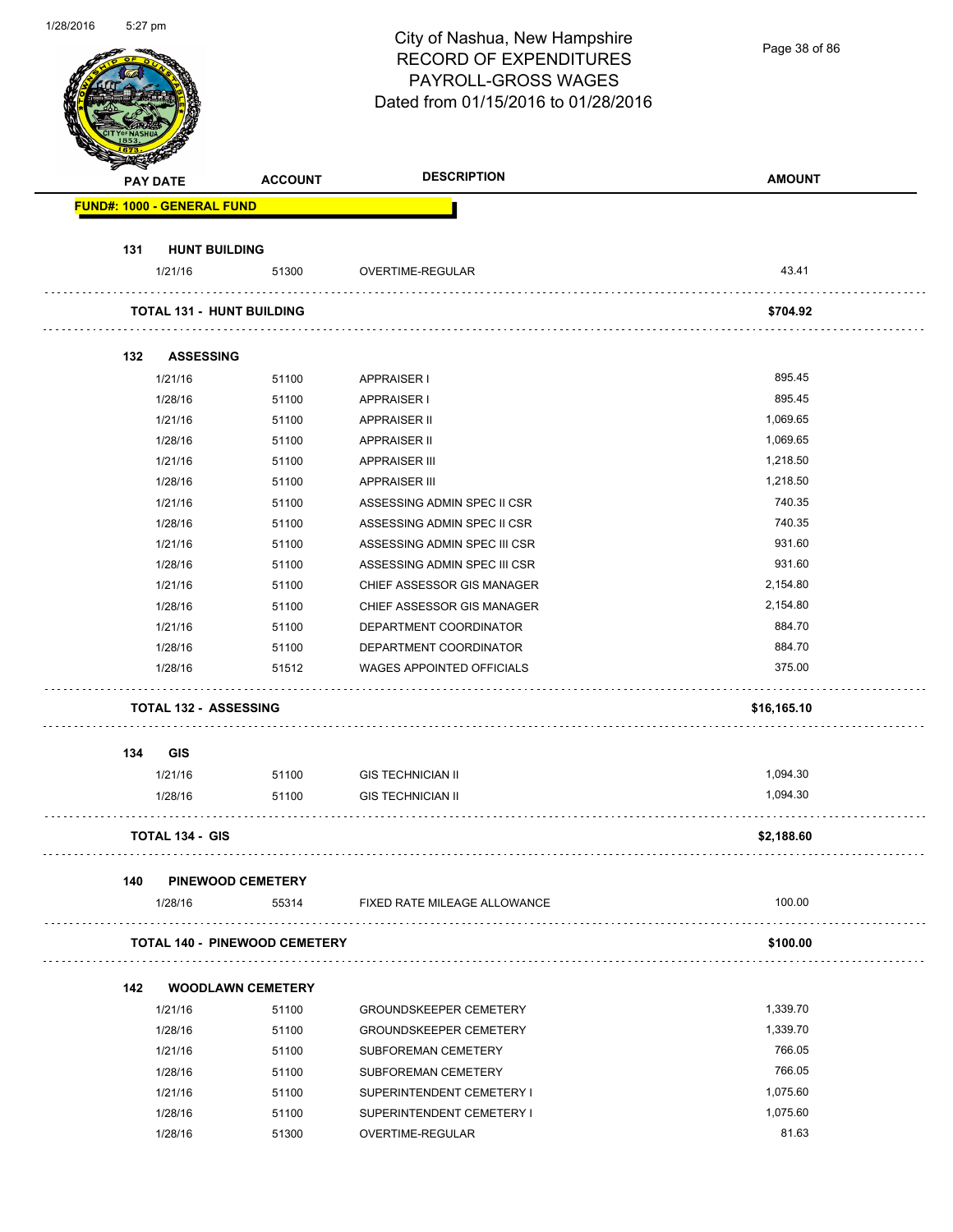| 1/28/2016 | 5:27 pm |                            |                                                       | City of Nashua, New Hampshire<br><b>RECORD OF EXPENDITURES</b><br>PAYROLL-GROSS WAGES<br>Dated from 01/15/2016 to 01/28/2016 | Page 39 of 86    |
|-----------|---------|----------------------------|-------------------------------------------------------|------------------------------------------------------------------------------------------------------------------------------|------------------|
|           |         | <b>PAY DATE</b>            | <b>ACCOUNT</b>                                        | <b>DESCRIPTION</b>                                                                                                           | <b>AMOUNT</b>    |
|           |         | FUND#: 1000 - GENERAL FUND |                                                       |                                                                                                                              |                  |
|           |         |                            |                                                       |                                                                                                                              |                  |
|           |         |                            | <b>TOTAL 142 - WOODLAWN CEMETERY</b>                  |                                                                                                                              | \$6,444.33       |
|           | 144     |                            | <b>EDGEWOOD &amp; SUBURBAN CEMETERIES</b>             |                                                                                                                              |                  |
|           |         | 1/21/16                    | 51100                                                 | <b>GROUNDSKEEPER CEMETERY</b>                                                                                                | 1,145.97         |
|           |         | 1/28/16                    | 51100                                                 | <b>GROUNDSKEEPER CEMETERY</b>                                                                                                | 1,160.05         |
|           |         | 1/21/16                    | 51100                                                 | <b>SUBFOREMAN CEMETERY</b>                                                                                                   | 835.75           |
|           |         | 1/28/16                    | 51100                                                 | SUBFOREMAN CEMETERY                                                                                                          | 835.75           |
|           |         | 1/21/16                    | 51100                                                 | SUPERINTENDENT CEMETERY II                                                                                                   | 1,166.65         |
|           |         | 1/28/16                    | 51100                                                 | SUPERINTENDENT CEMETERY II                                                                                                   | 1,166.65         |
|           |         | 1/21/16                    | 51300                                                 | OVERTIME-REGULAR                                                                                                             | 83.92            |
|           |         | 1/28/16                    | 55314                                                 | FIXED RATE MILEAGE ALLOWANCE                                                                                                 | 100.00           |
|           |         |                            | <b>TOTAL 144 - EDGEWOOD &amp; SUBURBAN CEMETERIES</b> |                                                                                                                              | \$6,494.74       |
|           |         |                            |                                                       |                                                                                                                              |                  |
|           | 150     | <b>POLICE</b>              |                                                       |                                                                                                                              |                  |
|           |         | 1/21/16                    | 51100                                                 | <b>1ST YEAR OFFICERS</b>                                                                                                     | 6,874.00         |
|           |         | 1/28/16                    | 51100                                                 | <b>1ST YEAR OFFICERS</b>                                                                                                     | 6,874.00         |
|           |         | 1/21/16                    | 51100                                                 | 1ST YR OFFICERS CERTIFIED SPEC                                                                                               | 2,052.60         |
|           |         | 1/28/16                    | 51100                                                 | 1ST YR OFFICERS CERTIFIED SPEC                                                                                               | 2,052.60         |
|           |         | 1/21/16                    | 51100                                                 | <b>ACCOUNT CLERK III</b>                                                                                                     | 2,181.25         |
|           |         | 1/28/16                    | 51100                                                 | <b>ACCOUNT CLERK III</b>                                                                                                     | 2,181.25         |
|           |         | 1/21/16                    | 51100                                                 | ADMINISTRATIVE PROJECT SPEC                                                                                                  | 1,285.00         |
|           |         | 1/28/16                    | 51100                                                 | ADMINISTRATIVE PROJECT SPEC                                                                                                  | 1,285.00         |
|           |         | 1/21/16                    | 51100                                                 | ANIMAL CONTROL OFFICER                                                                                                       | 955.40           |
|           |         | 1/28/16                    | 51100                                                 | ANIMAL CONTROL OFFICER                                                                                                       | 955.40           |
|           |         | 1/21/16                    | 51100                                                 | ASSISTANT RECORDS MANAGER                                                                                                    | 983.60           |
|           |         | 1/28/16                    | 51100                                                 | ASSISTANT RECORDS MANAGER                                                                                                    | 983.60           |
|           |         | 1/21/16                    | 51100                                                 | AUTO MECHANIC 1ST CLASS                                                                                                      | 1,629.05         |
|           |         | 1/28/16                    | 51100                                                 | AUTO MECHANIC 1ST CLASS                                                                                                      | 1,629.06         |
|           |         | 1/21/16                    | 51100                                                 | <b>BUILDING MAINTENANCE SUPV</b>                                                                                             | 983.60<br>983.60 |
|           |         | 1/28/16                    | 51100                                                 | <b>BUILDING MAINTENANCE SUPV</b><br><b>CAPTAIN</b>                                                                           | 14,774.20        |
|           |         | 1/21/16                    | 51100                                                 | <b>CAPTAIN</b>                                                                                                               | 14,774.20        |
|           |         | 1/28/16<br>1/21/16         | 51100                                                 | CHIEF OF POLICE                                                                                                              | 2,600.55         |
|           |         | 1/28/16                    | 51100<br>51100                                        | CHIEF OF POLICE                                                                                                              | 2,600.55         |
|           |         | 1/21/16                    | 51100                                                 | COMM TECH ALL DESIGNATIONS                                                                                                   | 8,649.30         |
|           |         | 1/28/16                    | 51100                                                 | COMM TECH ALL DESIGNATIONS                                                                                                   | 8,649.30         |
|           |         | 1/21/16                    | 51100                                                 | COMMUNITY POLICE COORD CEMD                                                                                                  | 1,295.20         |
|           |         | 1/28/16                    | 51100                                                 | COMMUNITY POLICE COORD CEMD                                                                                                  | 1,295.20         |
|           |         | 1/21/16                    | 51100                                                 | <b>CRIME ANALYST</b>                                                                                                         | 1,260.50         |
|           |         | 1/28/16                    | 51100                                                 | <b>CRIME ANALYST</b>                                                                                                         | 1,260.50         |
|           |         | 1/21/16                    | 51100                                                 | <b>CUSTODIAN II</b>                                                                                                          | 760.00           |
|           |         | 1/28/16                    | 51100                                                 | <b>CUSTODIAN II</b>                                                                                                          | 760.00           |
|           |         | 1/21/16                    | 51100                                                 | <b>CUSTODIAN III</b>                                                                                                         | 1,485.55         |
|           |         |                            |                                                       |                                                                                                                              |                  |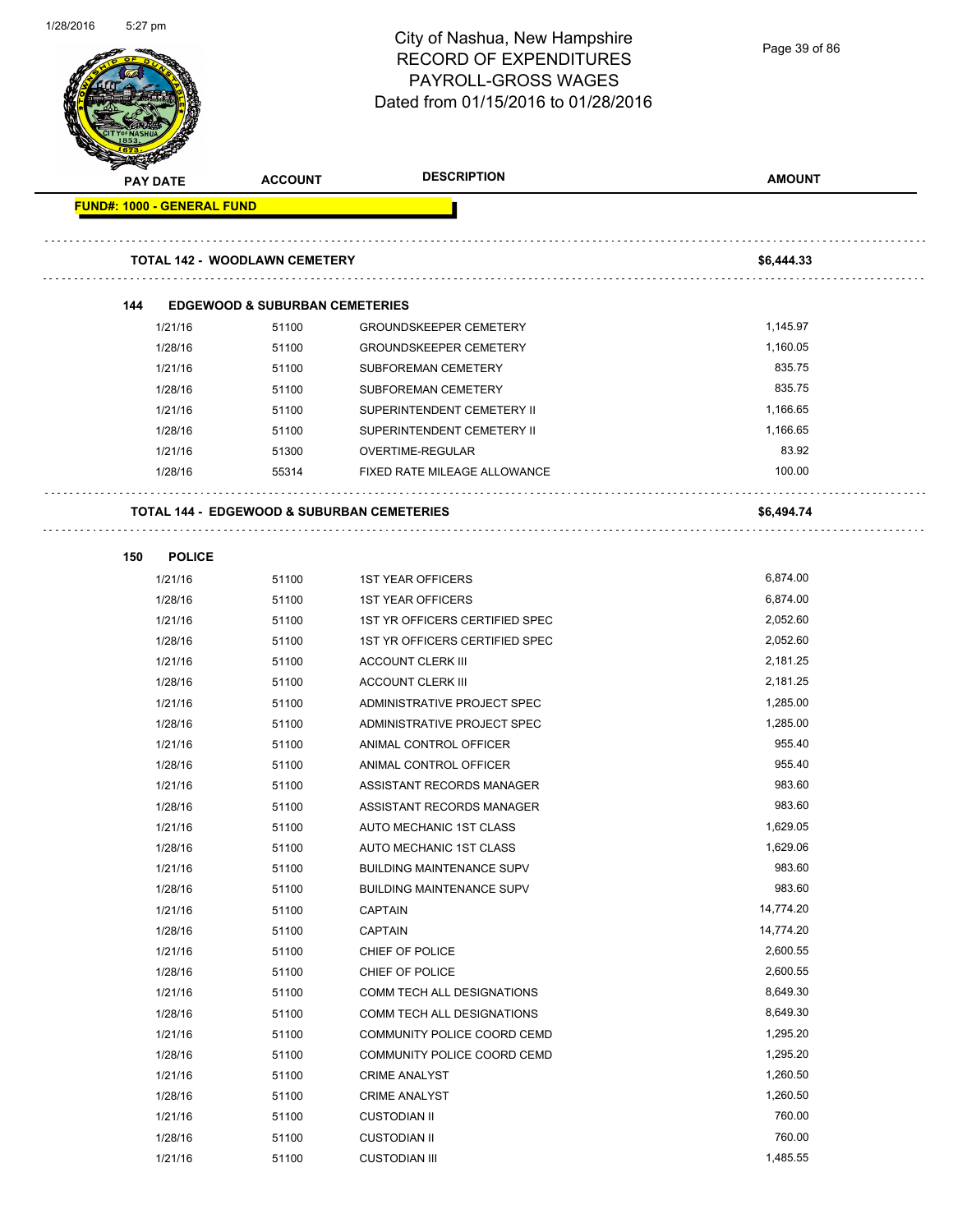

Page 40 of 86

| <b>PAY DATE</b>                   | <b>ACCOUNT</b> | <b>DESCRIPTION</b>                           | <b>AMOUNT</b>    |
|-----------------------------------|----------------|----------------------------------------------|------------------|
| <b>FUND#: 1000 - GENERAL FUND</b> |                |                                              |                  |
|                                   |                |                                              |                  |
| <b>POLICE</b><br>150              |                |                                              |                  |
| 1/28/16                           | 51100          | <b>CUSTODIAN III</b>                         | 1,485.56         |
| 1/21/16                           | 51100          | DEPUTY CHIEF OF POLICE                       | 4,713.10         |
| 1/28/16                           | 51100          | DEPUTY CHIEF OF POLICE                       | 4,713.10         |
| 1/21/16                           | 51100          | DETENTION SPEC                               | 858.60           |
| 1/28/16                           | 51100          | DETENTION SPEC                               | 858.60           |
| 1/21/16                           | 51100          | DISPATCHERS ALL DESIGNATIONS                 | 5,283.25         |
| 1/28/16                           | 51100          | DISPATCHERS ALL DESIGNATIONS                 | 5,283.25         |
| 1/21/16                           | 51100          | FLEET MAINTENANCE ASST SUPV                  | 921.20           |
| 1/28/16                           | 51100          | FLEET MAINTENANCE ASST SUPV                  | 921.20           |
| 1/21/16                           | 51100          | IT MANAGER/SOFTWARE SPECIALIST               | 1,652.80         |
| 1/28/16                           | 51100          | IT MANAGER/SOFTWARE SPECIALIST               | 1,652.80         |
| 1/21/16                           | 51100          | LEGAL SECRETARY                              | 695.35           |
| 1/28/16                           | 51100          | <b>LEGAL SECRETARY</b>                       | 695.35           |
| 1/21/16                           | 51100          | LIEUTENANT                                   | 15,632.55        |
| 1/28/16                           | 51100          | LIEUTENANT                                   | 15,632.55        |
| 1/21/16                           | 51100          | NPD BUSINESS COORDINATOR                     | 923.10           |
| 1/28/16                           | 51100          | NPD BUSINESS COORDINATOR                     | 923.10           |
| 1/21/16                           | 51100          | NPD BUSINESS MANAGER                         | 1,737.00         |
| 1/28/16                           | 51100          | NPD BUSINESS MANAGER                         | 1,737.00         |
| 1/21/16                           | 51100          | NPD NETWORK ADMINISTRATOR                    | 1,317.60         |
| 1/28/16                           | 51100          | NPD NETWORK ADMINISTRATOR                    | 1,317.60         |
| 1/21/16                           | 51100          | PARALEGAL                                    | 972.40           |
| 1/28/16                           | 51100          | PARALEGAL                                    | 972.40           |
| 1/21/16                           | 51100          | PATROLMAN ALL RANKS                          | 159,199.81       |
| 1/28/16                           | 51100          | PATROLMAN ALL RANKS                          | 160,135.24       |
| 1/21/16                           | 51100          | POLICE ATTORNEY                              | 1,596.80         |
| 1/28/16                           | 51100          | POLICE ATTORNEY                              | 1,596.80         |
| 1/21/16                           | 51100          | RECORDS & COMMUNICATIONS MGR                 | 1,520.00         |
| 1/28/16                           | 51100          | RECORDS & COMMUNICATIONS MGR                 | 1,520.00         |
| 1/21/16                           | 51100          | RECORDS TECHNICIAN I                         | 1,947.85         |
| 1/28/16                           | 51100          | <b>RECORDS TECHNICIAN I</b>                  | 1,947.81         |
| 1/21/16                           | 51100          | RECORDS TECHNICIAN II                        | 844.70           |
| 1/28/16                           | 51100          | RECORDS TECHNICIAN II                        | 844.70           |
| 1/21/16                           | 51100          | SEC DOMESTIC VIOLENCE UNIT                   | 718.60           |
| 1/28/16                           | 51100          | SEC DOMESTIC VIOLENCE UNIT                   | 718.60           |
| 1/21/16                           | 51100          | SECRETARIAL SUPV DET BUREAU                  | 902.80<br>902.80 |
| 1/28/16<br>1/21/16                | 51100<br>51100 | SECRETARIAL SUPV DET BUREAU                  | 2,797.16         |
| 1/28/16                           | 51100          | <b>SECRETARY III</b><br><b>SECRETARY III</b> | 2,797.14         |
| 1/21/16                           | 51100          | <b>SECRETARY V</b>                           | 1,665.25         |
| 1/28/16                           | 51100          | <b>SECRETARY V</b>                           | 1,665.25         |
| 1/21/16                           | 51100          | <b>SECRETARY VI</b>                          | 791.86           |
| 1/28/16                           | 51100          | <b>SECRETARY VI</b>                          | 791.85           |
|                                   |                |                                              |                  |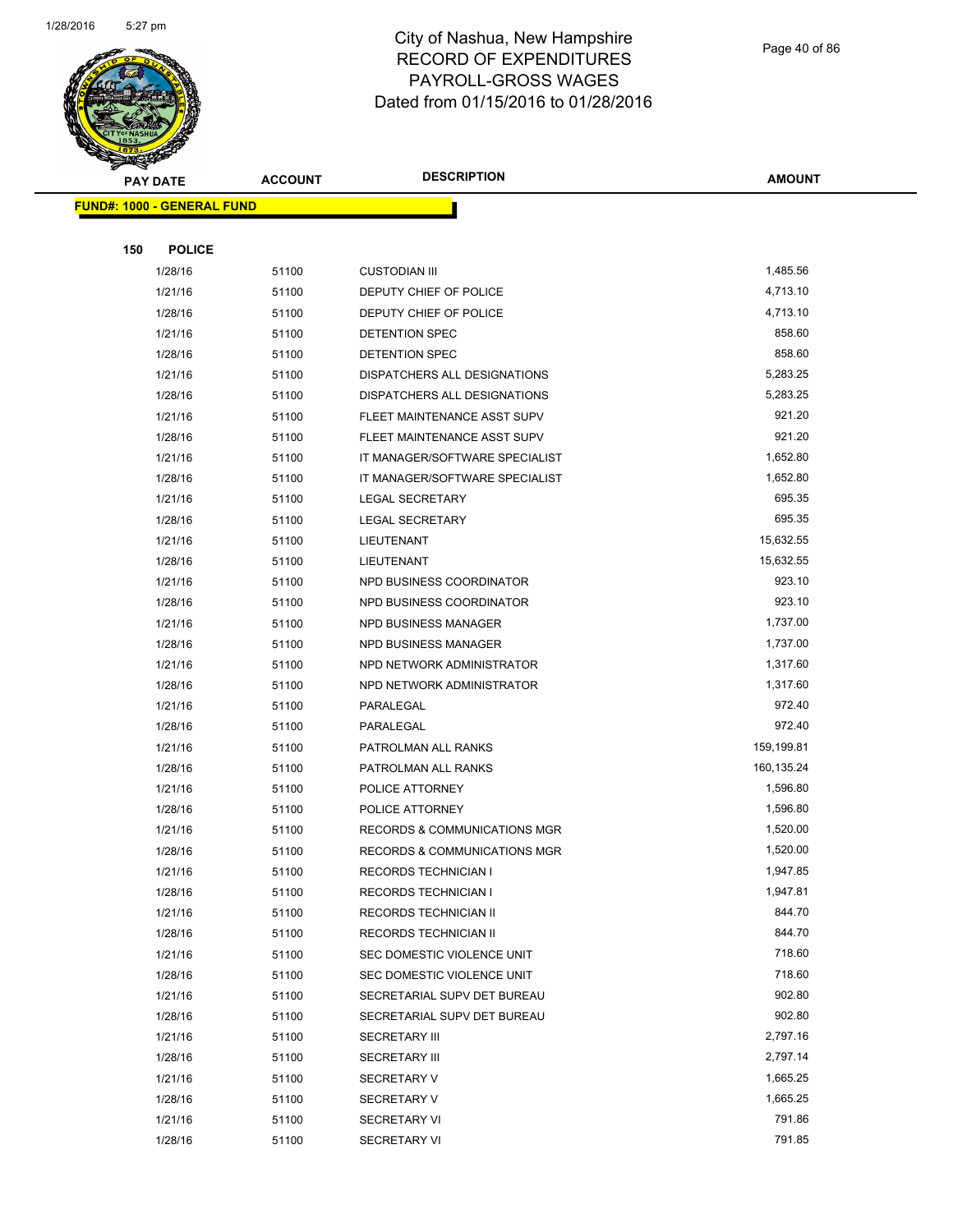

Page 41 of 86

| ॼ<br><b>PAY DATE</b>              | <b>ACCOUNT</b> | <b>DESCRIPTION</b>             | <b>AMOUNT</b> |
|-----------------------------------|----------------|--------------------------------|---------------|
| <b>FUND#: 1000 - GENERAL FUND</b> |                |                                |               |
|                                   |                |                                |               |
| 150<br><b>POLICE</b>              |                |                                |               |
| 1/21/16                           | 51100          | SERGEANT                       | 34,944.73     |
| 1/28/16                           | 51100          | <b>SERGEANT</b>                | 34,944.74     |
| 1/21/16                           | 51100          | SHIFT LEADER                   | 2,079.40      |
| 1/28/16                           | 51100          | SHIFT LEADER                   | 2,079.40      |
| 1/21/16                           | 51100          | <b>SUPV POLICE FLEET</b>       | 1,249.60      |
| 1/28/16                           | 51100          | SUPV POLICE FLEET              | 1,249.60      |
| 1/21/16                           | 51200          | <b>ACCREDITATION MANAGER</b>   | 1,069.28      |
| 1/28/16                           | 51200          | <b>ACCREDITATION MANAGER</b>   | 1,069.28      |
| 1/21/16                           | 51200          | DETENTION SPEC                 | 734.56        |
| 1/28/16                           | 51200          | DETENTION SPEC                 | 734.56        |
| 1/21/16                           | 51200          | POLICE ATTORNEY PT             | 1,236.16      |
| 1/28/16                           | 51200          | POLICE ATTORNEY PT             | 1,236.16      |
| 1/21/16                           | 51200          | PRISONER TRANSPORT OFFICER     | 799.24        |
| 1/28/16                           | 51200          | PRISONER TRANSPORT OFFICER     | 799.24        |
| 1/21/16                           | 51200          | SENIOR RELATIONS SPECIALIST    | 686.88        |
| 1/28/16                           | 51200          | SENIOR RELATIONS SPECIALIST    | 686.88        |
| 1/21/16                           | 51300          | OVERTIME-REGULAR               | 7,887.04      |
| 1/28/16                           | 51300          | OVERTIME-REGULAR               | 8,217.99      |
| 1/21/16                           | 51309          | <b>OVERTIME-TRAINING</b>       | 4,058.63      |
| 1/28/16                           | 51309          | <b>OVERTIME-TRAINING</b>       | 419.88        |
| 1/21/16                           | 51315          | <b>OVERTIME-WITNESS</b>        | 3,092.29      |
| 1/28/16                           | 51315          | <b>OVERTIME-WITNESS</b>        | 3,257.53      |
| 1/21/16                           | 51322          | OVERTIME-INVESTIGATIVE         | 5,315.07      |
| 1/28/16                           | 51322          | OVERTIME-INVESTIGATIVE         | 12,221.36     |
| 1/21/16                           | 51330          | OVERTIME-COVERAGE              | 11,128.36     |
| 1/28/16                           | 51330          | OVERTIME-COVERAGE              | 9,839.69      |
| 1/21/16                           | 51412          | <b>WAGES PER DIEM</b>          | 1,330.96      |
| 1/28/16                           | 51412          | WAGES PER DIEM                 | 691.68        |
| 1/21/16                           | 51600          | LONGEVITY                      | 2,050.00      |
| 1/28/16                           | 51628          | EXTRA HOLIDAY                  | 7,982.76      |
| 1/28/16                           | 55118          | TELEPHONE-CELLULAR             | 100.00        |
| 1/21/16                           | 61107          | <b>CLOTHING &amp; UNIFORMS</b> | 327.40        |
| 1/28/16                           | 61107          | <b>CLOTHING &amp; UNIFORMS</b> | 981.15        |
| 1/21/16                           | 61110          | PROTECTIVE CLOTHING            | 198.00        |
|                                   |                |                                |               |

#### **TOTAL 150 - POLICE** \$674,558.04

. . . . . . . . . . . . . . . . . . .

 $\mathbb{R}^2$ 

| 152 | <b>FIRE</b> |       |                                |          |
|-----|-------------|-------|--------------------------------|----------|
|     | 1/21/16     | 51100 | ADMINISTRATIVE ASSISTANT II    | 2.280.00 |
|     | 1/28/16     | 51100 | ADMINISTRATIVE ASSISTANT II    | 1.983.86 |
|     | 1/21/16     | 51100 | <b>ASST FIRE CHIEF</b>         | 2.086.04 |
|     | 1/28/16     | 51100 | <b>ASST FIRE CHIEF</b>         | 2.086.04 |
|     | 1/21/16     | 51100 | ASST SUPERINTENDENT FIRE ALARM | 4.538.26 |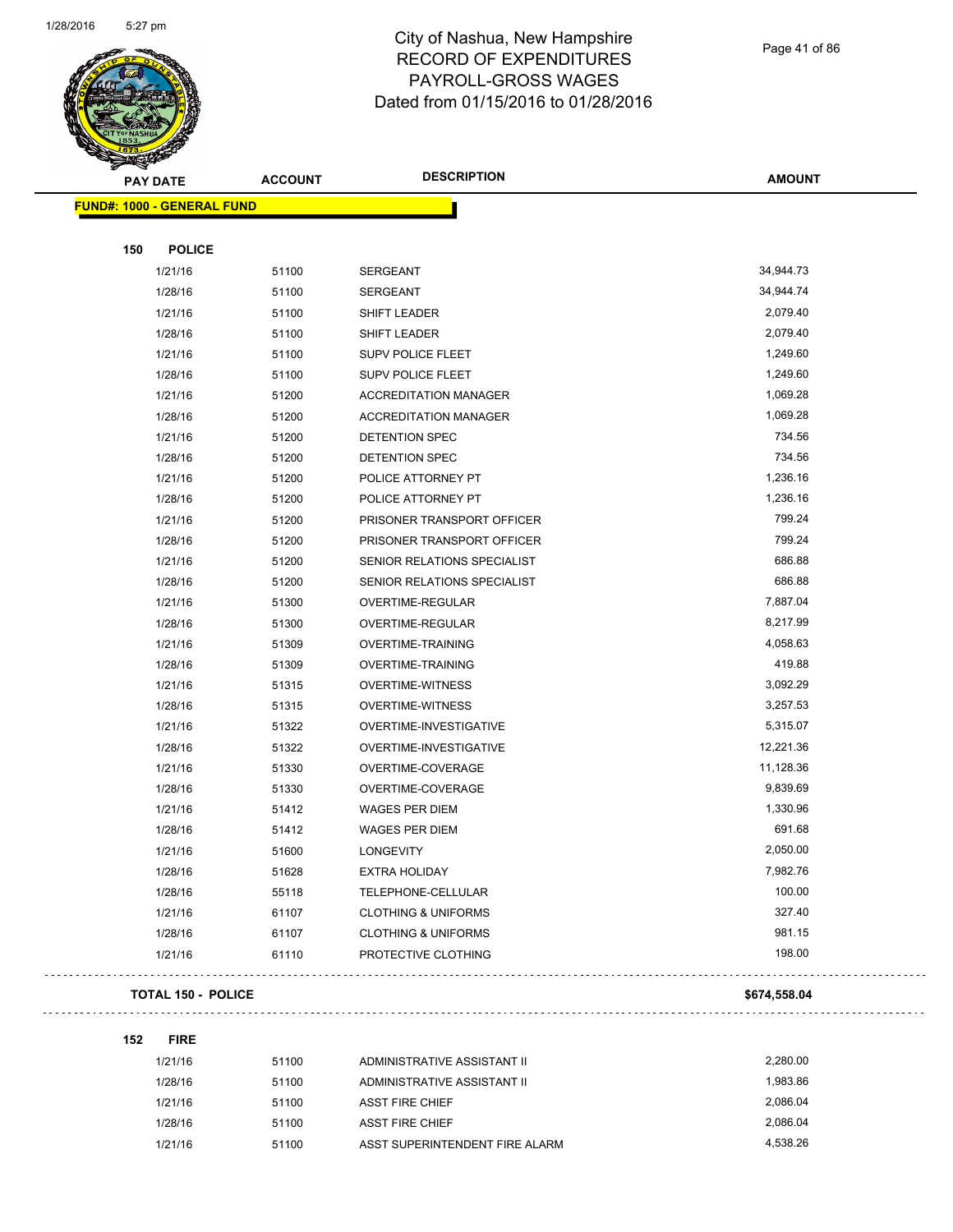

|     | <b>PAY DATE</b>                   | <b>ACCOUNT</b> | <b>DESCRIPTION</b>                        | <b>AMOUNT</b>          |
|-----|-----------------------------------|----------------|-------------------------------------------|------------------------|
|     | <b>FUND#: 1000 - GENERAL FUND</b> |                |                                           |                        |
|     |                                   |                |                                           |                        |
| 152 | <b>FIRE</b>                       |                |                                           |                        |
|     | 1/28/16                           | 51100          | ASST SUPERINTENDENT FIRE ALARM            | 1,512.76               |
|     | 1/21/16                           | 51100          | ASST SUPERINTENDENT FIRE FLEET            | 1,497.76               |
|     | 1/28/16                           | 51100          | ASST SUPERINTENDENT FIRE FLEET            | 1,497.76               |
|     | 1/21/16                           | 51100          | ASST SUPERINTENDENT PREVENTION            | 3,781.89               |
|     | 1/28/16                           | 51100          | ASST SUPERINTENDENT PREVENTION            | 1,512.76               |
|     | 1/21/16                           | 51100          | <b>CAPTAIN</b>                            | 10,622.59              |
|     | 1/28/16                           | 51100          | <b>CAPTAIN</b>                            | 10,622.58              |
|     | 1/21/16                           | 51100          | CAPTAIN FIRE TRAINING SAFETY              | 5,112.39               |
|     | 1/28/16                           | 51100          | CAPTAIN FIRE TRAINING SAFETY              | 1,704.12               |
|     | 1/21/16                           | 51100          | <b>DEPUTY FIRE CHIEF</b>                  | 7,469.82               |
|     | 1/28/16                           | 51100          | DEPUTY FIRE CHIEF                         | 7,469.82               |
|     | 1/21/16                           | 51100          | EXEC ASST BUSINESS COORD                  | 1,091.55               |
|     | 1/28/16                           | 51100          | <b>EXEC ASST BUSINESS COORD</b>           | 1,091.55               |
|     | 1/21/16                           | 51100          | FIRE CHIEF                                | 2,292.80               |
|     | 1/28/16                           | 51100          | <b>FIRE CHIEF</b>                         | 2,292.80               |
|     | 1/21/16                           | 51100          | FIRE DISPATCH ALL RANKS                   | 7,267.48               |
|     | 1/28/16                           | 51100          | FIRE DISPATCH ALL RANKS                   | 7,686.39               |
|     | 1/21/16                           | 51100          | FIRE DISPATCHER CLERK TRAINER             | 1,531.02               |
|     | 1/28/16                           | 51100          | FIRE DISPATCHER CLERK TRAINER             | 1,084.47               |
|     | 1/21/16                           | 51100          | FIRE LIEUTENANT                           | 39,470.21              |
|     | 1/28/16                           | 51100          | <b>FIRE LIEUTENANT</b>                    | 39,470.22              |
|     | 1/21/16                           | 51100          | <b>FIRE MECHANIC</b>                      | 1,341.20               |
|     | 1/28/16                           | 51100          | <b>FIRE MECHANIC</b>                      | 1,341.20               |
|     | 1/21/16                           | 51100          | FIRE TRAINING OFFICER                     | 3,707.38               |
|     | 1/28/16                           | 51100          | FIRE TRAINING OFFICER                     | 1,482.96               |
|     | 1/21/16                           | 51100          | FIREFIGHTERS ALL RANKS                    | 123,729.11             |
|     | 1/28/16                           | 51100          | FIREFIGHTERS ALL RANKS                    | 123,133.18             |
|     | 1/21/16                           | 51100          | SUPERINTENDENT FIRE ALARM                 | 5,011.64               |
|     | 1/28/16                           | 51100          | SUPERINTENDENT FIRE ALARM                 | 1,670.56               |
|     | 1/21/16                           | 51100          | SUPERINTENDENT FIRE FLEET                 | 1,670.56               |
|     | 1/28/16                           | 51100          | SUPERINTENDENT FIRE FLEET                 | 1,670.56               |
|     | 1/21/16                           | 51100          | SUPERINTENDENT FIRE PREVENTION            | 2,088.20               |
|     | 1/28/16                           | 51100          | SUPERINTENDENT FIRE PREVENTION            | 1,670.56               |
|     | 1/21/16                           | 51300          | OVERTIME-REGULAR                          | 72.37                  |
|     | 1/28/16                           | 51300          | OVERTIME-REGULAR                          | 814.24                 |
|     | 1/21/16                           | 51330          | OVERTIME-COVERAGE                         | 13,340.00              |
|     | 1/28/16                           | 51330          | OVERTIME-COVERAGE<br><b>EXTRA HOLIDAY</b> | 12,881.82<br>52,120.99 |
|     | 1/28/16                           | 51628          |                                           | 25,742.13              |
|     | 1/21/16                           | 51650          | ADDITIONAL HOURS                          | 24,865.05              |
|     | 1/28/16<br>1/21/16                | 51650<br>51700 | ADDITIONAL HOURS<br><b>STIPENDS</b>       | 4,454.46               |
|     | 1/28/16                           | 51700          | <b>STIPENDS</b>                           | 4,454.46               |
|     | 1/28/16                           | 55118          | TELEPHONE-CELLULAR                        | 534.00                 |
|     |                                   |                |                                           |                        |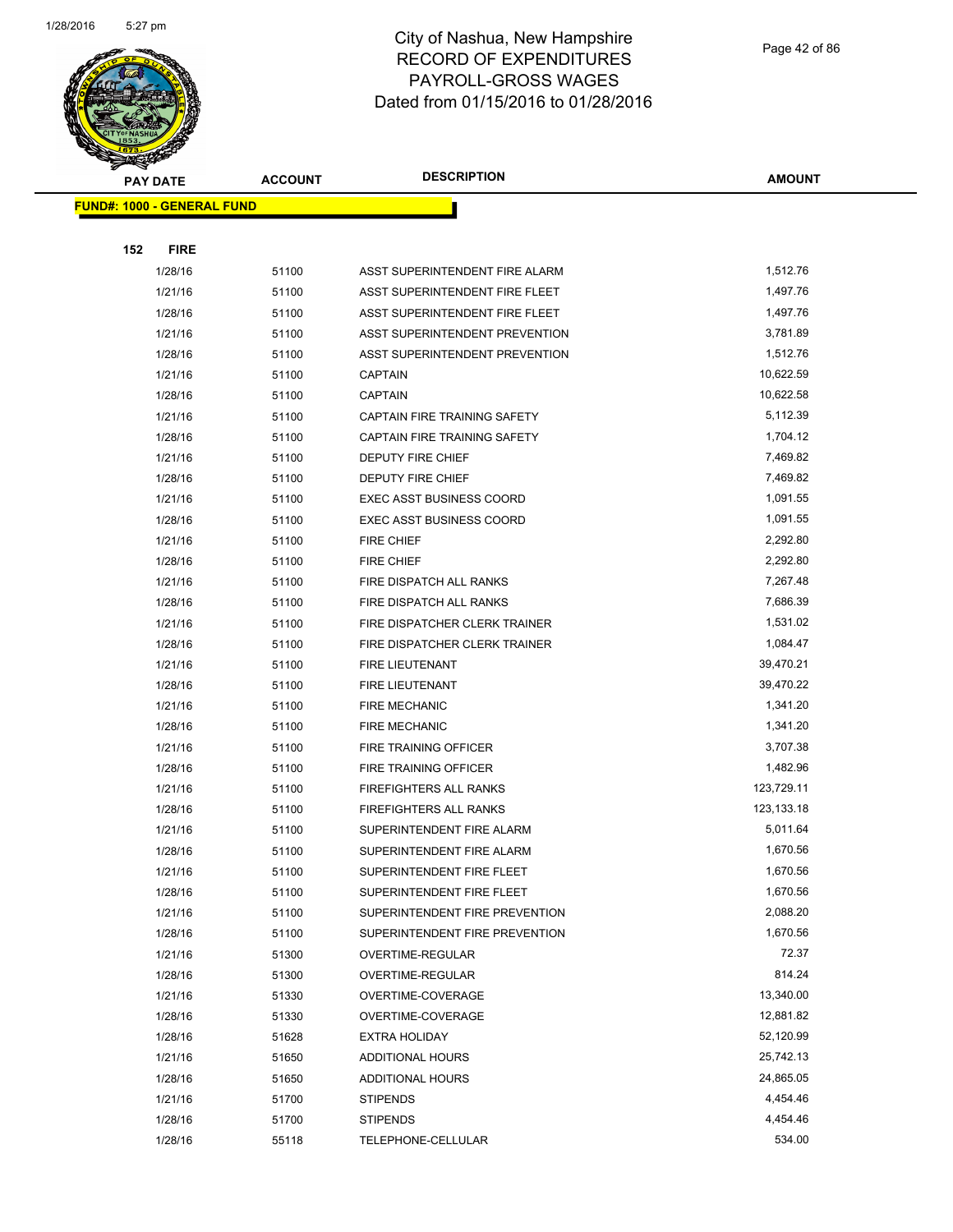| 1/28/2016 | 5:27 pm |                                   |                                         | City of Nashua, New Hampshire<br><b>RECORD OF EXPENDITURES</b><br>PAYROLL-GROSS WAGES<br>Dated from 01/15/2016 to 01/28/2016 | Page 43 of 86 |
|-----------|---------|-----------------------------------|-----------------------------------------|------------------------------------------------------------------------------------------------------------------------------|---------------|
|           |         | <b>PAY DATE</b>                   | <b>ACCOUNT</b>                          | <b>DESCRIPTION</b>                                                                                                           | <b>AMOUNT</b> |
|           |         | <b>FUND#: 1000 - GENERAL FUND</b> |                                         |                                                                                                                              |               |
|           | 152     | <b>FIRE</b>                       |                                         |                                                                                                                              |               |
|           |         | 1/28/16                           | 61107                                   | <b>CLOTHING &amp; UNIFORMS</b>                                                                                               | 291.00        |
|           |         | <b>TOTAL 152 - FIRE</b>           |                                         |                                                                                                                              | \$577,144.57  |
|           | 153     |                                   | <b>BUILDING INSPECTION</b>              |                                                                                                                              |               |
|           |         | 1/21/16                           | 51100                                   | <b>BUILDING AND UTILITIES INSPCTR</b>                                                                                        | 3,380.60      |
|           |         | 1/28/16                           | 51100                                   | <b>BUILDING AND UTILITIES INSPCTR</b>                                                                                        | 3,380.60      |
|           |         | 1/21/16                           | 51100                                   | <b>BUILDING DEPARTMENT MANAGER</b>                                                                                           | 1,450.00      |
|           |         | 1/28/16                           | 51100                                   | <b>BUILDING DEPARTMENT MANAGER</b>                                                                                           | 1,450.00      |
|           |         | 1/21/16                           | 51100                                   | PERMIT TECHNICIAN I                                                                                                          | 631.40        |
|           |         | 1/28/16                           | 51100                                   | PERMIT TECHNICIAN I                                                                                                          | 631.40        |
|           |         | 1/21/16                           | 51100                                   | PERMIT TECHNICIAN III                                                                                                        | 777.85        |
|           |         | 1/28/16                           | 51100                                   | PERMIT TECHNICIAN III                                                                                                        | 777.85        |
|           |         | 1/21/16                           | 51100                                   | <b>PLANS EXAMINER</b>                                                                                                        | 1,186.04      |
|           |         | 1/28/16                           | 51100                                   | <b>PLANS EXAMINER</b>                                                                                                        | 1,186.04      |
|           |         | 1/21/16                           | 51200                                   | <b>BUILDING AND UTILITIES INSPCTR</b>                                                                                        | 805.65        |
|           |         | 1/28/16                           | 51200                                   | <b>BUILDING AND UTILITIES INSPCTR</b>                                                                                        | 832.52        |
|           |         |                                   | <b>TOTAL 153 - BUILDING INSPECTION</b>  |                                                                                                                              | \$16,489.95   |
|           | 155     |                                   | <b>CODE ENFORCEMENT</b>                 |                                                                                                                              |               |
|           |         | 1/21/16                           | 51100                                   | CODE ENFORCEMENT OFFICER II                                                                                                  | 2,124.35      |
|           |         | 1/28/16                           | 51100                                   | CODE ENFORCEMENT OFFICER II                                                                                                  | 2,124.35      |
|           |         | 1/21/16                           | 51100                                   | MGR CODE ENFORCEMENT DEPT                                                                                                    | 1,367.60      |
|           |         | 1/28/16                           | 51100                                   | MGR CODE ENFORCEMENT DEPT                                                                                                    | 1,367.60      |
|           |         | 1/28/16                           | 55118                                   | TELEPHONE-CELLULAR                                                                                                           | 34.00         |
|           |         |                                   |                                         |                                                                                                                              |               |
|           |         |                                   | <b>TOTAL 155 - CODE ENFORCEMENT</b>     |                                                                                                                              | \$7,017.90    |
|           | 156     |                                   | <b>EMERGENCY MANAGEMENT</b>             |                                                                                                                              |               |
|           |         | 1/12/16                           | 51100                                   | EMERGENCY MANAGEMENT COORDINAT                                                                                               | (402.72)      |
|           |         | 1/21/16                           | 51100                                   | EMERGENCY MANAGEMENT COORDINAT                                                                                               | 402.72        |
|           |         | 1/21/16                           | 51100                                   | EMERGENCY MANAGEMENT DIRECTOR                                                                                                | 1,529.80      |
|           |         | 1/28/16                           | 51100                                   | EMERGENCY MANAGEMENT DIRECTOR                                                                                                | 1,529.80      |
|           |         | 1/28/16                           | 55118                                   | TELEPHONE-CELLULAR                                                                                                           | 50.00         |
|           |         |                                   | <b>TOTAL 156 - EMERGENCY MANAGEMENT</b> |                                                                                                                              | \$3,109.60    |
|           |         |                                   |                                         |                                                                                                                              |               |
|           | 157     |                                   | <b>CITYWIDE COMMUNICATIONS</b>          |                                                                                                                              |               |
|           |         | 1/21/16                           | 51100                                   | COMM SYS ENGR TECH                                                                                                           | 1,546.40      |
|           |         | 1/28/16                           | 51100                                   | COMM SYS ENGR TECH                                                                                                           | 1,546.40      |
|           |         | 1/21/16                           | 51200                                   | RADIO SYSTEMS MANAGER                                                                                                        | 1,312.32      |
|           |         | 1/28/16                           | 51200                                   | RADIO SYSTEMS MANAGER                                                                                                        | 1,312.32      |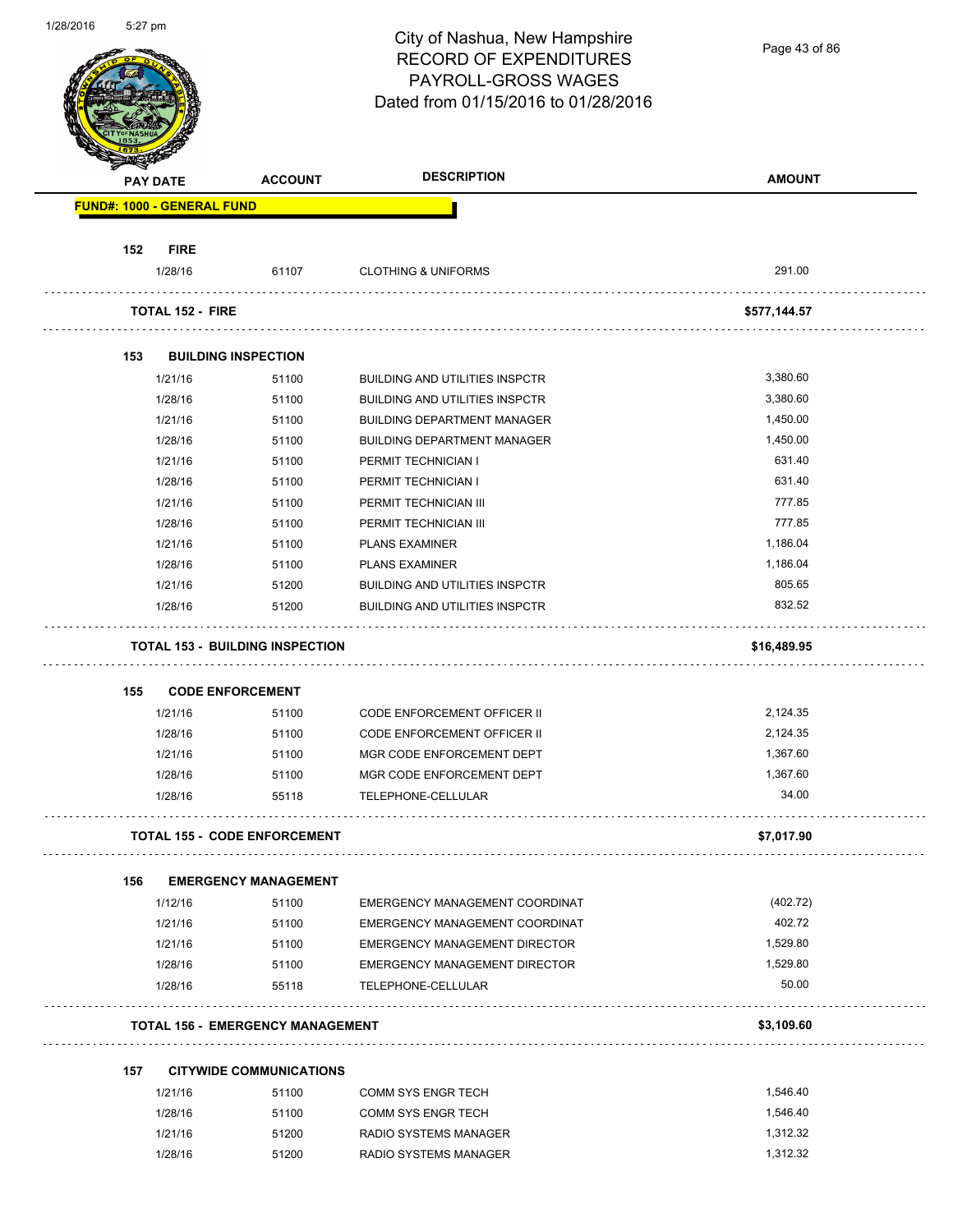| 1/28/2016 | 5:27 pm                           |                                                   | City of Nashua, New Hampshire<br><b>RECORD OF EXPENDITURES</b><br>PAYROLL-GROSS WAGES<br>Dated from 01/15/2016 to 01/28/2016 | Page 44 of 86 |
|-----------|-----------------------------------|---------------------------------------------------|------------------------------------------------------------------------------------------------------------------------------|---------------|
|           | <b>PAY DATE</b>                   | <b>ACCOUNT</b>                                    | <b>DESCRIPTION</b>                                                                                                           | <b>AMOUNT</b> |
|           | <b>FUND#: 1000 - GENERAL FUND</b> |                                                   |                                                                                                                              |               |
|           |                                   |                                                   |                                                                                                                              |               |
|           | 157                               | <b>CITYWIDE COMMUNICATIONS</b>                    |                                                                                                                              |               |
|           | 1/28/16                           | 55118                                             | TELEPHONE-CELLULAR                                                                                                           | 100.00        |
|           |                                   | <b>TOTAL 157 - CITYWIDE COMMUNICATIONS</b>        |                                                                                                                              | \$5,817.44    |
|           |                                   |                                                   |                                                                                                                              |               |
|           | 160                               | <b>PUBLIC WORKS-ADMIN/ENGINEERING</b>             |                                                                                                                              |               |
|           | 1/21/16                           | 51100                                             | ADMINISTRATIVE ASSISTANT II                                                                                                  | 704.60        |
|           | 1/28/16                           | 51100                                             | ADMINISTRATIVE ASSISTANT II                                                                                                  | 704.60        |
|           | 1/21/16                           | 51100                                             | CITIZEN SERVICES COORDINATOR                                                                                                 | 763.50        |
|           | 1/28/16                           | 51100                                             | CITIZEN SERVICES COORDINATOR                                                                                                 | 763.50        |
|           | 1/21/16                           | 51100                                             | <b>CITY ENGINEER</b>                                                                                                         | 1,030.45      |
|           | 1/28/16                           | 51100                                             | <b>CITY ENGINEER</b>                                                                                                         | 1,030.45      |
|           | 1/21/16                           | 51100                                             | CONST INSP ENGINEERING ASST                                                                                                  | 947.55        |
|           | 1/28/16                           | 51100                                             | CONST INSP ENGINEERING ASST                                                                                                  | 947.55        |
|           | 1/21/16                           | 51100                                             | DEPUTY MANAGER OF ENGINEERING                                                                                                | 710.65        |
|           | 1/28/16                           | 51100                                             | DEPUTY MANAGER OF ENGINEERING                                                                                                | 710.65        |
|           | 1/21/16                           | 51100                                             | DIRECTOR PUBLIC WORKS                                                                                                        | 1,528.65      |
|           | 1/28/16                           | 51100                                             | DIRECTOR PUBLIC WORKS                                                                                                        | 1,528.65      |
|           | 1/21/16                           | 51100                                             | DIVISION OPERATIONS MANAGER                                                                                                  | 1,455.50      |
|           | 1/28/16                           | 51100                                             | <b>DIVISION OPERATIONS MANAGER</b>                                                                                           | 1,455.50      |
|           | 1/21/16                           | 51100                                             | DPW CONTRACT ADMINISTRATOR                                                                                                   | 340.55        |
|           | 1/28/16                           | 51100                                             | DPW CONTRACT ADMINISTRATOR                                                                                                   | 340.55        |
|           | 1/21/16                           | 51100                                             | <b>ENGINEERING INSPECTORS</b>                                                                                                | 1,904.85      |
|           | 1/28/16                           | 51100                                             | <b>ENGINEERING INSPECTORS</b>                                                                                                | 1,904.85      |
|           | 1/21/16                           | 51100                                             | <b>EXECUTIVE ASSISTANT</b>                                                                                                   | 689.90        |
|           | 1/28/16                           | 51100                                             | <b>EXECUTIVE ASSISTANT</b>                                                                                                   | 689.90        |
|           | 1/21/16                           | 51100                                             | <b>SENIOR FOREMAN</b>                                                                                                        | 1,305.60      |
|           | 1/28/16                           | 51100                                             | <b>SENIOR FOREMAN</b>                                                                                                        | 1,305.60      |
|           | 1/21/16                           | 51100                                             | SENIOR TRAFFIC ENGINEER                                                                                                      | 1,626.11      |
|           | 1/28/16                           | 51100                                             | <b>SENIOR TRAFFIC ENGINEER</b>                                                                                               | 1,626.11      |
|           | 1/21/16                           | 51100                                             | <b>STAFF ENGINEER</b>                                                                                                        | 1,219.70      |
|           | 1/28/16                           | 51100                                             | STAFF ENGINEER                                                                                                               | 1,219.70      |
|           | 1/21/16                           | 51100                                             | STREET CONSTRUCTION ENGINEER                                                                                                 | 1,332.95      |
|           | 1/28/16                           | 51100                                             | STREET CONSTRUCTION ENGINEER                                                                                                 | 1,332.95      |
|           | 1/21/16                           | 51100                                             | SURVEY TECHNICIAN                                                                                                            | 1,149.50      |
|           | 1/28/16                           | 51100                                             | <b>SURVEY TECHNICIAN</b>                                                                                                     | 1,149.50      |
|           | 1/28/16                           | 51300                                             | OVERTIME-REGULAR                                                                                                             | 132.53        |
|           | 12/31/15                          | 51500                                             | ELECTED BOARD MEMBER                                                                                                         | 500.00        |
|           | 1/28/16                           | 55118                                             | TELEPHONE-CELLULAR                                                                                                           | 251.00        |
|           | 12/31/15                          | 55314                                             | FIXED RATE MILEAGE ALLOWANCE                                                                                                 | 150.00        |
|           |                                   | <b>TOTAL 160 - PUBLIC WORKS-ADMIN/ENGINEERING</b> |                                                                                                                              | \$34,453.65   |
|           |                                   |                                                   |                                                                                                                              |               |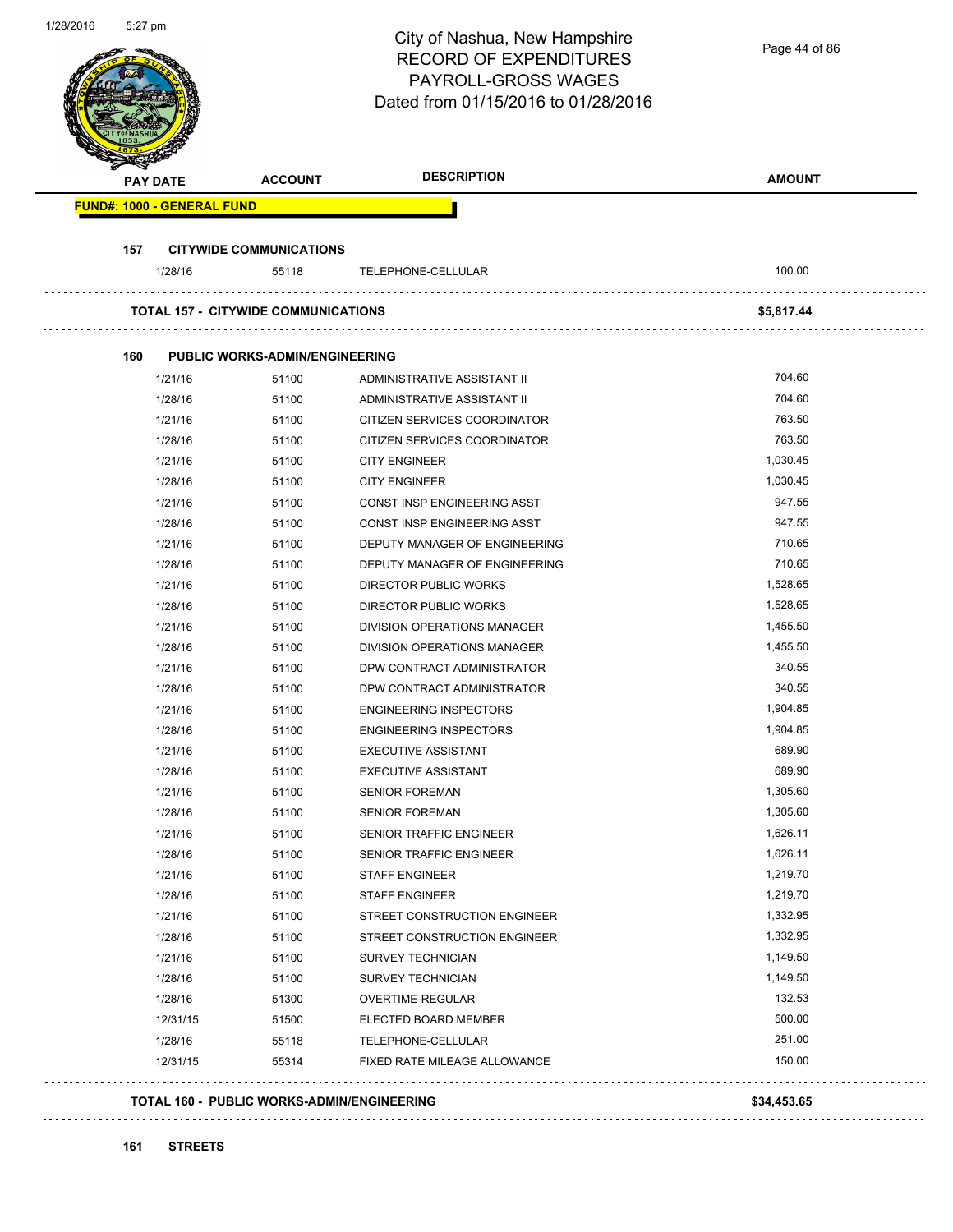

Page 45 of 86

| <b>FUND#: 1000 - GENERAL FUND</b><br><b>STREETS</b><br>1/21/16<br>51100 |                                  |           |
|-------------------------------------------------------------------------|----------------------------------|-----------|
|                                                                         |                                  |           |
|                                                                         |                                  |           |
|                                                                         |                                  |           |
|                                                                         | ADMINISTRATIVE ASSISTANT III     | 999.20    |
| 1/28/16<br>51100                                                        | ADMINISTRATIVE ASSISTANT III     | 999.21    |
| 1/21/16<br>51100                                                        | AUTO MECH 1ST CLASS NIGHTS       | 3,201.60  |
| 1/28/16<br>51100                                                        | AUTO MECH 1ST CLASS NIGHTS       | 2,767.53  |
| 1/21/16<br>51100                                                        | AUTO MECH 2ND CLASS              | 1,920.80  |
| 1/28/16<br>51100                                                        | AUTO MECH 2ND CLASS              | 1,920.80  |
| 1/21/16<br>51100                                                        | AUTO MECH 2ND CLASS NIGHTS       | 972.40    |
| 1/28/16<br>51100                                                        | AUTO MECH 2ND CLASS NIGHTS       | 972.40    |
| 1/21/16<br>51100                                                        | AUTO MECHANIC 1ST CLASS          | 3,161.60  |
| 1/28/16<br>51100                                                        | AUTO MECHANIC 1ST CLASS          | 3,161.60  |
| 1/21/16<br>51100                                                        | EQUIP OPR STREET REPAIR          | 7,713.20  |
| 1/28/16<br>51100                                                        | EQUIP OPR STREET REPAIR          | 7,713.20  |
| 1/21/16<br>51100                                                        | FLEET MAINTENANCE FOREMAN        | 1,149.50  |
| 1/28/16<br>51100                                                        | <b>FLEET MAINTENANCE FOREMAN</b> | 1,149.50  |
| 1/21/16<br>51100                                                        | FLEET MANAGER STREET DEPT        | 1,075.00  |
| 1/28/16<br>51100                                                        | FLEET MANAGER STREET DEPT        | 1,075.00  |
| 1/21/16<br>51100                                                        | <b>MASON PIPELAYER</b>           | 2,773.20  |
| 1/28/16<br>51100                                                        | <b>MASON PIPELAYER</b>           | 2,773.20  |
| 1/21/16<br>51100                                                        | SIGN MAINTENANCE                 | 1,828.00  |
| 1/28/16<br>51100                                                        | <b>SIGN MAINTENANCE</b>          | 1,828.00  |
| 1/21/16<br>51100                                                        | SIGN MAINTENANCE ASSISTANT       | 852.40    |
| 1/28/16<br>51100                                                        | SIGN MAINTENANCE ASSISTANT       | 852.40    |
| 1/21/16<br>51100                                                        | STOREKEEPER PWD                  | 938.85    |
| 1/28/16<br>51100                                                        | STOREKEEPER PWD                  | 938.85    |
| 1/21/16<br>51100                                                        | <b>STREET FOREMAN</b>            | 4,839.18  |
| 1/28/16<br>51100                                                        | <b>STREET FOREMAN</b>            | 4,839.18  |
| 1/21/16<br>51100                                                        | SUPERINTENDENT OF STREETS        | 1,823.90  |
| 1/28/16<br>51100                                                        | SUPERINTENDENT OF STREETS        | 1,823.90  |
| 1/21/16<br>51100                                                        | TRAFFIC MAINTENANCE ASSISTANT    | 909.20    |
| 1/28/16<br>51100                                                        | TRAFFIC MAINTENANCE ASSISTANT    | 909.20    |
| 1/21/16<br>51100                                                        | <b>TRAFFIC TECHNICIAN I</b>      | 2,187.21  |
| 1/28/16<br>51100                                                        | TRAFFIC TECHNICIAN I             | 2,187.20  |
| 1/21/16<br>51100                                                        | TRUCK DRIVER STREET REPAIR       | 16,361.73 |
| 1/28/16<br>51100                                                        | TRUCK DRIVER STREET REPAIR       | 16,700.40 |
| 1/21/16<br>51100                                                        | <b>WELDER FIRST CLASS</b>        | 2,214.31  |
| 1/28/16<br>51100                                                        | <b>WELDER FIRST CLASS</b>        | 2,089.42  |
| 1/21/16<br>51300                                                        | OVERTIME-REGULAR                 | 63,878.88 |
| 1/28/16<br>51300                                                        | OVERTIME-REGULAR                 | 47,498.66 |
| 1/28/16<br>55118                                                        | TELEPHONE-CELLULAR               | 67.00     |
|                                                                         |                                  |           |

### **TOTAL 161 - STREETS \$221,066.81**

**166 PARKING LOTS**

 $\omega$  is  $\omega$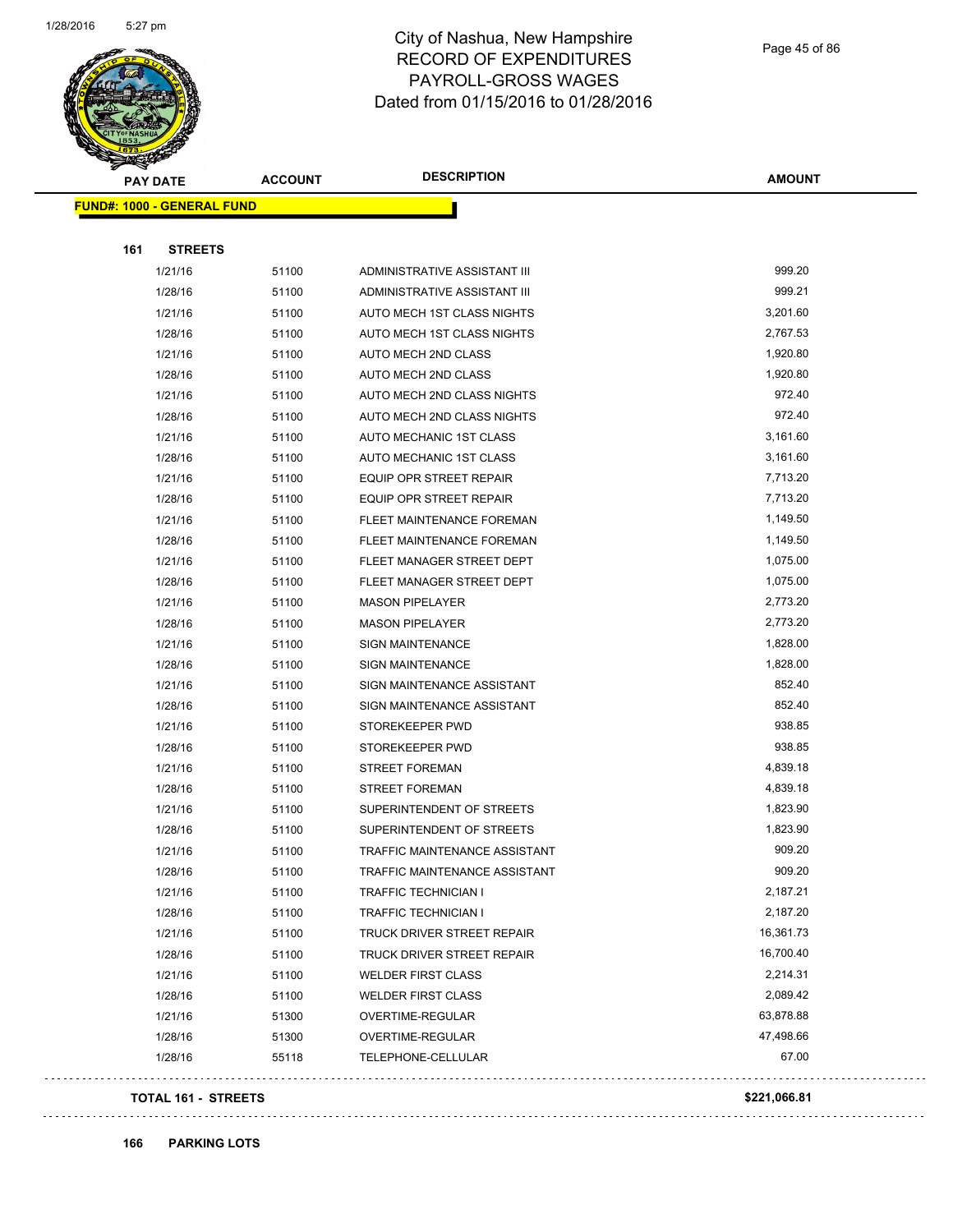

Page 46 of 86

| <b>AMOUNT</b><br><b>ACCOUNT</b><br><b>PAY DATE</b><br><b>PARKING LOTS</b><br>166<br>1,383.40<br>1/21/16<br>PARKING MAINTENANCE<br>51100<br>1,383.40<br>1/28/16<br>51100<br>PARKING MAINTENANCE<br>773.70<br>PARKING OPERATIONS COORD<br>1/21/16<br>51100<br>773.70<br>1/28/16<br>51100<br>PARKING OPERATIONS COORD<br>68.40<br>1/21/16<br>51100<br><b>TRANSPORTATION DEPT MANAGER</b><br>68.40<br>1/28/16<br>51100<br>TRANSPORTATION DEPT MANAGER<br>239.92<br>1/21/16<br>OVERTIME-REGULAR<br>51300<br>466.90<br>1/28/16<br>51300<br>OVERTIME-REGULAR<br>(285.00)<br>1/7/16<br>55118<br>TELEPHONE-CELLULAR<br>134.00<br>1/28/16<br>55118<br>TELEPHONE-CELLULAR<br><b>TOTAL 166 - PARKING LOTS</b><br>\$5,006.82<br>171<br><b>COMMUNITY SERVICES</b><br>1,778.30<br>1/21/16<br>DIRECTOR HEALTH AND COMM SVS<br>51100<br>1,778.30<br>1/28/16<br>51100<br>DIRECTOR HEALTH AND COMM SVS<br>957.30<br>1/21/16<br>51100<br>PROGRAM COORDINATOR<br>957.30<br>1/28/16<br>PROGRAM COORDINATOR<br>51100<br>1/28/16<br>50.00<br>55118<br>TELEPHONE-CELLULAR<br><b>TOTAL 171 - COMMUNITY SERVICES</b><br>\$5,521.20<br><b>COMMUNITY HEALTH</b><br>172<br>738.30<br>1/21/16<br>ADMINISTRATIVE ASSISTANT II<br>51100<br>738.30<br>1/28/16<br>51100<br>ADMINISTRATIVE ASSISTANT II<br>786.80<br>1/21/16<br>51100<br>BILINGUAL OUTREACH WORKER<br>786.80<br>BILINGUAL OUTREACH WORKER<br>1/28/16<br>51100<br>1/21/16<br>51100<br>1,404.70<br>MANAGER COMMUNITY HEALTH<br>1,404.70<br>1/28/16<br>51100<br>MANAGER COMMUNITY HEALTH<br>2,157.95<br>1/21/16<br>51100<br>PUB HEALTH NURSE<br>2,157.94<br>1/28/16<br>51100<br>PUB HEALTH NURSE<br>416.65<br>1/21/16<br>51412<br><b>WAGES PER DIEM</b><br>590.86<br>1/28/16<br>51412<br><b>WAGES PER DIEM</b><br>50.00<br>1/28/16<br>55118<br>TELEPHONE-CELLULAR<br><b>TOTAL 172 - COMMUNITY HEALTH</b><br>\$11,233.00<br>173<br><b>ENVIRONMENTAL HEALTH</b><br>2,457.36 | <b>MERRE</b> |         |       |                           |  |
|----------------------------------------------------------------------------------------------------------------------------------------------------------------------------------------------------------------------------------------------------------------------------------------------------------------------------------------------------------------------------------------------------------------------------------------------------------------------------------------------------------------------------------------------------------------------------------------------------------------------------------------------------------------------------------------------------------------------------------------------------------------------------------------------------------------------------------------------------------------------------------------------------------------------------------------------------------------------------------------------------------------------------------------------------------------------------------------------------------------------------------------------------------------------------------------------------------------------------------------------------------------------------------------------------------------------------------------------------------------------------------------------------------------------------------------------------------------------------------------------------------------------------------------------------------------------------------------------------------------------------------------------------------------------------------------------------------------------------------------------------------------------------------------------------------------------------------------------------------------------------------------------------|--------------|---------|-------|---------------------------|--|
| <b>FUND#: 1000 - GENERAL FUND</b>                                                                                                                                                                                                                                                                                                                                                                                                                                                                                                                                                                                                                                                                                                                                                                                                                                                                                                                                                                                                                                                                                                                                                                                                                                                                                                                                                                                                                                                                                                                                                                                                                                                                                                                                                                                                                                                                  |              |         |       | <b>DESCRIPTION</b>        |  |
|                                                                                                                                                                                                                                                                                                                                                                                                                                                                                                                                                                                                                                                                                                                                                                                                                                                                                                                                                                                                                                                                                                                                                                                                                                                                                                                                                                                                                                                                                                                                                                                                                                                                                                                                                                                                                                                                                                    |              |         |       |                           |  |
|                                                                                                                                                                                                                                                                                                                                                                                                                                                                                                                                                                                                                                                                                                                                                                                                                                                                                                                                                                                                                                                                                                                                                                                                                                                                                                                                                                                                                                                                                                                                                                                                                                                                                                                                                                                                                                                                                                    |              |         |       |                           |  |
|                                                                                                                                                                                                                                                                                                                                                                                                                                                                                                                                                                                                                                                                                                                                                                                                                                                                                                                                                                                                                                                                                                                                                                                                                                                                                                                                                                                                                                                                                                                                                                                                                                                                                                                                                                                                                                                                                                    |              |         |       |                           |  |
|                                                                                                                                                                                                                                                                                                                                                                                                                                                                                                                                                                                                                                                                                                                                                                                                                                                                                                                                                                                                                                                                                                                                                                                                                                                                                                                                                                                                                                                                                                                                                                                                                                                                                                                                                                                                                                                                                                    |              |         |       |                           |  |
|                                                                                                                                                                                                                                                                                                                                                                                                                                                                                                                                                                                                                                                                                                                                                                                                                                                                                                                                                                                                                                                                                                                                                                                                                                                                                                                                                                                                                                                                                                                                                                                                                                                                                                                                                                                                                                                                                                    |              |         |       |                           |  |
|                                                                                                                                                                                                                                                                                                                                                                                                                                                                                                                                                                                                                                                                                                                                                                                                                                                                                                                                                                                                                                                                                                                                                                                                                                                                                                                                                                                                                                                                                                                                                                                                                                                                                                                                                                                                                                                                                                    |              |         |       |                           |  |
|                                                                                                                                                                                                                                                                                                                                                                                                                                                                                                                                                                                                                                                                                                                                                                                                                                                                                                                                                                                                                                                                                                                                                                                                                                                                                                                                                                                                                                                                                                                                                                                                                                                                                                                                                                                                                                                                                                    |              |         |       |                           |  |
|                                                                                                                                                                                                                                                                                                                                                                                                                                                                                                                                                                                                                                                                                                                                                                                                                                                                                                                                                                                                                                                                                                                                                                                                                                                                                                                                                                                                                                                                                                                                                                                                                                                                                                                                                                                                                                                                                                    |              |         |       |                           |  |
|                                                                                                                                                                                                                                                                                                                                                                                                                                                                                                                                                                                                                                                                                                                                                                                                                                                                                                                                                                                                                                                                                                                                                                                                                                                                                                                                                                                                                                                                                                                                                                                                                                                                                                                                                                                                                                                                                                    |              |         |       |                           |  |
|                                                                                                                                                                                                                                                                                                                                                                                                                                                                                                                                                                                                                                                                                                                                                                                                                                                                                                                                                                                                                                                                                                                                                                                                                                                                                                                                                                                                                                                                                                                                                                                                                                                                                                                                                                                                                                                                                                    |              |         |       |                           |  |
|                                                                                                                                                                                                                                                                                                                                                                                                                                                                                                                                                                                                                                                                                                                                                                                                                                                                                                                                                                                                                                                                                                                                                                                                                                                                                                                                                                                                                                                                                                                                                                                                                                                                                                                                                                                                                                                                                                    |              |         |       |                           |  |
|                                                                                                                                                                                                                                                                                                                                                                                                                                                                                                                                                                                                                                                                                                                                                                                                                                                                                                                                                                                                                                                                                                                                                                                                                                                                                                                                                                                                                                                                                                                                                                                                                                                                                                                                                                                                                                                                                                    |              |         |       |                           |  |
|                                                                                                                                                                                                                                                                                                                                                                                                                                                                                                                                                                                                                                                                                                                                                                                                                                                                                                                                                                                                                                                                                                                                                                                                                                                                                                                                                                                                                                                                                                                                                                                                                                                                                                                                                                                                                                                                                                    |              |         |       |                           |  |
|                                                                                                                                                                                                                                                                                                                                                                                                                                                                                                                                                                                                                                                                                                                                                                                                                                                                                                                                                                                                                                                                                                                                                                                                                                                                                                                                                                                                                                                                                                                                                                                                                                                                                                                                                                                                                                                                                                    |              |         |       |                           |  |
|                                                                                                                                                                                                                                                                                                                                                                                                                                                                                                                                                                                                                                                                                                                                                                                                                                                                                                                                                                                                                                                                                                                                                                                                                                                                                                                                                                                                                                                                                                                                                                                                                                                                                                                                                                                                                                                                                                    |              |         |       |                           |  |
|                                                                                                                                                                                                                                                                                                                                                                                                                                                                                                                                                                                                                                                                                                                                                                                                                                                                                                                                                                                                                                                                                                                                                                                                                                                                                                                                                                                                                                                                                                                                                                                                                                                                                                                                                                                                                                                                                                    |              |         |       |                           |  |
|                                                                                                                                                                                                                                                                                                                                                                                                                                                                                                                                                                                                                                                                                                                                                                                                                                                                                                                                                                                                                                                                                                                                                                                                                                                                                                                                                                                                                                                                                                                                                                                                                                                                                                                                                                                                                                                                                                    |              |         |       |                           |  |
|                                                                                                                                                                                                                                                                                                                                                                                                                                                                                                                                                                                                                                                                                                                                                                                                                                                                                                                                                                                                                                                                                                                                                                                                                                                                                                                                                                                                                                                                                                                                                                                                                                                                                                                                                                                                                                                                                                    |              |         |       |                           |  |
|                                                                                                                                                                                                                                                                                                                                                                                                                                                                                                                                                                                                                                                                                                                                                                                                                                                                                                                                                                                                                                                                                                                                                                                                                                                                                                                                                                                                                                                                                                                                                                                                                                                                                                                                                                                                                                                                                                    |              |         |       |                           |  |
|                                                                                                                                                                                                                                                                                                                                                                                                                                                                                                                                                                                                                                                                                                                                                                                                                                                                                                                                                                                                                                                                                                                                                                                                                                                                                                                                                                                                                                                                                                                                                                                                                                                                                                                                                                                                                                                                                                    |              |         |       |                           |  |
|                                                                                                                                                                                                                                                                                                                                                                                                                                                                                                                                                                                                                                                                                                                                                                                                                                                                                                                                                                                                                                                                                                                                                                                                                                                                                                                                                                                                                                                                                                                                                                                                                                                                                                                                                                                                                                                                                                    |              |         |       |                           |  |
|                                                                                                                                                                                                                                                                                                                                                                                                                                                                                                                                                                                                                                                                                                                                                                                                                                                                                                                                                                                                                                                                                                                                                                                                                                                                                                                                                                                                                                                                                                                                                                                                                                                                                                                                                                                                                                                                                                    |              |         |       |                           |  |
|                                                                                                                                                                                                                                                                                                                                                                                                                                                                                                                                                                                                                                                                                                                                                                                                                                                                                                                                                                                                                                                                                                                                                                                                                                                                                                                                                                                                                                                                                                                                                                                                                                                                                                                                                                                                                                                                                                    |              |         |       |                           |  |
|                                                                                                                                                                                                                                                                                                                                                                                                                                                                                                                                                                                                                                                                                                                                                                                                                                                                                                                                                                                                                                                                                                                                                                                                                                                                                                                                                                                                                                                                                                                                                                                                                                                                                                                                                                                                                                                                                                    |              |         |       |                           |  |
|                                                                                                                                                                                                                                                                                                                                                                                                                                                                                                                                                                                                                                                                                                                                                                                                                                                                                                                                                                                                                                                                                                                                                                                                                                                                                                                                                                                                                                                                                                                                                                                                                                                                                                                                                                                                                                                                                                    |              |         |       |                           |  |
|                                                                                                                                                                                                                                                                                                                                                                                                                                                                                                                                                                                                                                                                                                                                                                                                                                                                                                                                                                                                                                                                                                                                                                                                                                                                                                                                                                                                                                                                                                                                                                                                                                                                                                                                                                                                                                                                                                    |              |         |       |                           |  |
|                                                                                                                                                                                                                                                                                                                                                                                                                                                                                                                                                                                                                                                                                                                                                                                                                                                                                                                                                                                                                                                                                                                                                                                                                                                                                                                                                                                                                                                                                                                                                                                                                                                                                                                                                                                                                                                                                                    |              |         |       |                           |  |
|                                                                                                                                                                                                                                                                                                                                                                                                                                                                                                                                                                                                                                                                                                                                                                                                                                                                                                                                                                                                                                                                                                                                                                                                                                                                                                                                                                                                                                                                                                                                                                                                                                                                                                                                                                                                                                                                                                    |              |         |       |                           |  |
|                                                                                                                                                                                                                                                                                                                                                                                                                                                                                                                                                                                                                                                                                                                                                                                                                                                                                                                                                                                                                                                                                                                                                                                                                                                                                                                                                                                                                                                                                                                                                                                                                                                                                                                                                                                                                                                                                                    |              |         |       |                           |  |
|                                                                                                                                                                                                                                                                                                                                                                                                                                                                                                                                                                                                                                                                                                                                                                                                                                                                                                                                                                                                                                                                                                                                                                                                                                                                                                                                                                                                                                                                                                                                                                                                                                                                                                                                                                                                                                                                                                    |              |         |       |                           |  |
|                                                                                                                                                                                                                                                                                                                                                                                                                                                                                                                                                                                                                                                                                                                                                                                                                                                                                                                                                                                                                                                                                                                                                                                                                                                                                                                                                                                                                                                                                                                                                                                                                                                                                                                                                                                                                                                                                                    |              |         |       |                           |  |
|                                                                                                                                                                                                                                                                                                                                                                                                                                                                                                                                                                                                                                                                                                                                                                                                                                                                                                                                                                                                                                                                                                                                                                                                                                                                                                                                                                                                                                                                                                                                                                                                                                                                                                                                                                                                                                                                                                    |              |         |       |                           |  |
|                                                                                                                                                                                                                                                                                                                                                                                                                                                                                                                                                                                                                                                                                                                                                                                                                                                                                                                                                                                                                                                                                                                                                                                                                                                                                                                                                                                                                                                                                                                                                                                                                                                                                                                                                                                                                                                                                                    |              |         |       |                           |  |
|                                                                                                                                                                                                                                                                                                                                                                                                                                                                                                                                                                                                                                                                                                                                                                                                                                                                                                                                                                                                                                                                                                                                                                                                                                                                                                                                                                                                                                                                                                                                                                                                                                                                                                                                                                                                                                                                                                    |              |         |       |                           |  |
|                                                                                                                                                                                                                                                                                                                                                                                                                                                                                                                                                                                                                                                                                                                                                                                                                                                                                                                                                                                                                                                                                                                                                                                                                                                                                                                                                                                                                                                                                                                                                                                                                                                                                                                                                                                                                                                                                                    |              |         |       |                           |  |
|                                                                                                                                                                                                                                                                                                                                                                                                                                                                                                                                                                                                                                                                                                                                                                                                                                                                                                                                                                                                                                                                                                                                                                                                                                                                                                                                                                                                                                                                                                                                                                                                                                                                                                                                                                                                                                                                                                    |              | 1/21/16 | 51100 | ENVIRONMENTAL HEALTH SPEC |  |

| 1/28/16 | 51100 | ENVIRONMENTAL HEALTH SPEC     | 2.457.35 |
|---------|-------|-------------------------------|----------|
| 1/21/16 | 51100 | ENVIRONMENTAL TECH OFFICE MGR | 1.008.81 |
| 1/28/16 | 51100 | ENVIRONMENTAL TECH OFFICE MGR | 1.008.80 |
| 1/21/16 | 51100 | LABORATORY DIRECTOR           | 1.017.40 |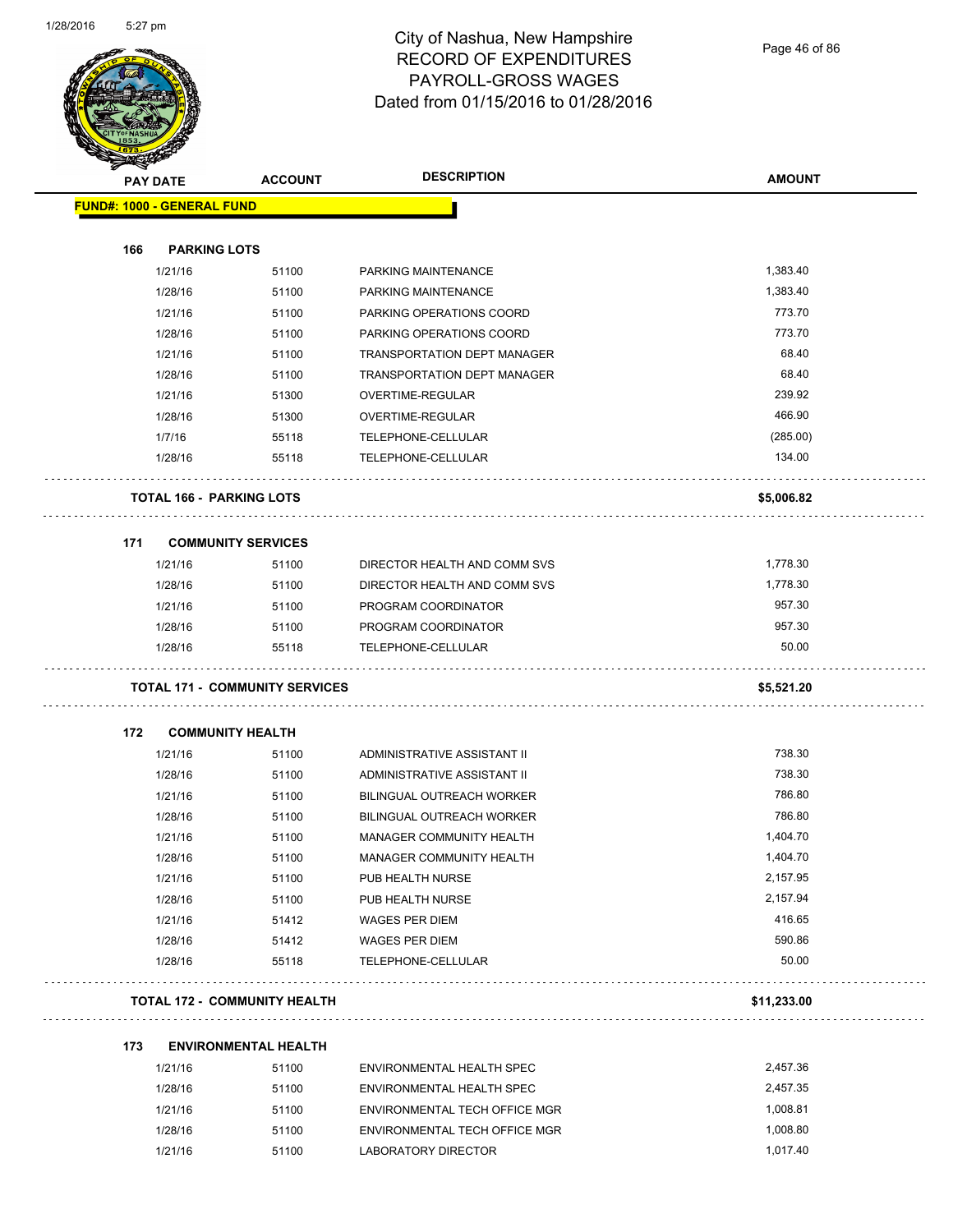Page 47 of 86

| <b>PAY DATE</b>                   | <b>ACCOUNT</b>                            | <b>DESCRIPTION</b>               | <b>AMOUNT</b> |
|-----------------------------------|-------------------------------------------|----------------------------------|---------------|
| <b>FUND#: 1000 - GENERAL FUND</b> |                                           |                                  |               |
| 173                               | <b>ENVIRONMENTAL HEALTH</b>               |                                  |               |
| 1/28/16                           | 51100                                     | LABORATORY DIRECTOR              | 1,017.41      |
| 1/21/16                           | 51100                                     | MANAGER ENVIRONMENTAL HEALTH     | 1,489.35      |
| 1/28/16                           | 51100                                     | MANAGER ENVIRONMENTAL HEALTH     | 1,489.35      |
| 1/28/16                           | 55118                                     | TELEPHONE-CELLULAR               | 84.00         |
|                                   | <b>TOTAL 173 - ENVIRONMENTAL HEALTH</b>   |                                  | \$12,029.83   |
| 174                               | <b>WELFARE ADMINISTRATION</b>             |                                  |               |
| 1/21/16                           | 51100                                     | <b>CASE TECHNICIAN WELFARE</b>   | 2,334.00      |
| 1/28/16                           | 51100                                     | CASE TECHNICIAN WELFARE          | 2,334.00      |
| 1/21/16                           | 51100                                     | INTAKE WORKER ACCOUNTANT         | 964.36        |
| 1/28/16                           | 51100                                     | INTAKE WORKER ACCOUNTANT         | 964.35        |
| 1/21/16                           | 51100                                     | SENIOR CASE TECHNICIAN           | 985.55        |
| 1/28/16                           | 51100                                     | SENIOR CASE TECHNICIAN           | 985.55        |
| 1/21/16                           | 51100                                     | <b>WELFARE OFFICER</b>           | 1,493.05      |
| 1/28/16                           | 51100                                     | <b>WELFARE OFFICER</b>           | 1,493.05      |
| 1/28/16                           | 55118                                     | TELEPHONE-CELLULAR               | 50.00         |
|                                   | <b>TOTAL 174 - WELFARE ADMINISTRATION</b> |                                  | \$11,603.91   |
| 177                               | <b>PARKS &amp; RECREATION</b>             |                                  |               |
| 1/21/16                           | 51100                                     | ADMINISTRATIVE ASSISTANT II      | 777.85        |
| 1/28/16                           | 51100                                     | ADMINISTRATIVE ASSISTANT II      | 777.85        |
| 1/21/16                           | 51100                                     | EQUIPMENT OPERATOR, PARKS        | 960.40        |
| 1/28/16                           | 51100                                     | EQUIPMENT OPERATOR, PARKS        | 960.40        |
| 1/21/16                           | 51100                                     | <b>FOREMAN LABOR PARK</b>        | 3,448.51      |
| 1/28/16                           | 51100                                     | FOREMAN LABOR PARK               | 3,448.50      |
| 1/21/16                           | 51100                                     | GROUNDSKEEPER MAINTENANCE        | 6,900.08      |
| 1/28/16                           | 51100                                     | <b>GROUNDSKEEPER MAINTENANCE</b> | 6,974.80      |
| 1/21/16                           | 51100                                     | <b>GROUNDSMAN I</b>              | 3,331.36      |
| 1/28/16                           | 51100                                     | <b>GROUNDSMAN I</b>              | 3,303.93      |
| 1/21/16                           | 51100                                     | <b>GROUNDSMAN II</b>             | 864.81        |
| 1/28/16                           | 51100                                     | <b>GROUNDSMAN II</b>             | 864.80        |
| 1/21/16                           | 51100                                     | <b>LEAD GROUNDSMAN</b>           | 2,913.60      |
| 1/28/16                           | 51100                                     | LEAD GROUNDSMAN                  | 2,913.60      |
| 1/21/16                           | 51100                                     | PROGRAM COORDINATOR              | 365.10        |
| 1/28/16                           | 51100                                     | PROGRAM COORDINATOR              | 365.10        |
| 1/21/16                           | 51100                                     | RECREATION PROGRAM MANAGER       | 1,115.75      |
| 1/28/16                           | 51100                                     | RECREATION PROGRAM MANAGER       | 1,115.75      |
| 1/21/16                           | 51100                                     | STELLOS STADIUM ATTENDANT        | 960.40        |
|                                   |                                           |                                  |               |
| 1/28/16                           | 51100                                     | STELLOS STADIUM ATTENDANT        | 960.40        |
| 1/21/16                           | 51100                                     | SUPERINTENDENT OF PARKS RECR     | 1,771.20      |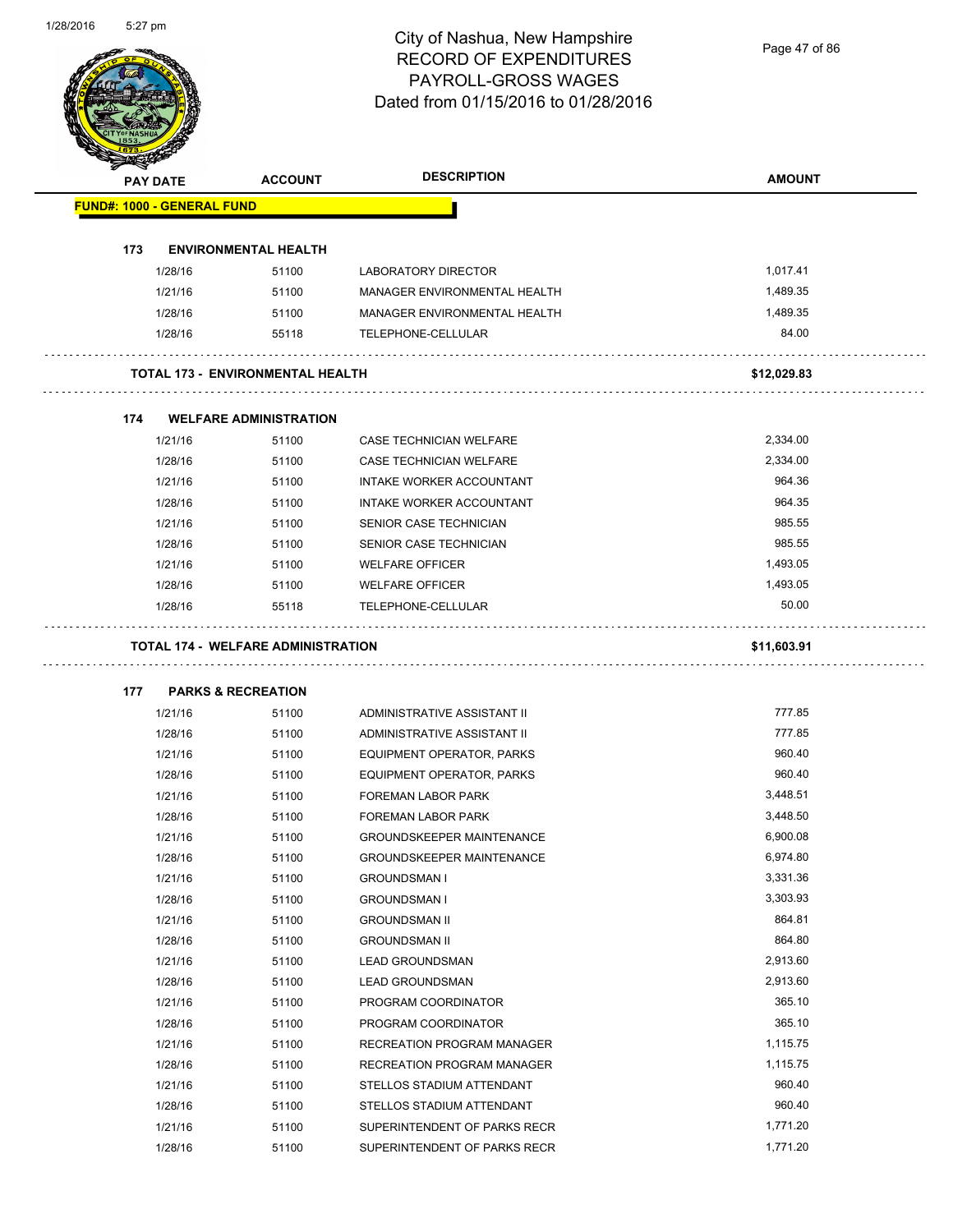

Page 48 of 86

| <b>PAY DATE</b> |                                   | <b>ACCOUNT</b>                            | <b>DESCRIPTION</b>              | <b>AMOUNT</b> |
|-----------------|-----------------------------------|-------------------------------------------|---------------------------------|---------------|
|                 | <b>FUND#: 1000 - GENERAL FUND</b> |                                           |                                 |               |
|                 |                                   |                                           |                                 |               |
| 177             | <b>PARKS &amp; RECREATION</b>     |                                           |                                 |               |
|                 | 1/21/16                           | 51300                                     | OVERTIME-REGULAR                | 658.80        |
|                 | 1/28/16                           | 51300                                     | OVERTIME-REGULAR                | 6,749.00      |
|                 | 1/21/16                           | 51600                                     | <b>LONGEVITY</b>                | 1,200.00      |
|                 | 1/28/16                           | 55118                                     | TELEPHONE-CELLULAR              | 67.00         |
|                 | 1/21/16                           | 55642                                     | <b>GAME OFFICIALS</b>           | 360.00        |
|                 | 1/28/16                           | 55642                                     | <b>GAME OFFICIALS</b>           | 1,021.00      |
|                 |                                   | <b>TOTAL 177 - PARKS &amp; RECREATION</b> |                                 | \$56,921.19   |
| 179             | <b>LIBRARY</b>                    |                                           |                                 |               |
|                 | 1/21/16                           | 51100                                     | ADMIN ASST COST ACCOUNTANT      | 829.19        |
|                 | 1/28/16                           | 51100                                     | ADMIN ASST COST ACCOUNTANT      | 829.15        |
|                 | 1/21/16                           | 51100                                     | ASSISTANT DIRECTOR LIBRARY      | 1,408.20      |
|                 | 1/28/16                           | 51100                                     | ASSISTANT DIRECTOR LIBRARY      | 1,408.20      |
|                 | 1/21/16                           | 51100                                     | ASSISTANT LIBRARIAN CIRCULATIO  | 995.30        |
|                 | 1/28/16                           | 51100                                     | ASSISTANT LIBRARIAN CIRCULATIO  | 995.30        |
|                 | 1/21/16                           | 51100                                     | ASSISTANT LIBRARIAN TECH SVS    | 1,232.15      |
|                 | 1/28/16                           | 51100                                     | ASSISTANT LIBRARIAN TECH SVS    | 1,232.15      |
|                 | 1/21/16                           | 51100                                     | ASSISTANT LIBRARIAN YOUTH SERV  | 797.65        |
|                 | 1/28/16                           | 51100                                     | ASSISTANT LIBRARIAN YOUTH SERV  | 797.65        |
|                 | 1/21/16                           | 51100                                     | <b>DIRECTOR LIBRARY</b>         | 1,941.85      |
|                 | 1/28/16                           | 51100                                     | <b>DIRECTOR LIBRARY</b>         | 1,941.85      |
|                 | 1/21/16                           | 51100                                     | EXECUTIVE ASST OFFICE MANAGER   | 883.75        |
|                 | 1/28/16                           | 51100                                     | EXECUTIVE ASST OFFICE MANAGER   | 883.75        |
|                 | 1/21/16                           | 51100                                     | HUNT MEMORIAL BLDG & ARTS ADM   | 330.75        |
|                 | 1/28/16                           | 51100                                     | HUNT MEMORIAL BLDG & ARTS ADM   | 330.75        |
|                 | 1/21/16                           | 51100                                     | <b>JANITOR</b>                  | 501.55        |
|                 | 1/28/16                           | 51100                                     | <b>JANITOR</b>                  | 501.55        |
|                 | 1/21/16                           | 51100                                     | <b>LIBRARIAN ADULT SERVICES</b> | 984.25        |
|                 | 1/28/16                           | 51100                                     | LIBRARIAN ADULT SERVICES        | 984.25        |
|                 | 1/21/16                           | 51100                                     | LIBRARIAN CIRCULATION           | 1,025.78      |
|                 | 1/28/16                           | 51100                                     | <b>LIBRARIAN CIRCULATION</b>    | 1,025.79      |
|                 | 1/21/16                           | 51100                                     | LIBRARIAN OUTREACH SVS          | 1,021.66      |
|                 | 1/28/16                           | 51100                                     | <b>LIBRARIAN OUTREACH SVS</b>   | 1,021.65      |
|                 | 1/21/16                           | 51100                                     | <b>LIBRARIAN TECH SERVICES</b>  | 1,060.48      |
|                 | 1/28/16                           | 51100                                     | LIBRARIAN TECH SERVICES         | 1,060.49      |
|                 | 1/21/16                           | 51100                                     | <b>LIBRARIAN YOUTH SERVICES</b> | 2,325.75      |
|                 | 1/28/16                           | 51100                                     | LIBRARIAN YOUTH SERVICES        | 2,335.03      |
|                 | 1/21/16                           | 51100                                     | LIBRARY ASSISTANT CIRCULATION   | 5,209.60      |
|                 | 1/28/16                           | 51100                                     | LIBRARY ASSISTANT CIRCULATION   | 5,227.69      |
|                 | 1/21/16                           | 51100                                     | LIBRARY ASSISTANT MEDIA SERVIC  | 722.79        |
|                 | 1/28/16                           | 51100                                     | LIBRARY ASSISTANT MEDIA SERVIC  | 722.80        |

1/21/16 51100 LIBRARY ASSISTANT TECH SVS 6722.80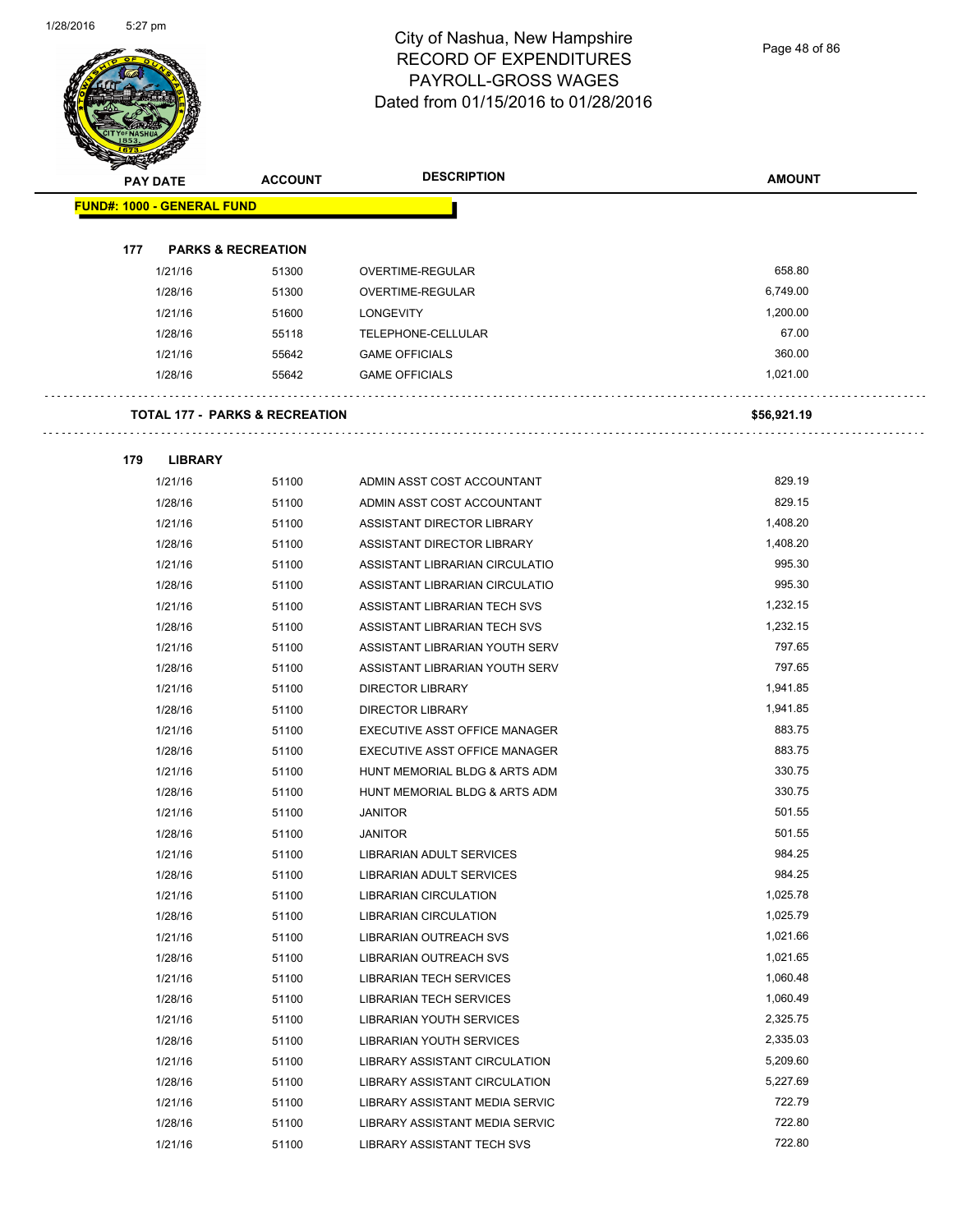

Page 49 of 86

 $\sim$   $\sim$ 

 $\bar{\mathbb{Z}}$  .

| Ð<br>A. | <b>PAY DATE</b>                   | <b>ACCOUNT</b> | <b>DESCRIPTION</b>                  | <b>AMOUNT</b> |
|---------|-----------------------------------|----------------|-------------------------------------|---------------|
|         | <b>FUND#: 1000 - GENERAL FUND</b> |                |                                     |               |
|         |                                   |                |                                     |               |
| 179     | <b>LIBRARY</b>                    |                |                                     |               |
|         | 1/28/16                           | 51100          | <b>LIBRARY ASSISTANT TECH SVS</b>   | 722.79        |
|         | 1/21/16                           | 51100          | LIBRARY ASSISTANT YOUTH SERVIC      | 1,358.10      |
|         | 1/28/16                           | 51100          | LIBRARY ASSISTANT YOUTH SERVIC      | 1,358.10      |
|         | 1/21/16                           | 51100          | <b>MAINTENANCE SUPV</b>             | 953.43        |
|         | 1/28/16                           | 51100          | <b>MAINTENANCE SUPV</b>             | 871.70        |
|         | 1/21/16                           | 51100          | PAGE & COLLECTION COORDINATOR       | 858.91        |
|         | 1/28/16                           | 51100          | PAGE & COLLECTION COORDINATOR       | 864.27        |
|         | 1/21/16                           | 51100          | REFERENCE LIBRARIAN ADULT SERV      | 3,088.09      |
|         | 1/28/16                           | 51100          | REFERENCE LIBRARIAN ADULT SERV      | 3,088.10      |
|         | 1/21/16                           | 51100          | <b>REFERENCE LIBRARIAN TECH SVS</b> | 773.46        |
|         | 1/28/16                           | 51100          | REFERENCE LIBRARIAN TECH SVS        | 773.45        |
|         | 1/21/16                           | 51100          | <b>SECURITY LIBRARY</b>             | 627.85        |
|         | 1/28/16                           | 51100          | <b>SECURITY LIBRARY</b>             | 623.93        |
|         | 1/21/16                           | 51200          | LIBRARY ASSISTANT CIRCULATION       | 530.39        |
|         | 1/28/16                           | 51200          | LIBRARY ASSISTANT CIRCULATION       | 538.65        |
|         | 1/21/16                           | 51200          | <b>LIBRARY ASSISTANT TECH SVS</b>   | 424.85        |
|         | 1/28/16                           | 51200          | <b>LIBRARY ASSISTANT TECH SVS</b>   | 424.85        |
|         | 1/21/16                           | 51200          | LIBRARY ASSISTANT YOUTH SERVIC      | 389.04        |
|         | 1/28/16                           | 51200          | LIBRARY ASSISTANT YOUTH SERVIC      | 421.46        |
|         | 1/21/16                           | 51200          | LIBRARY PAGE YOUTH SERVICES         | 454.72        |
|         | 1/28/16                           | 51200          | LIBRARY PAGE YOUTH SERVICES         | 327.51        |
|         | 1/21/16                           | 51200          | <b>LIBRARY PAGES CIRCULATION</b>    | 416.85        |
|         | 1/28/16                           | 51200          | <b>LIBRARY PAGES CIRCULATION</b>    | 371.00        |
|         | 1/21/16                           | 51200          | LIBRARY PAGES MEDIA SERVICES        | 398.90        |
|         | 1/28/16                           | 51200          | LIBRARY PAGES MEDIA SERVICES        | 456.21        |
|         | 1/21/16                           | 51200          | REFERENCE LIBRARIAN ADULT SERV      | 379.69        |
|         | 1/28/16                           | 51200          | REFERENCE LIBRARIAN ADULT SERV      | 375.00        |
|         | 1/21/16                           | 51200          | <b>SECURITY LIBRARY</b>             | 360.00        |
|         | 1/28/16                           | 51200          | <b>SECURITY LIBRARY</b>             | 360.00        |
|         | 1/21/16                           | 51300          | OVERTIME-REGULAR                    | 1,130.44      |
|         | 1/28/16                           | 51300          | OVERTIME-REGULAR                    | 1,369.25      |
|         | 1/21/16                           | 51400          | <b>WAGES TEMP-SEASONAL</b>          | 393.50        |
|         | <b>TOTAL 179 - LIBRARY</b>        |                |                                     | \$68,776.04   |

#### **181 COMMUNITY DEVELOPMENT**

| 1/21/16 | 51100 | ADMINISTRATIVE ASSISTANT II    | 704.60   |
|---------|-------|--------------------------------|----------|
| 1/28/16 | 51100 | ADMINISTRATIVE ASSISTANT II    | 704.60   |
| 1/21/16 | 51100 | DIRECTOR COMMUNITY DEVELOPMENT | 1.873.50 |
| 1/28/16 | 51100 | DIRECTOR COMMUNITY DEVELOPMENT | 1,873.50 |
| 1/21/16 | 51100 | <b>WATERWAYS MANAGER</b>       | 1.364.20 |
| 1/28/16 | 51100 | <b>WATERWAYS MANAGER</b>       | 1.364.20 |
| 1/21/16 | 51200 | ADMINISTRATIVE ASSISTANT I     | 364.95   |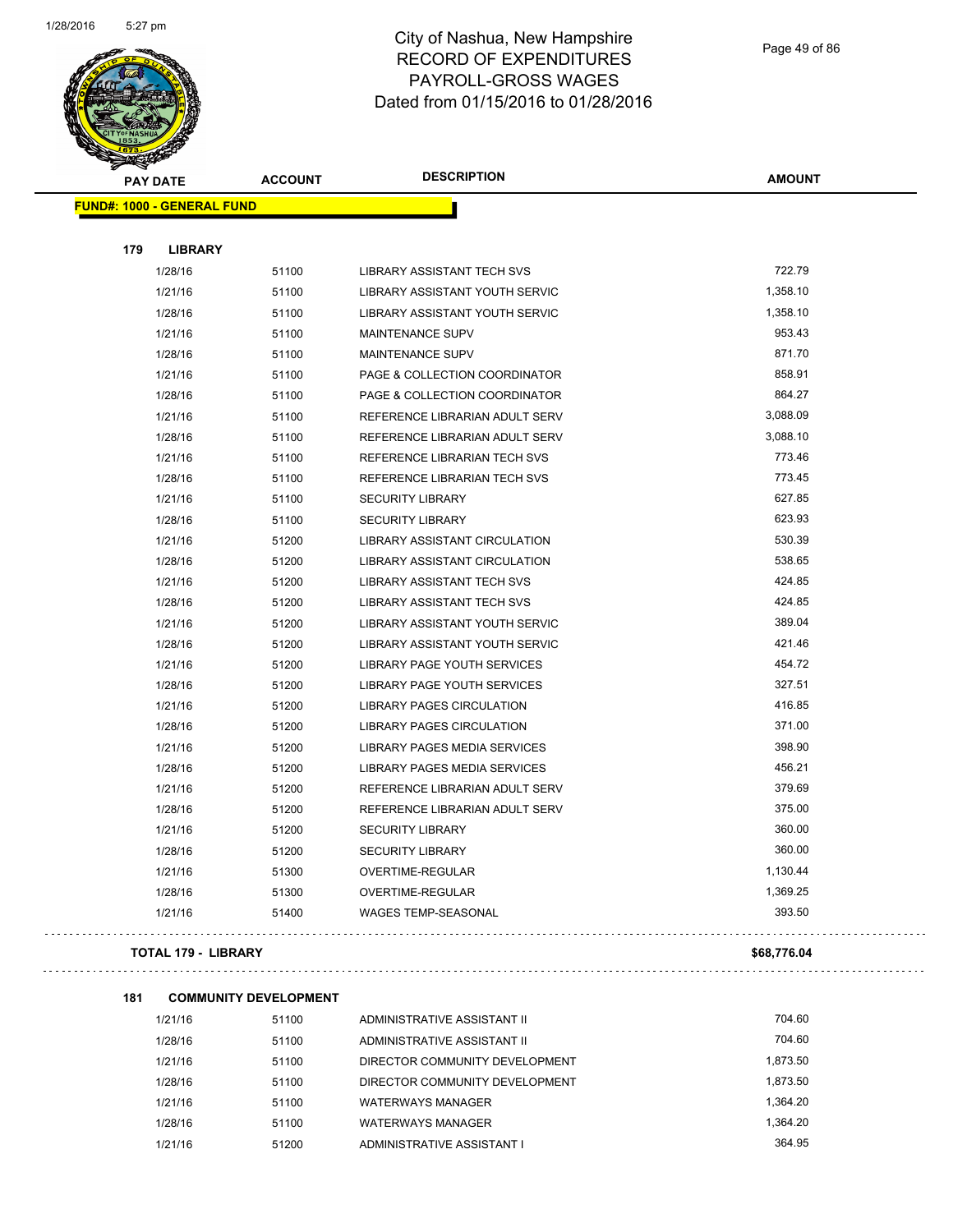Page 50 of 86

|     | <b>PAY DATE</b>                   | <b>ACCOUNT</b>                           | <b>DESCRIPTION</b>             | <b>AMOUNT</b>     |
|-----|-----------------------------------|------------------------------------------|--------------------------------|-------------------|
|     | <b>FUND#: 1000 - GENERAL FUND</b> |                                          |                                |                   |
|     |                                   |                                          |                                |                   |
| 181 |                                   | <b>COMMUNITY DEVELOPMENT</b>             |                                | 355.59            |
|     | 1/28/16                           | 51200                                    | ADMINISTRATIVE ASSISTANT I     |                   |
|     | 1/21/16                           | 51400                                    | <b>WAGES TEMP-SEASONAL</b>     | 100.00            |
|     | 1/28/16                           | 51400                                    | <b>WAGES TEMP-SEASONAL</b>     | 100.00            |
|     | 1/28/16                           | 55118                                    | TELEPHONE-CELLULAR             | 50.00             |
|     |                                   | <b>TOTAL 181 - COMMUNITY DEVELOPMENT</b> |                                | \$8,855.14        |
| 182 | <b>PLANNING &amp; ZONING</b>      |                                          |                                |                   |
|     | 1/21/16                           | 51100                                    | DEPARTMENT COORDINATOR         | 957.65            |
|     | 1/28/16                           | 51100                                    | DEPARTMENT COORDINATOR         | 957.65            |
|     | 1/21/16                           | 51100                                    | <b>DEPUTY PLANNING MANAGER</b> | 1,384.10          |
|     | 1/28/16                           | 51100                                    | DEPUTY PLANNING MANAGER        | 1,384.10          |
|     | 1/21/16                           | 51100                                    | MANAGER PLANNING DEPT          | 1,935.50          |
|     | 1/28/16                           | 51100                                    | MANAGER PLANNING DEPT          | 1,935.50          |
|     | 1/21/16                           | 51100                                    | PLANNER I                      | 2,253.95          |
|     | 1/28/16                           | 51100                                    | PLANNER I                      | 2,253.95          |
|     | 1/21/16                           | 51100                                    | ZONING COORDINATOR             | 722.30            |
|     | 1/28/16                           | 51100                                    | ZONING COORDINATOR             | 722.30            |
|     | 1/28/16                           | 53428                                    | STENOGRAPHIC SERVICES          | 500.00            |
|     | 1/28/16                           | 55118                                    | TELEPHONE-CELLULAR             | 17.00             |
|     |                                   | <b>TOTAL 182 - PLANNING &amp; ZONING</b> |                                | \$15,024.00       |
|     |                                   |                                          |                                |                   |
| 183 |                                   | <b>ECONOMIC DEVELOPMENT</b>              |                                |                   |
|     | 1/21/16                           | 51100                                    | <b>ECONOMIC DEV DIRECTOR</b>   | 1,929.25          |
|     | 1/28/16                           | 51100                                    | ECONOMIC DEV DIRECTOR          | 1,929.25<br>50.00 |
|     | 1/28/16                           | 55118                                    | TELEPHONE-CELLULAR             |                   |
|     |                                   | <b>TOTAL 183 - ECONOMIC DEVELOPMENT</b>  |                                | \$3,908.50        |
| 191 | <b>SCHOOL</b>                     |                                          |                                |                   |
|     | 1/28/16                           | 51100                                    | ASSISTANT DIRECTOR BUSINESS    | 3,008.20          |
|     | 1/28/16                           | 51100                                    | ASSISTANT PRINCIPAL AMH        | 1,403.80          |
|     | 1/28/16                           | 51100                                    | ASSISTANT PRINCIPAL BIC        | 3,000.00          |
|     | 1/28/16                           | 51100                                    | ASSISTANT PRINCIPAL BIR        | 1,403.80          |
|     | 1/28/16                           | 51100                                    | ASSISTANT PRINCIPAL BRO        | 1,451.90          |
|     | 1/28/16                           | 51100                                    | ASSISTANT PRINCIPAL CHARL      | 3,048.10          |
|     | 1/28/16                           | 51100                                    | ASSISTANT PRINCIPAL DR CRSP    | 1,475.90          |
|     | 1/28/16                           | 51100                                    | ASSISTANT PRINCIPAL ELM        | 6,730.80          |
|     | 1/28/16                           | 51100                                    | ASSISTANT PRINCIPAL FES        | 3,048.10          |
|     | 1/28/16                           | 51100                                    | ASSISTANT PRINCIPAL FMS        | 3,365.40          |
|     |                                   |                                          |                                |                   |
|     | 1/28/16                           | 51100                                    | ASSISTANT PRINCIPAL LEDGE      | 5,938.50          |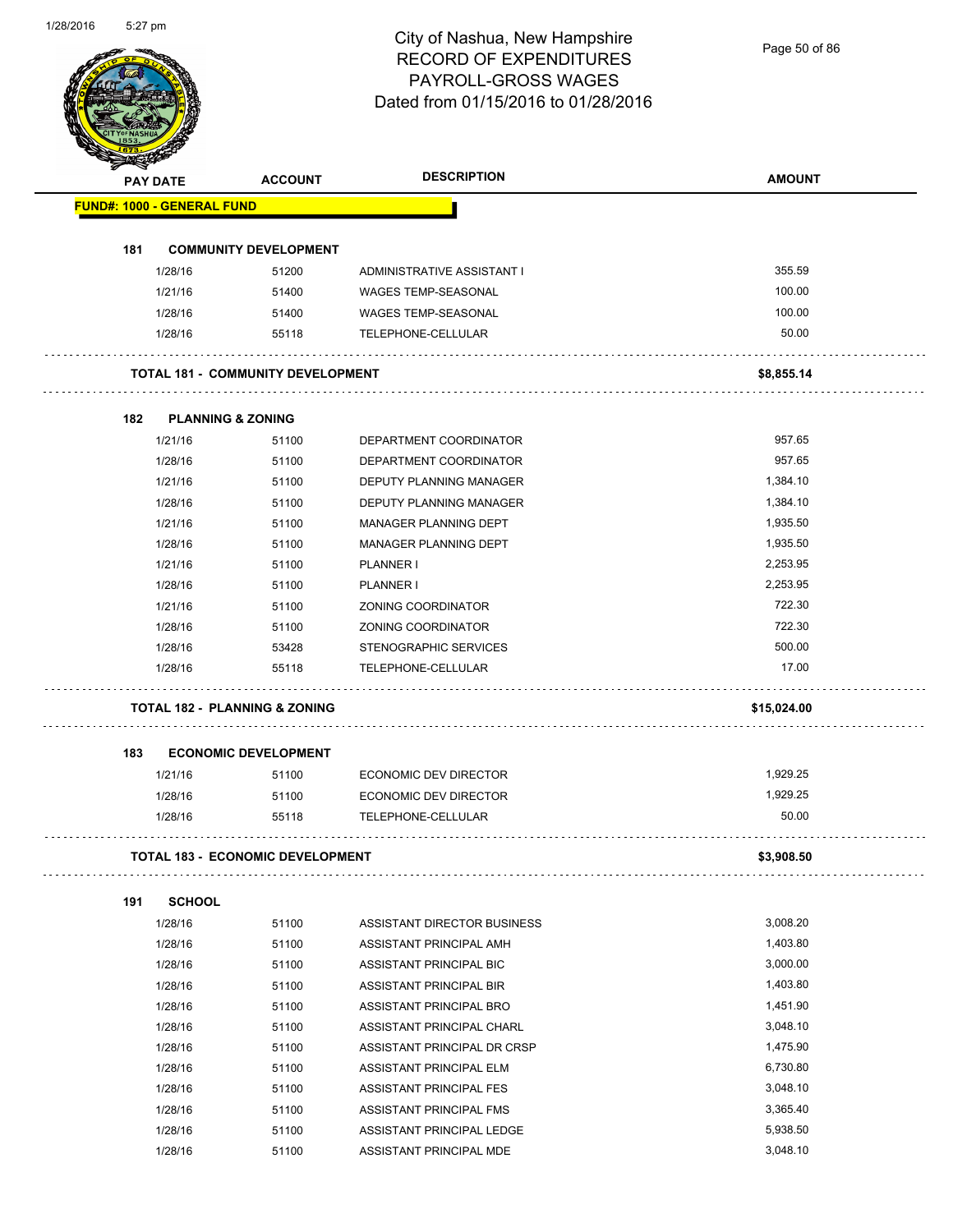

#### Page 51 of 86

|     | <b>PAY DATE</b>                   | <b>ACCOUNT</b> | <b>DESCRIPTION</b>              | <b>AMOUNT</b> |
|-----|-----------------------------------|----------------|---------------------------------|---------------|
|     | <b>FUND#: 1000 - GENERAL FUND</b> |                |                                 |               |
|     |                                   |                |                                 |               |
| 191 | <b>SCHOOL</b>                     |                |                                 |               |
|     | 1/28/16                           | 51100          | ASSISTANT PRINCIPAL MTP         | 2,951.90      |
|     | 1/28/16                           | 51100          | ASSISTANT PRINCIPAL NHN         | 12,536.00     |
|     | 1/28/16                           | 51100          | ASSISTANT PRINCIPAL NHS         | 12,829.10     |
|     | 1/28/16                           | 51100          | ASSISTANT PRINCIPAL PMS         | 3,365.40      |
|     | 1/28/16                           | 51100          | ASSISTANT PRINCIPAL SHE         | 1,451.90      |
|     | 1/28/16                           | 51100          | ASSISTANT SUPERINTENDENT        | 8,590.50      |
|     | 1/28/16                           | 51100          | ASST DIRECTOR PLANT OPS         | 4,526.80      |
|     | 1/28/16                           | 51100          | <b>ASST DIRECTOR SPED</b>       | 4,048.93      |
|     | 1/28/16                           | 51100          | ASST SYSTEMS ADMIN FULL YEAR    | 12,935.90     |
|     | 1/21/16                           | 51100          | ASST SYSTEMS ADMIN SCH YEAR     | 757.30        |
|     | 1/28/16                           | 51100          | ASST SYSTEMS ADMIN SCH YEAR     | 632.96        |
|     | 1/28/16                           | 51100          | <b>ATTENDANCE OFFICER</b>       | 2,360.60      |
|     | 1/28/16                           | 51100          | CAREER CENTER COORD NHN         | 1,537.30      |
|     | 1/28/16                           | 51100          | CHIEF OPERATING OFFICER         | 4,094.60      |
|     | 1/21/16                           | 51100          | CLERICAL ACADEMY NHN            | 5,068.16      |
|     | 1/28/16                           | 51100          | CLERICAL ACADEMY NHN            | 3,396.27      |
|     | 1/21/16                           | 51100          | CLERICAL ACADEMY NHS            | 3,369.62      |
|     | 1/28/16                           | 51100          | CLERICAL ACADEMY NHS            | 2,152.95      |
|     | 1/21/16                           | 51100          | CLERICAL ADULT ED NHN           | 977.72        |
|     | 1/28/16                           | 51100          | CLERICAL ADULT ED NHN           | 760.15        |
|     | 1/21/16                           | 51100          | <b>CLERICAL ASST SUPER SUP</b>  | 2,019.65      |
|     | 1/28/16                           | 51100          | <b>CLERICAL ASST SUPER SUP</b>  | 2,011.05      |
|     | 1/21/16                           | 51100          | CLERICAL ATHLETIC NHN           | 1,572.28      |
|     | 1/28/16                           | 51100          | CLERICAL ATHLETIC NHN           | 731.65        |
|     | 1/21/16                           | 51100          | <b>CLERICAL ATHLETIC NHS</b>    | 945.07        |
|     | 1/28/16                           | 51100          | <b>CLERICAL ATHLETIC NHS</b>    | 756.40        |
|     | 1/21/16                           | 51100          | <b>CLERICAL BUSINESS</b>        | 5,472.79      |
|     | 1/28/16                           | 51100          | <b>CLERICAL BUSINESS</b>        | 3,773.75      |
|     | 1/21/16                           | 51100          | CLERICAL CHIEF OP OFFICER SUP   | 826.28        |
|     | 1/28/16                           | 51100          | CLERICAL CHIEF OP OFFICER SUP   | 848.32        |
|     | 1/21/16                           | 51100          | <b>CLERICAL CTE NHS</b>         | 963.87        |
|     | 1/28/16                           | 51100          | <b>CLERICAL CTE NHS</b>         | 767.65        |
|     | 1/21/16                           | 51100          | <b>CLERICAL GUIDANCE ELM</b>    | 966.11        |
|     | 1/28/16                           | 51100          | <b>CLERICAL GUIDANCE ELM</b>    | 767.65        |
|     | 1/21/16                           | 51100          | CLERICAL GUIDANCE NHN           | 1,598.42      |
|     | 1/28/16                           | 51100          | CLERICAL GUIDANCE NHN           | 1,185.97      |
|     | 1/21/16                           | 51100          | <b>CLERICAL GUIDANCE NHS</b>    | 2,689.52      |
|     | 1/28/16                           | 51100          | <b>CLERICAL GUIDANCE NHS</b>    | 2,019.38      |
|     | 1/21/16                           | 51100          | <b>CLERICAL HUMAN RESOURCES</b> | 2,735.31      |
|     | 1/28/16                           | 51100          | <b>CLERICAL HUMAN RESOURCES</b> | 2,141.70      |
|     | 1/21/16                           | 51100          | <b>CLERICAL PAYROLL SUP</b>     | 1,545.41      |
|     | 1/28/16                           | 51100          | <b>CLERICAL PAYROLL SUP</b>     | 687.40        |
|     | 1/21/16                           | 51100          | <b>CLERICAL PLANT OPS</b>       | 880.39        |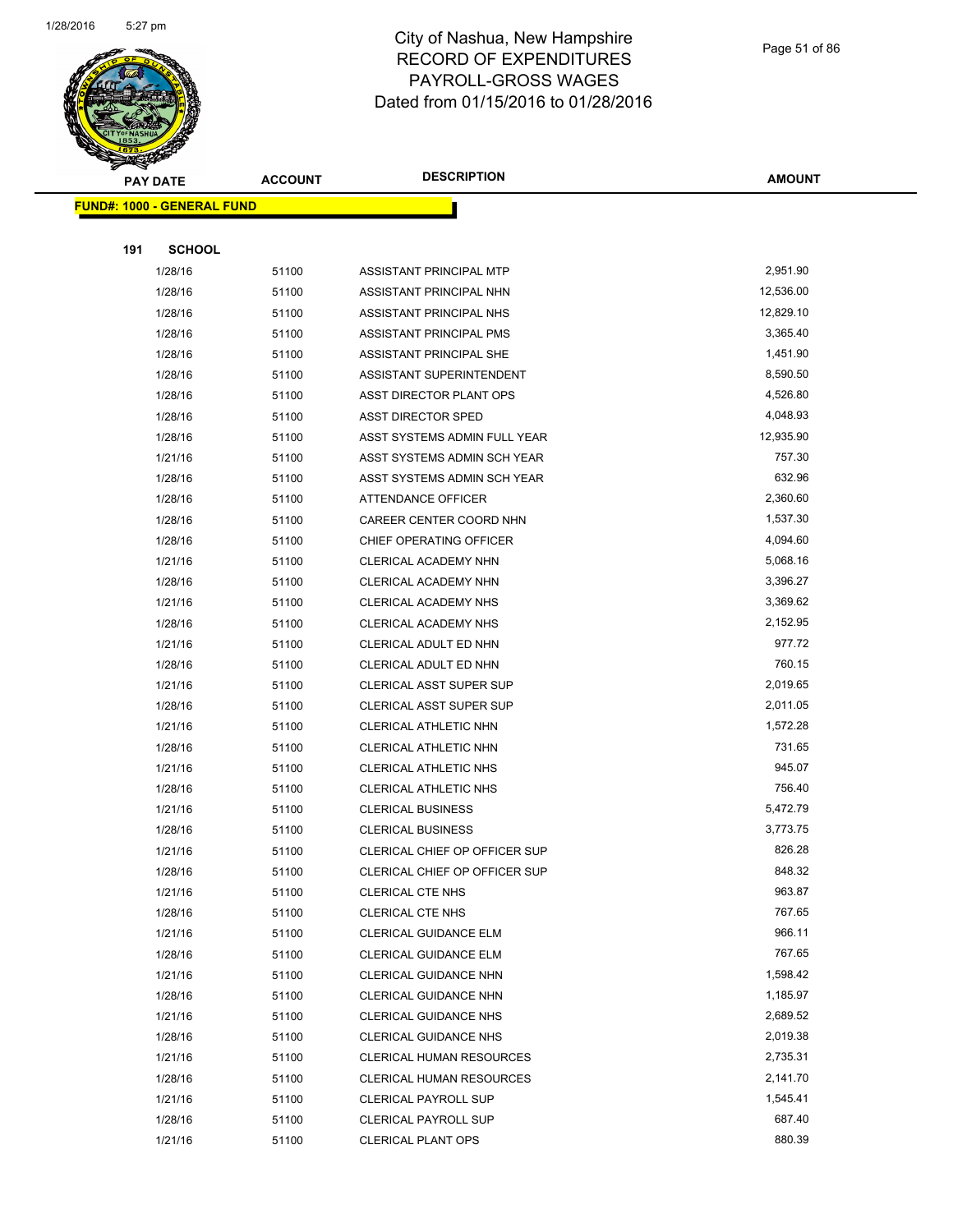

#### Page 52 of 86

|     | <b>PAY DATE</b>                    | <b>ACCOUNT</b> | <b>DESCRIPTION</b>               | AMOUNT   |
|-----|------------------------------------|----------------|----------------------------------|----------|
|     | <u> FUND#: 1000 - GENERAL FUND</u> |                |                                  |          |
|     |                                    |                |                                  |          |
| 191 | <b>SCHOOL</b>                      |                |                                  |          |
|     | 1/28/16                            | 51100          | <b>CLERICAL PLANT OPS</b>        | 687.40   |
|     | 1/21/16                            | 51100          | <b>CLERICAL PRINCIPAL AMH</b>    | 1,670.75 |
|     | 1/28/16                            | 51100          | <b>CLERICAL PRINCIPAL AMH</b>    | 1,341.05 |
|     | 1/21/16                            | 51100          | <b>CLERICAL PRINCIPAL BIC</b>    | 2,422.65 |
|     | 1/28/16                            | 51100          | <b>CLERICAL PRINCIPAL BIC</b>    | 1,385.30 |
|     | 1/21/16                            | 51100          | <b>CLERICAL PRINCIPAL BIR</b>    | 1,930.31 |
|     | 1/28/16                            | 51100          | <b>CLERICAL PRINCIPAL BIR</b>    | 1,535.30 |
|     | 1/21/16                            | 51100          | CLERICAL PRINCIPAL BRO           | 1,932.93 |
|     | 1/28/16                            | 51100          | CLERICAL PRINCIPAL BRO           | 1,535.30 |
|     | 1/21/16                            | 51100          | CLERICAL PRINCIPAL CHA           | 2,967.04 |
|     | 1/28/16                            | 51100          | CLERICAL PRINCIPAL CHA           | 1,374.80 |
|     | 1/21/16                            | 51100          | CLERICAL PRINCIPAL DRC           | 1,855.48 |
|     | 1/28/16                            | 51100          | <b>CLERICAL PRINCIPAL DRC</b>    | 1,476.79 |
|     | 1/21/16                            | 51100          | CLERICAL PRINCIPAL ELM           | 3,525.99 |
|     | 1/28/16                            | 51100          | CLERICAL PRINCIPAL ELM           | 2,666.89 |
|     | 1/21/16                            | 51100          | <b>CLERICAL PRINCIPAL FES</b>    | 1,825.71 |
|     | 1/28/16                            | 51100          | <b>CLERICAL PRINCIPAL FES</b>    | 1,488.05 |
|     | 1/21/16                            | 51100          | <b>CLERICAL PRINCIPAL FMS</b>    | 3,504.61 |
|     | 1/28/16                            | 51100          | <b>CLERICAL PRINCIPAL FMS</b>    | 2,244.45 |
|     | 1/21/16                            | 51100          | <b>CLERICAL PRINCIPAL LDG</b>    | 1,773.65 |
|     | 1/28/16                            | 51100          | CLERICAL PRINCIPAL LDG           | 1,416.97 |
|     | 1/21/16                            | 51100          | CLERICAL PRINCIPAL MDE           | 1,923.89 |
|     | 1/28/16                            | 51100          | CLERICAL PRINCIPAL MDE           | 1,524.05 |
|     | 1/21/16                            | 51100          | CLERICAL PRINCIPAL MTP           | 2,472.46 |
|     | 1/28/16                            | 51100          | <b>CLERICAL PRINCIPAL MTP</b>    | 1,471.42 |
|     | 1/21/16                            | 51100          | CLERICAL PRINCIPAL NHN           | 1,771.15 |
|     | 1/28/16                            | 51100          | <b>CLERICAL PRINCIPAL NHN</b>    | 1,407.79 |
|     | 12/31/15                           | 51100          | <b>CLERICAL PRINCIPAL NHS</b>    | 515.10   |
|     | 1/21/16                            | 51100          | <b>CLERICAL PRINCIPAL NHS</b>    | 2,931.84 |
|     | 1/28/16                            | 51100          | <b>CLERICAL PRINCIPAL NHS</b>    | 2,410.65 |
|     | 1/21/16                            | 51100          | <b>CLERICAL PRINCIPAL NSE</b>    | 1,923.86 |
|     | 1/28/16                            | 51100          | <b>CLERICAL PRINCIPAL NSE</b>    | 1,524.05 |
|     | 1/21/16                            | 51100          | <b>CLERICAL PRINCIPAL PMS</b>    | 2,603.31 |
|     | 1/28/16                            | 51100          | <b>CLERICAL PRINCIPAL PMS</b>    | 2,063.70 |
|     | 1/21/16                            | 51100          | <b>CLERICAL PRINCIPAL SHE</b>    | 1,942.83 |
|     | 1/28/16                            | 51100          | <b>CLERICAL PRINCIPAL SHE</b>    | 1,535.29 |
|     | 1/21/16                            | 51100          | CLERICAL RECEPTIONIST NHN        | 965.83   |
|     | 1/28/16                            | 51100          | CLERICAL RECEPTIONIST NHN        | 767.65   |
|     | 1/21/16                            | 51100          | <b>CLERICAL RECEPTIONIST NHS</b> | 904.48   |
|     | 1/28/16                            | 51100          | CLERICAL RECEPTIONIST NHS        | 720.40   |
|     | 1/21/16                            | 51100          | CLERICAL SPECIAL ED NHN          | 824.93   |
|     | 1/28/16                            | 51100          | CLERICAL SPECIAL ED NHN          | 653.65   |
|     | 1/21/16                            | 51100          | CLERICAL SPECIAL ED NHS          | 819.58   |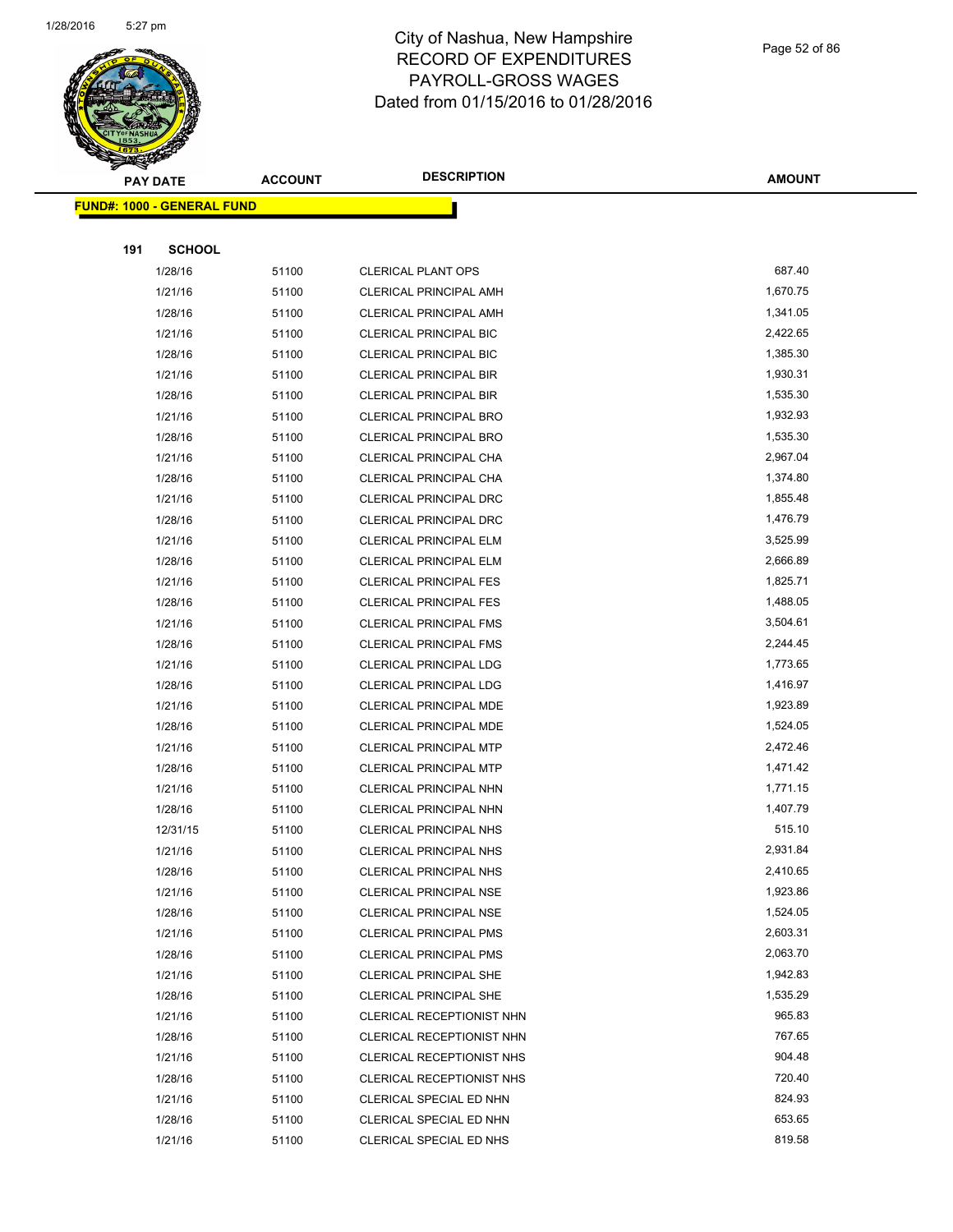

Page 53 of 86

| <b>PAY DATE</b>                   | <b>ACCOUNT</b> | <b>DESCRIPTION</b>                                     | <b>AMOUNT</b>      |
|-----------------------------------|----------------|--------------------------------------------------------|--------------------|
| <b>FUND#: 1000 - GENERAL FUND</b> |                |                                                        |                    |
|                                   |                |                                                        |                    |
| 191<br><b>SCHOOL</b>              |                |                                                        |                    |
| 1/28/16                           | 51100          | CLERICAL SPECIAL ED NHS                                | 653.65             |
| 1/21/16                           | 51100          | CLERICAL SPECIAL ED SUP                                | 1,942.40           |
| 1/28/16                           | 51100          | CLERICAL SPECIAL ED SUP                                | 1,535.29           |
| 1/21/16                           | 51100          | CLERICAL STUDENT SERV SUP                              | 815.35             |
| 1/28/16                           | 51100          | CLERICAL STUDENT SERV SUP                              | 815.35             |
| 1/28/16                           | 51100          | <b>CLERICAL SUPERINTENDANT SUP</b>                     | 1,692.30           |
| 1/21/16                           | 51100          | <b>CLERICAL TRANSPORTATION SUP</b>                     | 478.23             |
| 1/28/16                           | 51100          | <b>CLERICAL TRANSPORTATION SUP</b>                     | 300.67             |
| 1/28/16                           | 51100          | <b>CURRICULUM SUPERVISOR</b>                           | 5,809.00           |
| 1/21/16                           | 51100          | <b>CUSTODIAN AMH</b>                                   | 1,679.08           |
| 1/28/16                           | 51100          | <b>CUSTODIAN AMH</b>                                   | 1,754.36           |
| 1/21/16                           | 51100          | <b>CUSTODIAN ASST HEAD ELM</b>                         | 791.20             |
| 1/28/16                           | 51100          | <b>CUSTODIAN ASST HEAD ELM</b>                         | 791.20             |
| 1/21/16                           | 51100          | <b>CUSTODIAN ASST HEAD FMS</b>                         | 791.20             |
| 1/28/16                           | 51100          | <b>CUSTODIAN ASST HEAD FMS</b>                         | 791.20             |
| 1/21/16                           | 51100          | <b>CUSTODIAN ASST HEAD NHN</b>                         | 1,736.80           |
| 1/28/16                           | 51100          | <b>CUSTODIAN ASST HEAD NHN</b>                         | 1,736.80           |
| 1/21/16                           | 51100          | <b>CUSTODIAN ASST HEAD NHS</b>                         | 1,736.80           |
| 1/28/16                           | 51100          | <b>CUSTODIAN ASST HEAD NHS</b>                         | 1,736.80           |
| 1/21/16                           | 51100          | <b>CUSTODIAN ASST HEAD PMS</b>                         | 791.20             |
| 1/28/16                           | 51100          | <b>CUSTODIAN ASST HEAD PMS</b>                         | 791.20             |
| 1/21/16                           | 51100          | <b>CUSTODIAN BIC</b>                                   | 2,084.40           |
| 1/28/16                           | 51100          | <b>CUSTODIAN BIC</b>                                   | 2,084.40           |
| 1/21/16                           | 51100          | <b>CUSTODIAN BIR</b>                                   | 2,084.40           |
| 1/28/16                           | 51100          | <b>CUSTODIAN BIR</b>                                   | 2,084.41           |
| 1/21/16                           | 51100          | <b>CUSTODIAN BRO</b>                                   | 1,389.60           |
| 1/28/16                           | 51100          | <b>CUSTODIAN BRO</b>                                   | 1,389.60           |
| 1/21/16                           | 51100          | <b>CUSTODIAN CHA</b>                                   | 1,389.60           |
| 1/28/16                           | 51100          | <b>CUSTODIAN CHA</b>                                   | 1,389.61           |
| 1/21/16                           | 51100          | <b>CUSTODIAN DRC</b>                                   | 694.80             |
| 1/28/16                           | 51100          | <b>CUSTODIAN DRC</b>                                   | 694.80             |
| 1/21/16                           | 51100          | <b>CUSTODIAN ELM</b>                                   | 5,513.33           |
| 1/28/16                           | 51100          | <b>CUSTODIAN ELM</b>                                   | 5,465.57           |
| 1/21/16                           | 51100          | <b>CUSTODIAN FES</b>                                   | 1,389.60           |
| 1/28/16                           | 51100          | <b>CUSTODIAN FES</b>                                   | 1,389.60           |
| 1/21/16                           | 51100          | <b>CUSTODIAN FMS</b>                                   | 2,779.20           |
| 1/28/16                           | 51100          | <b>CUSTODIAN FMS</b>                                   | 2,779.20<br>791.20 |
| 1/21/16                           | 51100          | <b>CUSTODIAN HEAD AMH</b>                              |                    |
| 1/28/16                           | 51100          | <b>CUSTODIAN HEAD AMH</b>                              | 791.20<br>791.20   |
| 1/21/16                           | 51100          | <b>CUSTODIAN HEAD BIC</b>                              | 791.20             |
| 1/28/16<br>1/21/16                | 51100<br>51100 | <b>CUSTODIAN HEAD BIC</b><br><b>CUSTODIAN HEAD BIR</b> | 791.20             |
| 1/28/16                           | 51100          | <b>CUSTODIAN HEAD BIR</b>                              | 791.20             |
|                                   |                |                                                        |                    |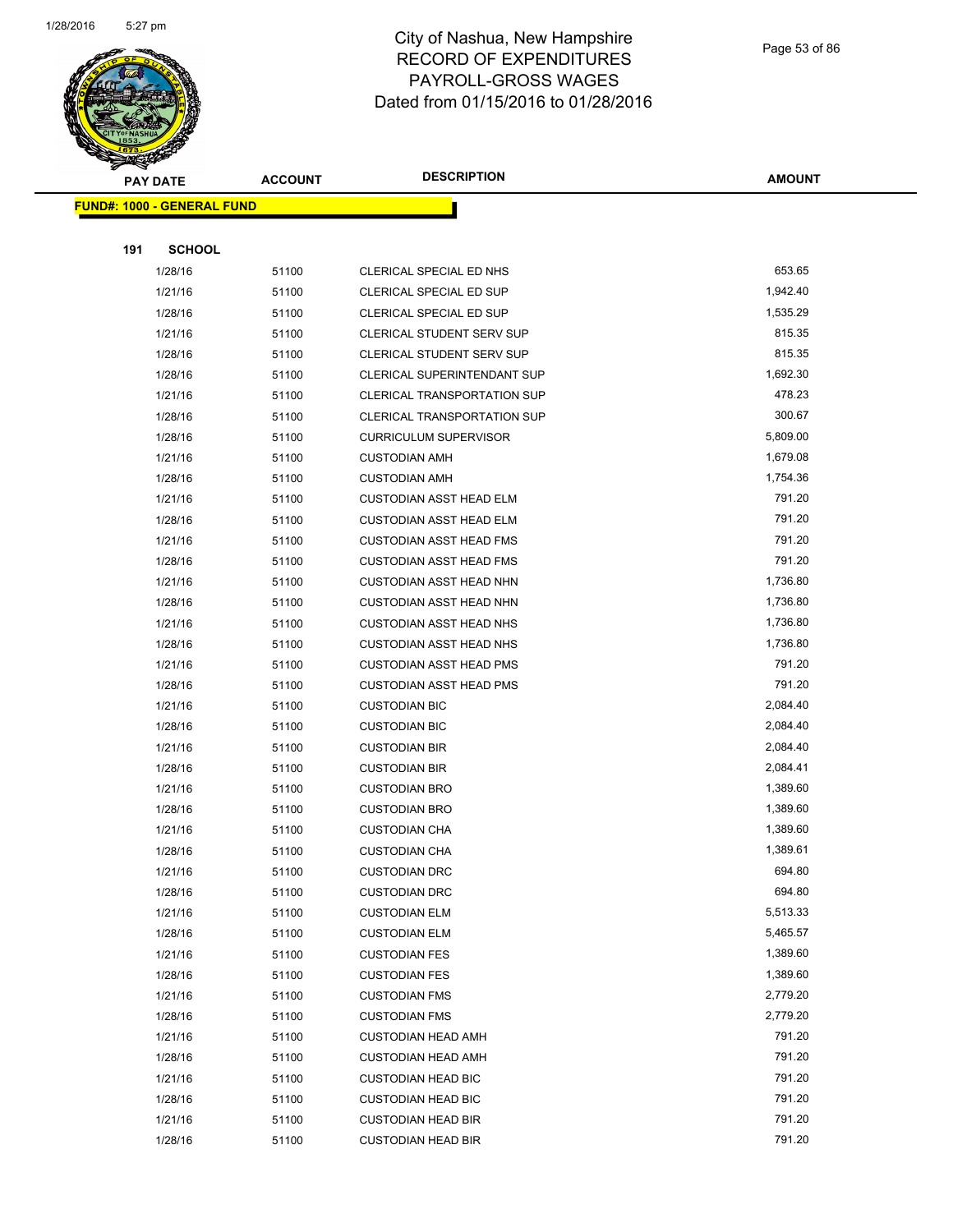

Page 54 of 86

|     | <b>PAY DATE</b>                   | <b>ACCOUNT</b> | <b>DESCRIPTION</b>        | <b>AMOUNT</b> |
|-----|-----------------------------------|----------------|---------------------------|---------------|
|     | <b>FUND#: 1000 - GENERAL FUND</b> |                |                           |               |
|     |                                   |                |                           |               |
| 191 | <b>SCHOOL</b>                     |                |                           |               |
|     | 1/21/16                           | 51100          | <b>CUSTODIAN HEAD BRO</b> | 791.20        |
|     | 1/28/16                           | 51100          | <b>CUSTODIAN HEAD BRO</b> | 791.20        |
|     | 1/21/16                           | 51100          | <b>CUSTODIAN HEAD CHA</b> | 791.20        |
|     | 1/28/16                           | 51100          | <b>CUSTODIAN HEAD CHA</b> | 791.20        |
|     | 1/21/16                           | 51100          | <b>CUSTODIAN HEAD DRC</b> | 791.20        |
|     | 1/28/16                           | 51100          | <b>CUSTODIAN HEAD DRC</b> | 791.20        |
|     | 1/21/16                           | 51100          | <b>CUSTODIAN HEAD ELM</b> | 937.60        |
|     | 1/28/16                           | 51100          | <b>CUSTODIAN HEAD ELM</b> | 937.60        |
|     | 1/21/16                           | 51100          | <b>CUSTODIAN HEAD FES</b> | 791.20        |
|     | 1/28/16                           | 51100          | <b>CUSTODIAN HEAD FES</b> | 791.20        |
|     | 1/21/16                           | 51100          | <b>CUSTODIAN HEAD FMS</b> | 937.60        |
|     | 1/28/16                           | 51100          | <b>CUSTODIAN HEAD FMS</b> | 937.60        |
|     | 1/21/16                           | 51100          | <b>CUSTODIAN HEAD LDG</b> | 791.20        |
|     | 1/28/16                           | 51100          | <b>CUSTODIAN HEAD LDG</b> | 791.20        |
|     | 1/21/16                           | 51100          | <b>CUSTODIAN HEAD MDE</b> | 791.20        |
|     | 1/28/16                           | 51100          | <b>CUSTODIAN HEAD MDE</b> | 791.20        |
|     | 12/31/15                          | 51100          | <b>CUSTODIAN HEAD MTP</b> | 316.48        |
|     | 1/21/16                           | 51100          | <b>CUSTODIAN HEAD NHN</b> | 943.20        |
|     | 1/28/16                           | 51100          | <b>CUSTODIAN HEAD NHN</b> | 943.20        |
|     | 1/21/16                           | 51100          | <b>CUSTODIAN HEAD NHS</b> | 943.20        |
|     | 1/28/16                           | 51100          | <b>CUSTODIAN HEAD NHS</b> | 943.20        |
|     | 1/21/16                           | 51100          | <b>CUSTODIAN HEAD NSE</b> | 791.20        |
|     | 1/28/16                           | 51100          | <b>CUSTODIAN HEAD NSE</b> | 791.20        |
|     | 1/21/16                           | 51100          | <b>CUSTODIAN HEAD PMS</b> | 937.60        |
|     | 1/28/16                           | 51100          | <b>CUSTODIAN HEAD PMS</b> | 937.60        |
|     | 1/21/16                           | 51100          | <b>CUSTODIAN HEAD SHE</b> | 182.98        |
|     | 1/28/16                           | 51100          | <b>CUSTODIAN HEAD SHE</b> | 197.80        |
|     | 1/21/16                           | 51100          | <b>CUSTODIAN LDG</b>      | 1,389.60      |
|     | 1/28/16                           | 51100          | <b>CUSTODIAN LDG</b>      | 1,537.25      |
|     | 1/21/16                           | 51100          | <b>CUSTODIAN MDE</b>      | 996.33        |
|     | 1/28/16                           | 51100          | <b>CUSTODIAN MDE</b>      | 1,059.57      |
|     | 1/21/16                           | 51100          | <b>CUSTODIAN MTP</b>      | 1,478.77      |
|     | 1/28/16                           | 51100          | <b>CUSTODIAN MTP</b>      | 1,486.00      |
|     | 1/21/16                           | 51100          | <b>CUSTODIAN NHN</b>      | 10,518.30     |
|     | 1/28/16                           | 51100          | <b>CUSTODIAN NHN</b>      | 10,268.43     |
|     | 1/21/16                           | 51100          | <b>CUSTODIAN NHS</b>      | 9,790.52      |
|     | 1/28/16                           | 51100          | <b>CUSTODIAN NHS</b>      | 10,164.07     |
|     | 1/21/16                           | 51100          | <b>CUSTODIAN NSE</b>      | 1,389.60      |
|     | 1/28/16                           | 51100          | <b>CUSTODIAN NSE</b>      | 1,389.60      |
|     | 1/21/16                           | 51100          | <b>CUSTODIAN PMS</b>      | 2,084.41      |
|     | 1/28/16                           | 51100          | <b>CUSTODIAN PMS</b>      | 2,084.40      |
|     | 1/21/16                           | 51100          | <b>CUSTODIAN SHE</b>      | 2,180.80      |
|     | 1/28/16                           | 51100          | <b>CUSTODIAN SHE</b>      | 2,180.80      |
|     |                                   |                |                           |               |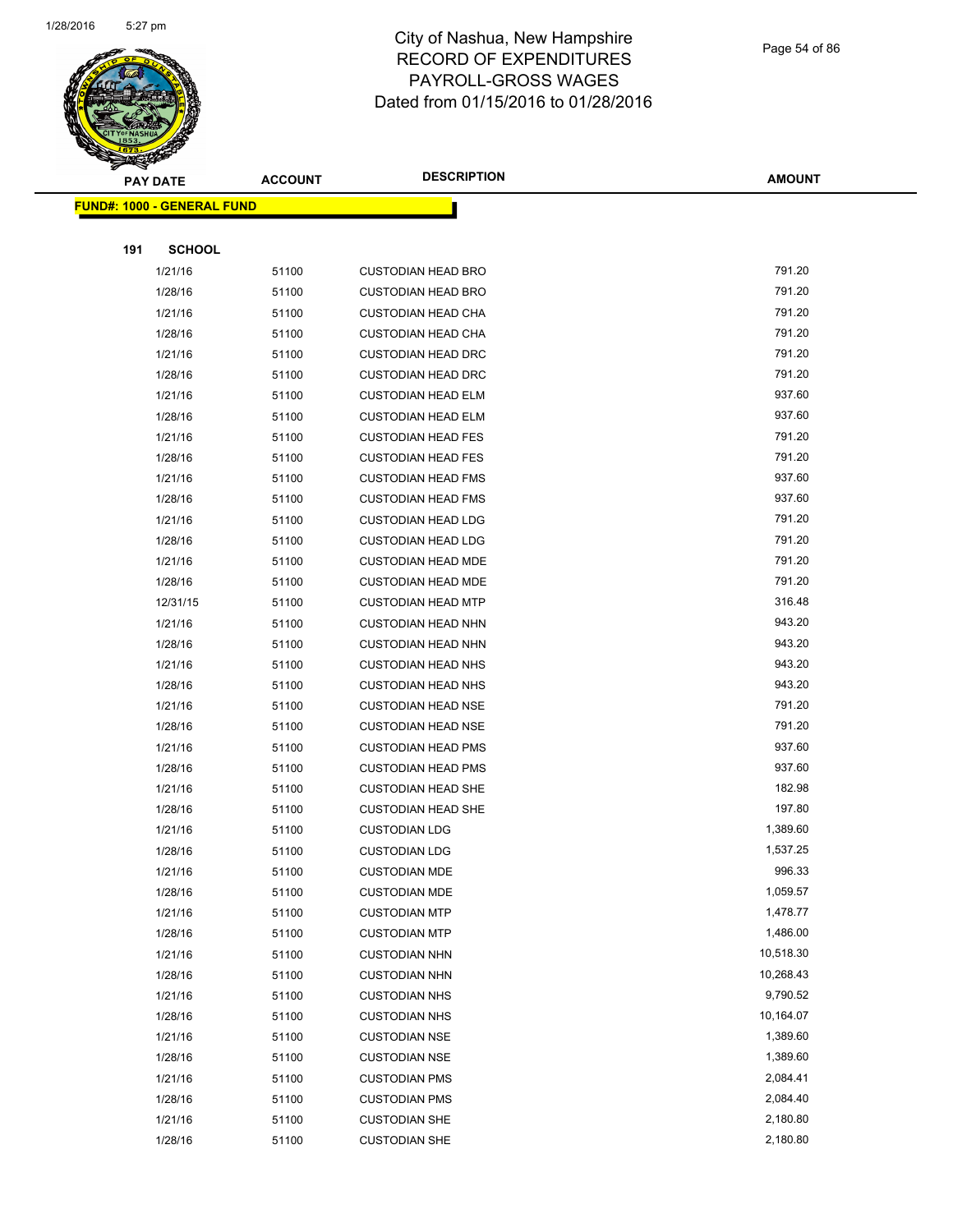

Page 55 of 86

|     | <b>PAY DATE</b>                   | <b>ACCOUNT</b> | <b>DESCRIPTION</b>                    | <b>AMOUNT</b>        |
|-----|-----------------------------------|----------------|---------------------------------------|----------------------|
|     | <b>FUND#: 1000 - GENERAL FUND</b> |                |                                       |                      |
|     |                                   |                |                                       |                      |
| 191 | <b>SCHOOL</b>                     |                |                                       |                      |
|     | 1/28/16                           | 51100          | CUSTODIAN SUPERVISOR WPO              | 2,064.80             |
|     | 1/21/16                           | 51100          | <b>CUSTODIAN WID</b>                  | 694.80               |
|     | 1/28/16                           | 51100          | <b>CUSTODIAN WID</b>                  | 1,042.20             |
|     | 1/28/16                           | 51100          | DATA ANALYST                          | 1,831.00             |
|     | 1/28/16                           | 51100          | DIRECTOR ADULT ED                     | 3,199.50             |
|     | 1/28/16                           | 51100          | DIRECTOR ATHLETICS                    | 3,519.40             |
|     | 1/28/16                           | 51100          | DIRECTOR COM GRANTS                   | 3,128.80             |
|     | 1/28/16                           | 51100          | <b>DIRECTOR GUIDANCE</b>              | 6,068.90             |
|     | 1/28/16                           | 51100          | DIRECTOR HUMAN RESOURCES              | 3,241.10             |
|     | 1/28/16                           | 51100          | DIRECTOR PLANT OPS                    | 3,653.30             |
|     | 1/28/16                           | 51100          | DIRECTOR PRE SCHOOL                   | 2,696.80             |
|     | 1/28/16                           | 51100          | DIRECTOR SPECIAL ED                   | 3,730.80             |
|     | 1/28/16                           | 51100          | DIRECTOR STUDENT SERVICES             | 3,262.20             |
|     | 1/28/16                           | 51100          | DIRECTOR TECHNOLOGY                   | 4,109.00             |
|     | 1/28/16                           | 51100          | DIRECTOR TRANSPORTATION               | 3,105.50             |
|     | 1/28/16                           | 51100          | <b>DIRECTOR VOCATIONAL</b>            | 7,172.80             |
|     | 1/28/16                           | 51100          | DW TECHNOLOGY PEER COACH              | 2,602.90             |
|     | 1/28/16                           | 51100          | ELL OUTREACH WORKER                   | 1,631.70             |
|     | 1/21/16                           | 51100          | ELL OUTREACH WORKER HOURLY            | 681.25               |
|     | 1/28/16                           | 51100          | ELL OUTREACH WORKER HOURLY            | 581.25               |
|     | 1/28/16                           | 51100          | <b>GUIDANCE COUNSELOR AMH</b>         | 1,823.10             |
|     | 1/28/16                           | 51100          | <b>GUIDANCE COUNSELOR BIC</b>         | 1,885.00             |
|     | 1/28/16                           | 51100          | <b>GUIDANCE COUNSELOR BIR</b>         | 2,873.00             |
|     | 1/28/16                           | 51100          | <b>GUIDANCE COUNSELOR BRO</b>         | 1,762.10             |
|     | 1/28/16                           | 51100          | GUIDANCE COUNSELOR CHA                | 2,873.00             |
|     | 1/28/16                           | 51100          | GUIDANCE COUNSELOR DRC                | 2,782.90             |
|     | 1/28/16                           | 51100          | <b>GUIDANCE COUNSELOR ELM</b>         | 11,514.60            |
|     | 1/28/16                           | 51100          | <b>GUIDANCE COUNSELOR FES</b>         | 2,782.90             |
|     | 1/28/16                           | 51100          | <b>GUIDANCE COUNSELOR FMS</b>         | 5,552.10             |
|     | 1/28/16                           | 51100          | GUIDANCE COUNSELOR LDG                | 2,761.40             |
|     | 1/28/16                           | 51100          | <b>GUIDANCE COUNSELOR MDE</b>         | 2,289.00             |
|     | 1/28/16                           | 51100          | <b>GUIDANCE COUNSELOR MTP</b>         | 2,782.90             |
|     | 1/14/16                           | 51100          | GUIDANCE COUNSELOR NHN                | (11,064.01)          |
|     | 1/28/16                           | 51100          | GUIDANCE COUNSELOR NHN                | 17,868.97            |
|     | 1/28/16                           | 51100          | GUIDANCE COUNSELOR NHS                | 19,374.32            |
|     | 1/28/16                           | 51100          | <b>GUIDANCE COUNSELOR NSE</b>         | 2,782.90             |
|     | 1/28/16                           | 51100          | <b>GUIDANCE COUNSELOR PMS</b>         | 8,161.01             |
|     | 1/28/16                           | 51100          | GUIDANCE COUNSELOR SHE                | 2,674.80             |
|     | 1/28/16                           | 51100          | JOB DEVELOPER SPED NHN                | 2,873.00<br>2,674.80 |
|     | 1/28/16                           | 51100          | LIBRARIAN AMH                         | 1,757.61             |
|     | 12/31/15                          | 51100          | LIBRARIAN BIC                         | 1,523.30             |
|     | 1/28/16<br>1/28/16                | 51100<br>51100 | <b>LIBRARIAN BIC</b><br>LIBRARIAN BIR | 1,949.70             |
|     |                                   |                |                                       |                      |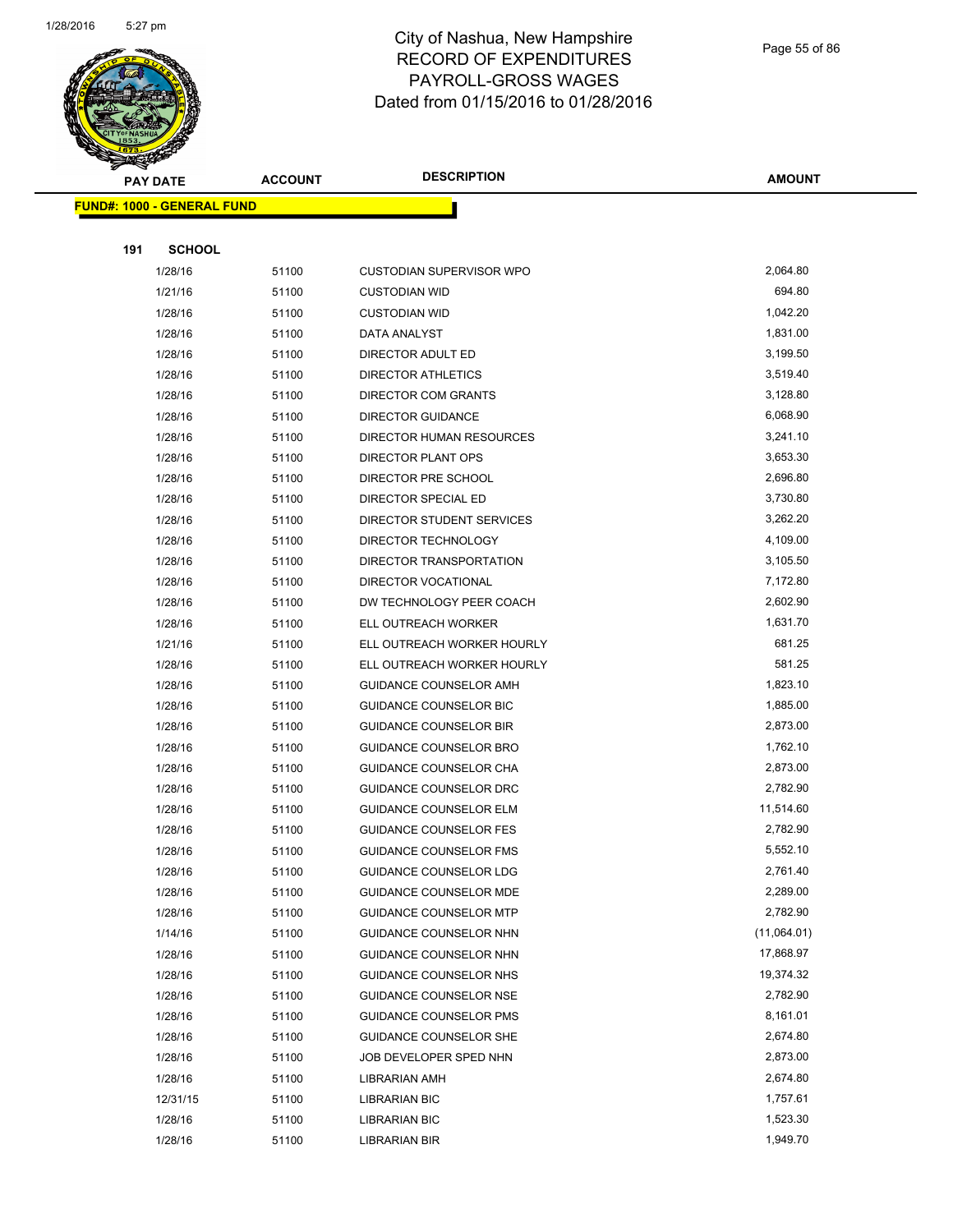

Page 56 of 86

|     | <b>PAY DATE</b>                   | <b>ACCOUNT</b> | <b>DESCRIPTION</b>                                | <b>AMOUNT</b>        |
|-----|-----------------------------------|----------------|---------------------------------------------------|----------------------|
|     | <b>FUND#: 1000 - GENERAL FUND</b> |                |                                                   |                      |
|     |                                   |                |                                                   |                      |
| 191 | <b>SCHOOL</b>                     |                |                                                   |                      |
|     | 1/28/16                           | 51100          | <b>LIBRARIAN BRO</b>                              | 1,810.20             |
|     | 1/28/16                           | 51100          | LIBRARIAN CHA                                     | 2,873.00             |
|     | 1/28/16                           | 51100          | <b>LIBRARIAN DRC</b>                              | 2,002.60             |
|     | 1/28/16                           | 51100          | <b>LIBRARIAN ELM</b>                              | 1,683.50             |
|     | 1/28/16                           | 51100          | LIBRARIAN FES                                     | 2,304.10             |
|     | 1/28/16                           | 51100          | <b>LIBRARIAN FMS</b>                              | 3,288.90             |
|     | 1/28/16                           | 51100          | <b>LIBRARIAN LDG</b>                              | 2,099.30             |
|     | 1/28/16                           | 51100          | LIBRARIAN MDE                                     | 2,289.00             |
|     | 1/28/16                           | 51100          | <b>LIBRARIAN MTP</b>                              | 2,501.80             |
|     | 1/28/16                           | 51100          | LIBRARIAN NHN                                     | 4,552.59             |
|     | 1/28/16                           | 51100          | <b>LIBRARIAN NHS</b>                              | 4,940.10<br>2,289.00 |
|     | 1/28/16<br>1/28/16                | 51100<br>51100 | <b>LIBRARIAN NSE</b><br><b>LIBRARIAN PMS</b>      | 1,823.09             |
|     | 1/28/16                           | 51100          | <b>LIBRARIAN SHE</b>                              | 2,782.90             |
|     | 1/28/16                           | 51100          | LICENSED PRACTICAL NURSE ELM                      | 2,766.30             |
|     | 1/21/16                           | 51100          | MAINTENANCE ALARM WPO                             | 998.80               |
|     | 1/28/16                           | 51100          | MAINTENANCE ALARM WPO                             | 998.80               |
|     | 1/21/16                           | 51100          | MAINTENANCE ASST GRDS WPO                         | 970.98               |
|     | 1/28/16                           | 51100          | MAINTENANCE ASST GRDS WPO                         | 951.20               |
|     | 1/21/16                           | 51100          | MAINTENANCE CARPENTER WPO                         | 975.60               |
|     | 1/28/16                           | 51100          | MAINTENANCE CARPENTER WPO                         | 975.60               |
|     | 1/21/16                           | 51100          | MAINTENANCE ELECTRICIAN WPO                       | 1,997.60             |
|     | 1/28/16                           | 51100          | MAINTENANCE ELECTRICIAN WPO                       | 1,997.60             |
|     | 1/21/16                           | 51100          | MAINTENANCE GRDS FORMEN WPO                       | 975.60               |
|     | 1/28/16                           | 51100          | MAINTENANCE GRDS FORMEN WPO                       | 975.60               |
|     | 1/21/16                           | 51100          | MAINTENANCE GROUNDS WPO                           | 3,348.80             |
|     | 1/28/16                           | 51100          | MAINTENANCE GROUNDS WPO                           | 3,348.80             |
|     | 1/21/16                           | 51100          | MAINTENANCE HVAC WPO                              | 4,459.44             |
|     | 1/28/16                           | 51100          | MAINTENANCE HVAC WPO                              | 4,407.92             |
|     | 1/21/16                           | 51100          | MAINTENANCE MESSENGER WPO                         | 937.60               |
|     | 1/28/16                           | 51100          | MAINTENANCE MESSENGER WPO                         | 937.60               |
|     | 1/21/16                           | 51100          | MAINTENANCE PLUMBER WPO                           | 1,002.80<br>1,002.80 |
|     | 1/28/16<br>1/21/16                | 51100<br>51100 | MAINTENANCE PLUMBER WPO<br>MAINTENANCE TRADES WPO | 3,913.60             |
|     | 1/28/16                           | 51100          | MAINTENANCE TRADES WPO                            | 3,913.60             |
|     | 1/28/16                           | 51100          | <b>MARKETING TEACHER NHS</b>                      | 2,289.00             |
|     | 1/28/16                           | 51100          | <b>NURSE AMH</b>                                  | 2,550.80             |
|     | 1/28/16                           | 51100          | <b>NURSE BIC</b>                                  | 1,941.23             |
|     | 1/28/16                           | 51100          | <b>NURSE BIR</b>                                  | 2,091.30             |
|     | 1/28/16                           | 51100          | <b>NURSE BRO</b>                                  | 2,250.00             |
|     | 1/28/16                           | 51100          | <b>NURSE CHA</b>                                  | 2,550.80             |
|     | 1/28/16                           | 51100          | NURSE DRC                                         | 2,550.80             |
|     | 1/28/16                           | 51100          | <b>NURSE ELM</b>                                  | 3,014.60             |
|     |                                   |                |                                                   |                      |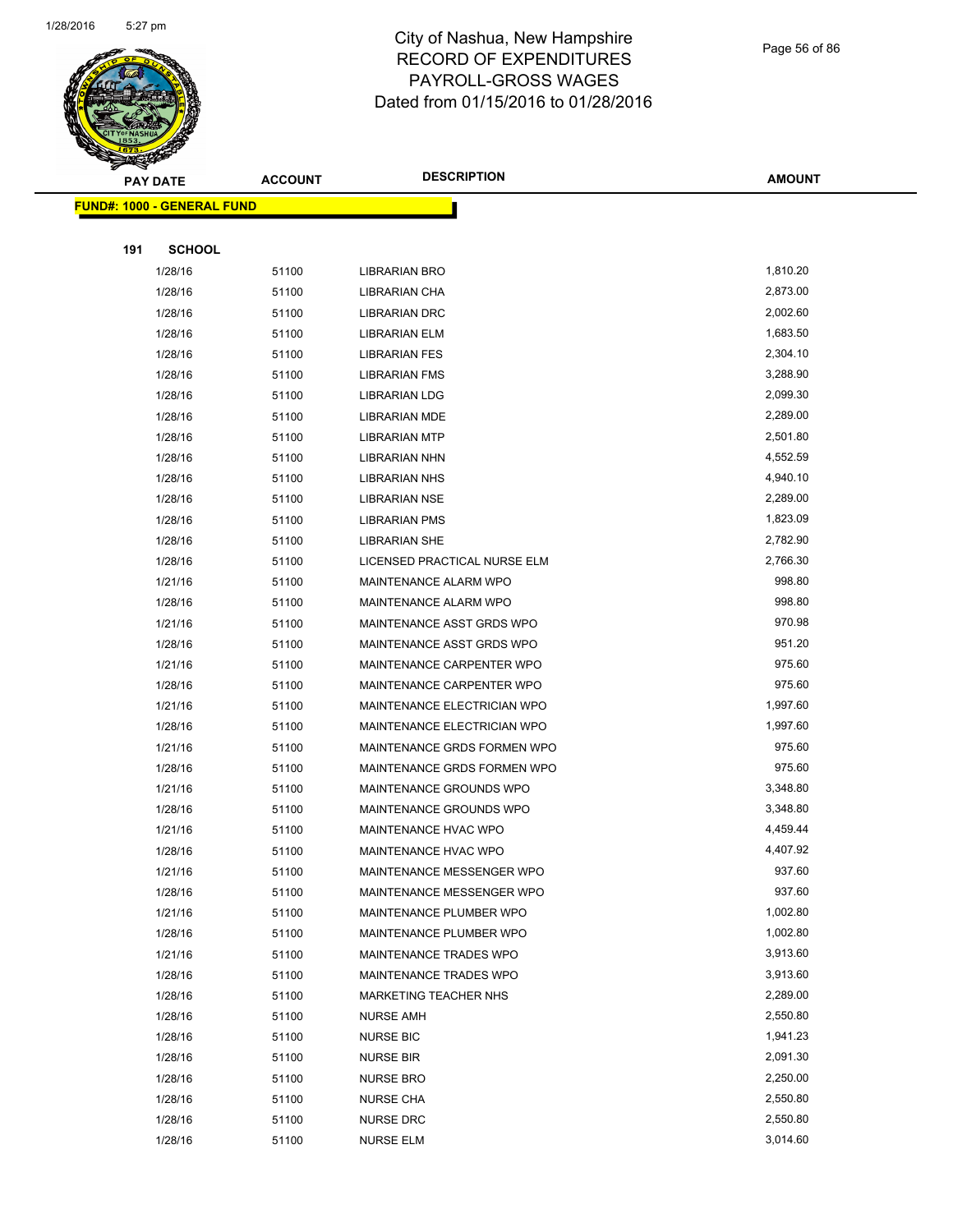

Page 57 of 86

|     | <b>PAY DATE</b>                    | <b>ACCOUNT</b> | <b>DESCRIPTION</b>                         | <b>AMOUNT</b>        |
|-----|------------------------------------|----------------|--------------------------------------------|----------------------|
|     | <u> FUND#: 1000 - GENERAL FUND</u> |                |                                            |                      |
|     |                                    |                |                                            |                      |
| 191 | <b>SCHOOL</b>                      |                |                                            |                      |
|     | 1/28/16                            | 51100          | <b>NURSE FES</b>                           | 2,451.80             |
|     | 1/28/16                            | 51100          | <b>NURSE FMS</b>                           | 2,550.80             |
|     | 1/28/16                            | 51100          | <b>NURSE LDG</b>                           | 2,091.31             |
|     | 1/28/16                            | 51100          | NURSE MDE                                  | 2,550.80<br>1,649.80 |
|     | 1/28/16<br>1/28/16                 | 51100<br>51100 | <b>NURSE MTP</b><br><b>NURSE NHN</b>       | 5,002.60             |
|     | 1/28/16                            | 51100          | <b>NURSE NHS</b>                           | 5,101.60             |
|     | 1/28/16                            | 51100          | <b>NURSE NSE</b>                           | 2,451.80             |
|     | 1/28/16                            | 51100          | <b>NURSE PMS</b>                           | 5,201.60             |
|     | 1/28/16                            | 51100          | <b>NURSE SHE</b>                           | 3,014.60             |
|     | 1/28/16                            | 51100          | OFFICE MANAGER BUSINESS                    | 2,484.30             |
|     | 1/28/16                            | 51100          | OFFICE MANAGER HUMAN RESOURCES             | 1,799.80             |
|     | 1/28/16                            | 51100          | OFFICE MANAGER PLANT OPS                   | 970.10               |
|     | 1/28/16                            | 51100          | OFFICE MANAGER SPED                        | 1,904.30             |
|     | 1/28/16                            | 51100          | OUT DISTRICT COORDINATOR                   | 3,188.80             |
|     | 1/21/16                            | 51100          | PARA ALT AMH                               | 563.56               |
|     | 1/28/16                            | 51100          | PARA ALT AMH                               | 456.45               |
|     | 1/21/16                            | 51100          | PARA ALT DRC                               | 404.84               |
|     | 1/28/16                            | 51100          | PARA ALT DRC                               | 345.51               |
|     | 1/21/16                            | 51100          | PARA ALT FMS                               | 596.17               |
|     | 1/28/16                            | 51100          | PARA ALT FMS                               | 475.07               |
|     | 1/21/16<br>1/28/16                 | 51100          | PARA ALT LDG<br>PARA ALT LDG               | 558.90<br>447.12     |
|     | 1/21/16                            | 51100<br>51100 | PARA ALT MTP                               | 432.76               |
|     | 1/28/16                            | 51100          | PARA ALT MTP                               | 355.98               |
|     | 1/21/16                            | 51100          | PARA ALT PMS                               | 484.40               |
|     | 1/28/16                            | 51100          | PARA ALT PMS                               | 387.52               |
|     | 1/21/16                            | 51100          | PARA AMH ELL                               | 949.44               |
|     | 1/28/16                            | 51100          | PARA AMH ELL                               | 758.59               |
|     | 1/21/16                            | 51100          | PARA DW SPEC ED AMH                        | 8,798.83             |
|     | 1/28/16                            | 51100          | PARA DW SPEC ED AMH                        | 7,343.76             |
|     | 1/21/16                            | 51100          | PARA DW SPEC ED BIC                        | 310.04               |
|     | 1/28/16                            | 51100          | PARA DW SPEC ED BIC                        | 252.75               |
|     | 1/21/16                            | 51100          | PARA DW SPEC ED BIR                        | 1,377.93             |
|     | 1/28/16                            | 51100          | PARA DW SPEC ED BIR                        | 1,183.80             |
|     | 1/21/16                            | 51100          | PARA DW SPEC ED BRO                        | 3,894.93             |
|     | 1/28/16                            | 51100          | PARA DW SPEC ED BRO                        | 3,124.06             |
|     | 1/21/16                            | 51100          | PARA DW SPEC ED CHA                        | 9,425.24             |
|     | 1/28/16                            | 51100          | PARA DW SPEC ED CHA                        | 7,711.29<br>615.22   |
|     | 1/21/16<br>1/28/16                 | 51100<br>51100 | PARA DW SPEC ED DRC<br>PARA DW SPEC ED DRC | 498.63               |
|     | 1/21/16                            | 51100          | PARA DW SPEC ED FMS                        | 2,183.75             |
|     | 1/28/16                            | 51100          | PARA DW SPEC ED FMS                        | 1,761.95             |
|     |                                    |                |                                            |                      |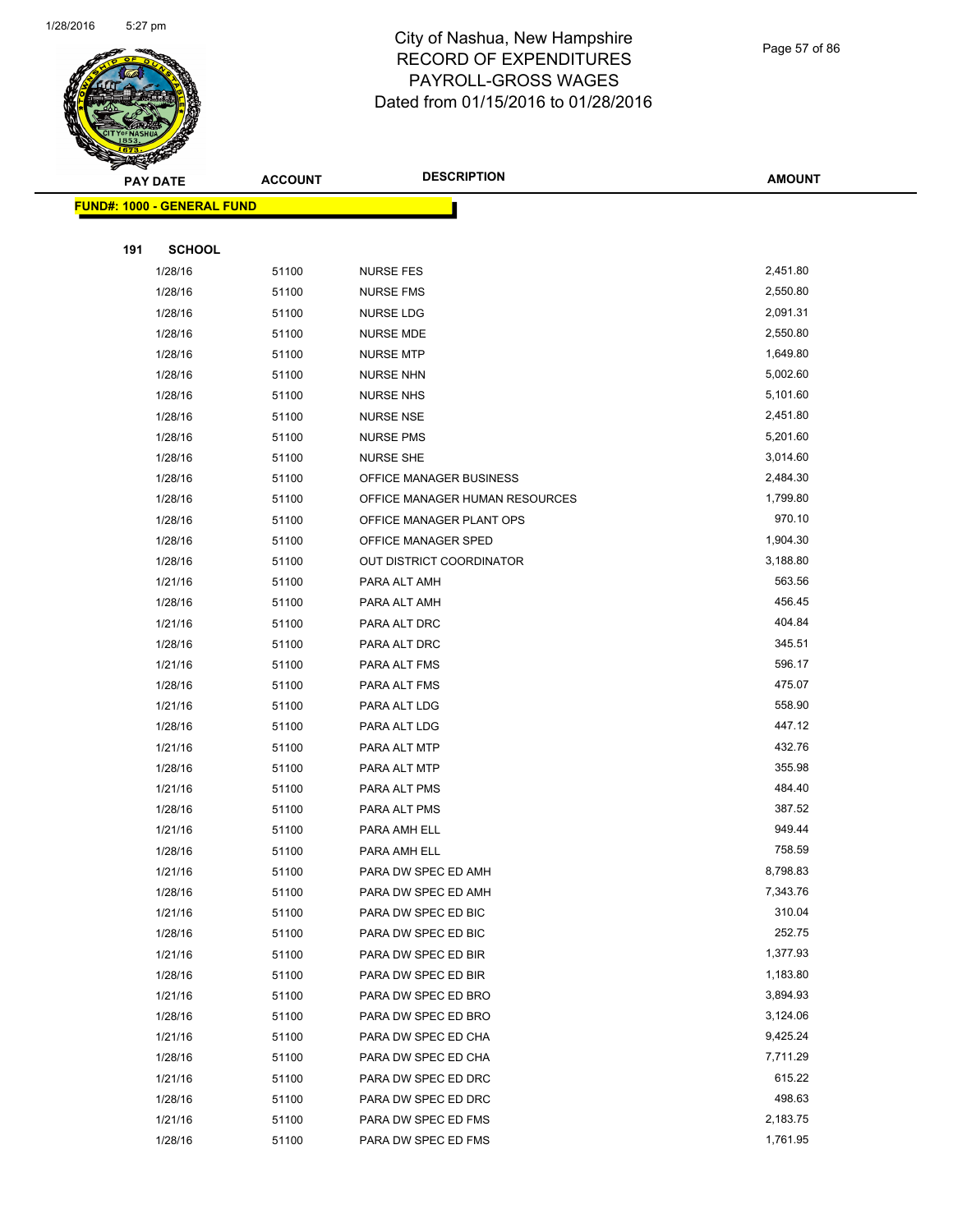

#### Page 58 of 86

|     | <b>PAY DATE</b>                    | <b>ACCOUNT</b> | <b>DESCRIPTION</b>  | <b>AMOUNT</b> |
|-----|------------------------------------|----------------|---------------------|---------------|
|     | <u> FUND#: 1000 - GENERAL FUND</u> |                |                     |               |
|     |                                    |                |                     |               |
| 191 | <b>SCHOOL</b>                      |                |                     |               |
|     | 1/21/16                            | 51100          | PARA DW SPEC ED MDE | 8,585.37      |
|     | 1/28/16                            | 51100          | PARA DW SPEC ED MDE | 7,515.64      |
|     | 1/21/16                            | 51100          | PARA DW SPEC ED MTP | 480.37        |
|     | 1/28/16                            | 51100          | PARA DW SPEC ED MTP | 389.06        |
|     | 1/21/16                            | 51100          | PARA DW SPEC ED NHN | 4,602.15      |
|     | 1/28/16                            | 51100          | PARA DW SPEC ED NHN | 3,709.81      |
|     | 1/21/16                            | 51100          | PARA DW SPEC ED NHS | 7,018.29      |
|     | 1/28/16                            | 51100          | PARA DW SPEC ED NHS | 5,963.09      |
|     | 1/21/16                            | 51100          | PARA DW SPEC ED NSE | 2,737.55      |
|     | 1/28/16                            | 51100          | PARA DW SPEC ED NSE | 2,130.34      |
|     | 1/21/16                            | 51100          | PARA DW SPEC ED PMS | 5,375.11      |
|     | 1/28/16                            | 51100          | PARA DW SPEC ED PMS | 4,292.98      |
|     | 1/21/16                            | 51100          | PARA DW SPEC ED SHE | 8,702.72      |
|     | 1/28/16                            | 51100          | PARA DW SPEC ED SHE | 7,128.77      |
|     | 1/21/16                            | 51100          | PARA DW SPEC ED WID | 1,552.73      |
|     | 1/28/16                            | 51100          | PARA DW SPEC ED WID | 896.41        |
|     | 1/21/16                            | 51100          | PARA DW SPEC ELM    | 5,621.32      |
|     | 1/28/16                            | 51100          | PARA DW SPEC ELM    | 4,179.60      |
|     | 1/21/16                            | 51100          | PARA ELL BIR        | 503.31        |
|     | 1/28/16                            | 51100          | PARA ELL BIR        | 423.84        |
|     | 1/21/16                            | 51100          | PARA ELL DRC        | 534.22        |
|     | 1/28/16                            | 51100          | PARA ELL DRC        | 423.84        |
|     | 1/21/16                            | 51100          | PARA ELL ELM        | 832.51        |
|     | 1/28/16                            | 51100          | PARA ELL ELM        | 677.14        |
|     | 1/21/16                            | 51100          | PARA ELL FES        | 461.16        |
|     | 1/28/16                            | 51100          | PARA ELL FES        | 370.44        |
|     | 1/21/16                            | 51100          | PARA ELL FMS        | 431.19        |
|     | 1/28/16                            | 51100          | PARA ELL FMS        | 346.31        |
|     | 1/21/16                            | 51100          | PARA ELL LDG        | 529.80        |
|     | 1/28/16                            | 51100          | PARA ELL LDG        | 423.84        |
|     | 1/21/16                            | 51100          | PARA ELL MTP        | 394.95        |
|     | 1/28/16                            | 51100          | PARA ELL MTP        | 315.32        |
|     | 1/21/16                            | 51100          | PARA ELL NHS        | 596.04        |
|     | 1/28/16                            | 51100          | PARA ELL NHS        | 459.16        |
|     | 1/21/16                            | 51100          | PARA ELL PMS        | 404.52        |
|     | 1/28/16                            | 51100          | PARA ELL PMS        | 296.22        |
|     | 1/21/16                            | 51100          | PARA ELL SHE        | 538.65        |
|     | 1/28/16                            | 51100          | PARA ELL SHE        | 432.68        |
|     | 1/21/16                            | 51100          | PARA INST AMH       | 1,497.24      |
|     | 1/28/16                            | 51100          | PARA INST AMH       | 1,158.21      |
|     | 1/21/16                            | 51100          | PARA INST BIC       | 5,736.29      |
|     | 1/28/16                            | 51100          | PARA INST BIC       | 4,449.70      |
|     | 1/21/16                            | 51100          | PARA INST BIR       | 4,267.44      |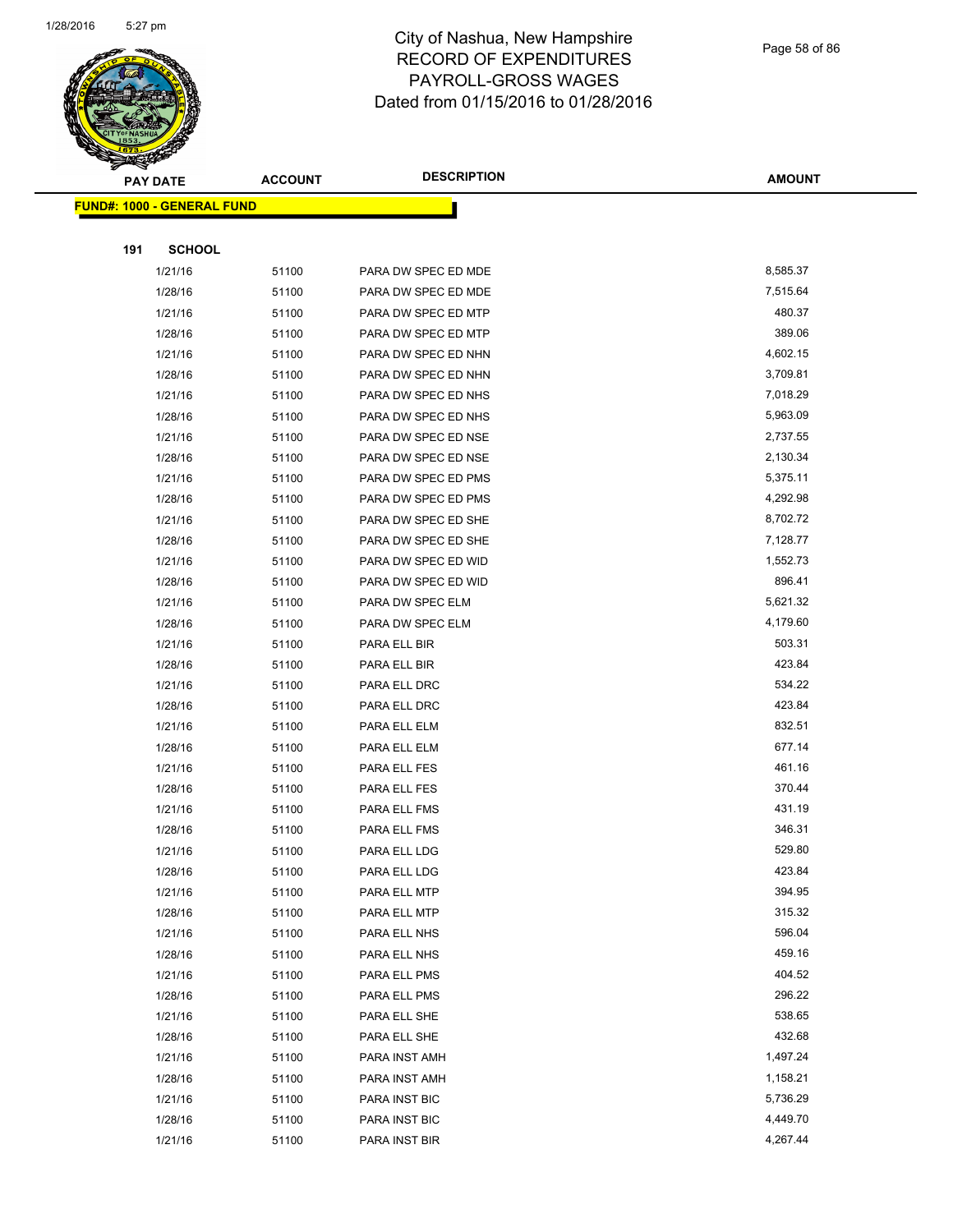

Page 59 of 86

|     | <b>PAY DATE</b>                   | <b>ACCOUNT</b> | <b>DESCRIPTION</b>             | <b>AMOUNT</b>        |
|-----|-----------------------------------|----------------|--------------------------------|----------------------|
|     | <b>FUND#: 1000 - GENERAL FUND</b> |                |                                |                      |
|     |                                   |                |                                |                      |
| 191 | <b>SCHOOL</b>                     |                |                                |                      |
|     | 1/28/16                           | 51100          | PARA INST BIR                  | 3,383.63             |
|     | 1/21/16                           | 51100          | PARA INST BRO                  | 2,745.50             |
|     | 1/28/16                           | 51100          | PARA INST BRO                  | 2,196.17             |
|     | 1/21/16                           | 51100          | PARA INST CHA                  | 4,937.81             |
|     | 1/28/16                           | 51100          | PARA INST CHA                  | 3,992.78             |
|     | 1/21/16                           | 51100          | PARA INST DRC                  | 3,424.97             |
|     | 1/28/16                           | 51100          | PARA INST DRC                  | 2,826.89             |
|     | 1/21/16                           | 51100          | PARA INST ELM                  | 5,220.33             |
|     | 1/28/16                           | 51100          | PARA INST ELM                  | 4,176.50             |
|     | 1/21/16                           | 51100          | PARA INST FES                  | 5,071.49             |
|     | 1/28/16                           | 51100          | PARA INST FES                  | 4,039.97             |
|     | 1/21/16                           | 51100          | PARA INST FMS                  | 4,653.03             |
|     | 1/28/16                           | 51100          | PARA INST FMS                  | 3,858.68             |
|     | 1/21/16                           | 51100          | PARA INST LDG                  | 6,838.48             |
|     | 1/28/16                           | 51100          | PARA INST LDG                  | 5,501.58             |
|     | 1/21/16                           | 51100          | PARA INST MDE                  | 4,037.28             |
|     | 1/28/16                           | 51100          | PARA INST MDE                  | 3,325.88             |
|     | 1/21/16                           | 51100          | PARA INST MTP                  | 2,149.56             |
|     | 1/28/16                           | 51100          | PARA INST MTP                  | 1,739.95             |
|     | 1/21/16                           | 51100          | PARA INST NHN                  | 2,220.09             |
|     | 1/28/16                           | 51100          | PARA INST NHN                  | 1,330.16             |
|     | 1/21/16                           | 51100          | PARA INST NHS                  | 2,104.50             |
|     | 1/28/16                           | 51100          | PARA INST NHS                  | 1,700.47             |
|     | 1/21/16                           | 51100          | PARA INST NSE                  | 3,582.73             |
|     | 1/28/16                           | 51100          | PARA INST NSE                  | 2,890.15             |
|     | 1/21/16                           | 51100          | PARA INST PMS                  | 5,636.36             |
|     | 1/28/16                           | 51100          | PARA INST PMS                  | 4,496.78             |
|     | 1/21/16                           | 51100          | PARA INST SHE                  | 3,117.01<br>2,513.23 |
|     | 1/28/16                           | 51100          | PARA INST SHE                  | 1,125.72             |
|     | 1/21/16                           | 51100          | PARA KIND AMH                  | 902.40               |
|     | 1/28/16<br>1/21/16                | 51100<br>51100 | PARA KIND AMH<br>PARA KIND BIC | 556.02               |
|     | 1/28/16                           | 51100          | PARA KIND BIC                  | 446.64               |
|     | 1/21/16                           | 51100          | PARA KIND BRO                  | 556.02               |
|     | 1/28/16                           | 51100          | PARA KIND BRO                  | 446.64               |
|     | 1/21/16                           | 51100          | PARA KIND CHA                  | 453.60               |
|     | 1/28/16                           | 51100          | PARA KIND CHA                  | 362.88               |
|     | 1/21/16                           | 51100          | PARA KIND DRC                  | 529.80               |
|     | 1/28/16                           | 51100          | PARA KIND DRC                  | 423.84               |
|     | 1/21/16                           | 51100          | PARA KIND FES                  | 835.20               |
|     | 1/28/16                           | 51100          | PARA KIND FES                  | 651.84               |
|     | 1/21/16                           | 51100          | PARA KIND LDG                  | 407.40               |
|     | 1/28/16                           | 51100          | PARA KIND LDG                  | 329.32               |
|     |                                   |                |                                |                      |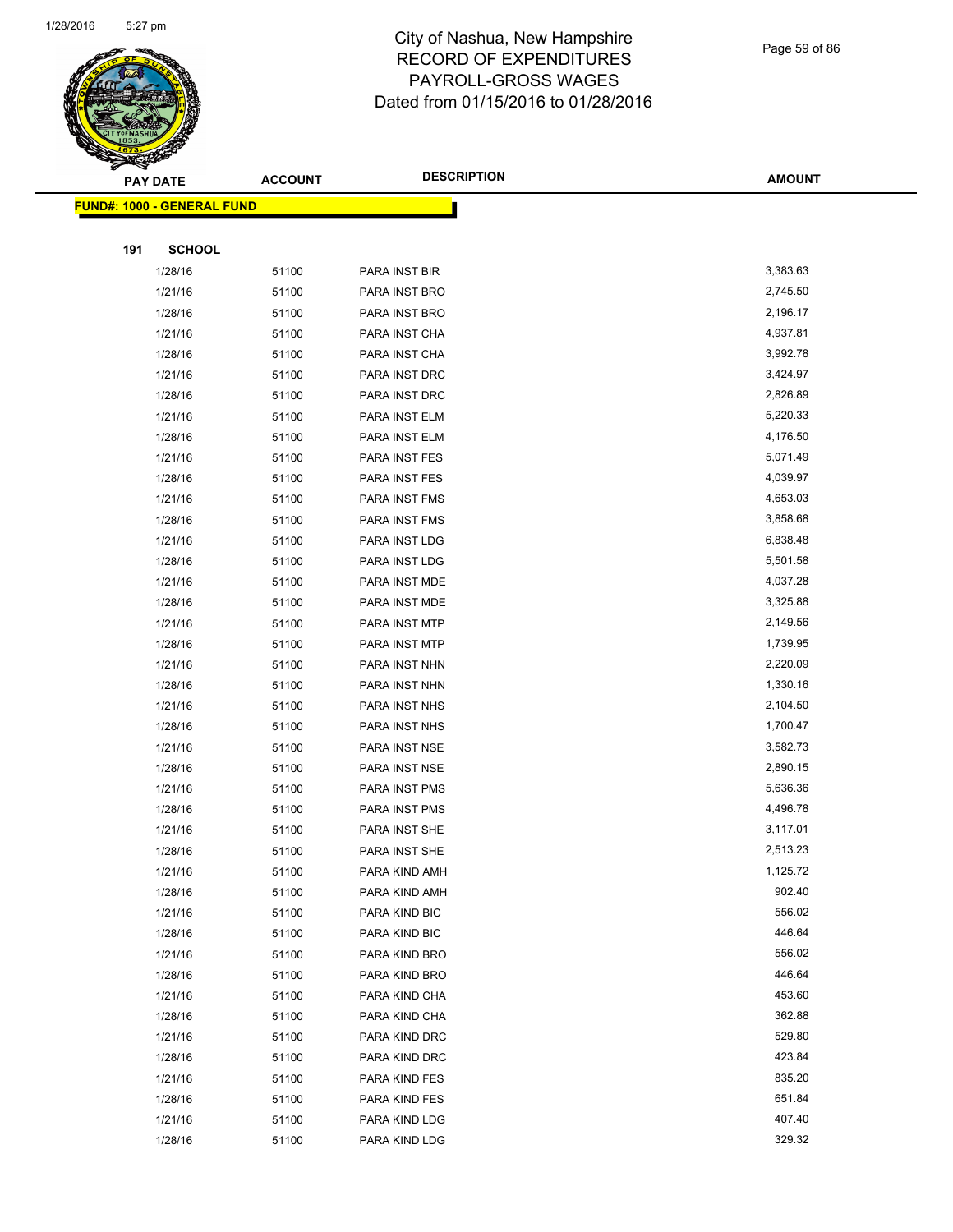

|     | <b>PAY DATE</b>                    | <b>ACCOUNT</b> | <b>DESCRIPTION</b>                  | <b>AMOUNT</b>    |
|-----|------------------------------------|----------------|-------------------------------------|------------------|
|     | <u> FUND#: 1000 - GENERAL FUND</u> |                |                                     |                  |
|     |                                    |                |                                     |                  |
| 191 | <b>SCHOOL</b>                      |                |                                     |                  |
|     | 1/21/16                            | 51100          | PARA KIND MDE                       | 551.46           |
|     | 1/28/16                            | 51100          | PARA KIND MDE                       | 437.52           |
|     | 1/21/16                            | 51100          | PARA KIND MTP                       | 990.48           |
|     | 1/28/16                            | 51100          | PARA KIND MTP                       | 795.12           |
|     | 1/21/16                            | 51100          | PARA KIND NSE                       | 560.58           |
|     | 1/28/16                            | 51100          | PARA KIND NSE                       | 455.76           |
|     | 1/21/16                            | 51100          | PARA KIND SHE                       | 606.15           |
|     | 1/28/16                            | 51100          | PARA KIND SHE                       | 496.76           |
|     | 1/21/16                            | 51100          | PARA MEDIA NHN                      | 628.75           |
|     | 1/28/16                            | 51100          | PARA MEDIA NHN                      | 503.00           |
|     | 1/21/16                            | 51100          | PARA MEDIA NHS                      | 1,752.37         |
|     | 1/28/16                            | 51100          | PARA MEDIA NHS                      | 1,390.98         |
|     | 1/21/16                            | 51100          | PARA PRE SCH BIC                    | 3,176.73         |
|     | 1/28/16                            | 51100          | PARA PRE SCH BIC                    | 2,444.11         |
|     | 1/21/16                            | 51100          | PARA PRE SCH BRO                    | 5,193.89         |
|     | 1/28/16                            | 51100          | PARA PRE SCH BRO                    | 4,159.74         |
|     | 1/21/16                            | 51100          | PARA PRE SCH MTP                    | 323.52           |
|     | 1/28/16                            | 51100          | PARA PRE SCH MTP                    | 242.64           |
|     | 1/21/16                            | 51100          | PARA PRE SCH NSE                    | 798.69           |
|     | 1/28/16                            | 51100          | PARA PRE SCH NSE                    | 626.82           |
|     | 1/21/16                            | 51100          | PARA READ ELM                       | 683.64           |
|     | 1/28/16                            | 51100          | PARA READ ELM                       | 455.76           |
|     | 1/21/16                            | 51100          | PARA SCI NHN                        | 582.20           |
|     | 1/28/16                            | 51100          | PARA SCI NHN                        | 465.76           |
|     | 1/21/16                            | 51100          | PARA SCI NHS                        | 536.98           |
|     | 1/28/16                            | 51100          | PARA SCI NHS                        | 451.24           |
|     | 1/21/16                            | 51100          | PARA TTI DRC                        | 379.70           |
|     | 1/28/16                            | 51100          | PARA TTI DRC                        | 370.86           |
|     | 1/21/16                            | 51100          | PARA VOC NHS                        | 595.67<br>460.28 |
|     | 1/28/16                            | 51100          | PARA VOC NHS                        | 5,727.90         |
|     | 1/28/16<br>1/28/16                 | 51100<br>51100 | PEER COACH SCIENCE<br>PRINCIPAL AMH | 3,514.40         |
|     | 1/28/16                            | 51100          | PRINCIPAL BIC                       | 3,884.60         |
|     | 1/28/16                            | 51100          | PRINCIPAL BIR                       | 3,620.20         |
|     | 1/28/16                            | 51100          | PRINCIPAL BRO                       | 3,088.80         |
|     | 1/28/16                            | 51100          | PRINCIPAL CHA                       | 3,567.30         |
|     | 1/28/16                            | 51100          | PRINCIPAL DRC                       | 3,461.50         |
|     | 1/28/16                            | 51100          | PRINCIPAL ELM                       | 3,701.90         |
|     | 1/28/16                            | 51100          | PRINCIPAL FES                       | 3,514.40         |
|     | 1/28/16                            | 51100          | PRINCIPAL FMS                       | 3,653.90         |
|     | 1/28/16                            | 51100          | PRINCIPAL LDG                       | 3,884.60         |
|     | 1/28/16                            | 51100          | PRINCIPAL MDE                       | 3,567.30         |
|     | 1/28/16                            | 51100          | PRINCIPAL MTP                       | 3,620.20         |
|     |                                    |                |                                     |                  |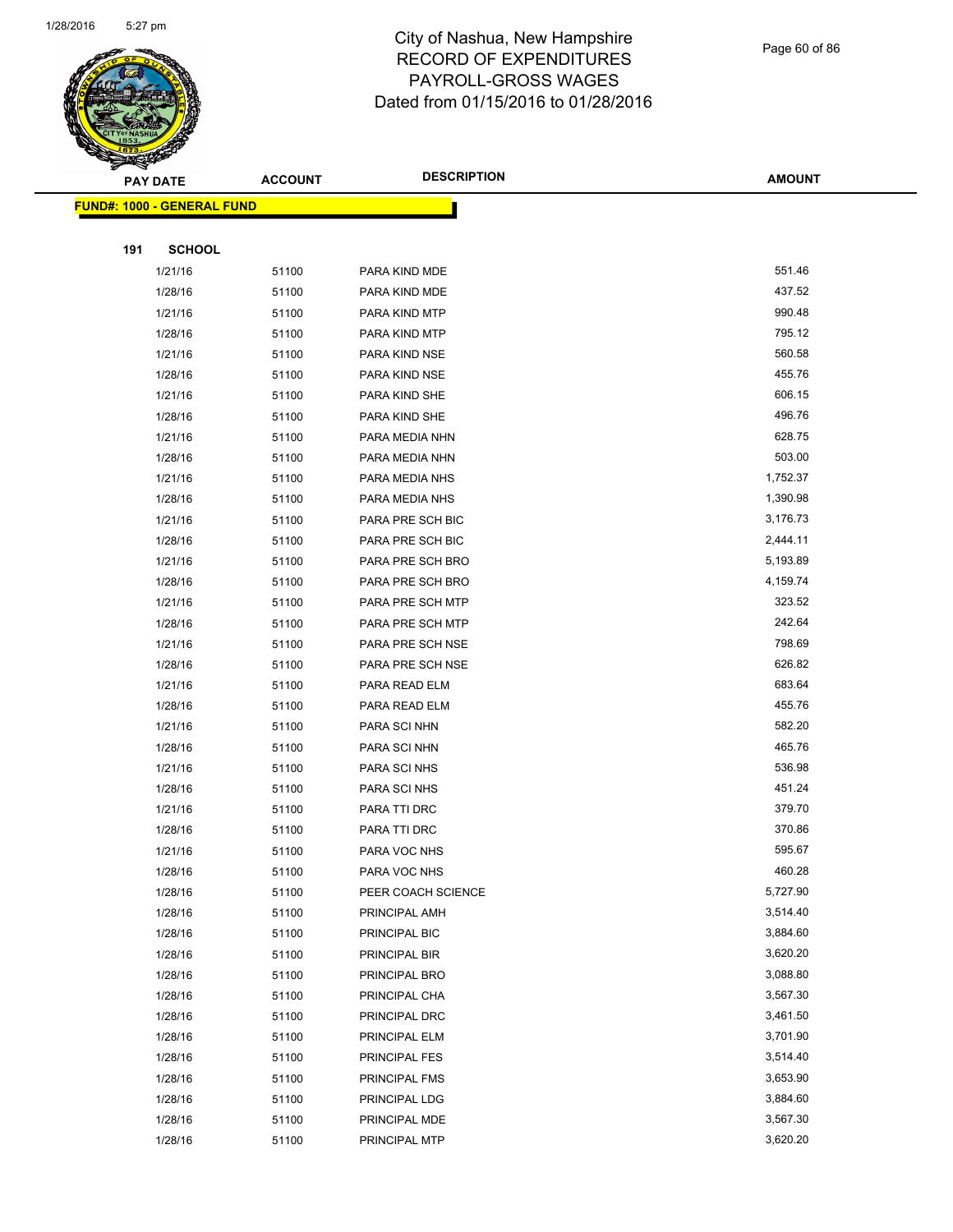

#### Page 61 of 86

|     | <b>PAY DATE</b>                   | <b>ACCOUNT</b> | <b>DESCRIPTION</b>                               | <b>AMOUNT</b>        |
|-----|-----------------------------------|----------------|--------------------------------------------------|----------------------|
|     | <b>FUND#: 1000 - GENERAL FUND</b> |                |                                                  |                      |
|     |                                   |                |                                                  |                      |
| 191 | <b>SCHOOL</b>                     |                |                                                  |                      |
|     | 1/28/16                           | 51100          | PRINCIPAL NHN                                    | 4,009.60             |
|     | 1/28/16                           | 51100          | PRINCIPAL NHS                                    | 4,096.20             |
|     | 1/28/16                           | 51100          | PRINCIPAL NSE                                    | 3,620.20             |
|     | 1/28/16                           | 51100          | PRINCIPAL PMS                                    | 3,750.00             |
|     | 1/28/16                           | 51100          | PRINCIPAL SHE                                    | 3,884.60             |
|     | 1/28/16                           | 51100          | SCHOOL PSYCHOLOGIST WID                          | 38,462.57            |
|     | 1/21/16                           | 51100          | SECURITY GUARD NHS                               | 791.20               |
|     | 1/28/16                           | 51100          | SECURITY GUARD NHS                               | 791.20               |
|     | 1/21/16                           | 51100          | SECURITY MONITOR NHN                             | 2,084.42             |
|     | 1/28/16                           | 51100          | SECURITY MONITOR NHN                             | 2,084.40             |
|     | 1/21/16                           | 51100          | <b>SECURITY MONITOR NHS</b>                      | 2,006.24             |
|     | 1/28/16                           | 51100          | <b>SECURITY MONITOR NHS</b>                      | 2,084.40             |
|     | 1/21/16                           | 51100          | SIGN LANGUAGE INTERPRETER                        | 4,272.99             |
|     | 1/28/16                           | 51100          | SIGN LANGUAGE INTERPRETER                        | 3,517.08             |
|     | 1/28/16                           | 51100          | SOCIAL WORKER ELM                                | 2,458.60             |
|     | 1/28/16                           | 51100          | SOCIAL WORKER FMS                                | 2,761.40             |
|     | 1/28/16                           | 51100          | SPEECH LANG PATHOLOGIST WID                      | 53,170.31            |
|     | 1/21/16                           | 51100          | SPEECH LANGUAGE ASST                             | 657.33               |
|     | 1/28/16                           | 51100          | SPEECH LANGUAGE ASST                             | 538.80               |
|     | 1/28/16                           | 51100          | STUDENT ACTIVITY COORD NHN                       | 369.60               |
|     | 1/28/16                           | 51100          | STUDENT ACTIVITY COORD NHS                       | 1,139.50             |
|     | 1/28/16                           | 51100          | STUDENT INFO COORDINATOR                         | 1,799.80             |
|     | 1/28/16                           | 51100          | <b>SUPERINTENDENT</b>                            | 5,489.10             |
|     | 1/28/16                           | 51100          | SYSTEMS ADMIN FULL YEAR                          | 11,014.00            |
|     | 1/28/16                           | 51100          | <b>TEACHER ART AMH</b>                           | 2,602.90             |
|     | 1/28/16                           | 51100          | <b>TEACHER ART BIC</b>                           | 1,949.70             |
|     | 1/28/16                           | 51100          | <b>TEACHER ART BIR</b>                           | 2,602.90             |
|     | 1/28/16                           | 51100          | <b>TEACHER ART BRO</b>                           | 2,905.60             |
|     | 1/28/16                           | 51100          | <b>TEACHER ART CHA</b>                           | 1,949.70             |
|     | 1/28/16                           | 51100          | TEACHER ART DRC                                  | 1,885.00<br>4,606.00 |
|     | 1/28/16                           | 51100          | <b>TEACHER ART ELM</b>                           | 2,134.00             |
|     | 1/28/16                           | 51100          | <b>TEACHER ART FES</b>                           | 3,357.70             |
|     | 1/28/16<br>1/28/16                | 51100<br>51100 | <b>TEACHER ART FMS</b><br><b>TEACHER ART LDG</b> | 2,295.90             |
|     | 1/28/16                           | 51100          | <b>TEACHER ART MDE</b>                           | 1,885.00             |
|     | 1/28/16                           | 51100          | <b>TEACHER ART NHN</b>                           | 10,504.49            |
|     | 1/28/16                           | 51100          | <b>TEACHER ART NHS</b>                           | 10,292.00            |
|     | 1/28/16                           | 51100          | <b>TEACHER ART NSE</b>                           | 2,873.00             |
|     | 1/28/16                           | 51100          | <b>TEACHER ART PMS</b>                           | 3,637.30             |
|     | 1/28/16                           | 51100          | <b>TEACHER ART SHE</b>                           | 1,972.10             |
|     | 1/28/16                           | 51100          | <b>TEACHER AUTO NHN</b>                          | 5,205.80             |
|     | 1/28/16                           | 51100          | TEACHER BEHAVIOR SPEC WID                        | 5,565.80             |
|     | 1/28/16                           | 51100          | TEACHER BIO TEC NHN                              | 2,326.50             |
|     |                                   |                |                                                  |                      |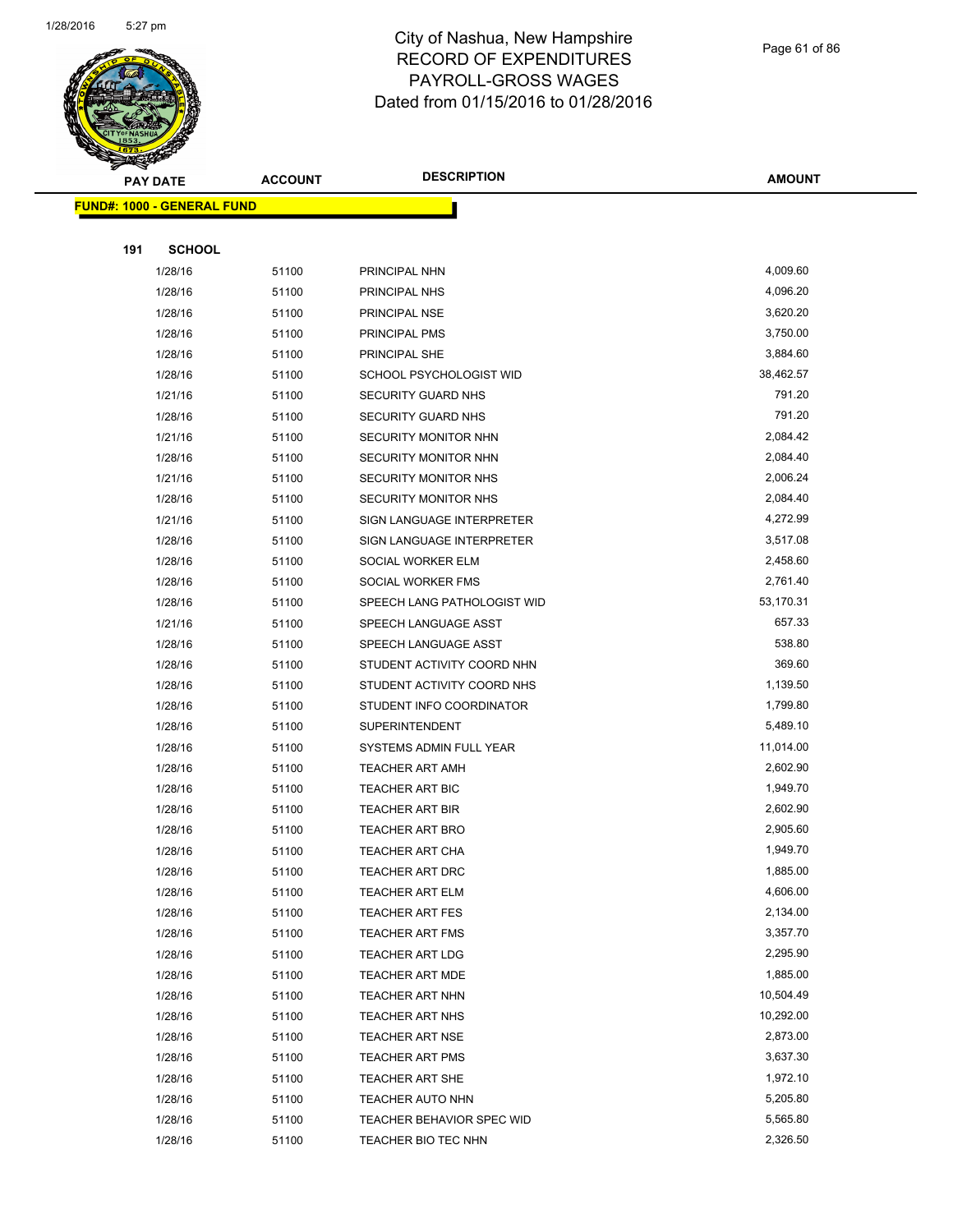

Page 62 of 86

|     | <b>PAY DATE</b>                   | <b>ACCOUNT</b> | <b>DESCRIPTION</b>                            | <b>AMOUNT</b>        |
|-----|-----------------------------------|----------------|-----------------------------------------------|----------------------|
|     | <b>FUND#: 1000 - GENERAL FUND</b> |                |                                               |                      |
|     |                                   |                |                                               |                      |
| 191 | <b>SCHOOL</b>                     |                |                                               |                      |
|     | 1/28/16                           | 51100          | TEACHER BUILD CONST NHS                       | 2,602.90             |
|     | 1/28/16                           | 51100          | TEACHER BUSINESS NHN                          | 9,778.30             |
|     | 1/28/16                           | 51100          | <b>TEACHER BUSINESS NHS</b>                   | 4,980.10             |
|     | 1/28/16                           | 51100          | TEACHER COMPUTER ELM                          | 4,559.80             |
|     | 1/28/16                           | 51100          | <b>TEACHER COMPUTER FMS</b>                   | 4,661.80             |
|     | 1/28/16                           | 51100          | TEACHER COMPUTER NHN                          | 2,304.10             |
|     | 1/28/16                           | 51100          | TEACHER COMPUTER NHS                          | 10,437.10            |
|     | 1/28/16                           | 51100          | <b>TEACHER COMPUTER PMS</b>                   | 5,859.10             |
|     | 1/28/16                           | 51100          | TEACHER COSMETOLOGY NHN                       | 4,286.40             |
|     | 1/28/16                           | 51100          | TEACHER CULINARY NHN                          | 5,205.80             |
|     | 1/28/16                           | 51100          | TEACHER DEAF NSE                              | 4,433.60             |
|     | 1/28/16                           | 51100          | TEACHER DEAF WID                              | 2,782.90             |
|     | 1/28/16                           | 51100          | <b>TEACHER DWSE AMH</b>                       | 5,241.50             |
|     | 1/28/16                           | 51100          | TEACHER DWSE BIR                              | 4,324.90             |
|     | 1/28/16                           | 51100          | <b>TEACHER DWSE BRO</b>                       | 4,083.70             |
|     | 1/28/16                           | 51100          | <b>TEACHER DWSE ELM</b>                       | 10,438.10            |
|     | 1/28/16                           | 51100          | <b>TEACHER DWSE MDE</b>                       | 4,497.90             |
|     | 1/28/16                           | 51100          | <b>TEACHER DWSE NSE</b>                       | 2,782.90             |
|     | 1/28/16                           | 51100          | <b>TEACHER DWSE PMS</b>                       | 7,125.00             |
|     | 1/28/16                           | 51100          | TEACHER DWSE SHE                              | 4,189.00             |
|     | 1/28/16                           | 51100          | TEACHER ECE NHS                               | 5,565.80             |
|     | 1/28/16                           | 51100          | TEACHER ELECTRICAL NHS                        | 2,602.90             |
|     | 1/28/16                           | 51100          | <b>TEACHER ELL AMH</b>                        | 1,810.20             |
|     | 1/28/16                           | 51100          | <b>TEACHER ELL BIR</b>                        | 2,782.90             |
|     | 1/28/16                           | 51100          | TEACHER ELL DRC                               | 5,371.20             |
|     | 1/28/16                           | 51100          | <b>TEACHER ELL ELM</b>                        | 4,528.41             |
|     | 1/28/16                           | 51100          | TEACHER ELL FES                               | 5,772.20             |
|     | 1/28/16                           | 51100          | <b>TEACHER ELL FMS</b>                        | 2,119.31             |
|     | 1/28/16                           | 51100          | <b>TEACHER ELL LDG</b>                        | 5,592.70             |
|     | 1/28/16                           | 51100          | TEACHER ELL MTP                               | 2,782.90             |
|     | 1/28/16                           | 51100          | TEACHER ELL NHN                               | 4,316.70             |
|     | 1/28/16                           | 51100          | TEACHER ELL NHS                               | 7,676.30<br>1,949.70 |
|     | 1/28/16                           | 51100          | <b>TEACHER ELL PMS</b>                        | 1,878.90             |
|     | 1/28/16<br>1/28/16                | 51100<br>51100 | TEACHER ELL SHE<br><b>TEACHER ENGLISH ELM</b> | 23,988.90            |
|     | 1/28/16                           | 51100          | <b>TEACHER ENGLISH FMS</b>                    | 18,592.82            |
|     | 1/28/16                           | 51100          | <b>TEACHER ENGLISH NHN</b>                    | 37,687.71            |
|     | 1/28/16                           | 51100          | TEACHER ENGLISH NHS                           | 45,129.70            |
|     | 1/28/16                           | 51100          | <b>TEACHER ENGLISH PMS</b>                    | 16,410.29            |
|     | 1/28/16                           | 51100          | <b>TEACHER FACS ELM</b>                       | 2,866.00             |
|     | 1/28/16                           | 51100          | <b>TEACHER FACS FMS</b>                       | 4,781.90             |
|     | 1/28/16                           | 51100          | <b>TEACHER FACS NHN</b>                       | 6,316.00             |
|     | 1/28/16                           | 51100          | TEACHER FACS NHS                              | 7,608.50             |
|     |                                   |                |                                               |                      |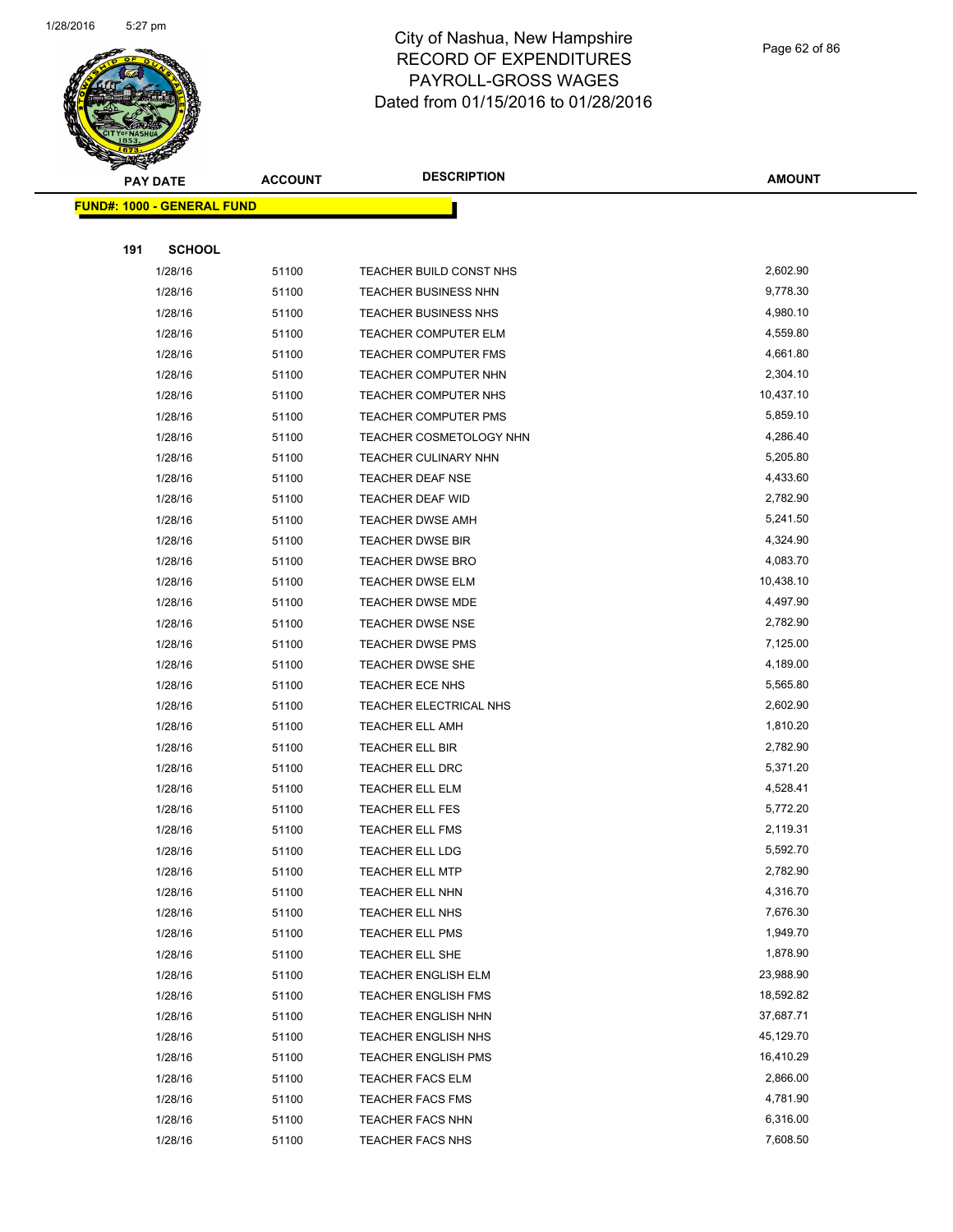

Page 63 of 86

|     | <b>PAY DATE</b>                   | <b>ACCOUNT</b> | <b>DESCRIPTION</b>                               | <b>AMOUNT</b>         |
|-----|-----------------------------------|----------------|--------------------------------------------------|-----------------------|
|     | <b>FUND#: 1000 - GENERAL FUND</b> |                |                                                  |                       |
|     |                                   |                |                                                  |                       |
| 191 | <b>SCHOOL</b>                     |                |                                                  |                       |
|     | 1/28/16                           | 51100          | <b>TEACHER FACS PMS</b>                          | 5,385.80              |
|     | 1/28/16                           | 51100          | TEACHER FOREIGN LANG ELM                         | 5,655.90              |
|     | 1/28/16                           | 51100          | TEACHER FOREIGN LANG FMS                         | 2,782.90              |
|     | 1/28/16                           | 51100          | TEACHER FOREIGN LANG NHN                         | 12,848.31             |
|     | 1/28/16                           | 51100          | TEACHER FOREIGN LANG NHS                         | 18,641.71             |
|     | 1/28/16                           | 51100          | TEACHER FOREIGN LANG PMS                         | 5,475.90              |
|     | 1/28/16                           | 51100          | <b>TEACHER GR1 AMH</b>                           | 6,258.51              |
|     | 1/28/16                           | 51100          | TEACHER GR1 BIC                                  | 8,144.99              |
|     | 1/28/16                           | 51100          | <b>TEACHER GR1 BIR</b>                           | 10,131.51<br>7,462.30 |
|     | 1/28/16<br>1/28/16                | 51100<br>51100 | <b>TEACHER GR1 BRO</b><br><b>TEACHER GR1 CHA</b> | 9,492.20              |
|     | 1/28/16                           | 51100          | <b>TEACHER GR1 DRC</b>                           | 7,811.50              |
|     | 1/28/16                           | 51100          | <b>TEACHER GR1 FES</b>                           | 9,960.20              |
|     | 1/28/16                           | 51100          | <b>TEACHER GR1 LDG</b>                           | 8,003.40              |
|     | 1/28/16                           | 51100          | <b>TEACHER GR1 MDE</b>                           | 8,705.00              |
|     | 1/28/16                           | 51100          | <b>TEACHER GR1 MTP</b>                           | 6,055.90              |
|     | 1/28/16                           | 51100          | <b>TEACHER GR1 NSE</b>                           | 6,755.40              |
|     | 1/28/16                           | 51100          | <b>TEACHER GR1 SHE</b>                           | 8,060.60              |
|     | 1/28/16                           | 51100          | <b>TEACHER GR2 AMH</b>                           | 8,403.50              |
|     | 1/28/16                           | 51100          | <b>TEACHER GR2 BIC</b>                           | 12,064.50             |
|     | 1/28/16                           | 51100          | <b>TEACHER GR2 BIR</b>                           | 10,063.71             |
|     | 1/28/16                           | 51100          | <b>TEACHER GR2 BRO</b>                           | 5,364.30              |
|     | 1/28/16                           | 51100          | <b>TEACHER GR2 CHA</b>                           | 9,036.60              |
|     | 1/28/16                           | 51100          | TEACHER GR2 DRC                                  | 6,570.70              |
|     | 1/28/16                           | 51100          | <b>TEACHER GR2 FES</b>                           | 10,217.60             |
|     | 1/28/16                           | 51100          | <b>TEACHER GR2 LDG</b>                           | 9,557.51              |
|     | 1/28/16                           | 51100          | <b>TEACHER GR2 MDE</b>                           | 10,424.30             |
|     | 1/28/16                           | 51100          | <b>TEACHER GR2 MTP</b>                           | 6,617.60              |
|     | 1/28/16                           | 51100          | <b>TEACHER GR2 NSE</b>                           | 6,848.50              |
|     | 1/28/16                           | 51100          | TEACHER GR2 SHE<br><b>TEACHER GR3 AMH</b>        | 6,310.99<br>7,299.00  |
|     | 1/28/16<br>1/28/16                | 51100<br>51100 | <b>TEACHER GR3 BIC</b>                           | 9,063.90              |
|     | 1/28/16                           | 51100          | TEACHER GR3 BIR                                  | 8,964.30              |
|     | 1/28/16                           | 51100          | <b>TEACHER GR3 BRO</b>                           | 7,519.80              |
|     | 1/28/16                           | 51100          | <b>TEACHER GR3 CHA</b>                           | 8,168.20              |
|     | 1/28/16                           | 51100          | <b>TEACHER GR3 DRC</b>                           | 7,089.70              |
|     | 1/28/16                           | 51100          | <b>TEACHER GR3 FES</b>                           | 8,722.39              |
|     | 1/28/16                           | 51100          | TEACHER GR3 LDG                                  | 7,208.90              |
|     | 1/28/16                           | 51100          | <b>TEACHER GR3 MDE</b>                           | 12,062.30             |
|     | 1/28/16                           | 51100          | <b>TEACHER GR3 MTP</b>                           | 6,209.90              |
|     | 1/28/16                           | 51100          | <b>TEACHER GR3 NSE</b>                           | 6,456.60              |
|     | 1/28/16                           | 51100          | TEACHER GR3 SHE                                  | 7,360.90              |
|     | 1/28/16                           | 51100          | <b>TEACHER GR4 AMH</b>                           | 4,104.20              |
|     |                                   |                |                                                  |                       |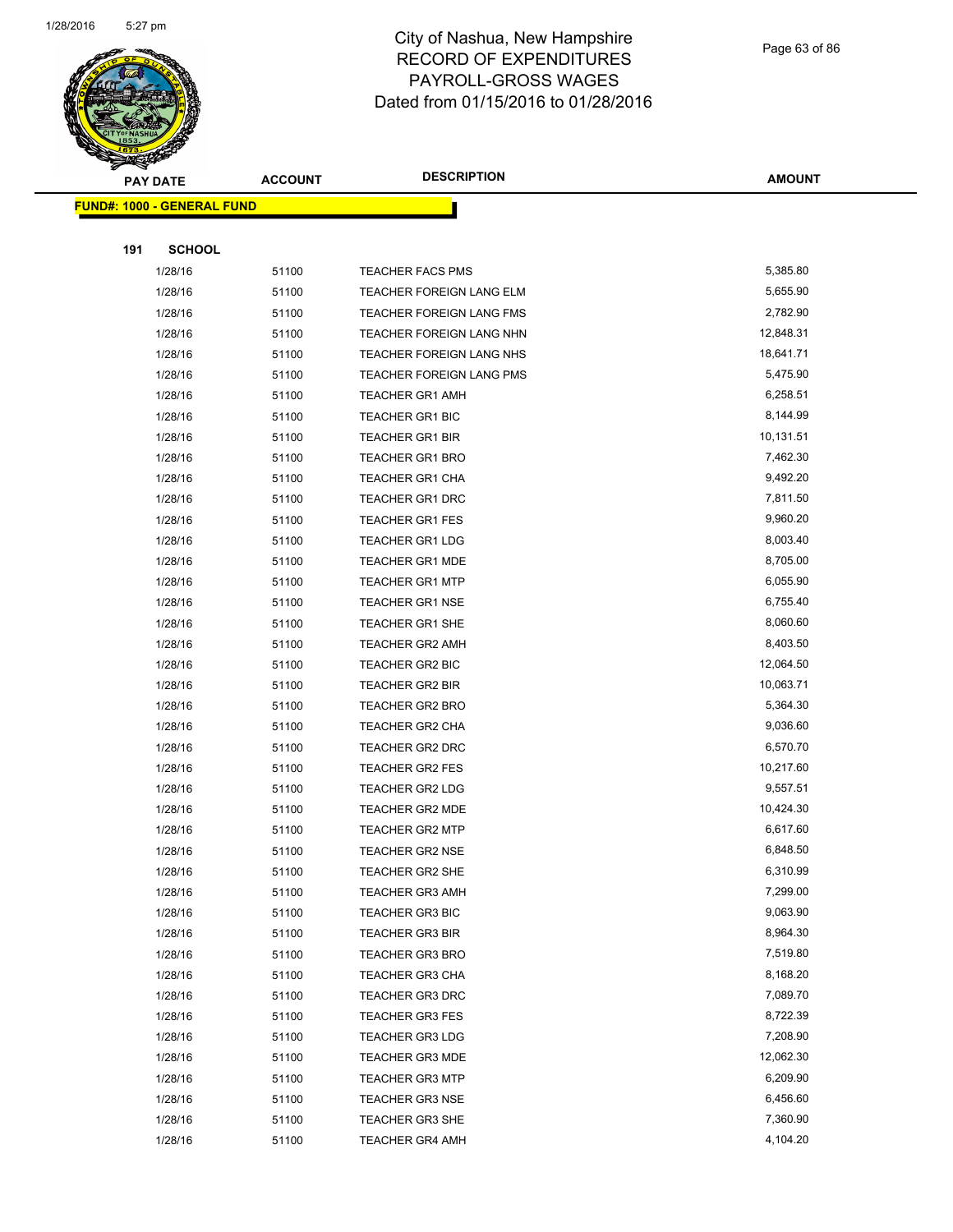

#### Page 64 of 86

|     | ॼ<br><b>PAY DATE</b>               | <b>ACCOUNT</b> | <b>DESCRIPTION</b>                          | <b>AMOUNT</b>        |
|-----|------------------------------------|----------------|---------------------------------------------|----------------------|
|     | <u> FUND#: 1000 - GENERAL FUND</u> |                |                                             |                      |
|     |                                    |                |                                             |                      |
| 191 | <b>SCHOOL</b>                      |                |                                             |                      |
|     | 1/28/16                            | 51100          | <b>TEACHER GR4 BIC</b>                      | 5,339.40             |
|     | 1/28/16                            | 51100          | <b>TEACHER GR4 BIR</b>                      | 6,989.60             |
|     | 1/28/16                            | 51100          | <b>TEACHER GR4 BRO</b>                      | 7,319.20             |
|     | 1/28/16                            | 51100          | <b>TEACHER GR4 CHA</b>                      | 7,389.00             |
|     | 1/28/16                            | 51100          | <b>TEACHER GR4 DRC</b>                      | 5,259.90             |
|     | 1/28/16                            | 51100          | <b>TEACHER GR4 FES</b>                      | 7,139.80             |
|     | 1/28/16                            | 51100          | <b>TEACHER GR4 LDG</b>                      | 9,434.90             |
|     | 1/28/16                            | 51100          | <b>TEACHER GR4 MDE</b>                      | 8,548.40             |
|     | 1/28/16                            | 51100          | <b>TEACHER GR4 MTP</b>                      | 5,889.70             |
|     | 1/28/16                            | 51100          | <b>TEACHER GR4 NSE</b>                      | 6,987.00             |
|     | 1/28/16                            | 51100          | <b>TEACHER GR4 SHE</b>                      | 7,993.50             |
|     | 1/28/16                            | 51100          | <b>TEACHER GR5 AMH</b>                      | 5,385.80             |
|     | 1/28/16                            | 51100          | <b>TEACHER GR5 BIC</b>                      | 12,081.50            |
|     | 1/28/16                            | 51100          | <b>TEACHER GR5 BIR</b>                      | 9,218.30             |
|     | 1/14/16                            | 51100          | <b>TEACHER GR5 BRO</b>                      | (13,842.67)          |
|     | 1/28/16                            | 51100          | <b>TEACHER GR5 BRO</b>                      | 8,674.50             |
|     | 1/28/16                            | 51100          | <b>TEACHER GR5 CHA</b>                      | 8,868.69             |
|     | 1/28/16                            | 51100          | <b>TEACHER GR5 DRC</b>                      | 5,553.90             |
|     | 1/28/16                            | 51100          | <b>TEACHER GR5 FES</b>                      | 8,936.30             |
|     | 1/28/16                            | 51100          | <b>TEACHER GR5 LDG</b>                      | 12,170.10            |
|     | 1/28/16                            | 51100          | <b>TEACHER GR5 MDE</b>                      | 9,852.70             |
|     | 1/28/16                            | 51100          | <b>TEACHER GR5 MTP</b>                      | 7,630.50             |
|     | 1/28/16                            | 51100          | <b>TEACHER GR5 NSE</b>                      | 7,772.65             |
|     | 1/28/16                            | 51100          | <b>TEACHER GR5 SHE</b>                      | 9,436.91             |
|     | 1/28/16                            | 51100          | <b>TEACHER GR6 ELM</b>                      | 33,001.89            |
|     | 1/28/16                            | 51100          | <b>TEACHER GR6 FMS</b>                      | 22,475.80            |
|     | 1/28/16                            | 51100          | <b>TEACHER GR6 PMS</b>                      | 23,807.81            |
|     | 1/28/16                            | 51100          | <b>TEACHER GRAPH NHS</b>                    | 2,134.00             |
|     | 1/28/16                            | 51100          | <b>TEACHER GRAPHICS NHN</b>                 | 2,602.90             |
|     | 1/28/16                            | 51100          | TEACHER HEALTH ELM                          | 2,588.30             |
|     | 1/28/16                            | 51100          | TEACHER HEALTH NHN                          | 3,263.50             |
|     | 1/28/16                            | 51100          | TEACHER HEALTH NHS                          | 4,365.00             |
|     | 1/28/16                            | 51100          | TEACHER HEALTHOC NHS                        | 6,235.10             |
|     | 1/28/16                            | 51100          | TEACHER HVAC NHS                            | 1,683.49             |
|     | 1/28/16                            | 51100          | TEACHER IN SCH SUSPENSION ELM               | 1,622.40             |
|     | 1/28/16                            | 51100          | TEACHER IN SCH SUSPENSION NHN               | 2,674.80             |
|     | 1/28/16                            | 51100          | TEACHER IN SCH SUSPENSION NHS               | 2,674.80             |
|     | 1/28/16                            | 51100          | <b>TEACHER KIND AMH</b>                     | 5,133.40             |
|     | 1/28/16                            | 51100          | <b>TEACHER KIND BIC</b>                     | 3,571.50<br>2,674.80 |
|     | 1/28/16                            | 51100          | <b>TEACHER KIND BIR</b>                     | 2,602.90             |
|     | 1/28/16<br>1/28/16                 | 51100<br>51100 | <b>TEACHER KIND BRO</b><br>TEACHER KIND CHA | 3,694.40             |
|     | 1/28/16                            | 51100          | TEACHER KIND DRC                            | 8,816.20             |
|     |                                    |                |                                             |                      |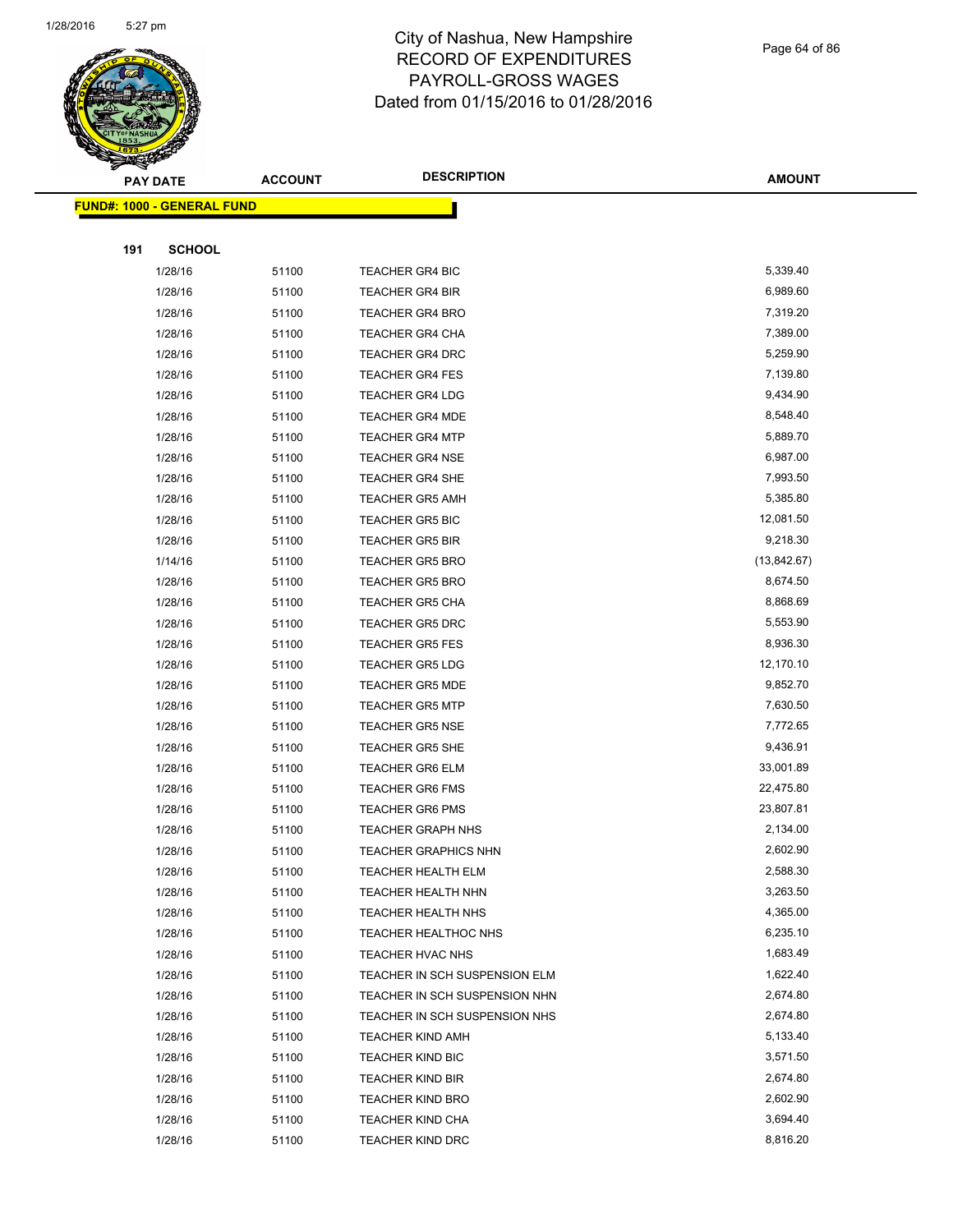

#### Page 65 of 86

|     | <b>PAY DATE</b>                    | <b>ACCOUNT</b> | <b>DESCRIPTION</b>       | <b>AMOUNT</b> |
|-----|------------------------------------|----------------|--------------------------|---------------|
|     | <u> FUND#: 1000 - GENERAL FUND</u> |                |                          |               |
|     |                                    |                |                          |               |
| 191 | <b>SCHOOL</b>                      |                |                          |               |
|     | 1/28/16                            | 51100          | <b>TEACHER KIND FES</b>  | 9,785.70      |
|     | 1/28/16                            | 51100          | <b>TEACHER KIND LDG</b>  | 8,789.50      |
|     | 1/28/16                            | 51100          | <b>TEACHER KIND MDE</b>  | 4,829.20      |
|     | 1/28/16                            | 51100          | <b>TEACHER KIND MTP</b>  | 3,919.50      |
|     | 1/28/16                            | 51100          | <b>TEACHER KIND NSE</b>  | 982.40        |
|     | 1/28/16                            | 51100          | <b>TEACHER KIND SHE</b>  | 2,119.30      |
|     | 1/28/16                            | 51100          | <b>TEACHER MATH ELM</b>  | 20,897.21     |
|     | 1/28/16                            | 51100          | <b>TEACHER MATH FMS</b>  | 11,615.90     |
|     | 1/28/16                            | 51100          | TEACHER MATH NHN         | 35,704.10     |
|     | 1/28/16                            | 51100          | <b>TEACHER MATH NHS</b>  | 43,193.15     |
|     | 1/28/16                            | 51100          | <b>TEACHER MATH PMS</b>  | 10,891.50     |
|     | 1/28/16                            | 51100          | <b>TEACHER MUSIC AMH</b> | 1,683.50      |
|     | 1/28/16                            | 51100          | TEACHER MUSIC BIC        | 2,602.90      |
|     | 1/28/16                            | 51100          | <b>TEACHER MUSIC BIR</b> | 1,554.80      |
|     | 1/28/16                            | 51100          | <b>TEACHER MUSIC BRO</b> | 2,782.90      |
|     | 1/28/16                            | 51100          | TEACHER MUSIC CHA        | 2,782.91      |
|     | 1/28/16                            | 51100          | <b>TEACHER MUSIC DRC</b> | 2,692.90      |
|     | 1/28/16                            | 51100          | <b>TEACHER MUSIC ELM</b> | 4,817.40      |
|     | 1/28/16                            | 51100          | <b>TEACHER MUSIC FES</b> | 2,602.90      |
|     | 1/28/16                            | 51100          | <b>TEACHER MUSIC FMS</b> | 5,205.40      |
|     | 1/28/16                            | 51100          | <b>TEACHER MUSIC LDG</b> | 2,761.40      |
|     | 1/28/16                            | 51100          | TEACHER MUSIC MDE        | 1,949.70      |
|     | 1/28/16                            | 51100          | <b>TEACHER MUSIC NHN</b> | 4,433.60      |
|     | 1/28/16                            | 51100          | TEACHER MUSIC NHS        | 5,104.70      |
|     | 1/28/16                            | 51100          | <b>TEACHER MUSIC NSE</b> | 2,044.90      |
|     | 1/28/16                            | 51100          | <b>TEACHER MUSIC PMS</b> | 4,355.21      |
|     | 1/28/16                            | 51100          | <b>TEACHER MUSIC SHE</b> | 2,501.80      |
|     | 1/28/16                            | 51100          | TEACHER PE BIC           | 2,034.51      |
|     | 1/28/16                            | 51100          | <b>TEACHER PE BIR</b>    | 2,761.40      |
|     | 1/28/16                            | 51100          | TEACHER PE BRO           | 2,692.90      |
|     | 1/28/16                            | 51100          | TEACHER PE CHA           | 2,602.90      |
|     | 1/28/16                            | 51100          | TEACHER PE DRC           | 2,782.90      |
|     | 1/28/16                            | 51100          | TEACHER PE ELM           | 5,511.90      |
|     | 1/28/16                            | 51100          | TEACHER PE FES           | 1,885.00      |
|     | 1/28/16                            | 51100          | TEACHER PE FMS           | 5,205.81      |
|     | 1/28/16                            | 51100          | TEACHER PE LDG           | 2,003.33      |
|     | 1/28/16                            | 51100          | TEACHER PE MDE           | 2,674.80      |
|     | 1/28/16                            | 51100          | <b>TEACHER PE MTP</b>    | 2,119.30      |
|     | 1/28/16                            | 51100          | TEACHER PE NHN           | 8,467.20      |
|     | 1/28/16                            | 51100          | TEACHER PE NHS           | 10,529.80     |
|     | 1/28/16                            | 51100          | TEACHER PE NSE           | 2,504.60      |
|     | 1/28/16                            | 51100          | TEACHER PE PMS           | 4,494.10      |
|     | 1/28/16                            | 51100          | TEACHER PE SHE           | 2,674.80      |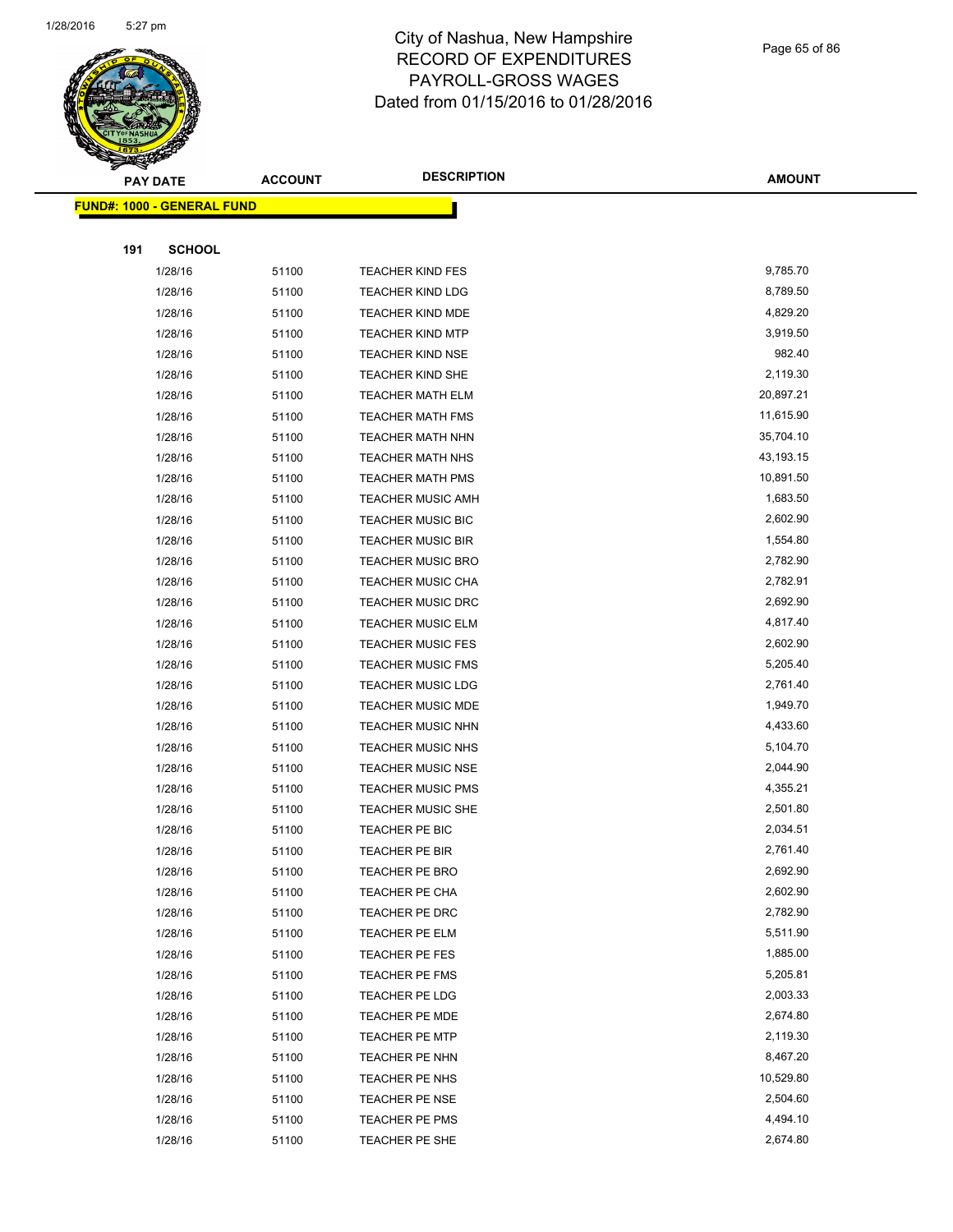

Page 66 of 86

|     | <b>PAY DATE</b>                   | <b>ACCOUNT</b> | <b>DESCRIPTION</b>                         | <b>AMOUNT</b>          |
|-----|-----------------------------------|----------------|--------------------------------------------|------------------------|
|     | <b>FUND#: 1000 - GENERAL FUND</b> |                |                                            |                        |
|     |                                   |                |                                            |                        |
| 191 | <b>SCHOOL</b>                     |                |                                            |                        |
|     | 1/28/16                           | 51100          | TEACHER PRESCHOOL BIC                      | 10,898.90              |
|     | 1/28/16                           | 51100          | TEACHER PRESCHOOL BRO                      | 7,678.40               |
|     | 1/28/16                           | 51100          | <b>TEACHER PRESCHOOL DRC</b>               | 1,801.00               |
|     | 1/28/16                           | 51100          | TEACHER PRESCHOOL MTP                      | 1,554.80               |
|     | 1/28/16                           | 51100          | <b>TEACHER PRESCHOOL NHS</b>               | 1,292.80               |
|     | 1/28/16                           | 51100          | <b>TEACHER PRESCHOOL NSE</b>               | 5,853.51               |
|     | 1/28/16                           | 51100          | <b>TEACHER READ AMH</b>                    | 2,873.00               |
|     | 1/28/16                           | 51100          | TEACHER READ BIC                           | 5,331.60               |
|     | 1/28/16                           | 51100          | <b>TEACHER READ BIR</b>                    | 2,782.90               |
|     | 1/28/16                           | 51100          | <b>TEACHER READ BRO</b>                    | 1,949.70               |
|     | 1/28/16                           | 51100          | <b>TEACHER READ DRC</b>                    | 2,873.00               |
|     | 1/28/16                           | 51100          | <b>TEACHER READ ELM</b>                    | 3,288.90               |
|     | 1/28/16                           | 51100          | <b>TEACHER READ FES</b>                    | 2,782.90               |
|     | 1/28/16                           | 51100          | <b>TEACHER READ FMS</b>                    | 2,782.90               |
|     | 1/28/16                           | 51100          | <b>TEACHER READ LDG</b>                    | 6,041.90               |
|     | 1/28/16                           | 51100          | <b>TEACHER READ MDE</b>                    | 2,782.90               |
|     | 1/28/16                           | 51100          | <b>TEACHER READ MTP</b>                    | 2,020.40               |
|     | 1/28/16                           | 51100          | TEACHER READ NHN                           | 1,823.10               |
|     | 1/28/16                           | 51100          | <b>TEACHER READ NHS</b>                    | 3,288.90               |
|     | 1/28/16                           | 51100          | TEACHER READ NSE                           | 2,782.90               |
|     | 1/28/16                           | 51100          | <b>TEACHER READ PMS</b>                    | 4,559.80               |
|     | 1/28/16                           | 51100          | TEACHER READ SHE                           | 2,674.80               |
|     | 1/28/16                           | 51100          | <b>TEACHER SCIENCE ELM</b>                 | 18,612.50              |
|     | 1/28/16                           | 51100          | TEACHER SCIENCE FMS<br>TEACHER SCIENCE NHN | 12,113.20<br>34,542.21 |
|     | 1/28/16<br>1/28/16                | 51100<br>51100 | TEACHER SCIENCE NHS                        | 38,345.00              |
|     | 1/28/16                           | 51100          | TEACHER SCIENCE PMS                        | 10,442.50              |
|     | 1/28/16                           | 51100          | TEACHER SOCIAL STUDIES ELM                 | 15,614.89              |
|     | 1/28/16                           | 51100          | TEACHER SOCIAL STUDIES FMS                 | 12,526.30              |
|     | 1/28/16                           | 51100          | TEACHER SOCIAL STUDIES NHN                 | 35,219.39              |
|     | 1/28/16                           | 51100          | TEACHER SOCIAL STUDIES NHS                 | 36,667.60              |
|     | 1/28/16                           | 51100          | TEACHER SOCIAL STUDIES PMS                 | 12,047.60              |
|     | 1/28/16                           | 51100          | TEACHER SPED AMH                           | 3,969.50               |
|     | 1/28/16                           | 51100          | <b>TEACHER SPED BIC</b>                    | 4,503.50               |
|     | 1/28/16                           | 51100          | <b>TEACHER SPED BIR</b>                    | 5,284.71               |
|     | 1/28/16                           | 51100          | TEACHER SPED BRO                           | 4,801.50               |
|     | 1/28/16                           | 51100          | <b>TEACHER SPED CHA</b>                    | 9,729.50               |
|     | 1/28/16                           | 51100          | TEACHER SPED DRC                           | 5,105.90               |
|     | 1/28/16                           | 51100          | <b>TEACHER SPED ELM</b>                    | 19,590.79              |
|     | 1/28/16                           | 51100          | <b>TEACHER SPED FES</b>                    | 1,622.40               |
|     | 1/28/16                           | 51100          | <b>TEACHER SPED FMS</b>                    | 12,222.10              |
|     | 1/28/16                           | 51100          | TEACHER SPED LDG                           | 5,562.10               |
|     | 1/28/16                           | 51100          | <b>TEACHER SPED MDE</b>                    | 4,191.30               |
|     |                                   |                |                                            |                        |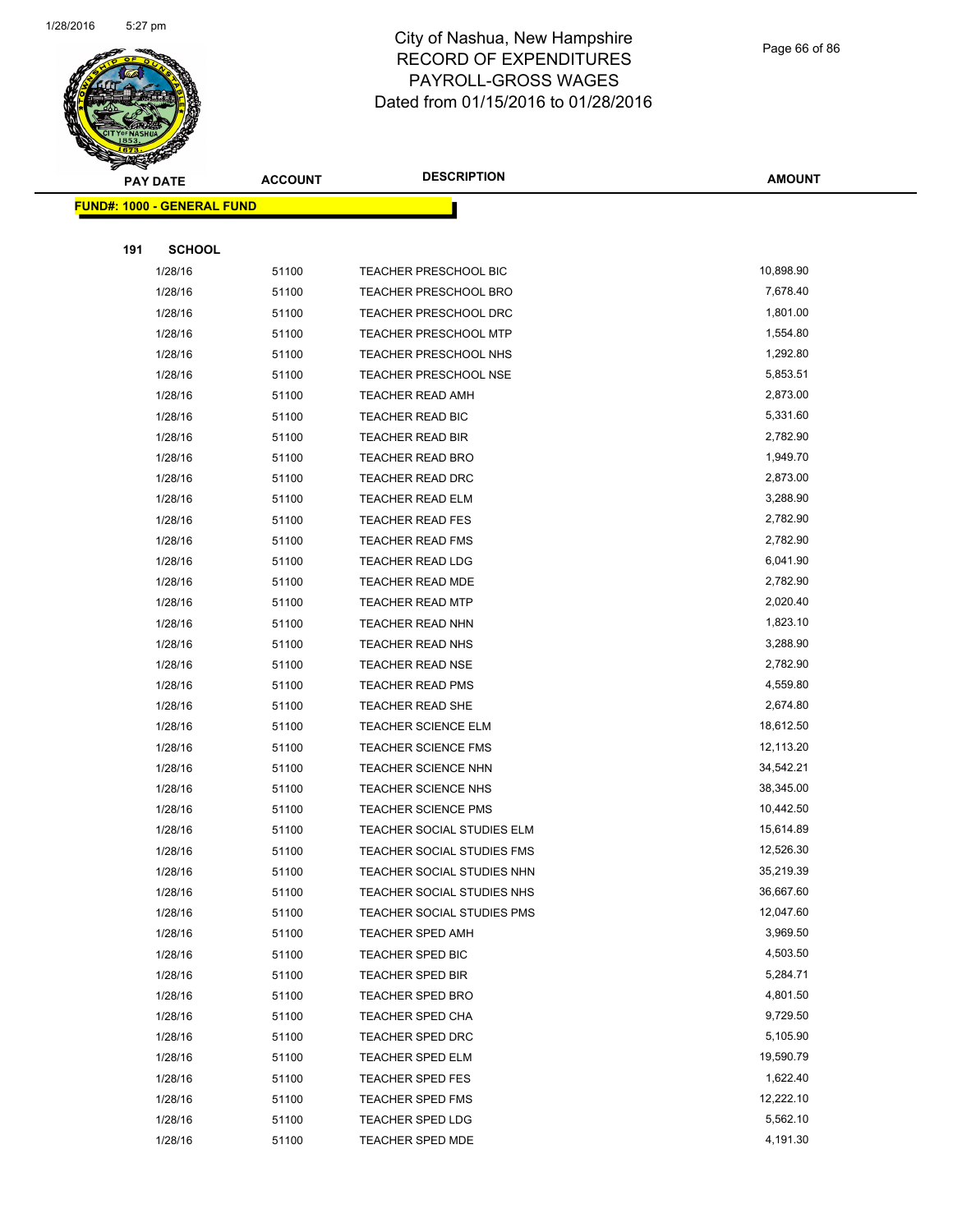

Page 67 of 86

|     | <b>PAY DATE</b>                   | <b>ACCOUNT</b> | <b>DESCRIPTION</b>                                     | <b>AMOUNT</b>      |
|-----|-----------------------------------|----------------|--------------------------------------------------------|--------------------|
|     | <b>FUND#: 1000 - GENERAL FUND</b> |                |                                                        |                    |
|     |                                   |                |                                                        |                    |
| 191 | <b>SCHOOL</b>                     |                |                                                        |                    |
|     | 1/28/16                           | 51100          | <b>TEACHER SPED MTP</b>                                | 5,385.80           |
|     | 1/28/16                           | 51100          | TEACHER SPED NHN                                       | 21,796.72          |
|     | 1/28/16                           | 51100          | TEACHER SPED NHS                                       | 32,357.29          |
|     | 1/28/16                           | 51100          | <b>TEACHER SPED NSE</b>                                | 1,510.90           |
|     | 1/28/16                           | 51100          | TEACHER SPED PMS                                       | 10,450.00          |
|     | 1/28/16                           | 51100          | TEACHER SPED SHE                                       | 5,385.80           |
|     | 1/28/16                           | 51100          | <b>TEACHER TECHED ELM</b>                              | 8,564.30           |
|     | 1/28/16                           | 51100          | <b>TEACHER TECHED FMS</b>                              | 5,547.80           |
|     | 1/28/16                           | 51100          | <b>TEACHER TECHED NHN</b>                              | 7,172.81           |
|     | 1/28/16                           | 51100          | <b>TEACHER TECHED NHS</b>                              | 8,568.30           |
|     | 1/28/16                           | 51100          | <b>TEACHER TECHED PMS</b>                              | 5,565.81           |
|     | 1/28/16                           | 51100          | TEACHER TV PROD NHS                                    | 2,674.80           |
|     | 1/28/16                           | 51100          | <b>TEACHER VISION WID</b>                              | 5,289.20           |
|     | 1/21/16                           | 51100          | TECH INTERGRATION ASST AMH                             | 604.66             |
|     | 1/28/16                           | 51100          | TECH INTERGRATION ASST AMH                             | 469.50             |
|     | 1/21/16                           | 51100          | TECH INTERGRATION ASST BIC                             | 662.75             |
|     | 1/28/16                           | 51100          | TECH INTERGRATION ASST BIC                             | 513.76             |
|     | 1/21/16                           | 51100          | TECH INTERGRATION ASST CHA                             | 547.81             |
|     | 1/28/16                           | 51100          | TECH INTERGRATION ASST CHA                             | 447.37             |
|     | 1/21/16                           | 51100          | TECH INTERGRATION ASST FES                             | 552.37             |
|     | 1/28/16                           | 51100          | TECH INTERGRATION ASST FES                             | 451.95             |
|     | 1/21/16                           | 51100          | TECH INTERGRATION ASST LDG                             | 569.60             |
|     | 1/28/16                           | 51100          | TECH INTERGRATION ASST LDG                             | 455.68             |
|     | 1/21/16                           | 51100          | TECH INTERGRATION ASST MDE                             | 634.05             |
|     | 1/28/16                           | 51100          | TECH INTERGRATION ASST MDE                             | 503.04             |
|     | 1/21/16                           | 51100          | TECH INTERGRATION ASST NSE                             | 602.83             |
|     | 1/28/16                           | 51100          | TECH INTERGRATION ASST NSE                             | 489.18             |
|     | 1/21/16                           | 51100          | TECH INTERGRATION ASST SHE                             | 547.80             |
|     | 1/28/16                           | 51100          | TECH INTERGRATION ASST SHE                             | 442.81             |
|     | 1/28/16                           | 51200          | ATHLETIC EQUIPMENT MANAGER NHN                         | 100.00             |
|     | 1/21/16                           | 51200          | ATHLETIC EQUIPMENT MANAGER NHS                         | 100.00             |
|     | 1/28/16                           | 51200          | ATHLETIC EQUIPMENT MANAGER NHS                         | 50.00              |
|     | 1/28/16                           | 51200          | CLERICAL ACADEMY NHS                                   | 351.00             |
|     | 1/21/16                           | 51200          | CLERICAL BOARD OF ED SUP                               | 714.52             |
|     | 1/28/16<br>1/21/16                | 51200          | CLERICAL BOARD OF ED SUP                               | 719.88<br>2,750.04 |
|     |                                   | 51200          | <b>CROSSING GUARD WPO</b><br><b>CROSSING GUARD WPO</b> | 2,059.87           |
|     | 1/28/16<br>1/28/16                | 51200<br>51200 | <b>CUSTODIAN BRO</b>                                   | 15.59              |
|     | 1/21/16                           | 51200          | <b>CUSTODIAN CHA</b>                                   | 351.74             |
|     | 1/28/16                           | 51200          | <b>CUSTODIAN CHA</b>                                   | 277.92             |
|     | 1/21/16                           | 51200          | <b>CUSTODIAN HEAD AMH</b>                              | 15.59              |
|     | 1/28/16                           | 51200          | <b>CUSTODIAN HEAD BRO</b>                              | 15.59              |
|     | 1/21/16                           | 51200          | <b>CUSTODIAN NHN</b>                                   | 347.40             |
|     |                                   |                |                                                        |                    |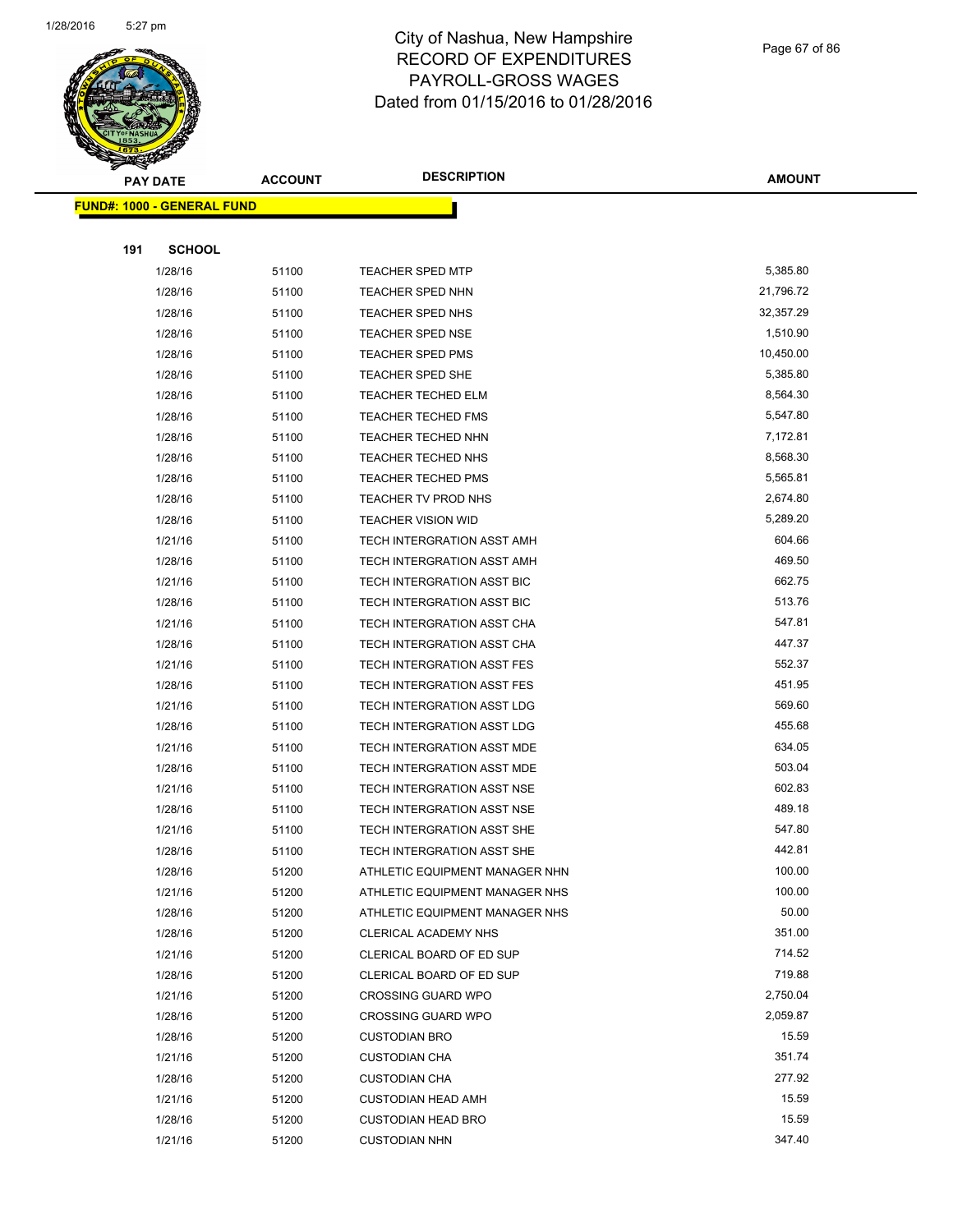

Page 68 of 86

| <b>PAY DATE</b>                   | <b>ACCOUNT</b> | <b>DESCRIPTION</b>                     | <b>AMOUNT</b>    |
|-----------------------------------|----------------|----------------------------------------|------------------|
| <b>FUND#: 1000 - GENERAL FUND</b> |                |                                        |                  |
|                                   |                |                                        |                  |
| <b>SCHOOL</b><br>191              |                |                                        |                  |
| 1/28/16                           | 51200          | <b>CUSTODIAN NHN</b>                   | 347.40           |
| 1/28/16                           | 51200          | DATA ANALYST                           | 1,439.31         |
| 1/28/16                           | 51200          | DRAMA COACH NHS                        | 673.50           |
| 1/21/16                           | 51200          | FOOD SERVICE ASST PT AMH               | 45.50            |
| 1/28/16                           | 51200          | FOOD SERVICE ASST PT AMH               | 36.40            |
| 1/21/16                           | 51200          | FOOD SERVICE ASST PT CHA               | 45.50            |
| 1/28/16                           | 51200          | FOOD SERVICE ASST PT CHA               | 36.40            |
| 1/28/16                           | 51200          | FOOD SERVICE ASST PT FMS               | 23.39            |
| 1/21/16                           | 51200          | FOOD SERVICE ASST PT MDE               | 11.38            |
| 1/28/16                           | 51200          | FOOD SERVICE ASST PT MDE               | 9.10             |
| 1/21/16                           | 51200          | FOOD SERVICE ASST PT NSE               | 18.20            |
| 1/28/16                           | 51200          | FOOD SERVICE ASST PT NSE               | 18.20            |
| 1/21/16                           | 51200          | FOOD SERVICE COOK LDG                  | 52.25            |
| 1/28/16                           | 51200          | FOOD SERVICE COOK LDG                  | 41.80            |
| 1/28/16                           | 51200          | <b>GUIDANCE COUNSELOR ELM</b>          | 951.00           |
| 1/28/16                           | 51200          | <b>GUIDANCE COUNSELOR FMS</b>          | 500.00           |
| 1/28/16                           | 51200          | <b>GUIDANCE COUNSELOR NHS</b>          | 2,144.50         |
| 1/21/16                           | 51200          | <b>INSTRUMENTAL MUSIC</b>              | 900.00           |
| 1/28/16                           | 51200          | <b>INSTRUMENTAL MUSIC</b>              | 887.50           |
| 1/28/16                           | 51200          | <b>LIBRARIAN ELM</b>                   | 748.50           |
| 1/28/16                           | 51200          | <b>LIBRARIAN FMS</b>                   | 374.50           |
| 1/28/16                           | 51200          | <b>LIBRARIAN PMS</b>                   | 374.50           |
| 1/21/16                           | 51200          | LUNCH MONITOR AMH                      | 503.06           |
| 1/28/16                           | 51200          | LUNCH MONITOR AMH                      | 373.44           |
| 1/21/16                           | 51200          | LUNCH MONITOR BIC                      | 683.54           |
| 1/28/16                           | 51200          | LUNCH MONITOR BIC                      | 597.74           |
| 1/21/16                           | 51200          | LUNCH MONITOR BIR                      | 649.00           |
| 1/28/16                           | 51200          | <b>LUNCH MONITOR BIR</b>               | 289.68           |
| 1/21/16                           | 51200          | LUNCH MONITOR BRO                      | 457.60           |
| 1/28/16                           | 51200          | LUNCH MONITOR BRO                      | 366.08<br>674.96 |
| 1/21/16<br>1/28/16                | 51200<br>51200 | LUNCH MONITOR CHA                      | 543.40           |
| 1/21/16                           | 51200          | LUNCH MONITOR CHA<br>LUNCH MONITOR DRC | 518.28           |
| 1/28/16                           | 51200          | LUNCH MONITOR DRC                      | 464.96           |
| 1/21/16                           | 51200          | LUNCH MONITOR ELM                      | 265.98           |
| 1/28/16                           | 51200          | LUNCH MONITOR ELM                      | 251.68           |
| 1/21/16                           | 51200          | LUNCH MONITOR FES                      | 735.76           |
| 1/28/16                           | 51200          | LUNCH MONITOR FES                      | 582.38           |
| 1/21/16                           | 51200          | LUNCH MONITOR FMS                      | 246.26           |
| 1/28/16                           | 51200          | LUNCH MONITOR FMS                      | 190.90           |
| 1/21/16                           | 51200          | LUNCH MONITOR LDG                      | 846.37           |
| 1/28/16                           | 51200          | LUNCH MONITOR LDG                      | 667.94           |
| 1/21/16                           | 51200          | LUNCH MONITOR MDE                      | 685.60           |
|                                   |                |                                        |                  |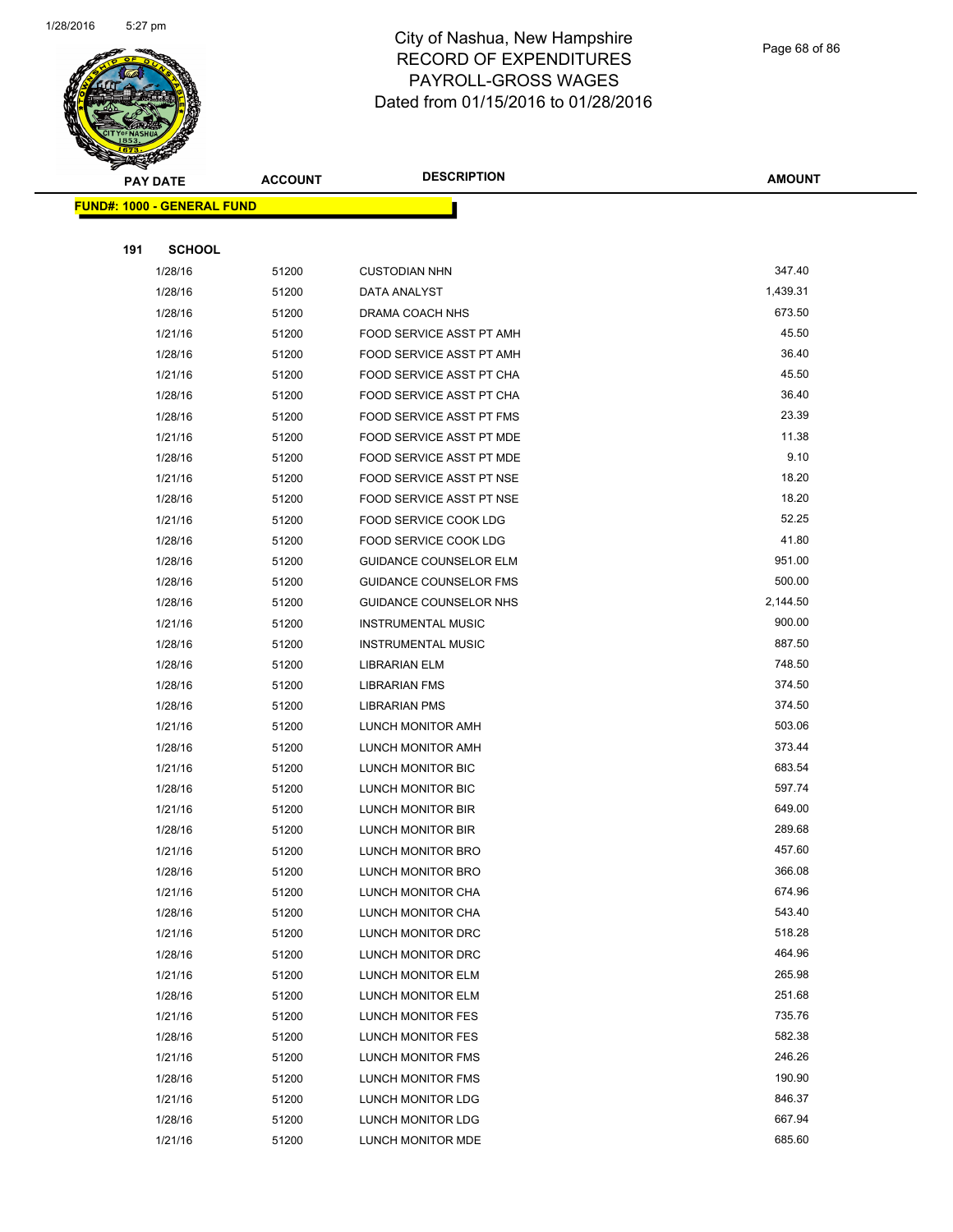

#### Page 69 of 86

|     | ॼ<br><b>PAY DATE</b>              | <b>ACCOUNT</b> | <b>DESCRIPTION</b>  | <b>AMOUNT</b> |
|-----|-----------------------------------|----------------|---------------------|---------------|
|     | <b>FUND#: 1000 - GENERAL FUND</b> |                |                     |               |
|     |                                   |                |                     |               |
| 191 | <b>SCHOOL</b>                     |                |                     |               |
|     | 1/28/16                           | 51200          | LUNCH MONITOR MDE   | 560.88        |
|     | 1/21/16                           | 51200          | LUNCH MONITOR MTP   | 440.89        |
|     | 1/28/16                           | 51200          | LUNCH MONITOR MTP   | 258.92        |
|     | 1/21/16                           | 51200          | LUNCH MONITOR NHN   | 228.80        |
|     | 1/28/16                           | 51200          | LUNCH MONITOR NHN   | 214.50        |
|     | 1/21/16                           | 51200          | LUNCH MONITOR NHS   | 334.62        |
|     | 1/28/16                           | 51200          | LUNCH MONITOR NHS   | 308.88        |
|     | 1/21/16                           | 51200          | LUNCH MONITOR NSE   | 413.58        |
|     | 1/28/16                           | 51200          | LUNCH MONITOR NSE   | 342.36        |
|     | 1/21/16                           | 51200          | LUNCH MONITOR PMS   | 228.80        |
|     | 1/28/16                           | 51200          | LUNCH MONITOR PMS   | 168.74        |
|     | 1/21/16                           | 51200          | LUNCH MONITOR SHE   | 546.55        |
|     | 1/28/16                           | 51200          | LUNCH MONITOR SHE   | 378.22        |
|     | 1/28/16                           | 51200          | PARA ALT FMS        | 351.00        |
|     | 1/21/16                           | 51200          | PARA ALT PMS        | 64.68         |
|     | 1/28/16                           | 51200          | PARA ALT PMS        | 64.68         |
|     | 1/21/16                           | 51200          | PARA AMH ELL        | 34.13         |
|     | 1/28/16                           | 51200          | PARA AMH ELL        | 45.50         |
|     | 1/21/16                           | 51200          | PARA DW SPEC ED BIR | 401.03        |
|     | 1/28/16                           | 51200          | PARA DW SPEC ED BIR | 343.74        |
|     | 1/28/16                           | 51200          | PARA DW SPEC ED NHN | 100.00        |
|     | 1/21/16                           | 51200          | PARA DW SPEC ED PMS | 150.00        |
|     | 1/28/16                           | 51200          | PARA DW SPEC ED PMS | 50.00         |
|     | 1/21/16                           | 51200          | PARA ELL FES        | 34.13         |
|     | 1/28/16                           | 51200          | PARA ELL FES        | 27.30         |
|     | 1/21/16                           | 51200          | PARA INST AMH       | 934.29        |
|     | 1/28/16                           | 51200          | PARA INST AMH       | 592.48        |
|     | 1/21/16                           | 51200          | PARA INST BIC       | 656.49        |
|     | 1/28/16                           | 51200          | PARA INST BIC       | 494.14        |
|     | 1/21/16                           | 51200          | PARA INST BIR       | 45.50         |
|     | 1/28/16                           | 51200          | PARA INST BIR       | 36.40         |
|     | 1/21/16                           | 51200          | PARA INST DRC       | 44.59         |
|     | 1/28/16                           | 51200          | PARA INST DRC       | 50.96         |
|     | 1/21/16                           | 51200          | PARA INST FES       | 34.13         |
|     | 1/28/16                           | 51200          | PARA INST FES       | 27.30         |
|     | 1/21/16                           | 51200          | PARA INST FMS       | 22.75         |
|     | 1/28/16                           | 51200          | PARA INST FMS       | 18.20         |
|     | 1/21/16                           | 51200          | PARA INST LDG       | 68.26         |
|     | 1/28/16                           | 51200          | PARA INST LDG       | 54.60         |
|     | 1/21/16                           | 51200          | PARA INST MTP       | 339.06        |
|     | 1/28/16                           | 51200          | PARA INST MTP       | 267.60        |
|     | 1/21/16                           | 51200          | PARA INST NHN       | 282.57        |
|     | 1/28/16                           | 51200          | PARA INST NHN       | 282.57        |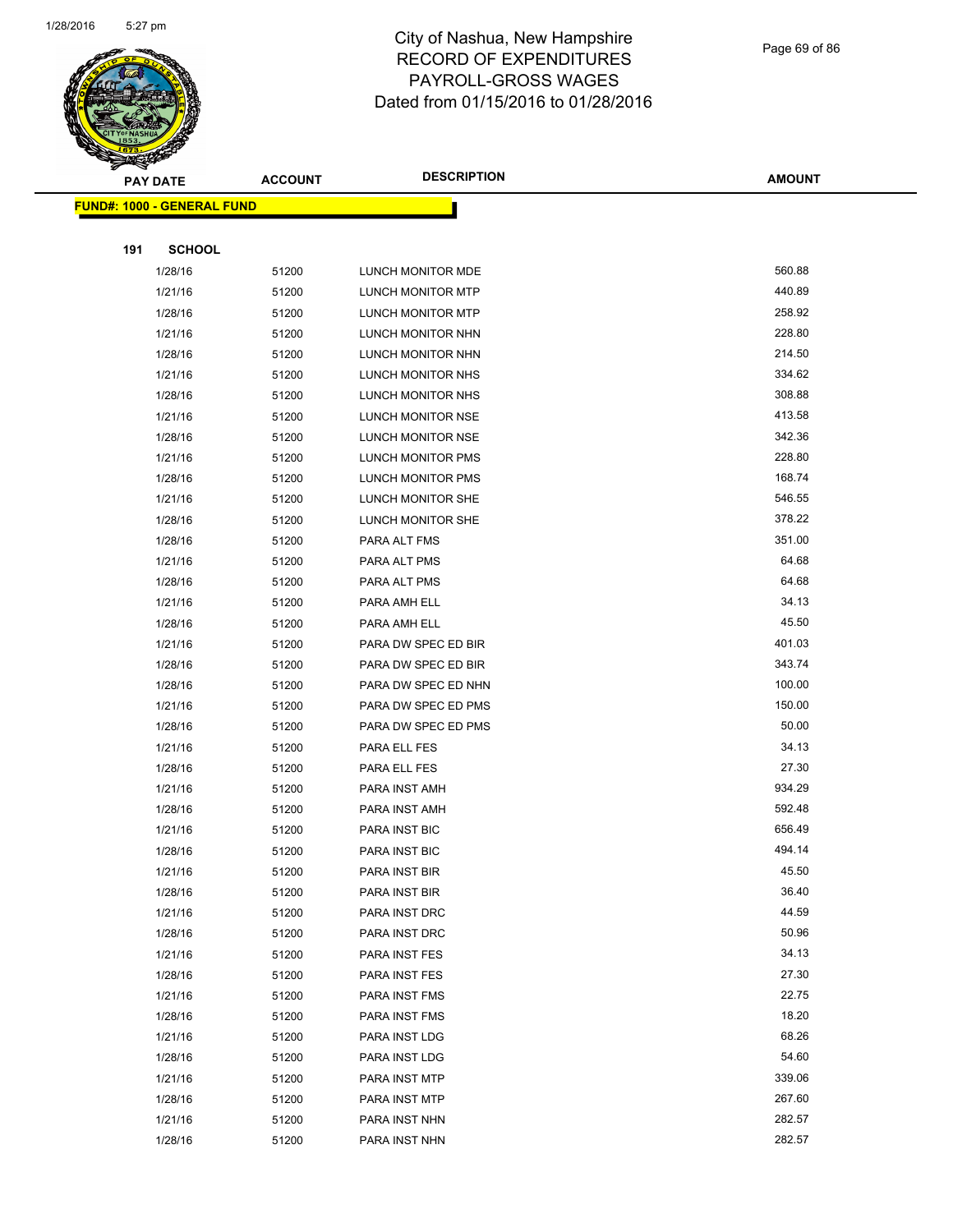

Page 70 of 86

|     | <b>PAY DATE</b>                   | <b>ACCOUNT</b> | <b>DESCRIPTION</b>           | <b>AMOUNT</b>   |  |
|-----|-----------------------------------|----------------|------------------------------|-----------------|--|
|     | <b>FUND#: 1000 - GENERAL FUND</b> |                |                              |                 |  |
|     |                                   |                |                              |                 |  |
| 191 | <b>SCHOOL</b>                     |                |                              |                 |  |
|     | 1/21/16                           | 51200          | PARA INST PMS                | 120.50          |  |
|     | 1/28/16                           | 51200          | PARA INST PMS                | 387.40          |  |
|     | 1/21/16                           | 51200          | PARA INST SHE                | 223.02          |  |
|     | 1/28/16                           | 51200          | PARA INST SHE                | 272.16          |  |
|     | 1/21/16                           | 51200          | PARA LIB NHN                 | 273.45          |  |
|     | 1/28/16                           | 51200          | PARA LIB NHN                 | 273.45          |  |
|     | 1/21/16                           | 51200          | PARA LIB PMS                 | 237.66          |  |
|     | 1/28/16                           | 51200          | PARA LIB PMS                 | 244.46          |  |
|     | 1/28/16                           | 51200          | PARA MEDIA NHN               | 50.00           |  |
|     | 1/21/16                           | 51200          | PARA MEDIA NHS               | 196.66          |  |
|     | 1/28/16                           | 51200          | PARA MEDIA NHS               | 196.66          |  |
|     | 1/21/16                           | 51200          | PARA MUSIC FMS               | 295.83          |  |
|     | 1/28/16                           | 51200          | PARA MUSIC FMS               | 234.01          |  |
|     | 1/21/16                           | 51200          | PARA PRE SCH BIC             | 1,547.68        |  |
|     | 1/28/16                           | 51200          | PARA PRE SCH BIC             | 1,071.55        |  |
|     | 1/21/16                           | 51200          | PARA PRE SCH BRO             | 1,258.75        |  |
|     | 1/28/16                           | 51200          | PARA PRE SCH BRO             | 945.20          |  |
|     | 1/21/16                           | 51200          | PARA PRE SCH DRC             | 1,158.91        |  |
|     | 1/28/16                           | 51200          | PARA PRE SCH DRC             | 902.25          |  |
|     | 1/21/16                           | 51200          | PARA PRE SCH MTP             | 702.16          |  |
|     | 1/28/16                           | 51200          | PARA PRE SCH MTP             | 533.78          |  |
|     | 1/21/16                           | 51200          | PARA PRE SCH NSE             | 3,010.48        |  |
|     | 1/28/16                           | 51200          | PARA PRE SCH NSE             | 2,434.93        |  |
|     | 1/28/16                           | 51200          | PARA SCI NHS                 | 140.00<br>77.95 |  |
|     | 1/21/16<br>1/28/16                | 51200          | PARA TTI LDG<br>PARA TTI LDG | 31.18           |  |
|     | 1/28/16                           | 51200          | SCHOOL PSYCHOLOGIST WID      | 3,670.10        |  |
|     | 1/21/16                           | 51200<br>51200 | SECURITY MONITOR NHN         | 66.00           |  |
|     | 1/21/16                           | 51200          | SPECIAL EDUCATION TUTOR      | 350.00          |  |
|     | 1/28/16                           | 51200          | SPECIAL EDUCATION TUTOR      | 225.00          |  |
|     | 1/28/16                           | 51200          | SPEECH LANG PATHOLOGIST WID  | 11,547.82       |  |
|     | 1/28/16                           | 51200          | STUDENT ACTIVITY COORD NHN   | 1,528.00        |  |
|     | 1/28/16                           | 51200          | STUDENT ACTIVITY COORD NHS   | 469.50          |  |
|     | 1/21/16                           | 51200          | <b>SUB CLERICAL</b>          | 485.19          |  |
|     | 1/28/16                           | 51200          | SUB CLERICAL                 | 167.72          |  |
|     | 1/21/16                           | 51200          | <b>SUB CROSSING GUARD</b>    | 31.18           |  |
|     | 1/28/16                           | 51200          | <b>SUB CROSSING GUARD</b>    | 31.18           |  |
|     | 1/21/16                           | 51200          | <b>SUB LUNCH MONITOR</b>     | 196.27          |  |
|     | 1/28/16                           | 51200          | <b>SUB LUNCH MONITOR</b>     | 157.01          |  |
|     | 1/21/16                           | 51200          | <b>SUB TEACHER</b>           | 306.99          |  |
|     | 1/28/16                           | 51200          | <b>SUB TEACHER</b>           | 287.50          |  |
|     | 1/21/16                           | 51200          | SUB TEACHER LONG TERM        | 600.00          |  |
|     | 1/28/16                           | 51200          | SUB TEACHER LONG TERM        | 487.50          |  |
|     |                                   |                |                              |                 |  |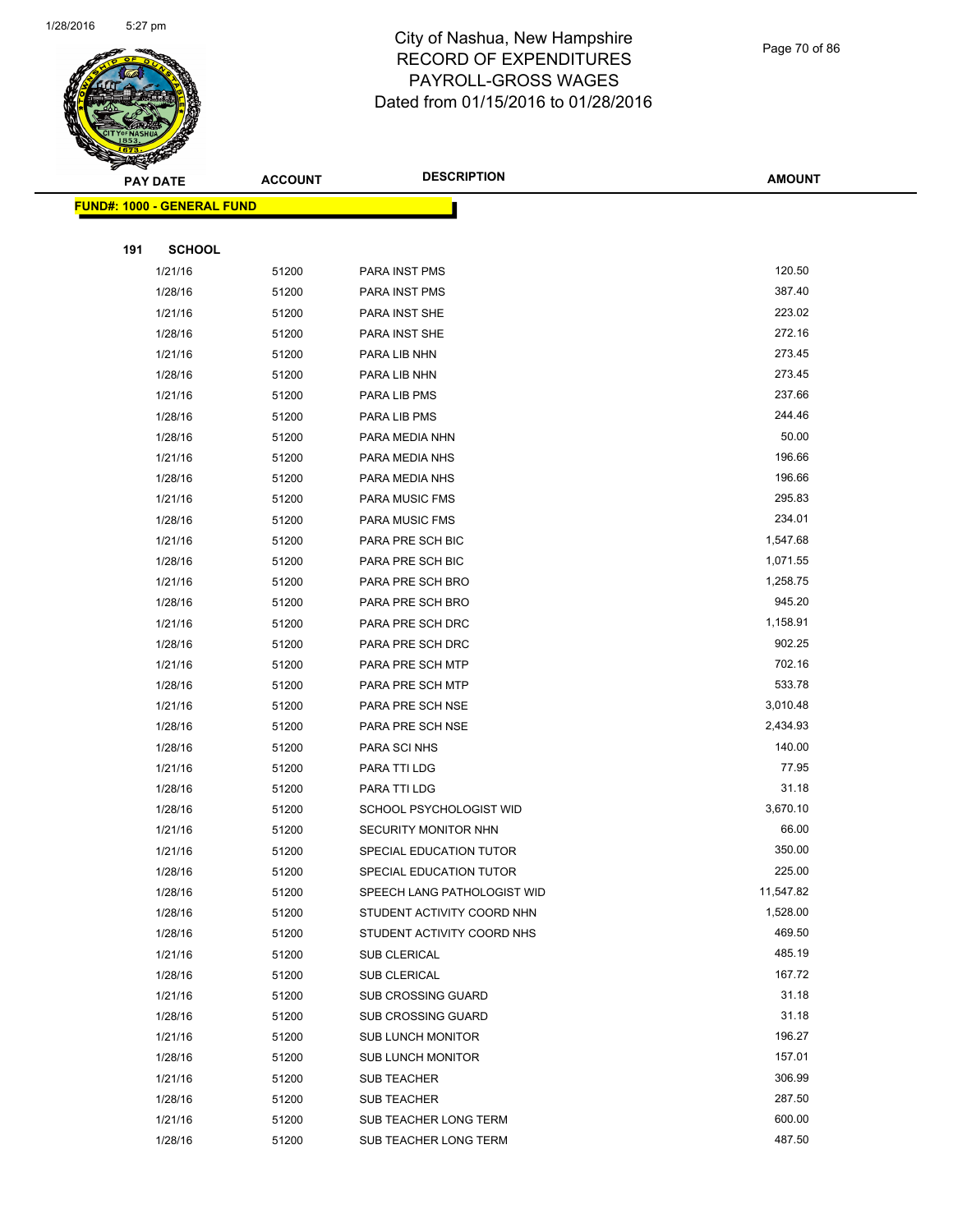

#### Page 71 of 86

|     | <b>PAY DATE</b>                   | <b>ACCOUNT</b> | <b>DESCRIPTION</b>          | <b>AMOUNT</b> |
|-----|-----------------------------------|----------------|-----------------------------|---------------|
|     | <b>FUND#: 1000 - GENERAL FUND</b> |                |                             |               |
|     |                                   |                |                             |               |
| 191 | <b>SCHOOL</b>                     |                |                             |               |
|     | 1/28/16                           | 51200          | <b>TEACHER ART NHN</b>      | 800.50        |
|     | 1/28/16                           | 51200          | <b>TEACHER ART NHS</b>      | 911.50        |
|     | 1/28/16                           | 51200          | TEACHER BIO TEC NHN         | 538.60        |
|     | 1/28/16                           | 51200          | <b>TEACHER BUSINESS NHS</b> | 449.50        |
|     | 1/28/16                           | 51200          | <b>TEACHER COMPUTER NHS</b> | 1,598.00      |
|     | 1/28/16                           | 51200          | <b>TEACHER ENGLISH ELM</b>  | 351.00        |
|     | 1/28/16                           | 51200          | <b>TEACHER ENGLISH FMS</b>  | 351.00        |
|     | 1/28/16                           | 51200          | <b>TEACHER ENGLISH NHN</b>  | 2,805.79      |
|     | 1/28/16                           | 51200          | <b>TEACHER ENGLISH NHS</b>  | 4,531.32      |
|     | 1/28/16                           | 51200          | <b>TEACHER FACS FMS</b>     | 175.50        |
|     | 1/28/16                           | 51200          | TEACHER FOREIGN LANG FMS    | 1,000.70      |
|     | 1/28/16                           | 51200          | TEACHER FOREIGN LANG NHN    | 748.50        |
|     | 1/28/16                           | 51200          | <b>TEACHER GR1 CHA</b>      | 350.00        |
|     | 1/28/16                           | 51200          | <b>TEACHER GR6 ELM</b>      | 351.00        |
|     | 1/28/16                           | 51200          | <b>TEACHER GR6 FMS</b>      | 62.50         |
|     | 1/28/16                           | 51200          | <b>TEACHER HEALTH NHS</b>   | 120.00        |
|     | 1/28/16                           | 51200          | TEACHER HVAC NHS            | 135.00        |
|     | 1/28/16                           | 51200          | TEACHER INST SPED WID       | 1,966.89      |
|     | 1/28/16                           | 51200          | <b>TEACHER KIND BIC</b>     | 1,391.50      |
|     | 1/28/16                           | 51200          | <b>TEACHER KIND BIR</b>     | 911.50        |
|     | 1/28/16                           | 51200          | <b>TEACHER MATH FMS</b>     | 175.50        |
|     | 1/28/16                           | 51200          | <b>TEACHER MATH NHN</b>     | 719.50        |
|     | 1/28/16                           | 51200          | <b>TEACHER MATH NHS</b>     | 2,730.99      |
|     | 1/28/16                           | 51200          | <b>TEACHER MATH PMS</b>     | 351.00        |
|     | 1/28/16                           | 51200          | <b>TEACHER MUSIC AMH</b>    | 225.00        |
|     | 1/28/16                           | 51200          | <b>TEACHER MUSIC DRC</b>    | 325.00        |
|     | 1/28/16                           | 51200          | <b>TEACHER MUSIC ELM</b>    | 1,347.30      |
|     | 1/28/16                           | 51200          | <b>TEACHER MUSIC FMS</b>    | 500.00        |
|     | 1/28/16                           | 51200          | <b>TEACHER MUSIC MTP</b>    | 1,250.91      |
|     | 1/28/16                           | 51200          | TEACHER MUSIC NHN           | 1,339.52      |
|     | 1/28/16                           | 51200          | <b>TEACHER MUSIC NHS</b>    | 2,188.02      |
|     | 1/28/16                           | 51200          | <b>TEACHER MUSIC PMS</b>    | 851.00        |
|     | 1/28/16                           | 51200          | TEACHER PE ELM              | 150.00        |
|     | 1/28/16                           | 51200          | TEACHER PE NHS              | 1,011.00      |
|     | 1/28/16                           | 51200          | TEACHER READ ELM            | 1,644.50      |
|     | 1/28/16                           | 51200          | <b>TEACHER SCIENCE NHS</b>  | 507.00        |
|     | 1/28/16                           | 51200          | <b>TEACHER SCIENCE PMS</b>  | 175.50        |
|     | 1/28/16                           | 51200          | TEACHER SOCIAL STUDIES ELM  | 351.00        |
|     | 1/28/16                           | 51200          | TEACHER SOCIAL STUDIES NHN  | 2,539.75      |
|     | 1/28/16                           | 51200          | TEACHER SOCIAL STUDIES NHS  | 1,433.63      |
|     | 1/28/16                           | 51200          | <b>TEACHER SPED MDE</b>     | 250.00        |
|     | 1/28/16                           | 51200          | TEACHER SPED NHN            | 2,972.80      |
|     | 1/28/16                           | 51200          | <b>TEACHER SPED NHS</b>     | 3,761.90      |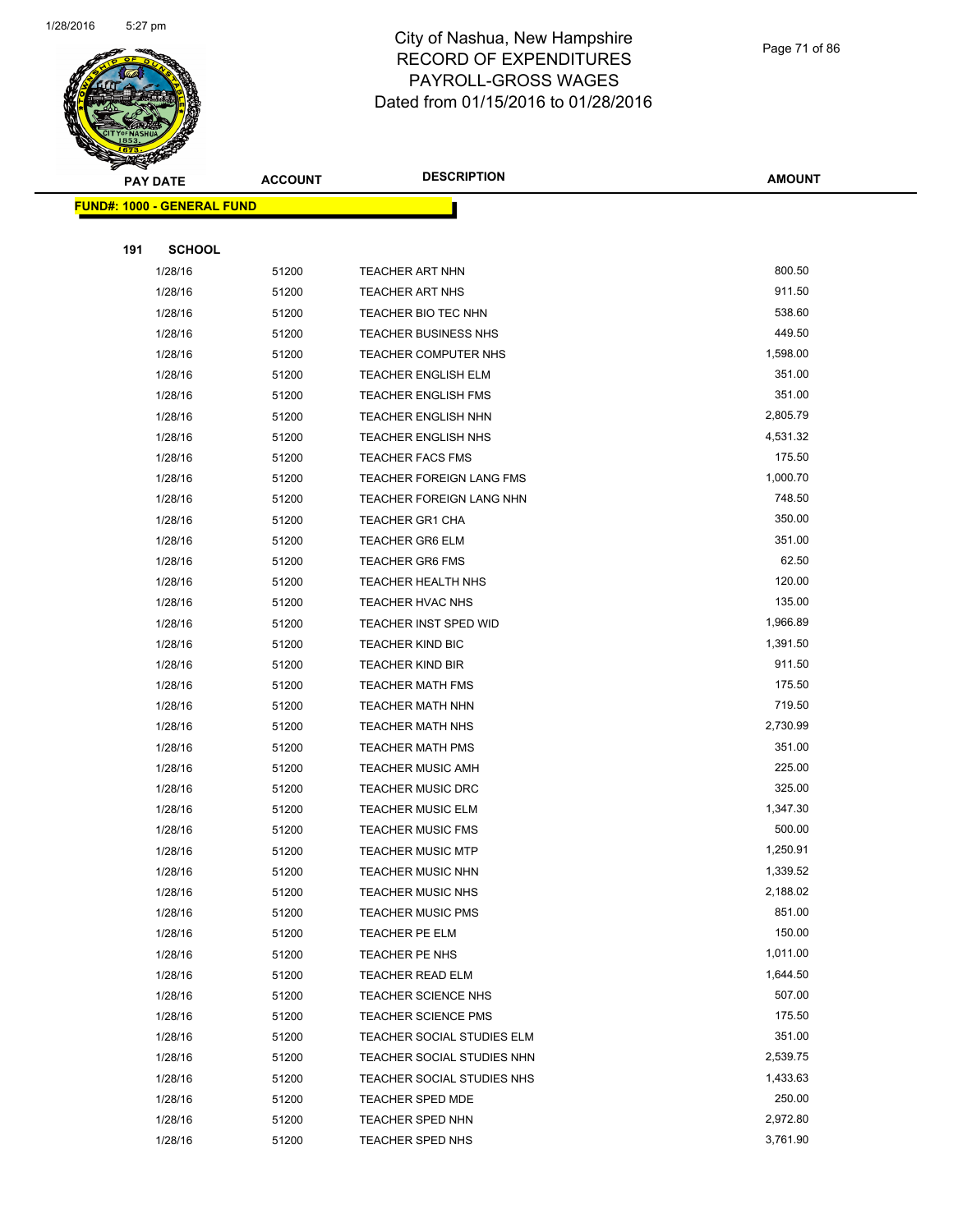

Page 72 of 86

| <b>FUND#: 1000 - GENERAL FUND</b><br><b>SCHOOL</b><br>191<br>1,113.16<br>1/19/16<br>51200<br><b>TEACHER VISION WIDE</b><br>1,113.18<br>1/28/16<br>51200<br><b>TEACHER VISION WIDE</b><br>11,922.49<br>1/21/16<br>51300<br>OVERTIME-REGULAR<br>15,130.20<br>1/28/16<br>51300<br>OVERTIME-REGULAR<br>2,042.50<br>1/21/16<br><b>WAGES TEMP-SEASONAL</b><br>51400<br>1,758.00<br>1/28/16<br><b>WAGES TEMP-SEASONAL</b><br>51400<br>(959.70)<br>12/31/15<br><b>WAGES PER DIEM</b><br>51412<br>37,272.48<br>1/21/16<br><b>WAGES PER DIEM</b><br>51412<br>25,319.32<br>1/28/16<br>51412<br><b>WAGES PER DIEM</b><br>7,541.50<br>1/21/16<br>51600<br><b>LONGEVITY</b> |  |
|---------------------------------------------------------------------------------------------------------------------------------------------------------------------------------------------------------------------------------------------------------------------------------------------------------------------------------------------------------------------------------------------------------------------------------------------------------------------------------------------------------------------------------------------------------------------------------------------------------------------------------------------------------------|--|
|                                                                                                                                                                                                                                                                                                                                                                                                                                                                                                                                                                                                                                                               |  |
|                                                                                                                                                                                                                                                                                                                                                                                                                                                                                                                                                                                                                                                               |  |
|                                                                                                                                                                                                                                                                                                                                                                                                                                                                                                                                                                                                                                                               |  |
|                                                                                                                                                                                                                                                                                                                                                                                                                                                                                                                                                                                                                                                               |  |
|                                                                                                                                                                                                                                                                                                                                                                                                                                                                                                                                                                                                                                                               |  |
|                                                                                                                                                                                                                                                                                                                                                                                                                                                                                                                                                                                                                                                               |  |
|                                                                                                                                                                                                                                                                                                                                                                                                                                                                                                                                                                                                                                                               |  |
|                                                                                                                                                                                                                                                                                                                                                                                                                                                                                                                                                                                                                                                               |  |
|                                                                                                                                                                                                                                                                                                                                                                                                                                                                                                                                                                                                                                                               |  |
|                                                                                                                                                                                                                                                                                                                                                                                                                                                                                                                                                                                                                                                               |  |
|                                                                                                                                                                                                                                                                                                                                                                                                                                                                                                                                                                                                                                                               |  |
|                                                                                                                                                                                                                                                                                                                                                                                                                                                                                                                                                                                                                                                               |  |
|                                                                                                                                                                                                                                                                                                                                                                                                                                                                                                                                                                                                                                                               |  |
| 374,100.76<br>1/28/16<br>51600<br><b>LONGEVITY</b>                                                                                                                                                                                                                                                                                                                                                                                                                                                                                                                                                                                                            |  |
| 406.22<br>1/21/16<br>ADDITIONAL HOURS<br>51650                                                                                                                                                                                                                                                                                                                                                                                                                                                                                                                                                                                                                |  |
| 2,062.95<br>1/28/16<br>51650<br>ADDITIONAL HOURS                                                                                                                                                                                                                                                                                                                                                                                                                                                                                                                                                                                                              |  |
| 1,196.69<br>12/31/15<br><b>RETIREMENT &amp; SEPARATION PAY</b><br>51750                                                                                                                                                                                                                                                                                                                                                                                                                                                                                                                                                                                       |  |
| 123.85<br>1/28/16<br>51750<br><b>RETIREMENT &amp; SEPARATION PAY</b>                                                                                                                                                                                                                                                                                                                                                                                                                                                                                                                                                                                          |  |
| 2,660.00<br>1/28/16<br>TELEPHONE-CELLULAR<br>55118                                                                                                                                                                                                                                                                                                                                                                                                                                                                                                                                                                                                            |  |
| <b>TOTAL 191 - SCHOOL</b><br>\$3,615,797.49                                                                                                                                                                                                                                                                                                                                                                                                                                                                                                                                                                                                                   |  |

**TOTAL FUND 1000 - GENERAL FUND \$5,533,844.25** 

| <b>FUND#: 2100 - FOOD SERVICES FUND</b> |       |                                      |          |  |  |
|-----------------------------------------|-------|--------------------------------------|----------|--|--|
|                                         |       |                                      |          |  |  |
| 1/21/16                                 | 51100 | <b>CLERICAL FOOD SERVICE NHS</b>     | 917.85   |  |  |
| 1/28/16                                 | 51100 | <b>CLERICAL FOOD SERVICE NHS</b>     | 720.40   |  |  |
| 1/21/16                                 | 51100 | DELIVERY DRIVER FOOD SERVICE         | 796.50   |  |  |
| 1/28/16                                 | 51100 | DELIVERY DRIVER FOOD SERVICE         | 637.20   |  |  |
| 1/28/16                                 | 51100 | DIRECTOR FOOD SERVICE                | 2,967.50 |  |  |
| 1/28/16                                 | 51100 | <b>FOOD SERVICE BUSINESS MANAGER</b> | 2,111.40 |  |  |
| 1/21/16                                 | 51100 | <b>FOOD SERVICE COOK AMH</b>         | 491.40   |  |  |
| 1/28/16                                 | 51100 | <b>FOOD SERVICE COOK AMH</b>         | 491.40   |  |  |
| 1/21/16                                 | 51100 | <b>FOOD SERVICE COOK BIC</b>         | 491.40   |  |  |
| 1/28/16                                 | 51100 | <b>FOOD SERVICE COOK BIC</b>         | 491.40   |  |  |
| 1/21/16                                 | 51100 | <b>FOOD SERVICE COOK BIR</b>         | 491.40   |  |  |
| 1/28/16                                 | 51100 | <b>FOOD SERVICE COOK BIR</b>         | 491.40   |  |  |
| 1/21/16                                 | 51100 | <b>FOOD SERVICE COOK BRO</b>         | 491.40   |  |  |
| 1/28/16                                 | 51100 | <b>FOOD SERVICE COOK BRO</b>         | 491.40   |  |  |
| 1/21/16                                 | 51100 | <b>FOOD SERVICE COOK CHA</b>         | 484.38   |  |  |
| 1/28/16                                 | 51100 | <b>FOOD SERVICE COOK CHA</b>         | 491.40   |  |  |
| 1/21/16                                 | 51100 | FOOD SERVICE COOK DRC                | 487.89   |  |  |
| 1/28/16                                 | 51100 | FOOD SERVICE COOK DRC                | 491.40   |  |  |
| 1/21/16                                 | 51100 | <b>FOOD SERVICE COOK ELM</b>         | 985.88   |  |  |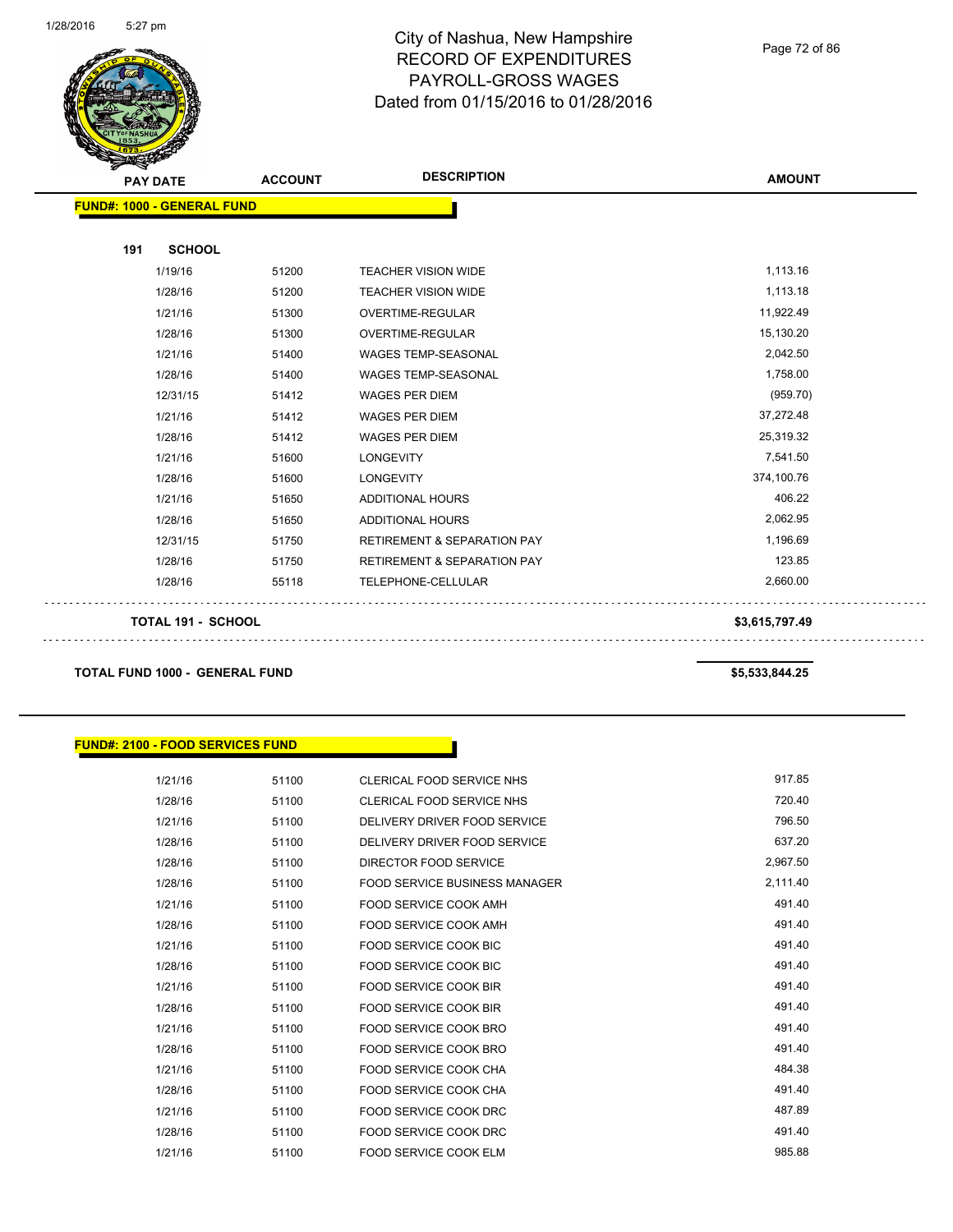

| <b>PAY DATE</b>                          | <b>ACCOUNT</b> | <b>DESCRIPTION</b>              | <b>AMOUNT</b>      |
|------------------------------------------|----------------|---------------------------------|--------------------|
| <u> FUND#: 2100 - FOOD SERVICES FUND</u> |                |                                 |                    |
|                                          |                |                                 |                    |
| 1/28/16                                  | 51100          | FOOD SERVICE COOK ELM           | 1,003.80<br>432.25 |
| 1/21/16                                  | 51100          | <b>FOOD SERVICE COOK FES</b>    |                    |
| 1/28/16                                  | 51100          | FOOD SERVICE COOK FES           | 206.86             |
| 1/21/16                                  | 51100          | FOOD SERVICE COOK FMS           | 491.15             |
| 1/28/16                                  | 51100          | FOOD SERVICE COOK FMS           | 501.90             |
| 1/21/16                                  | 51100          | <b>FOOD SERVICE COOK LDG</b>    | 473.90             |
| 1/28/16                                  | 51100          | FOOD SERVICE COOK LDG           | 473.90             |
| 1/21/16                                  | 51100          | <b>FOOD SERVICE COOK MDE</b>    | 473.90             |
| 1/28/16                                  | 51100          | FOOD SERVICE COOK MDE           | 473.90             |
| 1/21/16                                  | 51100          | FOOD SERVICE COOK NHN           | 1,009.87           |
| 1/28/16                                  | 51100          | FOOD SERVICE COOK NHN           | 1,035.65           |
| 1/21/16                                  | 51100          | FOOD SERVICE COOK NHS           | 994.35             |
| 1/28/16                                  | 51100          | FOOD SERVICE COOK NHS           | 994.35             |
| 1/21/16                                  | 51100          | FOOD SERVICE COOK NSE           | 467.04             |
| 1/28/16                                  | 51100          | FOOD SERVICE COOK NSE           | 467.04             |
| 1/21/16                                  | 51100          | <b>FOOD SERVICE COOK PMS</b>    | 501.90             |
| 1/28/16                                  | 51100          | FOOD SERVICE COOK PMS           | 501.90             |
| 1/21/16                                  | 51100          | FOOD SERVICE COOK SHE           | 473.90             |
| 1/28/16                                  | 51100          | FOOD SERVICE COOK SHE           | 473.90             |
| 1/28/16                                  | 51100          | <b>FOOD SERVICE SITE CORD</b>   | 11,582.20          |
| 1/21/16                                  | 51100          | <b>FOOD SERVICECOOK MTP</b>     | 443.20             |
| 1/28/16                                  | 51100          | <b>FOOD SERVICECOOK MTP</b>     | 452.90             |
| 1/21/16                                  | 51200          | FOOD SERVICE ASST PT AMH        | 535.33             |
| 1/28/16                                  | 51200          | FOOD SERVICE ASST PT AMH        | 538.35             |
| 1/21/16                                  | 51200          | FOOD SERVICE ASST PT BIC        | 541.60             |
| 1/28/16                                  | 51200          | FOOD SERVICE ASST PT BIC        | 541.60             |
| 1/21/16                                  | 51200          | FOOD SERVICE ASST PT BIR        | 425.65             |
| 1/28/16                                  | 51200          | FOOD SERVICE ASST PT BIR        | 442.67             |
| 1/21/16                                  | 51200          | FOOD SERVICE ASST PT BRO        | 348.99             |
| 1/28/16                                  | 51200          | FOOD SERVICE ASST PT BRO        | 354.90             |
| 1/21/16                                  | 51200          | FOOD SERVICE ASST PT CHA        | 526.32             |
| 1/28/16                                  | 51200          | FOOD SERVICE ASST PT CHA        | 495.46             |
| 1/21/16                                  | 51200          | FOOD SERVICE ASST PT DRC        | 658.67             |
| 1/28/16                                  | 51200          | FOOD SERVICE ASST PT DRC        | 681.85             |
| 1/21/16                                  | 51200          | FOOD SERVICE ASST PT ELM        | 2,325.72           |
| 1/28/16                                  | 51200          | FOOD SERVICE ASST PT ELM        | 2,299.35           |
| 1/21/16                                  | 51200          | <b>FOOD SERVICE ASST PT FES</b> | 881.38             |
| 1/28/16                                  | 51200          | <b>FOOD SERVICE ASST PT FES</b> | 910.11             |
| 1/21/16                                  | 51200          | <b>FOOD SERVICE ASST PT FMS</b> | 1,743.84           |
| 1/28/16                                  | 51200          | FOOD SERVICE ASST PT FMS        | 1,931.35           |
| 1/21/16                                  | 51200          | <b>FOOD SERVICE ASST PT LDG</b> | 924.40             |
| 1/28/16                                  | 51200          | FOOD SERVICE ASST PT LDG        | 927.30             |
| 1/21/16                                  | 51200          | FOOD SERVICE ASST PT MDE        | 543.55             |
| 1/28/16                                  | 51200          | FOOD SERVICE ASST PT MDE        | 543.55             |
| 1/21/16                                  | 51200          | FOOD SERVICE ASST PT MTP        | 468.22             |
|                                          |                |                                 |                    |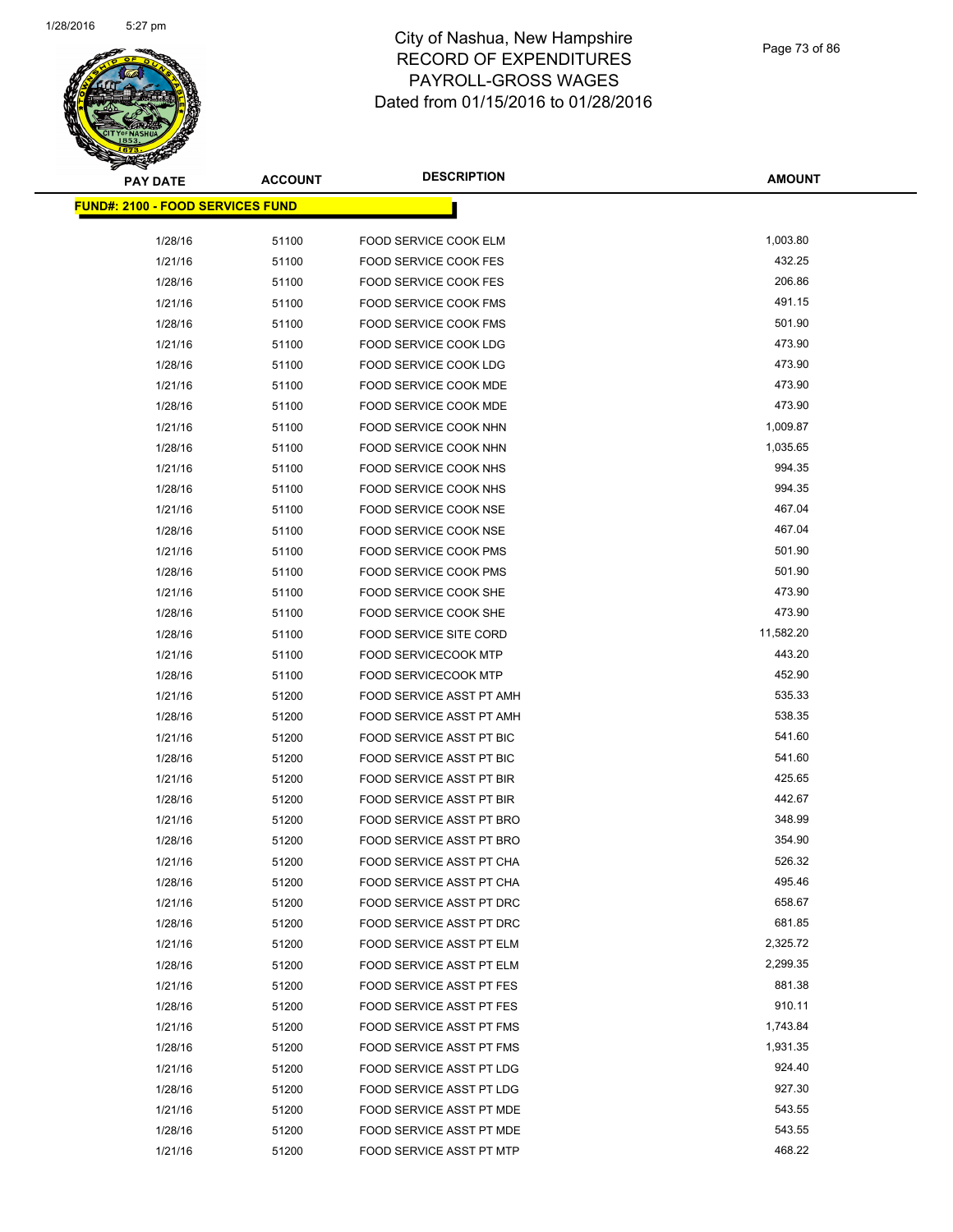

| z.<br><b>PAY DATE</b>                   | <b>ACCOUNT</b> | <b>DESCRIPTION</b>              | <b>AMOUNT</b> |
|-----------------------------------------|----------------|---------------------------------|---------------|
|                                         |                |                                 |               |
| <b>FUND#: 2100 - FOOD SERVICES FUND</b> |                |                                 |               |
| 1/28/16                                 | 51200          | <b>FOOD SERVICE ASST PT MTP</b> | 499.55        |
| 1/21/16                                 | 51200          | FOOD SERVICE ASST PT NHN        | 4,179.71      |
| 1/28/16                                 | 51200          | FOOD SERVICE ASST PT NHN        | 4,528.99      |
| 1/21/16                                 | 51200          | FOOD SERVICE ASST PT NHS        | 3,003.93      |
| 1/28/16                                 | 51200          | FOOD SERVICE ASST PT NHS        | 3,266.27      |
| 1/21/16                                 | 51200          | <b>FOOD SERVICE ASST PT NSE</b> | 309.50        |
| 1/28/16                                 | 51200          | <b>FOOD SERVICE ASST PT NSE</b> | 280.58        |
| 1/21/16                                 | 51200          | <b>FOOD SERVICE ASST PT PMS</b> | 2,287.92      |
| 1/28/16                                 | 51200          | <b>FOOD SERVICE ASST PT PMS</b> | 2,314.70      |
| 1/21/16                                 | 51200          | FOOD SERVICE ASST PT SHE        | 480.87        |
| 1/28/16                                 | 51200          | FOOD SERVICE ASST PT SHE        | 527.15        |
| 1/21/16                                 | 51300          | <b>OVERTIME-REGULAR</b>         | 970.17        |
| 1/28/16                                 | 51300          | <b>OVERTIME-REGULAR</b>         | 66.09         |
| 12/31/15                                | 51412          | <b>WAGES PER DIEM</b>           | 227.00        |
| 1/21/16                                 | 51412          | <b>WAGES PER DIEM</b>           | 3,915.80      |
| 1/28/16                                 | 51412          | <b>WAGES PER DIEM</b>           | 2,905.63      |
| 1/28/16                                 | 51600          | <b>LONGEVITY</b>                | 17,200.00     |
| 1/28/16                                 | 55118          | TELEPHONE-CELLULAR              | 80.00         |
|                                         |                |                                 |               |

**TOTAL FUND 2100 - FOOD SERVICES FUND \$105,586.78** 

| <u> FUND#: 2201 - DRIVERS EDUCATION FUND</u> |  |
|----------------------------------------------|--|

| <b>TOTAL FUND 2201 - DRIVERS EDUCATION FUND</b> |       |                        | \$1,560.52 |
|-------------------------------------------------|-------|------------------------|------------|
| 1/28/16                                         | 51300 | OVERTIME-REGULAR       | 30.26      |
| 1/21/16                                         | 51300 | OVERTIME-REGULAR       | 30.26      |
| 1/28/16                                         | 51200 | TEACHER TECHED PMS     | 200.00     |
| 1/28/16                                         | 51200 | TEACHER TECHED ELM     | 350.00     |
| 1/28/16                                         | 51200 | <b>TEACHER ELL FES</b> | 250.00     |
| 1/28/16                                         | 51200 | ADULT ED DIPOLMA INST  | 700.00     |
|                                                 |       |                        |            |

# **FUND#: 2207 - ADULT ED/CONTINUING ED**

| 1/21/16 | 51200 | ADULT ED ENRICHMENT INST    | 25.00  |
|---------|-------|-----------------------------|--------|
| 1/28/16 | 51200 | ADULT ED ENRICHMENT INST    | 25.00  |
| 1/21/16 | 51200 | ADULT ED ENRICHMENT TEACHER | 37.50  |
| 1/28/16 | 51200 | ADULT ED ENRICHMENT TEACHER | 37.50  |
| 1/21/16 | 51200 | ADULT ED INSTRUCTOR         | 75.00  |
| 1/28/16 | 51200 | ADULT ED INSTRUCTOR         | 125.00 |
| 1/21/16 | 51200 | <b>SUB TEACHER</b>          | 75.00  |
| 1/28/16 | 51200 | <b>SUB TEACHER</b>          | 75.00  |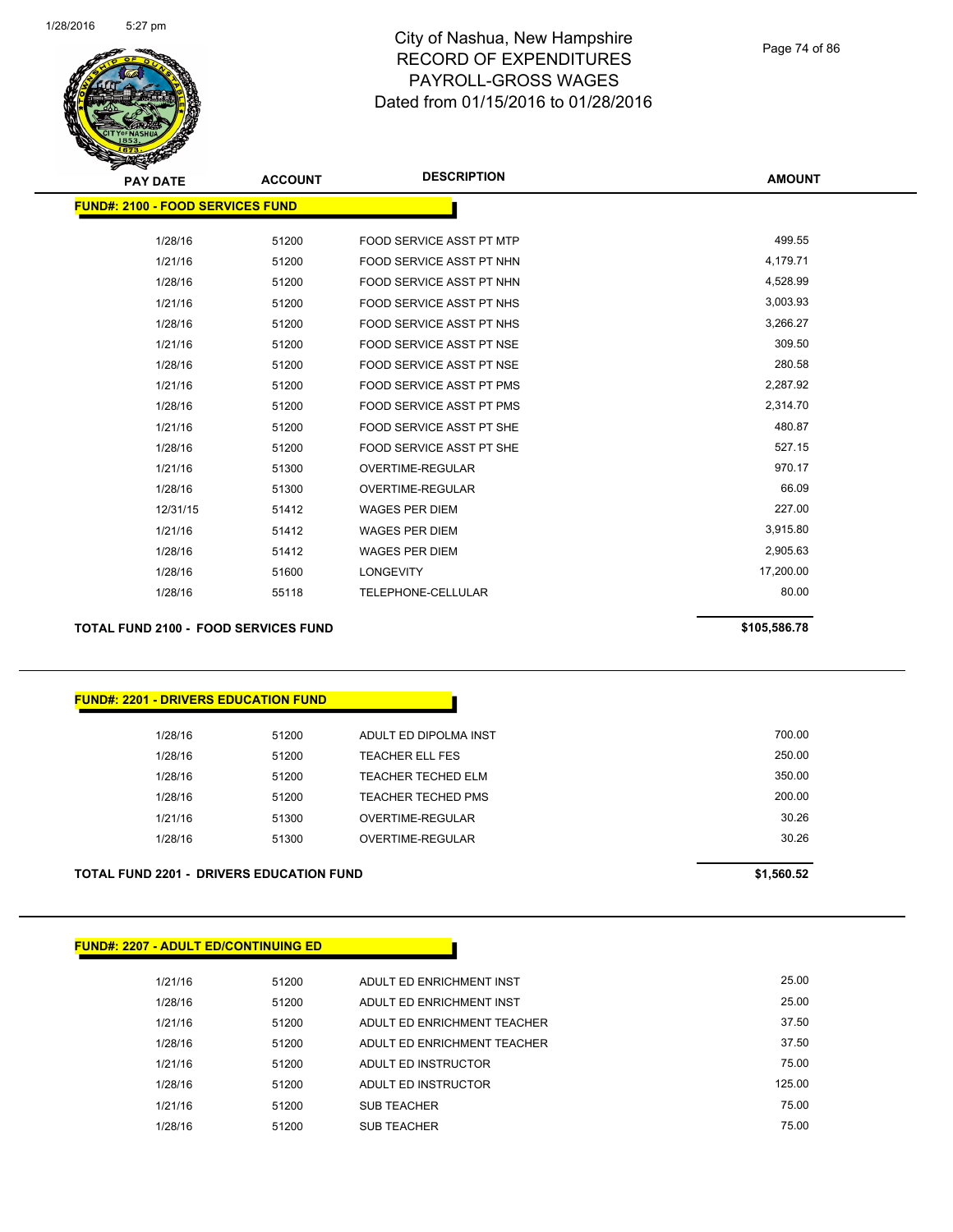

**TOTAL FUND 2207 - ADULT ED/CONTINUING ED \$475.00** 

**FUND#: 2222 - AFTER SCHOOL PROGRAM**

| 2222 - AFTER SCHOOL PROGRAM |       |                                |          |
|-----------------------------|-------|--------------------------------|----------|
|                             |       |                                |          |
| 1/28/16                     | 51100 | DIRECTOR 21 CENTURY            | 2,730.80 |
| 1/28/16                     | 51200 | 21 CENTURY ELEM MFAM RES COORD | 70.88    |
| 1/21/16                     | 51200 | <b>21ST CENTURY INSTRUCTOR</b> | 2,521.25 |
| 1/28/16                     | 51200 | 21ST CENTURY INSTRUCTOR        | 2,003.75 |
| 1/21/16                     | 51200 | FOOD SERVICE ASST PT ELM       | 45.00    |
| 1/28/16                     | 51200 | FOOD SERVICE ASST PT ELM       | 45.00    |
| 1/28/16                     | 51200 | <b>GUIDANCE COUNSELOR FES</b>  | 200.00   |
| 1/28/16                     | 51200 | LIBRARIAN AMH                  | 42.50    |
| 1/21/16                     | 51200 | LUNCH MONITOR AMH              | 170.63   |
| 1/21/16                     | 51200 | LUNCH MONITOR DRC              | 210.00   |
| 1/28/16                     | 51200 | LUNCH MONITOR DRC              | 196.88   |
| 1/21/16                     | 51200 | LUNCH MONITOR SHE              | 258.13   |
| 1/28/16                     | 51200 | <b>LUNCH MONITOR SHE</b>       | 249.38   |
| 1/21/16                     | 51200 | PARA ALT MTP                   | 165.00   |
| 1/28/16                     | 51200 | PARA ALT MTP                   | 112.50   |
| 1/21/16                     | 51200 | PARA DW SPEC ED PMS            | 61.25    |
| 1/28/16                     | 51200 | PARA DW SPEC ED PMS            | 105.00   |
| 1/21/16                     | 51200 | PARA DW SPEC ED WID            | 96.25    |
| 1/28/16                     | 51200 | PARA DW SPEC ED WID            | 78.75    |
| 1/21/16                     | 51200 | PARA ELL MTP                   | 210.00   |
| 1/28/16                     | 51200 | PARA ELL MTP                   | 166.25   |
| 1/21/16                     | 51200 | PARA INST DRC                  | 148.75   |
| 1/28/16                     | 51200 | PARA INST DRC                  | 105.00   |
| 1/21/16                     | 51200 | <b>PARA INST FES</b>           | 205.63   |
| 1/28/16                     | 51200 | <b>PARA INST FES</b>           | 166.25   |
| 1/21/16                     | 51200 | PARA INST LDG                  | 437.50   |
| 1/28/16                     | 51200 | PARA INST LDG                  | 393.75   |
| 1/21/16                     | 51200 | PARA INST NHN                  | 78.75    |
| 1/28/16                     | 51200 | PARA INST NHN                  | 78.75    |
| 1/21/16                     | 51200 | <b>PARA INST PMS</b>           | 122.50   |
| 1/28/16                     | 51200 | <b>PARA INST PMS</b>           | 87.50    |
| 1/21/16                     | 51200 | PARA KIND AMH                  | 78.75    |
| 1/28/16                     | 51200 | PARA KIND AMH                  | 87.50    |
| 1/21/16                     | 51200 | PARA PRE SCH BIC               | 148.75   |
| 1/28/16                     | 51200 | PARA PRE SCH BIC               | 52.50    |
| 1/21/16                     | 51200 | <b>SUB TEACHER</b>             | 78.75    |
| 1/28/16                     | 51200 | SUB TEACHER                    | 65.00    |
| 1/21/16                     | 51200 | SUMMER SCHOOL SCIENCE          | 82.50    |
| 1/28/16                     | 51200 | SUMMER SCHOOL SCIENCE          | 90.00    |
| 1/28/16                     | 51200 | <b>TEACHER GR1 FES</b>         | 78.75    |
| 1/28/16                     | 51200 | TEACHER GR2 AMH                | 100.00   |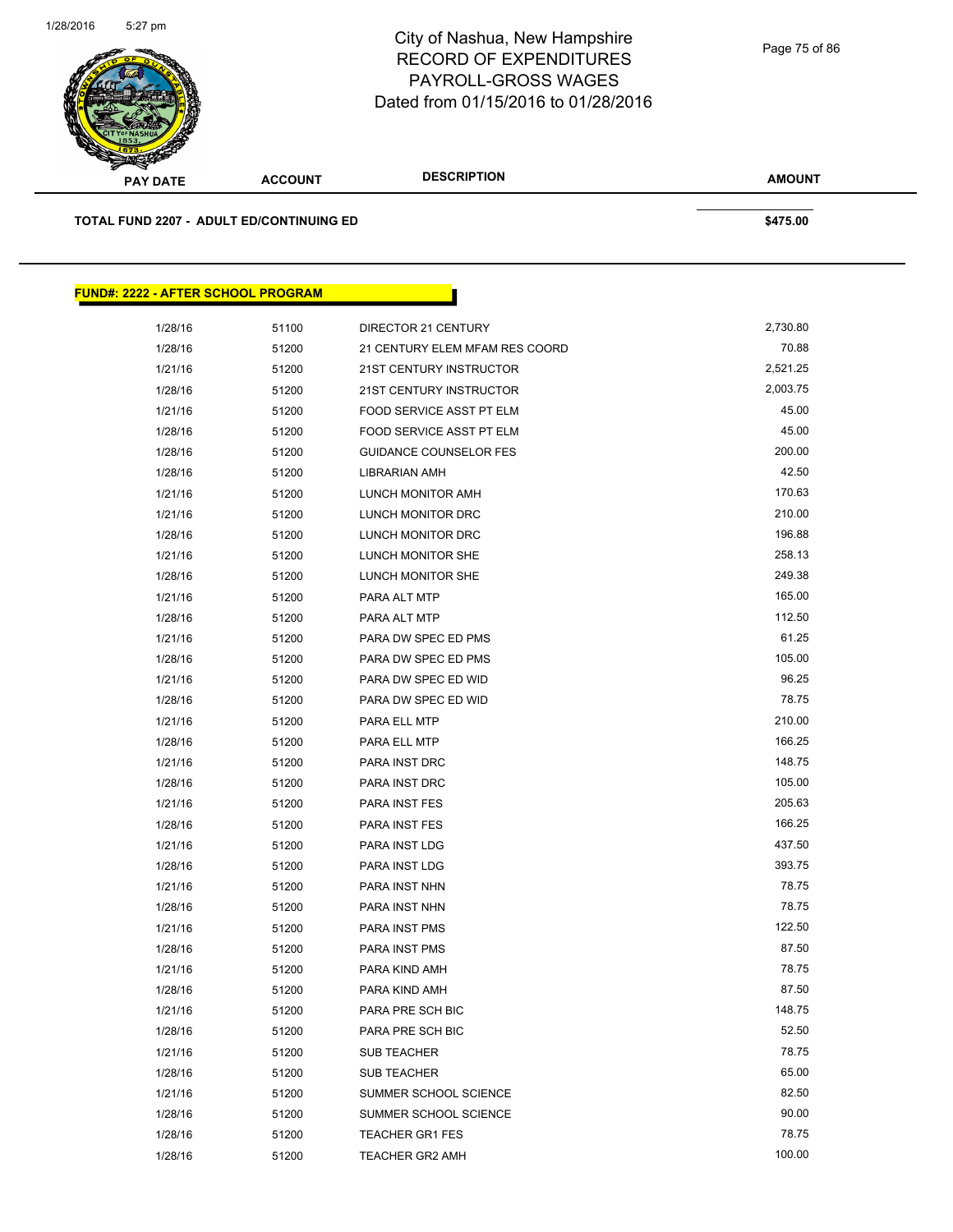$\overline{\phantom{a}}$ 



#### City of Nashua, New Hampshire RECORD OF EXPENDITURES PAYROLL-GROSS WAGES Dated from 01/15/2016 to 01/28/2016

Page 76 of 86

| <b>PAY DATE</b>                                         | <b>ACCOUNT</b> | <b>DESCRIPTION</b>            | <b>AMOUNT</b> |
|---------------------------------------------------------|----------------|-------------------------------|---------------|
| <b>FUND#: 2222 - AFTER SCHOOL PROGRAM</b>               |                |                               |               |
| 1/28/16                                                 | 51200          | <b>TEACHER GR3 DRC</b>        | 50.00         |
| 1/28/16                                                 | 51200          | <b>TEACHER GR4 LDG</b>        | 174.38        |
| 1/28/16                                                 | 51200          | <b>TEACHER GR6 ELM</b>        | 135.00        |
| 1/28/16                                                 | 51200          | <b>TEACHER KIND LDG</b>       | 81.88         |
| 1/28/16                                                 | 51200          | <b>TEACHER SPED FES</b>       | 220.00        |
| 1/28/16                                                 | 51200          | <b>TEACHER SPED LDG</b>       | 240.00        |
| 1/21/16                                                 | 51200          | TECH INTERGRATION ASST FES    | 140.00        |
| <b>TOTAL FUND 2222 - AFTER SCHOOL PROGRAM</b>           |                |                               | \$13,467.34   |
| FUND#: 2252 - DAY CARE                                  |                |                               |               |
| 1/28/16                                                 | 51100          | PANTHER PRESCHOOL DIRECTOR    | 879.90        |
| <b>TOTAL FUND 2252 - DAY CARE</b>                       |                |                               | \$879.90      |
| <b>FUND#: 2257 - SPECIAL ED LOCAL</b>                   |                |                               |               |
| 1/21/16                                                 | 51100          | PARA DW SPEC ED SHE           | 622.60        |
| 1/28/16                                                 | 51100          | PARA DW SPEC ED SHE           | 494.27        |
| TOTAL FUND 2257 - SPECIAL ED LOCAL                      |                |                               | \$1,116.87    |
| <b>FUND#: 2503 - PARKS &amp; REC PROGRAMS FUND</b>      |                |                               |               |
| 1/21/16                                                 | 51100          | PROGRAM COORDINATOR           | 365.15        |
| 1/28/16                                                 | 51100          | PROGRAM COORDINATOR           | 365.15        |
| <b>TOTAL FUND 2503 - PARKS &amp; REC PROGRAMS FUND</b>  |                |                               | \$730.30      |
| <b>FUND#: 2505 - GOVT &amp; EDUCATION CHANNELS FUND</b> |                |                               |               |
| 1/21/16                                                 | 51100          | ECHANNEL ACCESS ADMINISTRATOR | 1,075.60      |
| 1/28/16                                                 | 51100          | ECHANNEL ACCESS ADMINISTRATOR | 1,075.60      |
| 1/21/16                                                 | 51100          | PEG PROGRAM MANAGER           | 1,192.40      |
| 1/28/16                                                 | 51100          | PEG PROGRAM MANAGER           | 1,192.40      |
| 1/28/16                                                 | 55118          | TELEPHONE-CELLULAR            | 100.00        |
| TOTAL FUND 2505 - GOVT & EDUCATION CHANNELS FUND        |                |                               | \$4,636.00    |
|                                                         |                |                               |               |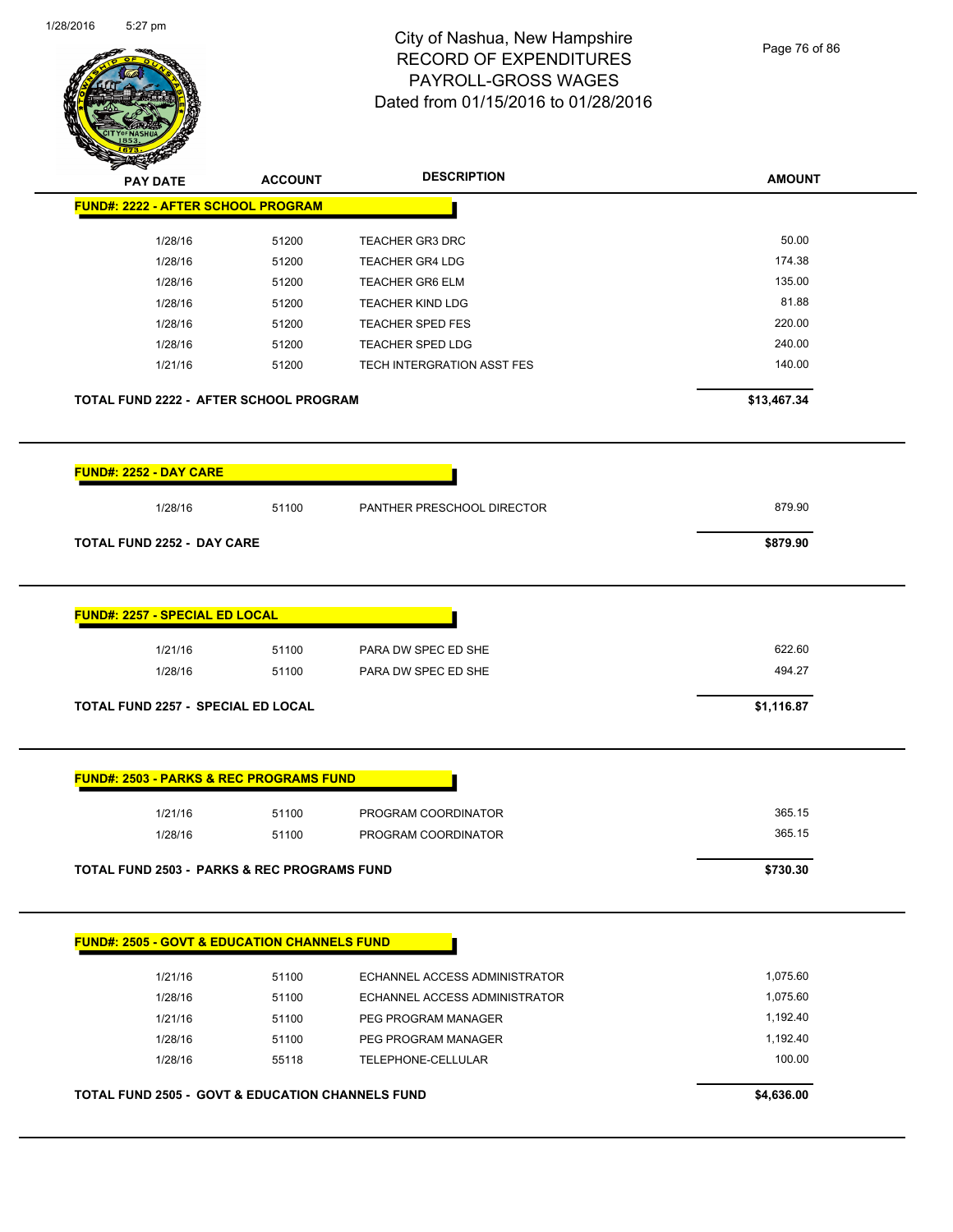

| <b>Explorer</b><br><b>PAY DATE</b> | <b>ACCOUNT</b>                                      | <b>DESCRIPTION</b>             | <b>AMOUNT</b> |
|------------------------------------|-----------------------------------------------------|--------------------------------|---------------|
|                                    | <b>FUND#: 3030 - EMERGENCY MGMT GRANTS FUND</b>     |                                |               |
| 1/12/16                            | 51200                                               | EMERGENCY MANAGEMENT COORDINAT | 402.72        |
| 1/28/16                            | 51200                                               | EMERGENCY MANAGEMENT COORDINAT | 463.13        |
|                                    | <b>TOTAL FUND 3030 - EMERGENCY MGMT GRANTS FUND</b> |                                | \$865.85      |

#### **FUND#: 3050 - POLICE GRANTS FUND**

| 51100<br>51300 | PATROLMAN ALL RANKS<br>OVERTIME-REGULAR | 1.292.35<br>199.76 |
|----------------|-----------------------------------------|--------------------|
|                |                                         |                    |
|                |                                         |                    |
| 51100          | PATROLMAN ALL RANKS                     | 1.292.35           |
| 51100          | DOMESTIC VIOLENCE ADVOCATE              | 825.60             |
| 51100          | DOMESTIC VIOLENCE ADVOCATE              | 825.60             |
|                |                                         |                    |

#### **FUND#: 3068 - COMMUNITY SERVICES GRANTS FUND**

| 1/21/16 | 51100 | INTAKE SPECIALIST PROGRAM ASST | 192.10   |
|---------|-------|--------------------------------|----------|
| 1/28/16 | 51100 | INTAKE SPECIALIST PROGRAM ASST | 192.10   |
| 1/21/16 | 51100 | PROGRAM ASSISTANT              | 323.90   |
| 1/28/16 | 51100 | PROGRAM ASSISTANT              | 323.90   |
| 1/21/16 | 51100 | PUB HEALTH NURSE               | 128.45   |
| 1/28/16 | 51100 | PUB HEALTH NURSE               | 128.45   |
| 1/21/16 | 51100 | PUB HEALTH PREPAREDNESS COORD  | 1,184.60 |
| 1/28/16 | 51100 | PUB HEALTH PREPAREDNESS COORD  | 1.184.60 |
| 1/21/16 | 51100 | SMP PROGRAM COORDINATOR        | 877.25   |
| 1/28/16 | 51100 | SMP PROGRAM COORDINATOR        | 877.25   |
| 1/28/16 | 55118 | TELEPHONE-CELLULAR             | 50.00    |
|         |       |                                |          |

#### **TOTAL FUND 3068 - COMMUNITY SERVICES GRANTS FUND \$5,462.60**

#### **FUND#: 3070 - COMMUNITY HEALTH GRANTS FUND**

| 1/21/16 | 51100 | NURSE PER DIEM (PRACTIONER) | 161.50 |
|---------|-------|-----------------------------|--------|
| 1/28/16 | 51100 | NURSE PER DIEM (PRACTIONER) | 133.00 |
| 1/21/16 | 51100 | PROGRAM ASSISTANT           | 485.85 |
| 1/28/16 | 51100 | PROGRAM ASSISTANT           | 485.85 |
| 1/21/16 | 51100 | PUB HEALTH NURSE            | 859.75 |
| 1/28/16 | 51100 | PUB HEALTH NURSE            | 859.75 |
|         |       |                             |        |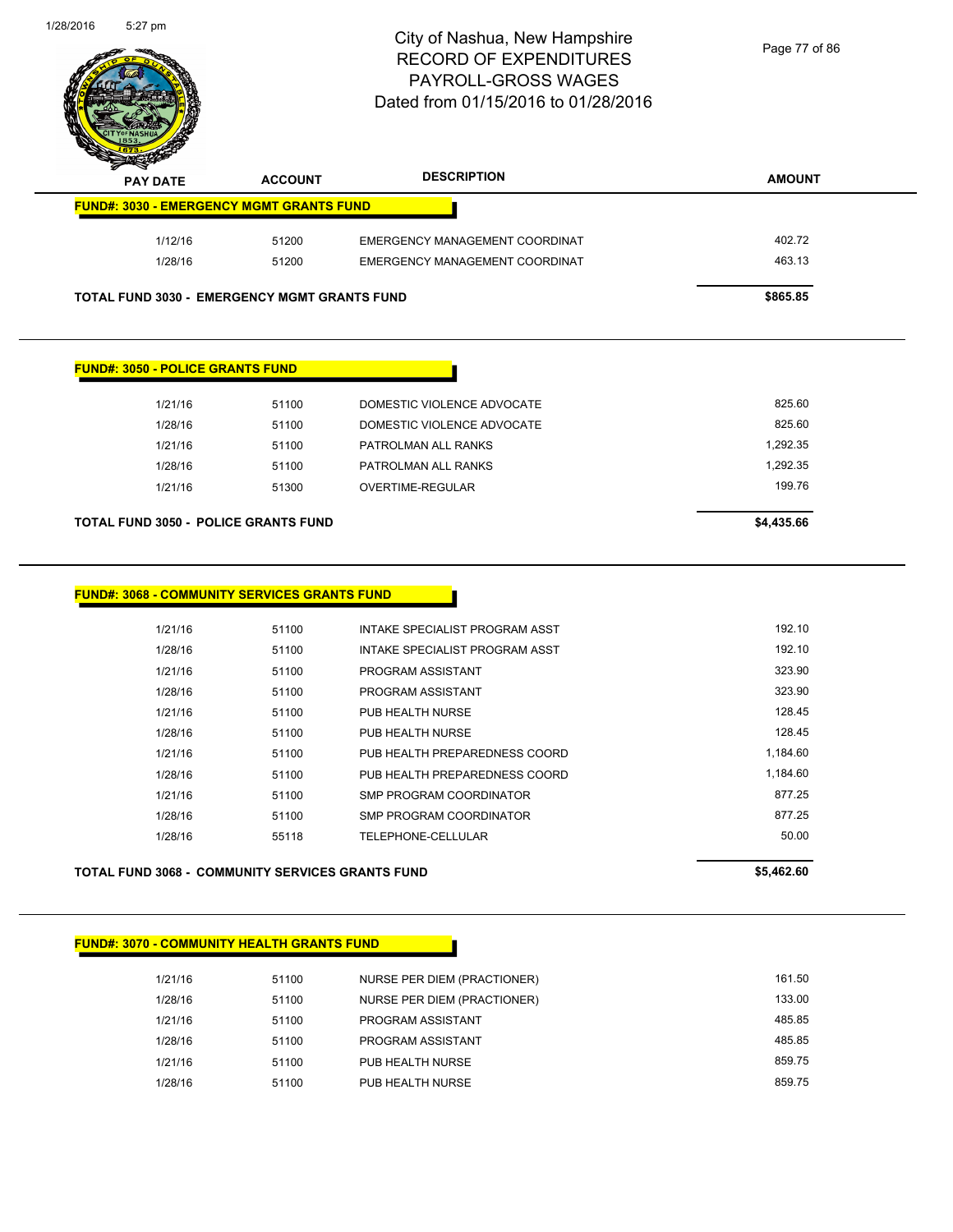

**TOTAL FUND 3070 - COMMUNITY HEALTH GRANTS FUND \$2,985.70** 

# **FUND#: 3090 - URBAN PROGRAM GRANTS FUND**

| 1/21/16 | 51100 | CODE ENFORCEMENT OFFICER II        | 739.85   |
|---------|-------|------------------------------------|----------|
| 1/28/16 | 51100 | <b>CODE ENFORCEMENT OFFICER II</b> | 739.86   |
| 1/21/16 | 51100 | <b>GRANT MGMT SPECIALIST</b>       | 1,007.95 |
| 1/28/16 | 51100 | <b>GRANT MGMT SPECIALIST</b>       | 1.007.95 |
| 1/21/16 | 51100 | INTAKE SPECIALIST PROGRAM ASST     | 768.30   |
| 1/28/16 | 51100 | INTAKE SPECIALIST PROGRAM ASST     | 768.30   |
| 1/21/16 | 51100 | <b>MANAGER URBAN PROGRAMS</b>      | 1,493.05 |
| 1/28/16 | 51100 | <b>MANAGER URBAN PROGRAMS</b>      | 1,493.05 |
| 1/21/16 | 51100 | PROGRAM COORDINATOR LP&HH          | 1,171.15 |
| 1/28/16 | 51100 | PROGRAM COORDINATOR LP&HH          | 1,171.15 |
| 1/21/16 | 51100 | PROJECT ADMINISTRATOR              | 1,218.50 |
| 1/28/16 | 51100 | PROJECT ADMINISTRATOR              | 1,218.50 |
| 1/21/16 | 51100 | PROJECT ADMINISTRATOR LP&HH        | 1,148.20 |
| 1/28/16 | 51100 | PROJECT ADMINISTRATOR LP&HH        | 1,148.20 |
| 1/28/16 | 55118 | TELEPHONE-CELLULAR                 | 34.00    |
|         |       |                                    |          |

**TOTAL FUND 3090 - URBAN PROGRAM GRANTS FUND \$15,128.01** 

#### **FUND#: 3120 - TRANSIT GRANTS FUND**

| 1/21/16 | 51100 | <b>TRANSIT FINANCE COORDINATOR</b>    | 1,194.60 |
|---------|-------|---------------------------------------|----------|
| 1/28/16 | 51100 | <b>TRANSIT FINANCE COORDINATOR</b>    | 1,194.59 |
| 1/21/16 | 51100 | <b>TRANSIT FLEET FACILITIES SUPV</b>  | 1,007.95 |
| 1/28/16 | 51100 | <b>TRANSIT FLEET FACILITIES SUPV</b>  | 1,007.95 |
| 1/21/16 | 51100 | <b>TRANSIT MECHANICS</b>              | 1,862.03 |
| 1/28/16 | 51100 | <b>TRANSIT MECHANICS</b>              | 2,256.72 |
| 1/21/16 | 51100 | <b>TRANSIT OPER MKTG SUPV</b>         | 1,044.25 |
| 1/28/16 | 51100 | <b>TRANSIT OPER MKTG SUPV</b>         | 1.044.25 |
| 1/21/16 | 51100 | <b>TRANSIT OPERATIONS COORDINATOR</b> | 905.00   |
| 1/28/16 | 51100 | <b>TRANSIT OPERATIONS COORDINATOR</b> | 905.00   |
| 1/21/16 | 51100 | <b>TRANSIT UTILITY SERVICE WORKER</b> | 676.95   |
| 1/28/16 | 51100 | <b>TRANSIT UTILITY SERVICE WORKER</b> | 676.95   |
| 1/21/16 | 51100 | <b>TRANSPORTATION DEPT MANAGER</b>    | 1,299.20 |
| 1/28/16 | 51100 | <b>TRANSPORTATION DEPT MANAGER</b>    | 1.299.20 |
| 1/21/16 | 51200 | <b>TRANSIT UTILITY SERVICE WORKER</b> | 156.77   |
| 1/28/16 | 51200 | <b>TRANSIT UTILITY SERVICE WORKER</b> | 156.77   |
| 1/21/16 | 51300 | OVERTIME-REGULAR                      | 12.69    |
| 1/28/16 | 51300 | OVERTIME-REGULAR                      | 237.22   |
| 1/7/16  | 55118 | TELEPHONE-CELLULAR                    | 285.00   |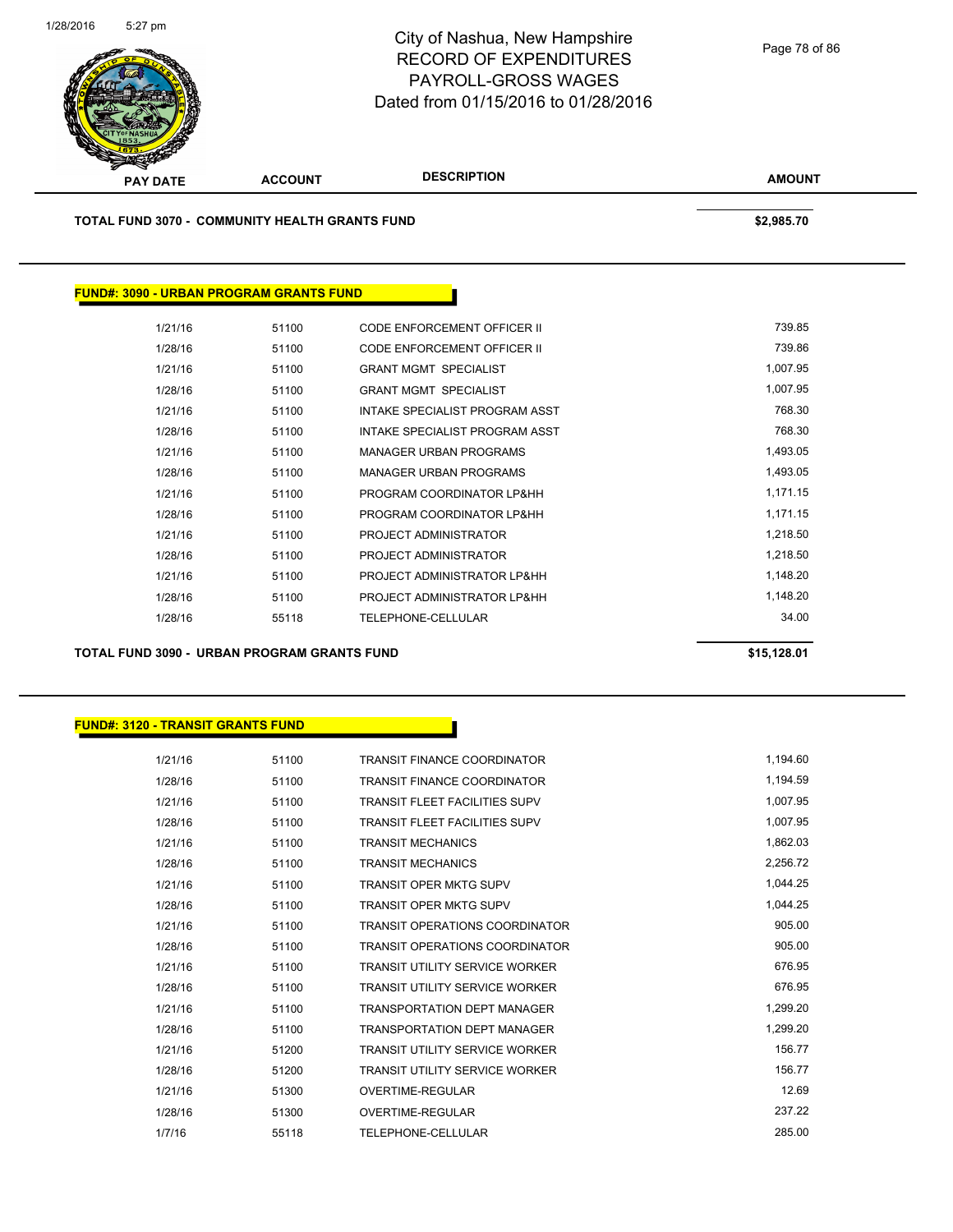

| <b>PAY DATE</b>                              | <b>ACCOUNT</b> | <b>DESCRIPTION</b>             | <b>AMOUNT</b> |  |
|----------------------------------------------|----------------|--------------------------------|---------------|--|
| <b>TOTAL FUND 3120 - TRANSIT GRANTS FUND</b> |                |                                | \$17,223.09   |  |
| <b>FUND#: 3800 - SCHOOL GRANTS FUND</b>      |                |                                |               |  |
| 1/28/16                                      | 51100          | 21 CENTURY ELEM MFAM RES COORD | 6,039.90      |  |
| 1/28/16                                      | 51100          | ASSISTANT PRINCIPAL AMH        | 1,403.90      |  |
| 1/28/16                                      | 51100          | ASSISTANT PRINCIPAL BIR        | 1,403.90      |  |
| 1/28/16                                      | 51100          | ASSISTANT PRINCIPAL BRO        | 1,451.90      |  |
| 1/28/16                                      | 51100          | ASSISTANT PRINCIPAL DR CRSP    | 1,476.00      |  |
| 1/28/16                                      | 51100          | ASSISTANT PRINCIPAL SHE        | 1,451.90      |  |
| 1/28/16                                      | 51100          | AYP FACILITATOR FES            | 2,873.00      |  |
| 1/21/16                                      | 51100          | <b>CLERICAL 21 CENTURY</b>     | 953.38        |  |
| 1/28/16                                      | 51100          | <b>CLERICAL 21 CENTURY</b>     | 751.35        |  |
| 1/28/16                                      | 51100          | DIRECTOR TITLE 1               | 3,279.50      |  |
| 1/28/16                                      | 51100          | DW TECHNOLOGY PEER COACH       | 2,960.01      |  |
| 1/28/16                                      | 51100          | <b>GUIDANCE COUNSELOR FES</b>  | 2,626.20      |  |
| 1/14/16                                      | 51100          | GUIDANCE COUNSELOR NHN         | 11,064.01     |  |
| 12/31/15                                     | 51100          | GUIDANCE COUNSELOR NHS         | 2,873.28      |  |
| 1/28/16                                      | 51100          | <b>GUIDANCE COUNSELOR NHS</b>  | 1,583.10      |  |
| 1/28/16                                      | 51100          | <b>INTRUCTIONAL LEADER FES</b> | 2,609.10      |  |
| 1/28/16                                      | 51100          | OFFICE MANAGER TITLE 1         | 1,499.90      |  |
| 1/21/16                                      | 51100          | PARA DW SPEC ED WID            | 500.22        |  |
| 1/28/16                                      | 51100          | PARA DW SPEC ED WID            | 400.97        |  |
| 1/21/16                                      | 51100          | PARA INST FES                  | 2,129.42      |  |
| 1/28/16                                      | 51100          | PARA INST FES                  | 1,660.57      |  |
| 1/21/16                                      | 51100          | PARA INST LDG                  | 529.80        |  |
| 1/28/16                                      | 51100          | PARA INST LDG                  | 423.84        |  |
| 1/21/16                                      | 51100          | PARA INST MTP                  | 398.14        |  |
| 1/28/16                                      | 51100          | PARA INST MTP                  | 318.51        |  |
| 1/21/16                                      | 51100          | PARA KIND FES                  | 417.59        |  |
| 1/28/16                                      | 51100          | PARA KIND FES                  | 332.71        |  |
| 1/21/16                                      | 51100          | PARA TTI AMH                   | 560.57        |  |
| 1/28/16                                      | 51100          | PARA TTI AMH                   | 451.20        |  |
| 1/21/16                                      | 51100          | PARA TTI DRC                   | 1,259.34      |  |
| 1/28/16                                      | 51100          | PARA TTI DRC                   | 1,003.17      |  |
| 1/21/16                                      | 51100          | PARA TTI LDG                   | 1,628.03      |  |
| 1/28/16                                      | 51100          | PARA TTI LDG                   | 1,298.88      |  |
| 1/21/16                                      | 51100          | PARA TTI NURSERY               | 1,172.74      |  |
| 1/28/16                                      | 51100          | PARA TTI NURSERY               | 907.92        |  |
| 1/21/16                                      | 51100          | PARA VOC NHS                   | 412.85        |  |
| 1/28/16                                      | 51100          | PARA VOC NHS                   | 331.96        |  |
| 1/28/16                                      | 51100          | PEER COACH SCIENCE             | 4,177.49      |  |
| 1/28/16                                      | 51100          | <b>TEACHER DWSE BRO</b>        | 3,639.29      |  |
| 1/28/16                                      | 51100          | <b>TEACHER DWSE CHA</b>        | 3,633.20      |  |
| 1/28/16                                      | 51100          | TEACHER DWSE ELM               | 1,683.50      |  |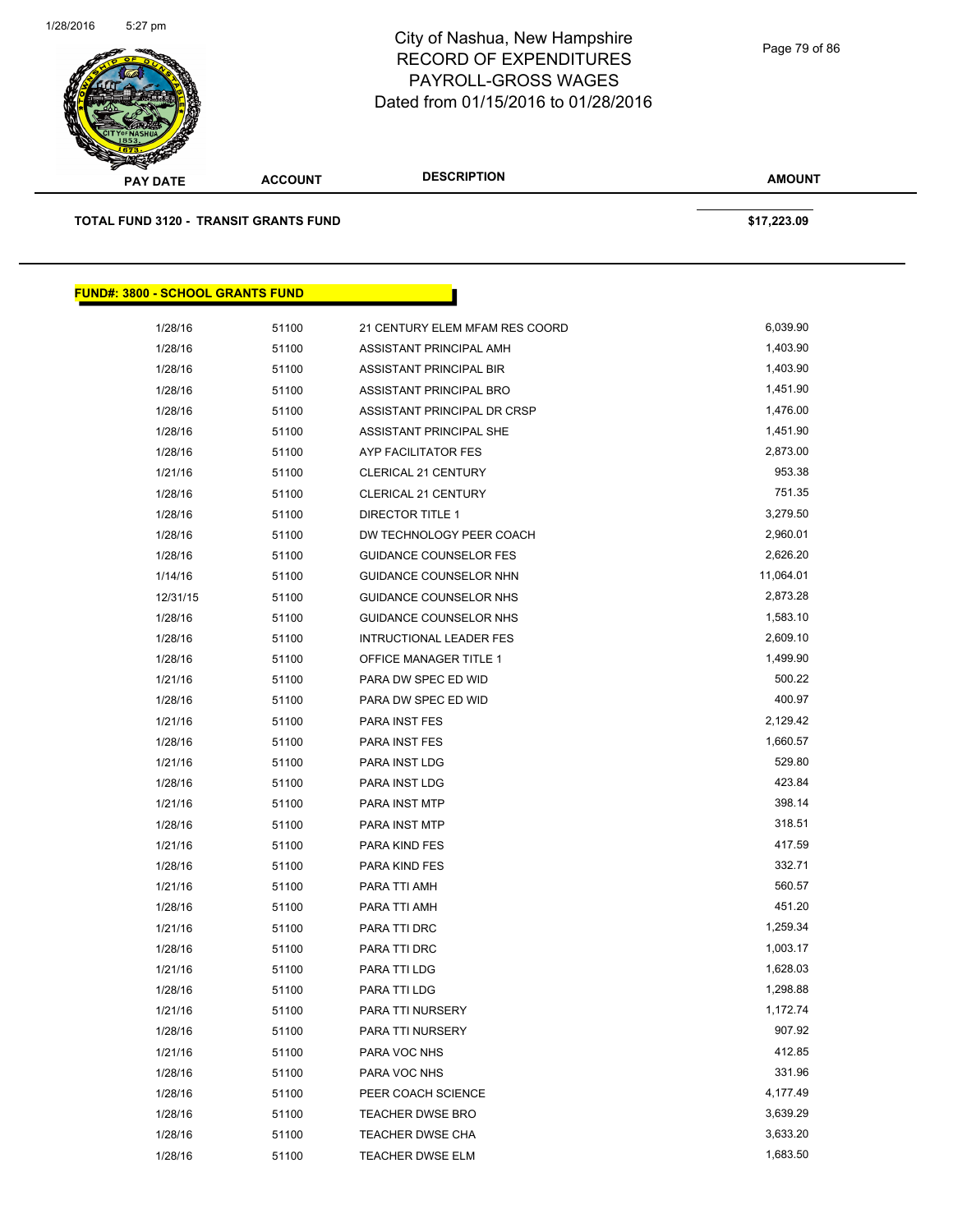

Page 80 of 86

| <b>PAY DATE</b>                         | <b>ACCOUNT</b> | <b>DESCRIPTION</b>                    | <b>AMOUNT</b>     |
|-----------------------------------------|----------------|---------------------------------------|-------------------|
| <b>FUND#: 3800 - SCHOOL GRANTS FUND</b> |                |                                       |                   |
|                                         |                |                                       |                   |
| 1/28/16                                 | 51100          | TEACHER DWSE NSE                      | 1,885.00          |
| 1/28/16                                 | 51100          | <b>TEACHER GR1 AMH</b>                | 1,622.40          |
| 1/14/16                                 | 51100          | <b>TEACHER GR5 BRO</b>                | 13,842.67         |
| 1/28/16                                 | 51100          | <b>TEACHER KIND MTP</b>               | 1,622.40          |
| 1/28/16                                 | 51100          | TEACHER MATH FMS                      | 1,878.90          |
| 1/28/16                                 | 51100          | TEACHER PRESCHOOL NHS                 | 1,580.20          |
| 1/28/16                                 | 51100          | <b>TEACHER SPED AMH</b>               | 1,949.70          |
| 1/28/16                                 | 51100          | TEACHER SPED BIC                      | 1,810.20          |
| 1/28/16                                 | 51100          | <b>TEACHER SPED DRC</b>               | 1,810.20          |
| 1/28/16                                 | 51100          | TEACHER SPED ELM                      | 1,683.50          |
| 1/28/16                                 | 51100          | <b>TEACHER SPED FES</b>               | 6,421.31          |
| 1/28/16                                 | 51100          | <b>TEACHER SPED FMS</b>               | 1,694.50          |
| 1/28/16                                 | 51100          | <b>TEACHER SPED LDG</b>               | 1,949.70          |
| 1/28/16                                 | 51100          | TEACHER SPED MDE                      | 3,979.41          |
| 1/28/16                                 | 51100          | TEACHER SPED NHN                      | 7,328.40          |
| 1/28/16                                 | 51100          | TEACHER SPED NHS                      | 8,167.70          |
| 1/28/16                                 | 51100          | <b>TEACHER SPED NSE</b>               | 4,004.30          |
| 1/28/16                                 | 51100          | TEACHER SPED PMS                      | 3,577.30          |
| 1/28/16                                 | 51100          | TEACHER TEAM FACILITATOR MTP          | 2,034.50          |
| 1/21/16                                 | 51200          | ADULT ED ENRICHMENT TEACHER           | 300.00            |
| 1/21/16                                 | 51200          | ADULT ED INSTRUCTOR                   | 75.00             |
| 1/28/16                                 | 51200          | AYP FACILITATOR FES                   | 62.50             |
| 1/28/16                                 | 51200          | ELL TUTOR                             | 200.00            |
| 1/21/16                                 | 51200          | <b>FAMILY LIAISON</b>                 | 425.00            |
| 1/28/16                                 | 51200          | <b>FAMILY LIAISON</b>                 | 387.50            |
| 1/28/16                                 | 51200          | FOCUS MONITORING DATA ANALYST         | 1,789.90          |
| 1/28/16                                 | 51200          | GUIDANCE COUNSELOR NHS                | 75.00<br>3,279.96 |
| 1/21/16                                 | 51200          | HOME SCHOOL CORD TTI                  | 2,889.30          |
| 1/28/16                                 | 51200          | HOME SCHOOL CORD TTI                  | 75.00             |
| 1/28/16                                 | 51200          | LIBRARIAN NHN<br><b>LIBRARIAN NHS</b> | 75.00             |
| 1/28/16                                 | 51200          |                                       | 150.00            |
| 1/21/16<br>1/21/16                      | 51200          | PARA DW SPEC ED NHN<br>PARA INST BIR  | 17.50             |
|                                         | 51200          |                                       | 35.00             |
| 1/28/16<br>1/21/16                      | 51200          | PARA INST BIR                         | 75.00             |
|                                         | 51200          | PARA INST FES                         | 47.78             |
| 1/28/16<br>1/21/16                      | 51200          | PARA INST FES                         | 157.50            |
| 1/28/16                                 | 51200          | PARA INST SHE<br>PARA INST SHE        | 131.25            |
|                                         | 51200          | PARA KIND FES                         | 35.00             |
| 1/21/16<br>1/28/16                      | 51200<br>51200 | TEACHER ELL BIR                       | 25.00             |
| 1/28/16                                 |                | TEACHER ELL ELM                       | 175.00            |
|                                         | 51200          |                                       | 100.00            |
| 1/28/16                                 | 51200          | TEACHER ELL FES                       | 150.00            |
| 1/28/16                                 | 51200          | TEACHER ELL FMS                       | 150.00            |
| 1/28/16                                 | 51200          | TEACHER ELL NHN                       | 150.00            |
| 1/28/16                                 | 51200          | TEACHER ELL SHE                       |                   |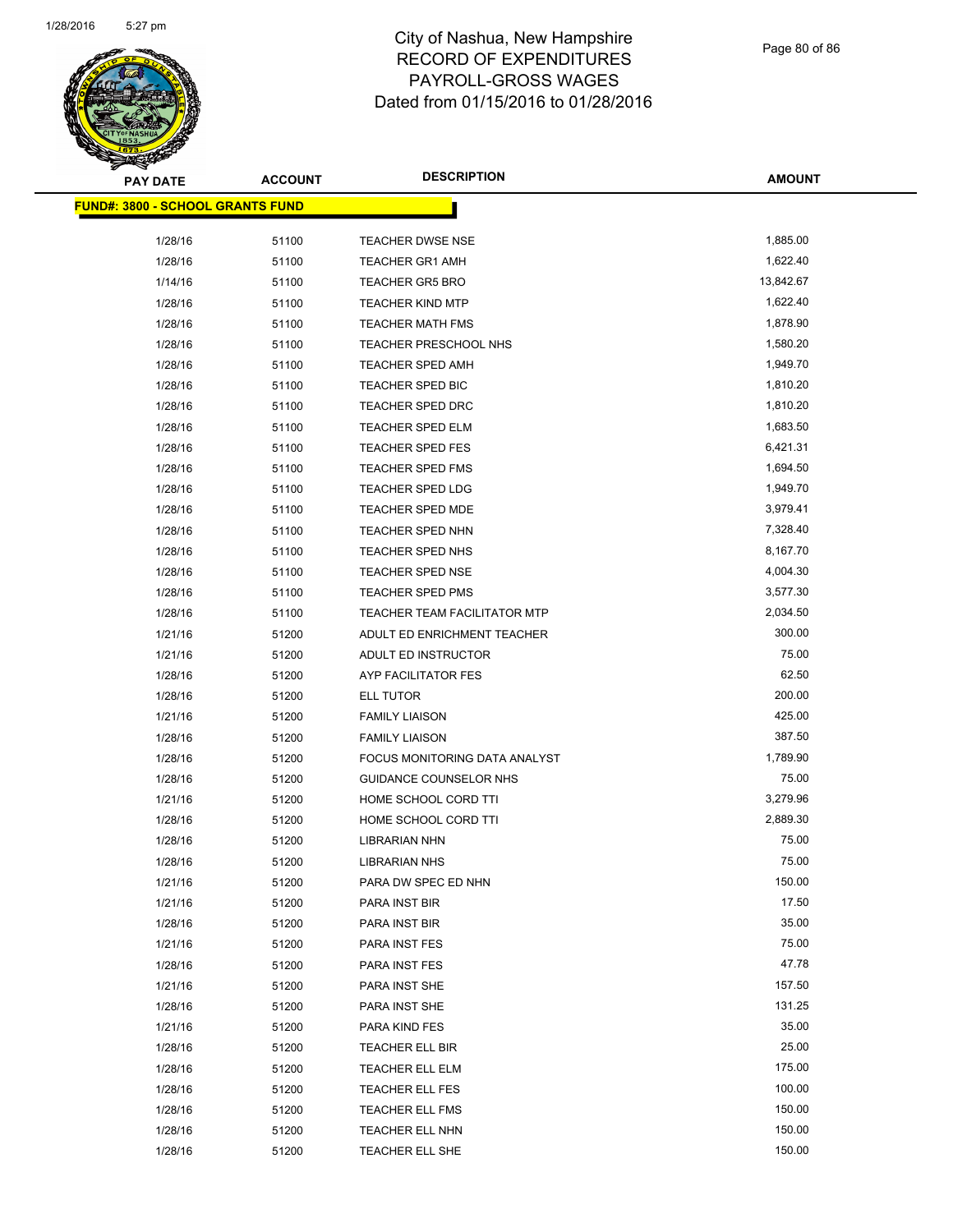

Page 81 of 86

| <b>PAY DATE</b>                         | <b>ACCOUNT</b> | <b>DESCRIPTION</b>              | <b>AMOUNT</b> |
|-----------------------------------------|----------------|---------------------------------|---------------|
| <b>FUND#: 3800 - SCHOOL GRANTS FUND</b> |                |                                 |               |
|                                         |                |                                 |               |
| 1/28/16                                 | 51200          | TEACHER ENGLISH NHS             | 75.00         |
| 1/28/16                                 | 51200          | <b>TEACHER FOREIGN LANG NHN</b> | 25.00         |
| 1/28/16                                 | 51200          | <b>TEACHER GR1 FES</b>          | 75.00         |
| 1/28/16                                 | 51200          | TEACHER GR2 AMH                 | 175.00        |
| 1/28/16                                 | 51200          | <b>TEACHER GR2 FES</b>          | 50.00         |
| 1/28/16                                 | 51200          | TEACHER GR2 SHE                 | 187.50        |
| 1/28/16                                 | 51200          | <b>TEACHER GR3 AMH</b>          | 200.00        |
| 1/28/16                                 | 51200          | <b>TEACHER GR3 BIC</b>          | 150.00        |
| 1/28/16                                 | 51200          | <b>TEACHER GR3 FES</b>          | 62.50         |
| 1/28/16                                 | 51200          | <b>TEACHER GR4 BIR</b>          | 75.00         |
| 1/28/16                                 | 51200          | <b>TEACHER GR4 FES</b>          | 231.25        |
| 1/28/16                                 | 51200          | <b>TEACHER GR5 BIC</b>          | 150.00        |
| 1/28/16                                 | 51200          | <b>TEACHER GR6 FMS</b>          | 50.00         |
| 1/28/16                                 | 51200          | <b>TEACHER MATH ELM</b>         | 25.00         |
| 1/28/16                                 | 51200          | <b>TEACHER MATH FMS</b>         | 75.00         |
| 1/28/16                                 | 51200          | TEACHER MATH NHN                | 75.00         |
| 1/28/16                                 | 51200          | <b>TEACHER MATH NHS</b>         | 475.00        |
| 1/28/16                                 | 51200          | TEACHER SCIENCE ELM             | 100.00        |
| 1/28/16                                 | 51200          | TEACHER SCIENCE NHN             | 150.00        |
| 1/28/16                                 | 51200          | TEACHER SCIENCE NHS             | 225.00        |
| 1/28/16                                 | 51200          | TEACHER SOCIAL STUDIES NHN      | 400.00        |
| 1/28/16                                 | 51200          | TEACHER SOCIAL STUDIES NHS      | 75.00         |
| 1/28/16                                 | 51200          | <b>TEACHER SPED BIC</b>         | 125.00        |
| 1/28/16                                 | 51200          | TEACHER SPED NHS                | 75.00         |
| 1/28/16                                 | 51200          | <b>TEACHER SPED PMS</b>         | 150.00        |
| 1/28/16                                 | 51200          | TEACHER TTI AMH                 | 8,149.20      |
| 1/28/16                                 | 51200          | <b>TEACHER TTI FES</b>          | 6,612.70      |
| 1/28/16                                 | 51200          | <b>TEACHER TTI LDG</b>          | 9,664.80      |
| 1/28/16                                 | 51200          | <b>TEACHER TTI MTP</b>          | 5,136.72      |
| 1/28/16                                 | 51200          | TEACHER TTI NURSERY             | 4,770.50      |
| 1/28/16                                 | 51200          | <b>TEACHER TTIDRC</b>           | 8,396.30      |
| 1/28/16                                 | 51650          | <b>ADDITIONAL HOURS</b>         | 1,122.20      |
|                                         |                |                                 |               |

#### **TOTAL FUND 3800 - SCHOOL GRANTS FUND \$202,756.39**

| <b>FUND#: 3810 - FOOD SERVICE GRANTS FUND</b> |       |                  |          |
|-----------------------------------------------|-------|------------------|----------|
| 1/21/16                                       | 51300 | OVERTIME-REGULAR | 646.42   |
| 1/28/16                                       | 51300 | OVERTIME-REGULAR | 1,135.66 |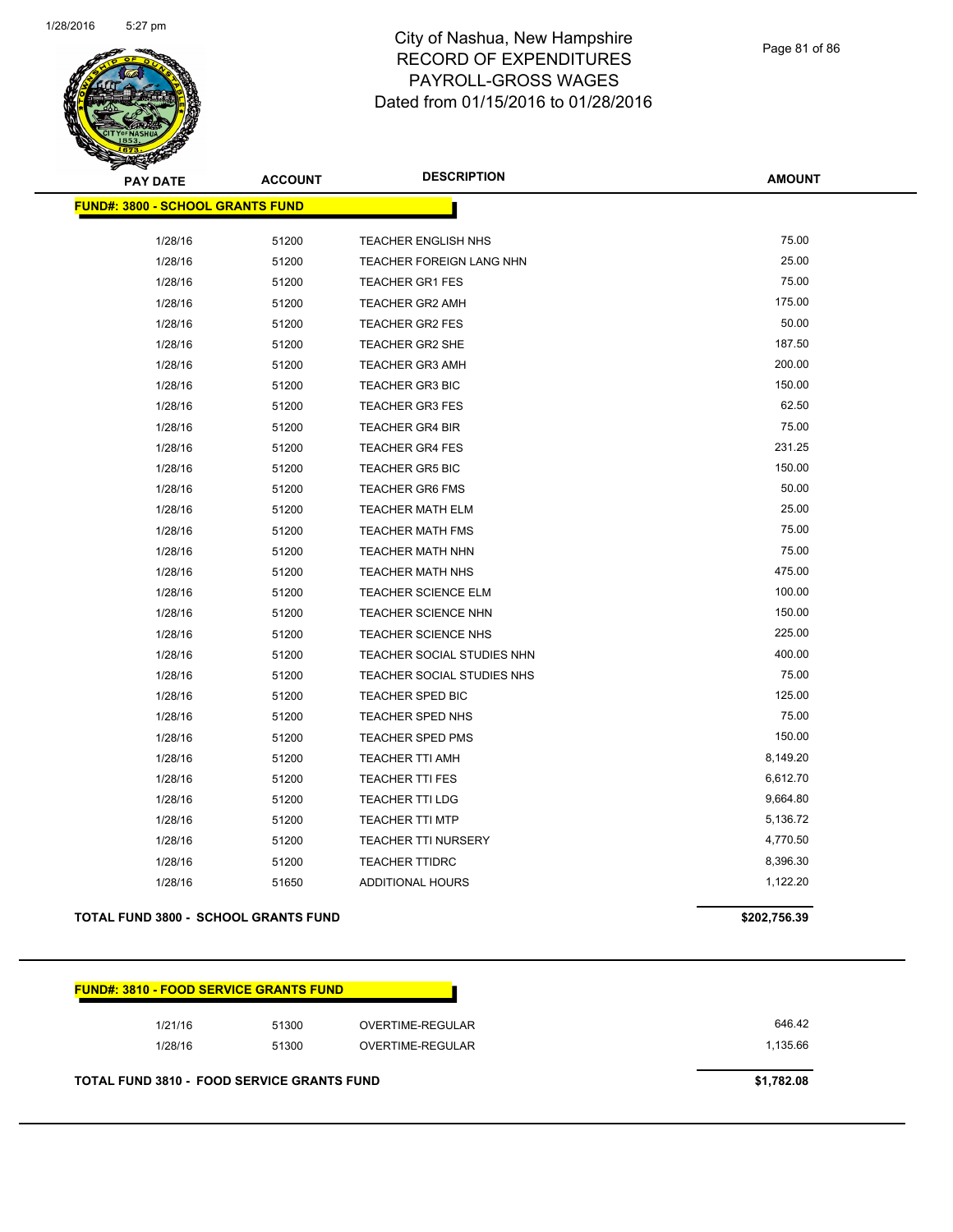

Page 82 of 86

| <b>PAY DATE</b>                                  | <b>ACCOUNT</b> | <b>DESCRIPTION</b>                | <b>AMOUNT</b> |
|--------------------------------------------------|----------------|-----------------------------------|---------------|
| <b>FUND#: 4005 - TRAFFIC VIOLATIONS FUND</b>     |                |                                   |               |
| 1/21/16                                          | 51100          | PARKING ENFORCEMENT SPEC          | 3,226.60      |
| 1/28/16                                          | 51100          | PARKING ENFORCEMENT SPEC          | 3,226.60      |
| 1/21/16                                          | 51100          | PV/MV COORDINATOR                 | 833.70        |
| 1/28/16                                          | 51100          | PV/MV COORDINATOR                 | 833.70        |
| 1/21/16                                          | 51100          | <b>VEHICLE REGISTRATION CLERK</b> | 279.25        |
| 1/28/16                                          | 51100          | <b>VEHICLE REGISTRATION CLERK</b> | 279.25        |
| 1/21/16                                          | 51200          | <b>VEHICLE REGISTRATION CLERK</b> | 647.08        |
| 1/28/16                                          | 51200          | <b>VEHICLE REGISTRATION CLERK</b> | 709.24        |
| 1/21/16                                          | 51300          | OVERTIME-REGULAR                  | 5.08          |
| 1/28/16                                          | 51300          | OVERTIME-REGULAR                  | 12.99         |
| 1/21/16                                          | 51390          | <b>OVERTIME-OTHER</b>             | 243.12        |
| 1/28/16                                          | 51390          | <b>OVERTIME-OTHER</b>             | 711.69        |
| <b>TOTAL FUND 4005 - TRAFFIC VIOLATIONS FUND</b> |                |                                   | \$11,008.30   |

| 1/21/16 | 51100 | <b>VEHICLE REGISTRATION CLERK</b> | 826.35 |
|---------|-------|-----------------------------------|--------|
| 1/28/16 | 51100 | <b>VEHICLE REGISTRATION CLERK</b> | 826.35 |
| 1/21/16 | 51300 | OVERTIME-REGULAR                  | 5.13   |
| 1/28/16 | 51300 | OVERTIME-REGULAR                  | 2.61   |
|         |       |                                   |        |

**TOTAL FUND 4010 - MOTOR VEHICLE ADMIN FUND \$1,660.44** 

| 1/21/16 | 51200 | <b>OUTSIDE DETAIL SPEC PT</b> | 618.04   |
|---------|-------|-------------------------------|----------|
| 1/28/16 | 51200 | <b>OUTSIDE DETAIL SPEC PT</b> | 618.04   |
| 1/21/16 | 51712 | <b>SPECIAL DETAIL</b>         | 3,239.22 |
| 1/28/16 | 51712 | <b>SPECIAL DETAIL</b>         | 5,753.94 |
|         |       |                               |          |

**TOTAL FUND 4030 - POLICE SPECIAL DETAILS FUND \$10,229.24** 

| 1/21/16 | 51300 | OVERTIME-REGULAR | 432.17   |
|---------|-------|------------------|----------|
| 1/28/16 | 51300 | OVERTIME-REGULAR | 3,473.52 |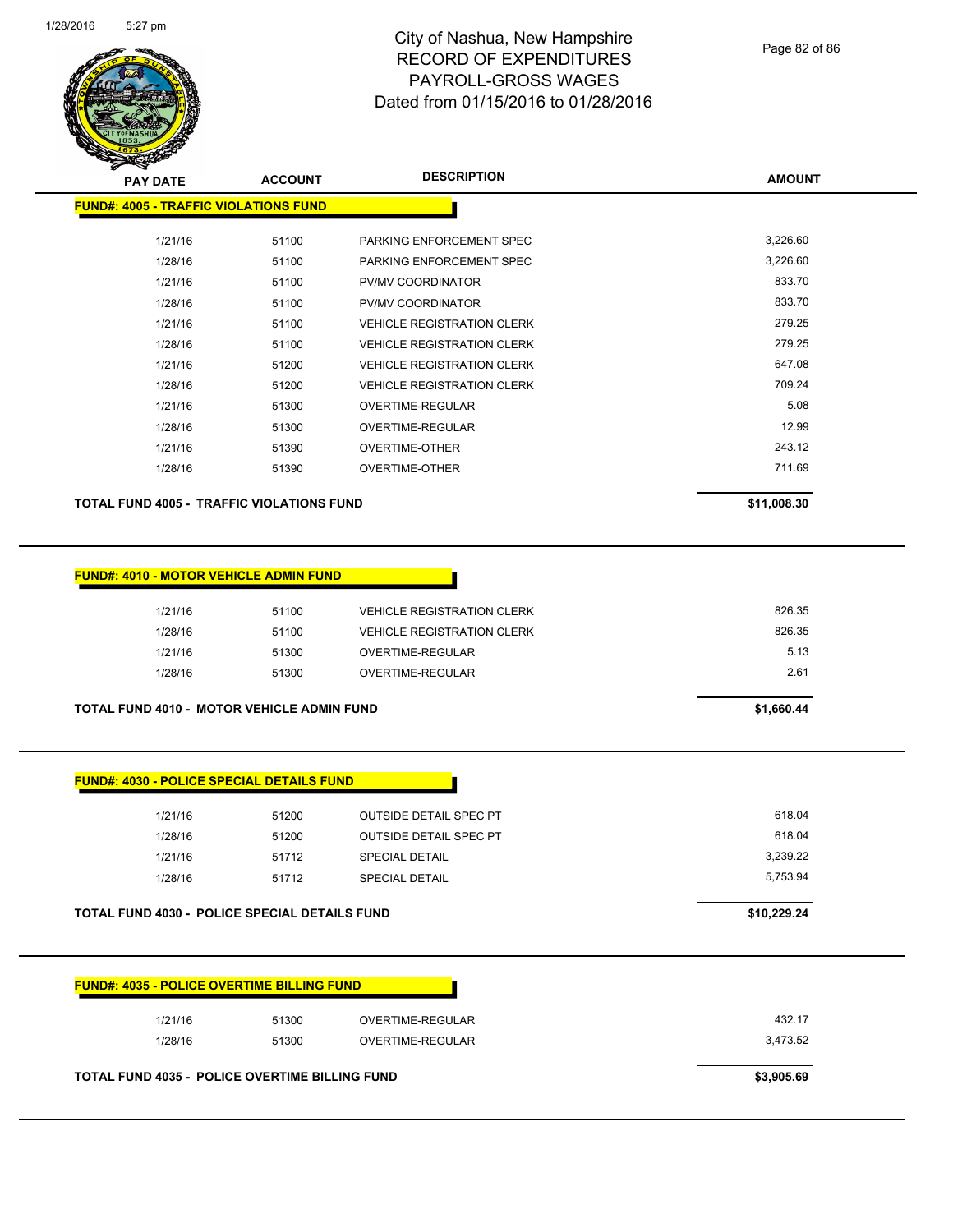

| <b>PAY DATE</b>                        | <b>ACCOUNT</b> | <b>DESCRIPTION</b>                   | <b>AMOUNT</b> |
|----------------------------------------|----------------|--------------------------------------|---------------|
| <u> FUND#: 6000 - SOLID WASTE FUND</u> |                |                                      |               |
|                                        |                |                                      |               |
| 1/21/16                                | 51100          | ACCOUNTING COMPLIANCE MGR            | 162.65        |
| 1/28/16                                | 51100          | ACCOUNTING COMPLIANCE MGR            | 162.65        |
| 1/21/16                                | 51100          | ADMINISTRATIVE ASSISTANT I           | 666.90        |
| 1/28/16                                | 51100          | ADMINISTRATIVE ASSISTANT I           | 666.90        |
| 1/21/16                                | 51100          | ADMINISTRATIVE ASSISTANT II          | 704.59        |
| 1/28/16                                | 51100          | ADMINISTRATIVE ASSISTANT II          | 704.59        |
| 1/21/16                                | 51100          | AUTOMATED TRASH COLLECTION OPR       | 3,841.60      |
| 1/28/16                                | 51100          | AUTOMATED TRASH COLLECTION OPR       | 3,841.60      |
| 1/21/16                                | 51100          | <b>CITY ENGINEER</b>                 | 309.10        |
| 1/28/16                                | 51100          | <b>CITY ENGINEER</b>                 | 309.10        |
| 1/21/16                                | 51100          | <b>COLLECTION EQUIP OPR</b>          | 8,186.00      |
| 1/28/16                                | 51100          | <b>COLLECTION EQUIP OPR</b>          | 8,186.65      |
| 1/21/16                                | 51100          | COLLECTION EQUIP OPR LANDFILL        | 951.20        |
| 1/28/16                                | 51100          | COLLECTION EQUIP OPR LANDFILL        | 951.20        |
| 1/21/16                                | 51100          | DEP TREASURER TAX COLLECTOR          | 239.20        |
| 1/28/16                                | 51100          | DEP TREASURER TAX COLLECTOR          | 239.20        |
| 1/21/16                                | 51100          | <b>DEPUTY MANAGER OF ENGINEERING</b> | 78.95         |
| 1/28/16                                | 51100          | DEPUTY MANAGER OF ENGINEERING        | 78.95         |
| 1/21/16                                | 51100          | DIRECTOR PUBLIC WORKS                | 218.30        |
| 1/28/16                                | 51100          | DIRECTOR PUBLIC WORKS                | 218.30        |
| 1/21/16                                | 51100          | DIVISION OPERATIONS MANAGER          | 181.95        |
| 1/28/16                                | 51100          | DIVISION OPERATIONS MANAGER          | 181.95        |
| 1/21/16                                | 51100          | DPW BILLING ACCOUNTANT               | 463.55        |
| 1/28/16                                | 51100          | DPW BILLING ACCOUNTANT               | 463.55        |
| 1/21/16                                | 51100          | DPW COLLECTIONS SPEC III             | 378.85        |
| 1/28/16                                | 51100          | DPW COLLECTIONS SPEC III             | 378.85        |
| 1/21/16                                | 51100          | DPW CONTRACT ADMINISTRATOR           | 113.45        |
| 1/28/16                                | 51100          | DPW CONTRACT ADMINISTRATOR           | 113.45        |
| 1/21/16                                | 51100          | <b>ENVIRONMENTAL ENGINEER</b>        | 1,331.45      |
| 1/28/16                                | 51100          | <b>ENVIRONMENTAL ENGINEER</b>        | 1,331.45      |
| 1/21/16                                | 51100          | <b>EQUIPMENT OPR LANDFILL</b>        | 6,774.80      |
| 1/28/16                                | 51100          | <b>EQUIPMENT OPR LANDFILL</b>        | 6,774.81      |
| 1/21/16                                | 51100          | <b>EXECUTIVE ASSISTANT</b>           | 147.81        |
| 1/28/16                                | 51100          | <b>EXECUTIVE ASSISTANT</b>           | 147.80        |
| 1/21/16                                | 51100          | FINANCE AND ADMIN MANAGER            | 383.40        |
| 1/28/16                                | 51100          | FINANCE AND ADMIN MANAGER            | 383.40        |
| 1/21/16                                | 51100          | FLEET MANAGER STREET DEPT            | 313.55        |
| 1/28/16                                | 51100          | FLEET MANAGER STREET DEPT            | 313.55        |
| 1/21/16                                | 51100          | LICENSED SCALE OPERATOR              | 712.90        |
| 1/28/16                                | 51100          | LICENSED SCALE OPERATOR              | 712.90        |
| 1/21/16                                | 51100          | RECYCLING COORDINATOR                | 1,112.85      |
| 1/28/16                                | 51100          | RECYCLING COORDINATOR                | 1,112.85      |
| 1/21/16                                | 51100          | SOLID WASTE FOREMAN                  | 2,419.59      |
| 1/28/16                                | 51100          | SOLID WASTE FOREMAN                  | 2,419.58      |
| 1/21/16                                | 51100          | SOLID WASTE TECHNICIAN               | 1,014.70      |
|                                        |                |                                      |               |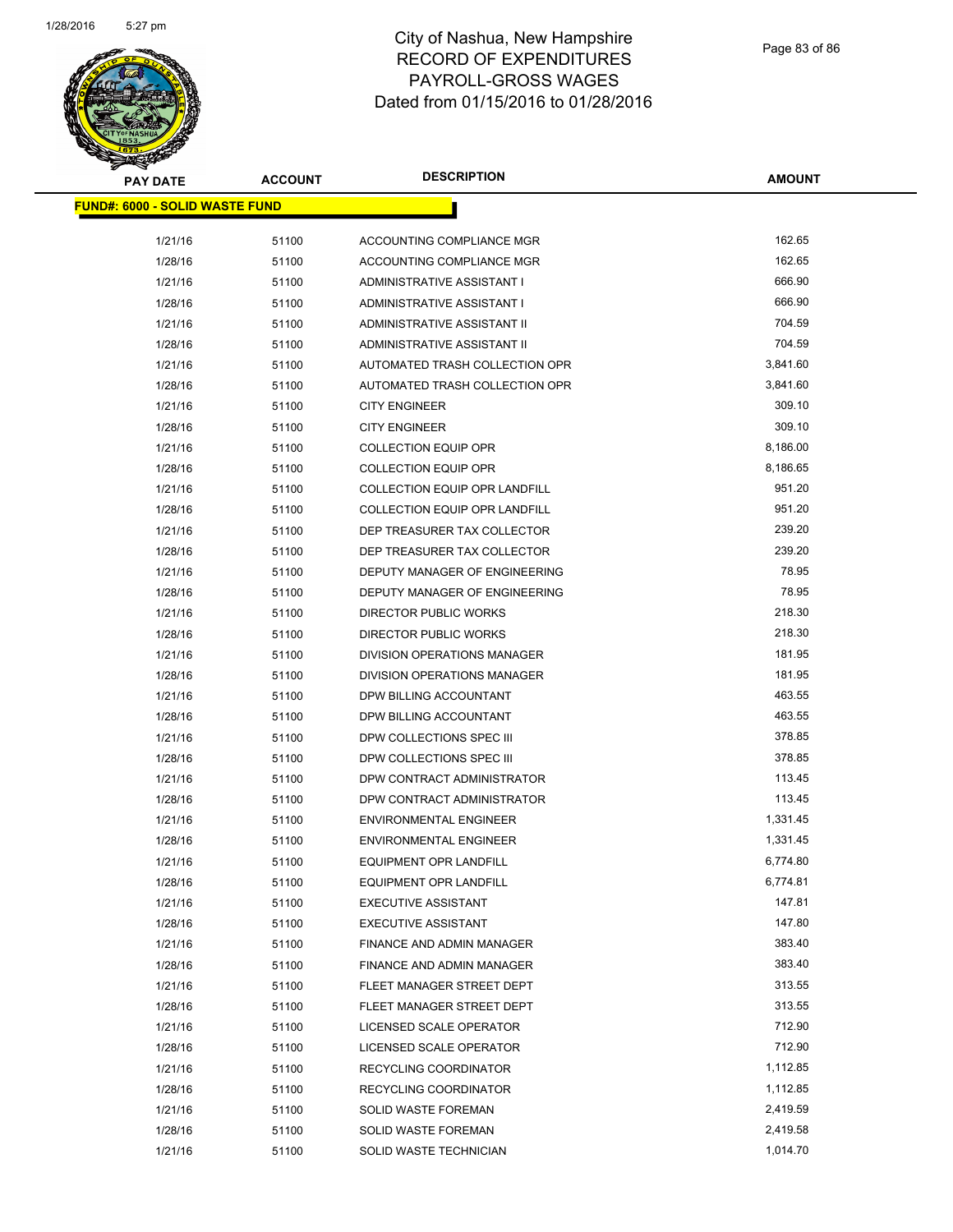

| <b>PAY DATE</b>                           | <b>ACCOUNT</b> | <b>DESCRIPTION</b>                | <b>AMOUNT</b> |
|-------------------------------------------|----------------|-----------------------------------|---------------|
| <b>FUND#: 6000 - SOLID WASTE FUND</b>     |                |                                   |               |
| 1/28/16                                   | 51100          | SOLID WASTE TECHNICIAN            | 1,014.70      |
| 1/21/16                                   | 51100          | SUPERINTENDENT OF SOLID WASTE     | 1,622.10      |
| 1/28/16                                   | 51100          | SUPERINTENDENT OF SOLID WASTE     | 1,622.10      |
| 1/21/16                                   | 51100          | <b>TRUCK DRIVER STREET REPAIR</b> | 363.36        |
| 1/28/16                                   | 51100          | <b>WELDER FIRST CLASS</b>         | 6.61          |
| 1/21/16                                   | 51300          | OVERTIME-REGULAR                  | 2,803.51      |
| 1/28/16                                   | 51300          | OVERTIME-REGULAR                  | 8,289.29      |
| 1/28/16                                   | 55118          | TELEPHONE-CELLULAR                | 118.00        |
| <b>TOTAL FUND 6000 - SOLID WASTE FUND</b> |                |                                   | \$76.240.29   |

#### **FUND#: 6200 - WASTEWATER FUND**

| 1/21/16 | 51100 | ACCOUNTING COMPLIANCE MGR          | 325.20   |
|---------|-------|------------------------------------|----------|
| 1/28/16 | 51100 | ACCOUNTING COMPLIANCE MGR          | 325.20   |
| 1/21/16 | 51100 | ADMINISTRATIVE ASSISTANT II        | 850.35   |
| 1/28/16 | 51100 | ADMINISTRATIVE ASSISTANT II        | 850.35   |
| 1/21/16 | 51100 | <b>CITY ENGINEER</b>               | 721.30   |
| 1/28/16 | 51100 | <b>CITY ENGINEER</b>               | 721.30   |
| 1/21/16 | 51100 | <b>COLLECTION SYSTEMS OPERATOR</b> | 2,888.31 |
| 1/28/16 | 51100 | <b>COLLECTION SYSTEMS OPERATOR</b> | 2,881.20 |
| 1/21/16 | 51100 | COLLECTION SYSTEMS TECHNICIAN      | 2,061.61 |
| 1/28/16 | 51100 | COLLECTION SYSTEMS TECHNICIAN      | 2,061.60 |
| 1/21/16 | 51100 | COLLECTIONS SPEC II                | 833.69   |
| 1/28/16 | 51100 | <b>COLLECTIONS SPEC II</b>         | 833.70   |
| 1/21/16 | 51100 | CONST INSP ENGINEERING ASST        | 236.90   |
| 1/28/16 | 51100 | CONST INSP ENGINEERING ASST        | 236.90   |
| 1/21/16 | 51100 | <b>CSO STORM WATER ENGINEER</b>    | 1,285.00 |
| 1/28/16 | 51100 | CSO STORM WATER ENGINEER           | 1,285.00 |
| 1/21/16 | 51100 | <b>CSO TECHNICIAN INSPECTOR</b>    | 1,041.60 |
| 1/28/16 | 51100 | CSO TECHNICIAN INSPECTOR           | 1,041.60 |
| 1/21/16 | 51100 | DEP TREASURER TAX COLLECTOR        | 239.20   |
| 1/28/16 | 51100 | DEP TREASURER TAX COLLECTOR        | 239.20   |
| 1/21/16 | 51100 | DEPUTY MANAGER OF ENGINEERING      | 789.60   |
| 1/28/16 | 51100 | DEPUTY MANAGER OF ENGINEERING      | 789.60   |
| 1/21/16 | 51100 | DIRECTOR PUBLIC WORKS              | 436.80   |
| 1/28/16 | 51100 | DIRECTOR PUBLIC WORKS              | 436.80   |
| 1/21/16 | 51100 | DIVISION OPERATIONS MANAGER        | 181.90   |
| 1/28/16 | 51100 | DIVISION OPERATIONS MANAGER        | 181.90   |
| 1/21/16 | 51100 | DPW BILLING ACCOUNTANT             | 463.50   |
| 1/28/16 | 51100 | DPW BILLING ACCOUNTANT             | 463.50   |
| 1/21/16 | 51100 | DPW COLLECTIONS SPEC III           | 378.90   |
| 1/28/16 | 51100 | DPW COLLECTIONS SPEC III           | 378.88   |
| 1/21/16 | 51100 | DPW CONTRACT ADMINISTRATOR         | 681.10   |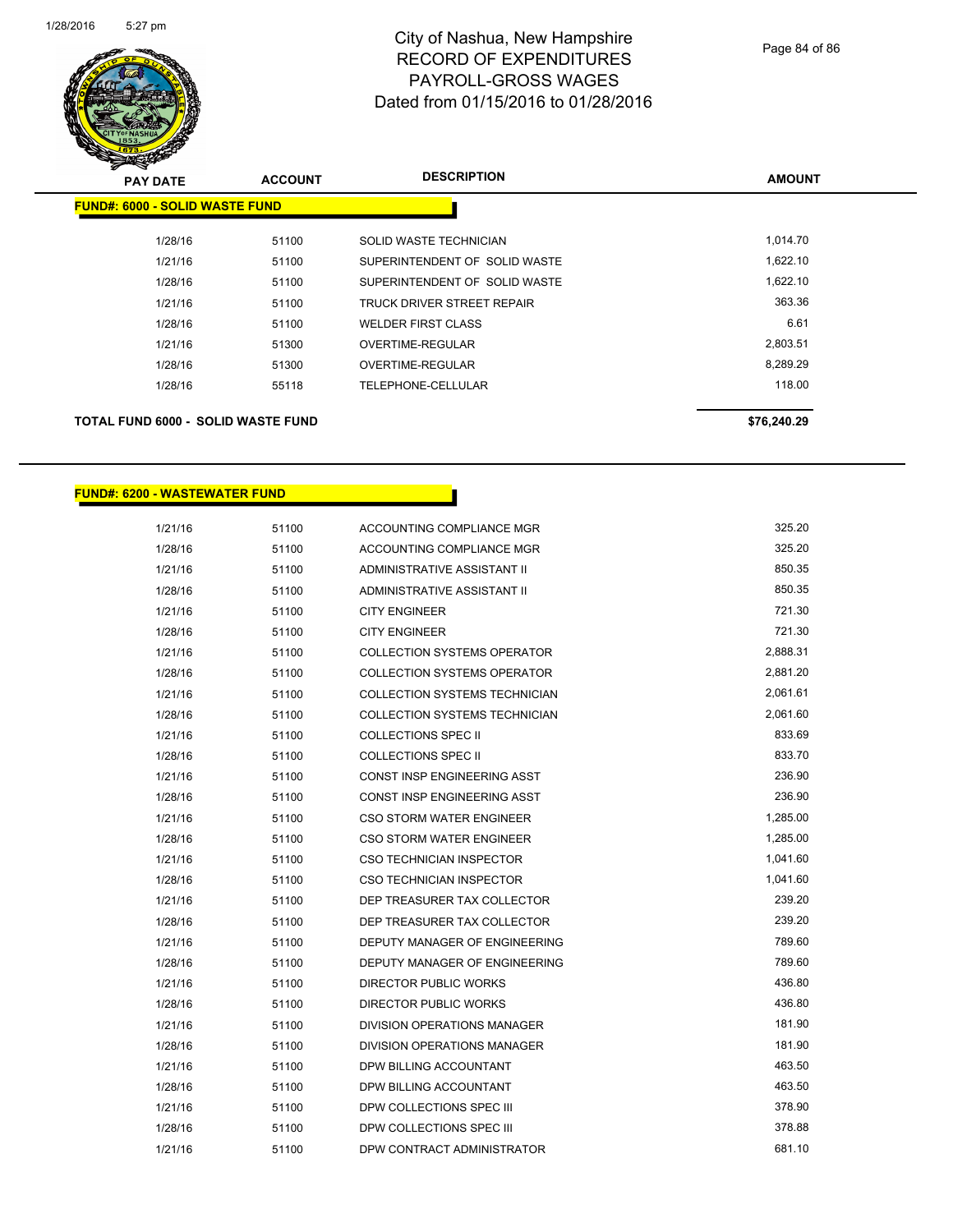

| <b>PAY DATE</b>                       | <b>ACCOUNT</b> | <b>DESCRIPTION</b>                 | <b>AMOUNT</b> |
|---------------------------------------|----------------|------------------------------------|---------------|
| <u> FUND#: 6200 - WASTEWATER FUND</u> |                |                                    |               |
| 1/28/16                               | 51100          | DPW CONTRACT ADMINISTRATOR         | 681.10        |
| 1/21/16                               | 51100          | ELECTRICAL DIAGNOSTIC TECH I       | 2,196.00      |
| 1/28/16                               | 51100          | ELECTRICAL DIAGNOSTIC TECH I       | 2,196.00      |
| 1/21/16                               | 51100          | <b>EXECUTIVE ASSISTANT</b>         | 147.84        |
| 1/28/16                               | 51100          | <b>EXECUTIVE ASSISTANT</b>         | 147.86        |
| 1/21/16                               | 51100          | FINANCE AND ADMIN MANAGER          | 383.40        |
| 1/28/16                               | 51100          | FINANCE AND ADMIN MANAGER          | 383.40        |
| 1/21/16                               | 51100          | FLEET MANAGER STREET DEPT          | 104.50        |
| 1/28/16                               | 51100          | FLEET MANAGER STREET DEPT          | 104.50        |
| 1/21/16                               | 51100          | <b>FOREMAN MAINTENANCE</b>         | 1,162.80      |
| 1/28/16                               | 51100          | <b>FOREMAN MAINTENANCE</b>         | 1,162.80      |
| 1/21/16                               | 51100          | INDUSTRIAL PRETREATMENT COORD      | 1,209.55      |
| 1/28/16                               | 51100          | INDUSTRIAL PRETREATMENT COORD      | 1,209.55      |
| 1/21/16                               | 51100          | MECHANIC WWTP 1ST CLASS            | 3,807.36      |
| 1/28/16                               | 51100          | MECHANIC WWTP 1ST CLASS            | 3,384.32      |
| 1/21/16                               | 51100          | OPERATOR II WWTP 1st               | 3,159.60      |
| 1/28/16                               | 51100          | OPERATOR II WWTP 1st               | 3,159.62      |
| 1/21/16                               | 51100          | OPERATOR II WWTP 2nd               | 2,130.40      |
| 1/28/16                               | 51100          | OPERATOR II WWTP 2nd               | 2,130.40      |
| 1/21/16                               | 51100          | OPERATOR II WWTP 3rd               | 2,130.40      |
| 1/28/16                               | 51100          | OPERATOR II WWTP 3rd               | 2,130.40      |
| 1/21/16                               | 51100          | OPERATOR III WWTP 1st              | 3,323.60      |
| 1/28/16                               | 51100          | OPERATOR III WWTP 1st              | 3,323.10      |
| 1/21/16                               | 51100          | PLANT OPERATIONS SUPERVISOR        | 1,475.72      |
| 1/28/16                               | 51100          | PLANT OPERATIONS SUPERVISOR        | 1,475.35      |
| 1/21/16                               | 51100          | PROCESS CHEMIST                    | 998.30        |
| 1/28/16                               | 51100          | PROCESS CHEMIST                    | 998.30        |
| 1/21/16                               | 51100          | SUPERINTENDENT OF WASTEWATER       | 1,771.20      |
| 1/28/16                               | 51100          | SUPERINTENDENT OF WASTEWATER       | 1,771.20      |
| 1/21/16                               | 51100          | <b>SUPV LABORATORY</b>             | 1,209.55      |
| 1/28/16                               | 51100          | <b>SUPV LABORATORY</b>             | 1,209.55      |
| 1/21/16                               | 51100          | TRUCK DRIVER STREET REPAIR         | 878.80        |
| 1/28/16                               | 51100          | TRUCK DRIVER STREET REPAIR         | 878.80        |
| 1/21/16                               | 51100          | <b>WASTEWATER PROJECT ENGINEER</b> | 1,371.00      |
| 1/28/16                               | 51100          | WASTEWATER PROJECT ENGINEER        | 1,371.00      |
| 1/21/16                               | 51300          | OVERTIME-REGULAR                   | 5,764.42      |
| 1/28/16                               | 51300          | OVERTIME-REGULAR                   | 6,268.43      |
| 1/21/16                               | 51400          | WAGES TEMP-SEASONAL                | 848.00        |
| 1/28/16                               | 51400          | WAGES TEMP-SEASONAL                | 406.00        |
| 1/28/16                               | 55118          | TELEPHONE-CELLULAR                 | 135.00        |
|                                       |                |                                    |               |

**TOTAL FUND 6200 - WASTEWATER FUND \$94,740.81**